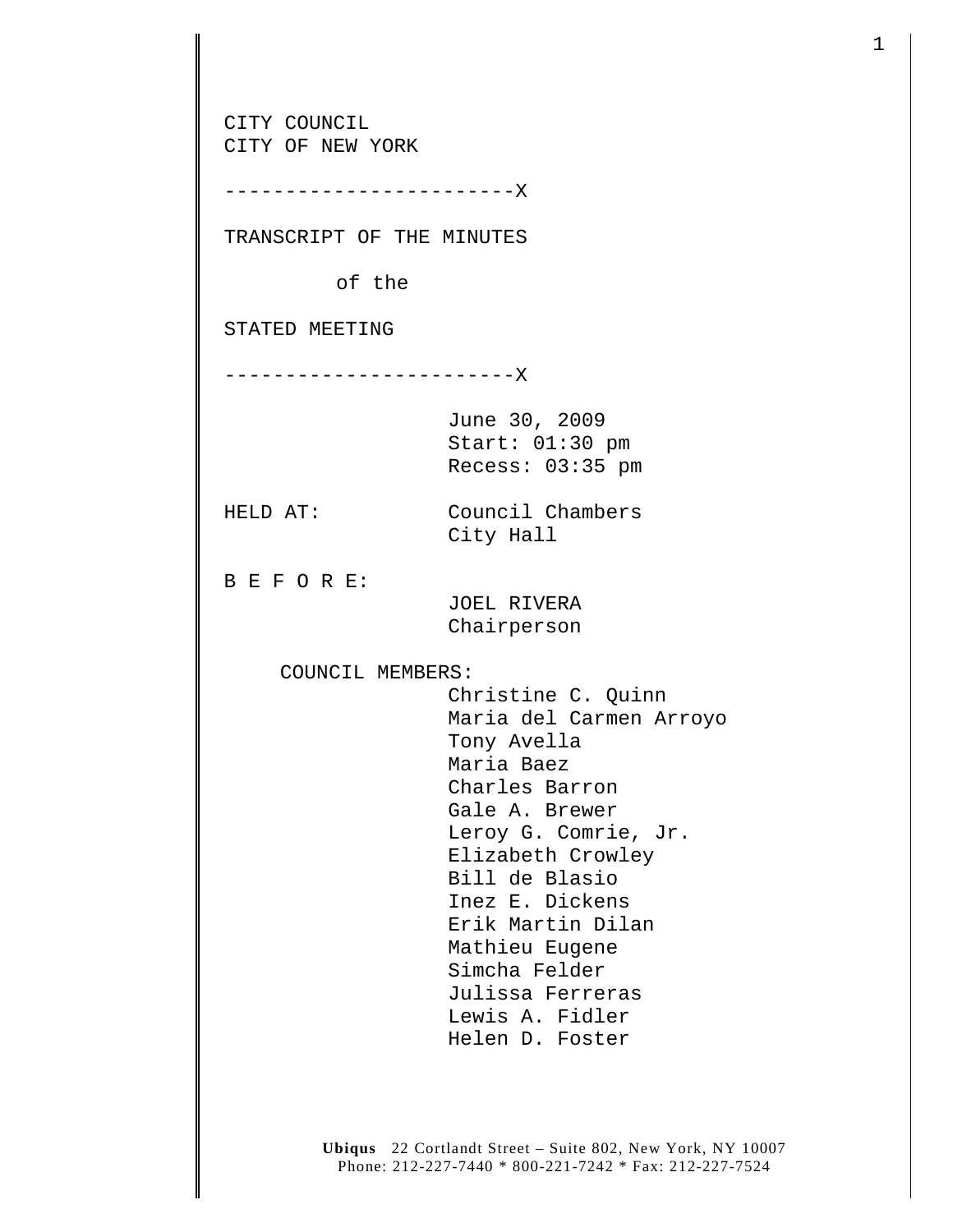## A P P E A R A N C E S

COUNCIL MEMBERS:

 Daniel R. Garodnick James F. Gennaro Vincent J. Gentile Alan J. Gerson Eric N. Gioia Sara M. Gonzalez Vincent Ignizio Robert Jackson Letitia James Melinda R. Katz G. Oliver Koppell Jessica S. Lappin John C. Liu Melissa Mark-Viverito Darlene Mealy Rosie Mendez Kenneth Mitchell Michael C. Nelson James S. Oddo Annabel Palma Domenic M. Recchia, Jr. Diana Reyna Joel Rivera James Sanders, Jr. Larry B. Seabrook Helen Sears Kendall Stewart Eric Ulrich James Vacca Peter F. Vallone, Jr. Albert Vann David I. Weprin Thomas White, Jr. David Yassky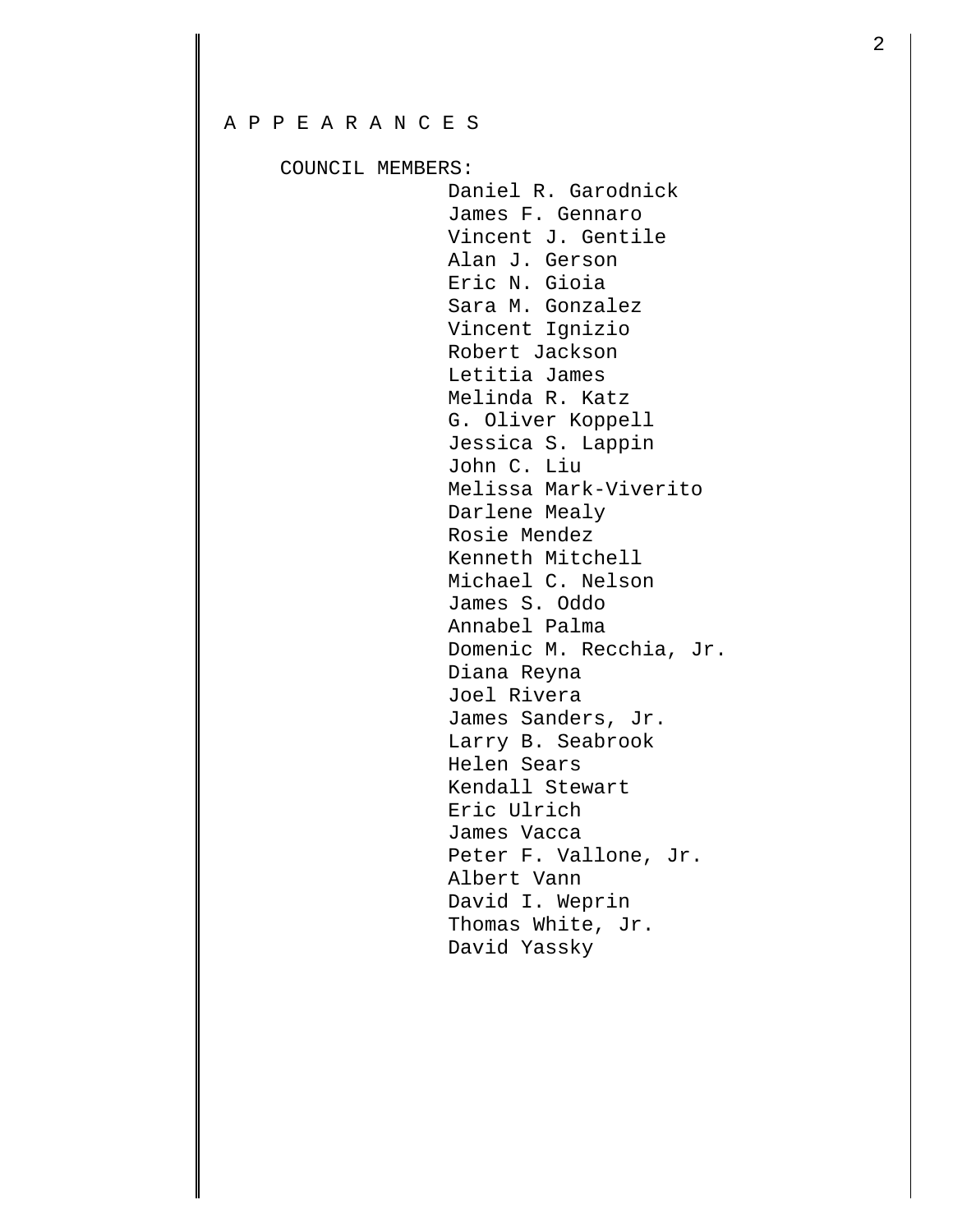## A P P E A R A N C E S (CONTINUED)

Brian D'Arcy James Shrek the Musical

Lisa Ho Shrek the Musical

Heather Jane Rolff Shrek the Musical

Daniel Breaker Shrek the Musical

Bobby Daye Shrek the Musical

Timothy Smith Sergeant NYPD

Raymond Kelly Commissioner NYPD

Vincent Abate Former Chair Community Board 1

Barbara Kapnick Justice New York Supreme Court

Stephen Crane Former Justice New York Supreme Court

Terrance Kennedy Pastor New Hope Community Church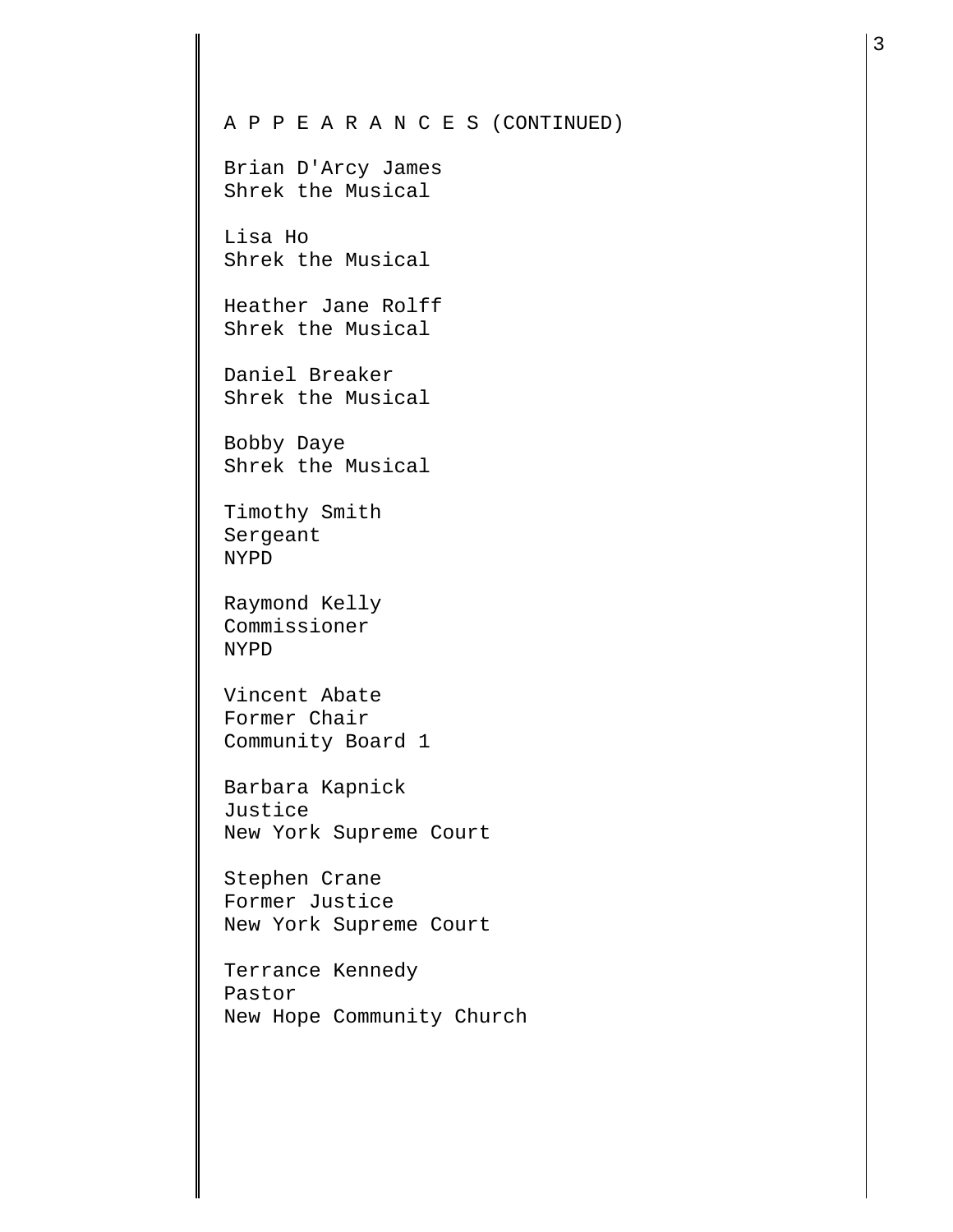| $\mathbf 1$    | $\overline{4}$<br>STATED MEETING                   |
|----------------|----------------------------------------------------|
| $\overline{2}$ | COUNCIL MEMBER SEABROOK: Let it                    |
| 3              | show Shrek is here today. These are the cast       |
| 4              | members of Shrek who just got here. We wanted to   |
| 5              | make sure that the Black, Latino and Asian Caucus  |
| 6              | would honor them for their outstanding work that   |
| 7              | they have done on Broadway and what they have been |
| 8              | able to do to bring a musical message to this city |
| 9              | in bringing peace, harmony and love. We wanted     |
| 10             | them to know, in light of the Black Music Month,   |
| 11             | that we are saying we appreciate you, we           |
| 12             | acknowledge you and we certainly hope that you     |
| 13             | continue and have many more awards. The Tony was   |
| 14             | won but there will be many, many others for you.   |
| 15             | We welcome you here and all of the wealth that     |
| 16             | this city can provide for you, we hope that you    |
| 17             | get every penny of it. Thank you very much. We'd   |
| 18             | like to present this on behalf of the Black,       |
| 19             | Latino and Asian Caucus of the City of New York.   |
| 20             | In commemoration of Black Music Month, the members |
| 21             | of the New York City Council Black, Latino and     |
| 22             | Asian Caucus are proud to honor the cast and crew  |
| 23             | of Shrek the Musical for providing inspiring       |
| 24             | countless New Yorkers with the transformative      |
| 25             | power of music and for fostering harmony           |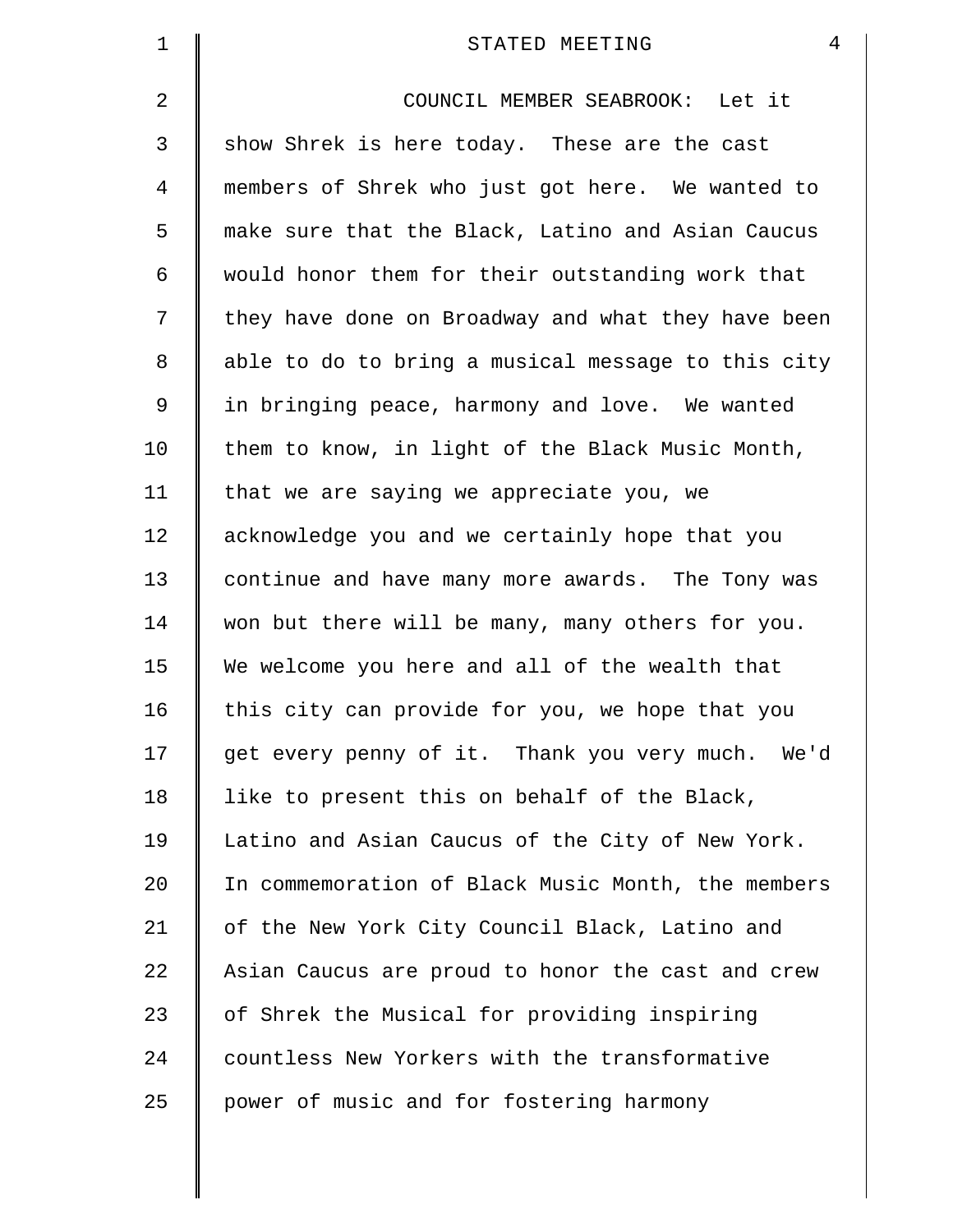| 1  | 5<br>STATED MEETING                                |
|----|----------------------------------------------------|
| 2  | throughout our city. Whereas with the score by     |
| 3  | Jenny Tesori, book and lyrics by David Lindsay and |
| 4  | direction by Jason Moore, Shrek the Musical        |
| 5  | features a wonderful score of 19 songs and a cast  |
| 6  | of 27 extraordinarily talented performers who      |
| 7  | bring the story to vibrant life. Whereas, part     |
| 8  | romance, part twisted fairy tale, Shrek the        |
| 9  | Musical celebrates the lovable ogre in all of us.  |
| 10 | Its stellar cast has earned great acclaim and      |
| 11 | countless awards for their outstanding achievement |
| 12 | in the theater and they are worthy of the esteem   |
| 13 | of all New Yorkers. Now therefore be it known      |
| 14 | that the members of the New York City Council      |
| 15 | Black, Latino and Asian Caucus are proud to honor  |
| 16 | the entire creative team behind the scene of Shrek |
| 17 | the Musical.                                       |
| 18 | BRIAN D'ARCY JAMES: Councilman                     |
| 19 | Seabrook, Council Members, we accept this          |
| 20 | proclamation with pride. As members of the         |
| 21 | theater community we're very proud to be here      |
| 22 | representing ourselves, but also to take great     |
| 23 | pride in being a part of this, the larger          |
| 24 | community of New York City. We accept this with    |
| 25 | thanks and great pride. Thank you very much.       |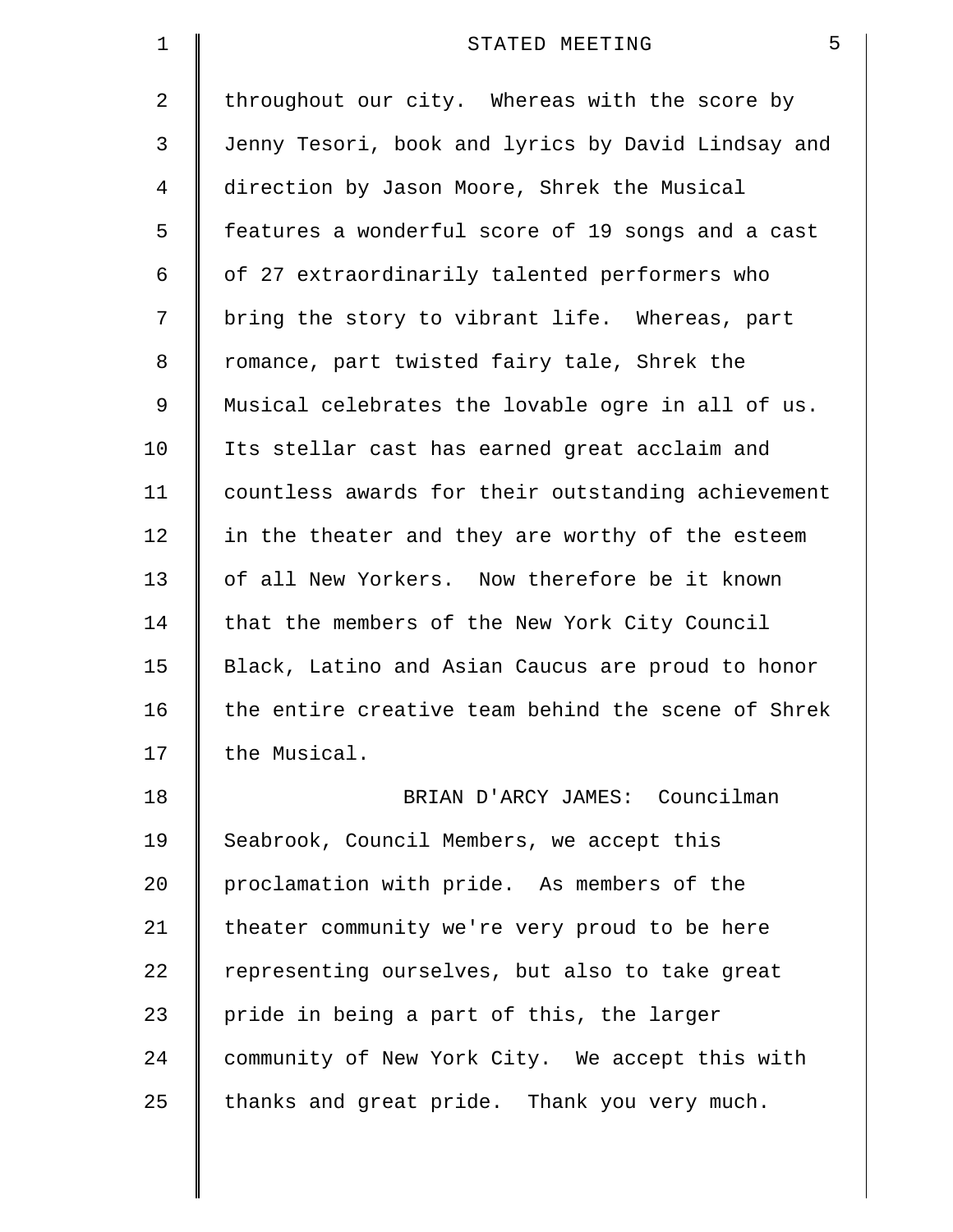| 1  | 6<br>STATED MEETING                               |
|----|---------------------------------------------------|
| 2  | COUNCIL MEMBER SEABROOK: Thank you                |
| 3  | all.                                              |
| 4  | BRIAN D'ARCY JAMES: My name is                    |
| 5  | Brian D'Arcy James. Believe it or not, I play     |
| 6  | Shrek, the lovable ogre himself.                  |
| 7  | HEATHER JANE ROLFF: My name is                    |
| 8  | Heather Jane Rolff. I play the lady gnome.        |
| 9  | LISA HO: My name is Lisa Ho. I                    |
| 10 | play baby bear from the three bears.              |
| 11 | DANIEL BREAKER: Hi, I'm Daniel                    |
| 12 | Breaker. I play donkey. Yes, I'm an ass.          |
| 13 | BOBBY DAYE: My name is Bobby Daye.                |
| 14 | I play one of the three pigs.                     |
| 15 | COUNCIL MEMBER SEABROOK: I was                    |
| 16 | looking for Maria, the chair of the Caucus.       |
| 17 | COUNCIL MEMBER ARROYO: You know                   |
| 18 | how important this is, right? We all interrupted  |
| 19 | lunch to be up here with you guys. Lunch on a     |
| 20 | Stated day is a very sacred thing for us. But     |
| 21 | we're happy to be here with you. Congratulations. |
| 22 | It is a small token of our appreciation for what  |
| 23 | you contribute to our city every single day.      |
| 24 | Thank you.                                        |
| 25 | COUNCIL MEMBER SEABROOK: Thank you                |
|    |                                                   |
|    |                                                   |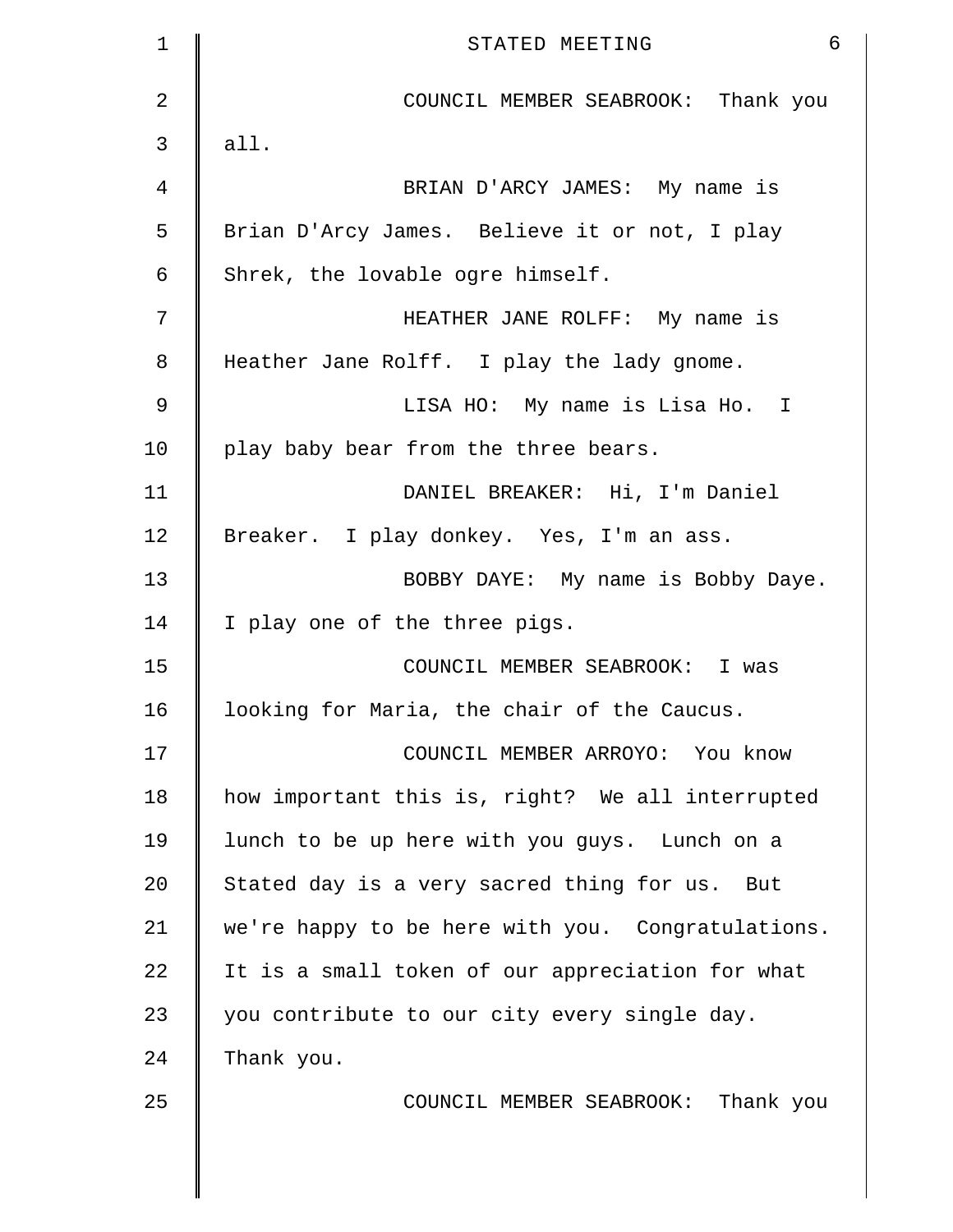| $\mathbf 1$ | 7<br>STATED MEETING                                |
|-------------|----------------------------------------------------|
| 2           | so very much. We have enjoyed you all, and         |
| 3           | everybody go see Shrek. Thank you very much.       |
| 4           | [Pause]                                            |
| 5           | SPEAKER QUINN: All right, we're                    |
| 6           | going to start our ceremonials. We have five       |
| 7           | ceremonials today. Is that right, Mike? We're      |
| 8           | down to four. The first ceremonial we're going to  |
| 9           | do is one being presented by myself and Council    |
| 10          | Member James Sanders to Sergeant Timothy Smith, if |
| 11          | the sergeant and his family could come up. We are  |
| 12          | very honored to be joined today by our police      |
| 13          | commissioner, Ray Kelly, if he could come on up    |
| 14          | and join us. I'm going to turn the mike over to    |
| 15          | Council Member Sanders in a minute. I know later   |
| 16          | on when we ask Sergeant Smith to say a few words,  |
| 17          | he is going to say what every heroic police        |
| 18          | officer says which is, "I was just doing my job".  |
| 19          | But I want you to know sergeant that the job you   |
| 20          | and your brothers and sisters do every day is one  |
| 21          | that is beyond the concept of most of us. Then     |
| 22          | that you did your job in a way where you were      |
| 23          | fighting so hard to keep the public safe that you  |
| 24          | sustained such a terrible injury is really not     |
| 25          | what should be in a day's work for anybody.<br>As  |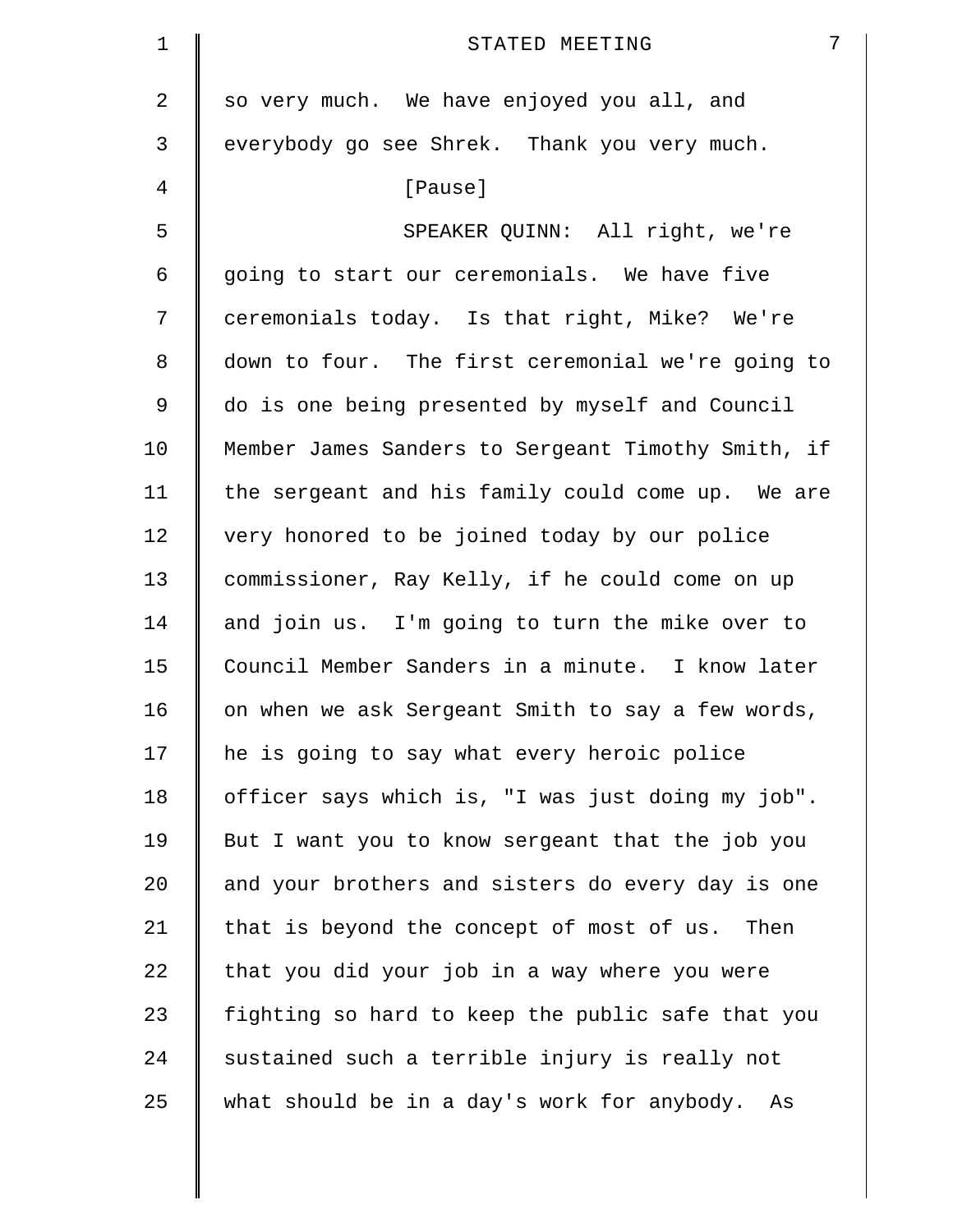| $\mathbf 1$    | 8<br>STATED MEETING                                |
|----------------|----------------------------------------------------|
| $\overline{a}$ | humble as you are, I hope you know how proud and   |
| 3              | indebted we all are to you. If there weren't       |
| 4              | brave men and women like you who have a level of   |
| 5              | bravery that is just beyond my capacity to         |
| 6              | understand quite frankly, we all wouldn't be able  |
| 7              | to live our lives in this city and feel as safe as |
| 8              | we are and live in the safest big city in the      |
| 9              | world. So I just want you to know how              |
| 10             | unbelievably indebted we are to you. Your parents  |
| 11             | must be truly remarkable people to have raised     |
| 12             | such a brave and selfless individual. So thank     |
| 13             | you for honoring us with your presence today. Let  |
| 14             | me turn the mike over to Council Member Sanders.   |
| 15             | COUNCIL MEMBER SANDERS: Having                     |
| 16             | worn a uniform I know something of what it takes   |
| 17             | to defend our country. I can only imagine what     |
| 18             | people who do this 365 days a year do. We call     |
| 19             | upon them to do a little bit of everything from    |
| 20             | social work to keeping us safe. No matter how      |
| 21             | much we pay it will never be enough, especially    |
| 22             | where there are times when they have to put their  |
| 23             | lives on the line here. We in New York City,       |
| 24             | we're a quick bunch to say what should be better,  |
| 25             | what should be right. But sometimes we're slow to  |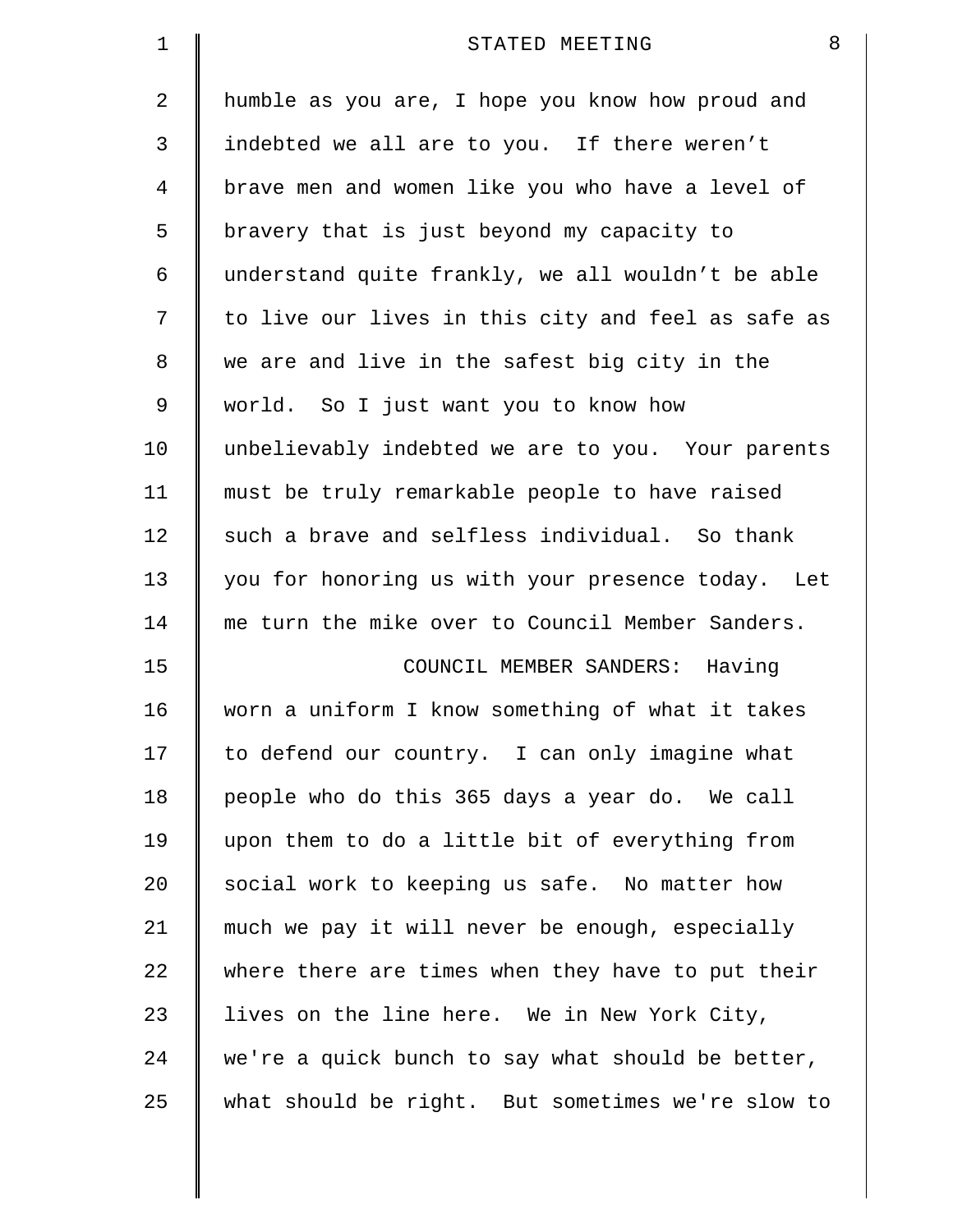| $\mathbf 1$    | 9<br>STATED MEETING                                |
|----------------|----------------------------------------------------|
| $\overline{2}$ | say thank you. I wanted to stop and to say thank   |
| 3              | you to you sergeant and to the NYPD, New York City |
| 4              | Police Department as a whole, epitomized by its    |
| 5              | commissioner at this occasion that you actually    |
| 6              | did something that we urge everyone to do, to show |
| 7              | restraint, to go by the rules, to do everything    |
| 8              | right. You did it, we are grateful for you.        |
| 9              | We're blessed that you're here, sir. We're         |
| 10             | blessed that you were here and that you were able  |
| 11             | to do your duty under a tough condition. We are    |
| 12             | blessed that your parents raised you in that       |
| 13             | fashion. On behalf of New York City, on behalf of  |
| 14             | my district, on behalf of the good people of the   |
| 15             | Rockaways, Laurelton, Springfield Gardens,         |
| 16             | Rosedale and New York City as a whole, we wanted   |
| 17             | to stop and say thank you. Right before I do       |
| 18             | this, I do want to see if the commissioner wants   |
| 19             | to say anything at this time. Commissioner Kelly.  |
| 20             | RAYMOND KELLY: Thank you. I                        |
| 21             | simply want to thank Speaker Quinn and Council     |
| 22             | Member Sanders and all the members of the Council  |
| 23             | for recognizing this incredibly brave young man.   |
| 24             | Let me relate to you what happened in this         |
| 25             | instance. On January 15th, which you may recall    |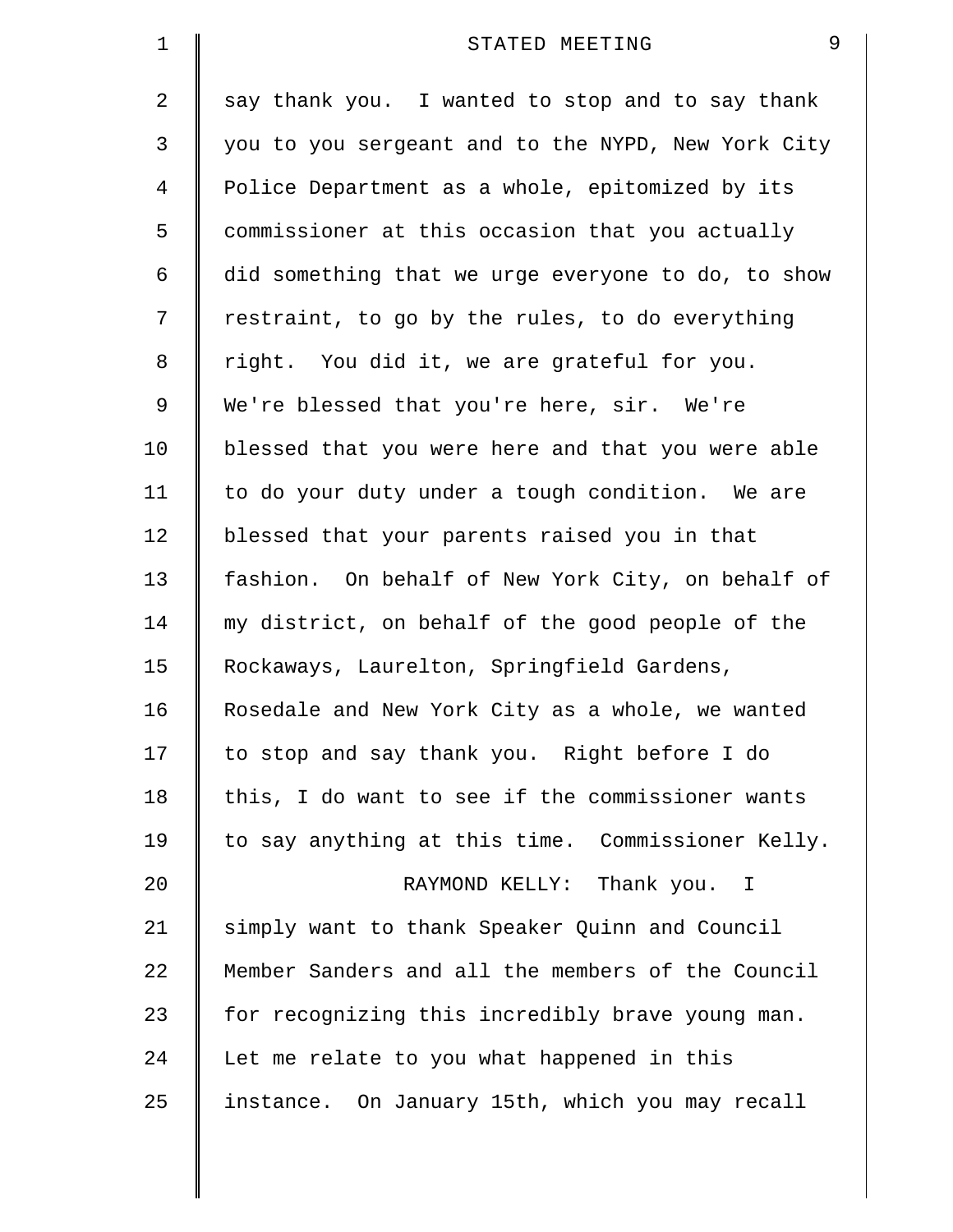| $\mathbf 1$ | 10<br>STATED MEETING                               |
|-------------|----------------------------------------------------|
| 2           | was the day that Flight 1549 went into the Hudson  |
| 3           | River and that may be why you didn't hear so much  |
| 4           | about this incident. Sergeant Smith and officers   |
| 5           | from the 101st Precinct were called by a           |
| 6           | distraught wife who was concerned about her        |
| 7           | husband who was emotionally disturbed. She was     |
| 8           | concerned about him becoming violent. Now we get   |
| 9           | about 95,000 of these calls a year, that is        |
| 10          | emotionally disturbed people calls. Because of     |
| 11          | the skill and the training of the NYPD, the vast   |
| 12          | majority of these are handled peacefully. There's  |
| 13          | always a potential for danger. In this case, when  |
| 14          | Sergeant Smith and the officers arrived, this      |
| 15          | individual ran into the bedroom and barricaded     |
| 16          | himself in the bedroom. Sergeant Smith had a       |
| 17          | taser. The individual came out with a knife.       |
| 18          | Sergeant Smith fired his taser, struck the         |
| 19          | individual in his chest. However, he still came    |
| 20          | forward and stabbed Sergeant Smith in the face, in |
| 21          | the eye, penetrating into Sergeant Smith's brain.  |
| 22          | It was a horrendous injury. This individual was    |
| 23          | subdued by fellow officers. Those of us who saw    |
| 24          | Sergeant Smith in the hospital that night were     |
| 25          | thinking only the worst. His injuries were         |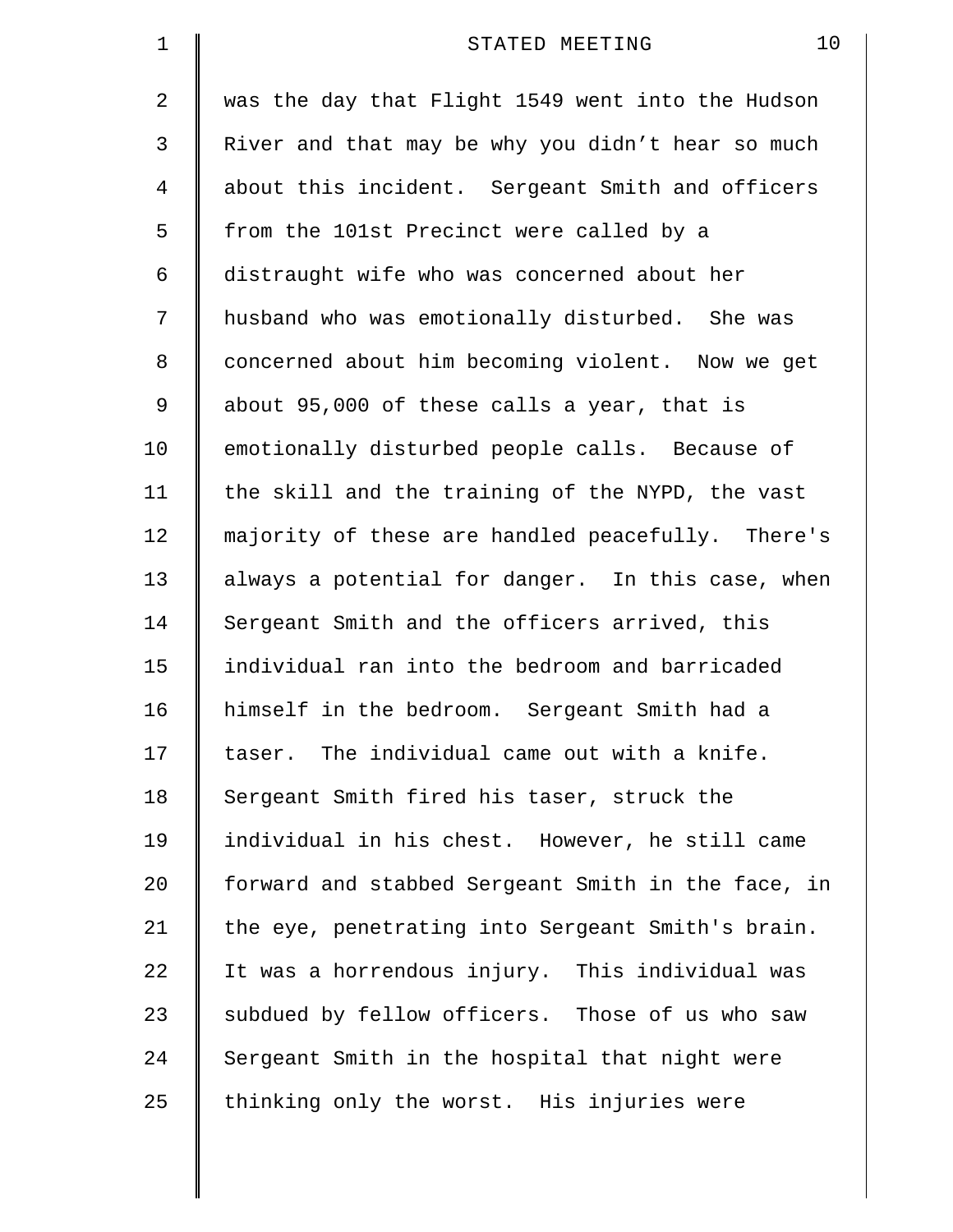| $\mathbf 1$    | 11<br>STATED MEETING                               |
|----------------|----------------------------------------------------|
| 2              | extremely severe. He couldn't move. He couldn't    |
| 3              | walk. He couldn't talk. It is truly amazing to     |
| $\overline{4}$ | see him here today and to see him walk out of the  |
| 5              | hospital. I would attribute Sergeant Smith being   |
| 6              | here to the miracle that the doctors in Bellevue   |
| 7              | Hospital performed, but to his indomitable spirit. |
| 8              | He is one tough guy who was tremendously supported |
| 9              | by his parents who are here today, his wife Wendy  |
| 10             | and he is an inspiration to the entire department  |
| 11             | and a credit to all of New York City. We're        |
| 12             | grateful to have him back with us. I want to       |
| 13             | thank the Speaker and thank the Council for this   |
| 14             | very well deserved recognition and congratulations |
| 15             | to you, Sergeant Smith.                            |
| 16             | If the clerk could<br>SPEAKER QUINN:               |
| 17             | please read the proclamation.                      |
| 18             | CLERK: Council, the City of New                    |
| 19             | York Proclamation. Whereas, the Council of the     |
| 20             | City of New York is proud to honor Sergeant        |
| 21             | Timothy Smith of the 101st Precinct in Far         |
| 22             | Rockaway for his extraordinary service and         |
| 23             | sacrifice for the people of the Rockaways.         |
| 24             | Whereas, on January 15th, 2009 Sergeant Smith, an  |
| 25             | 11-year veteran of the NYPD, was called to a home  |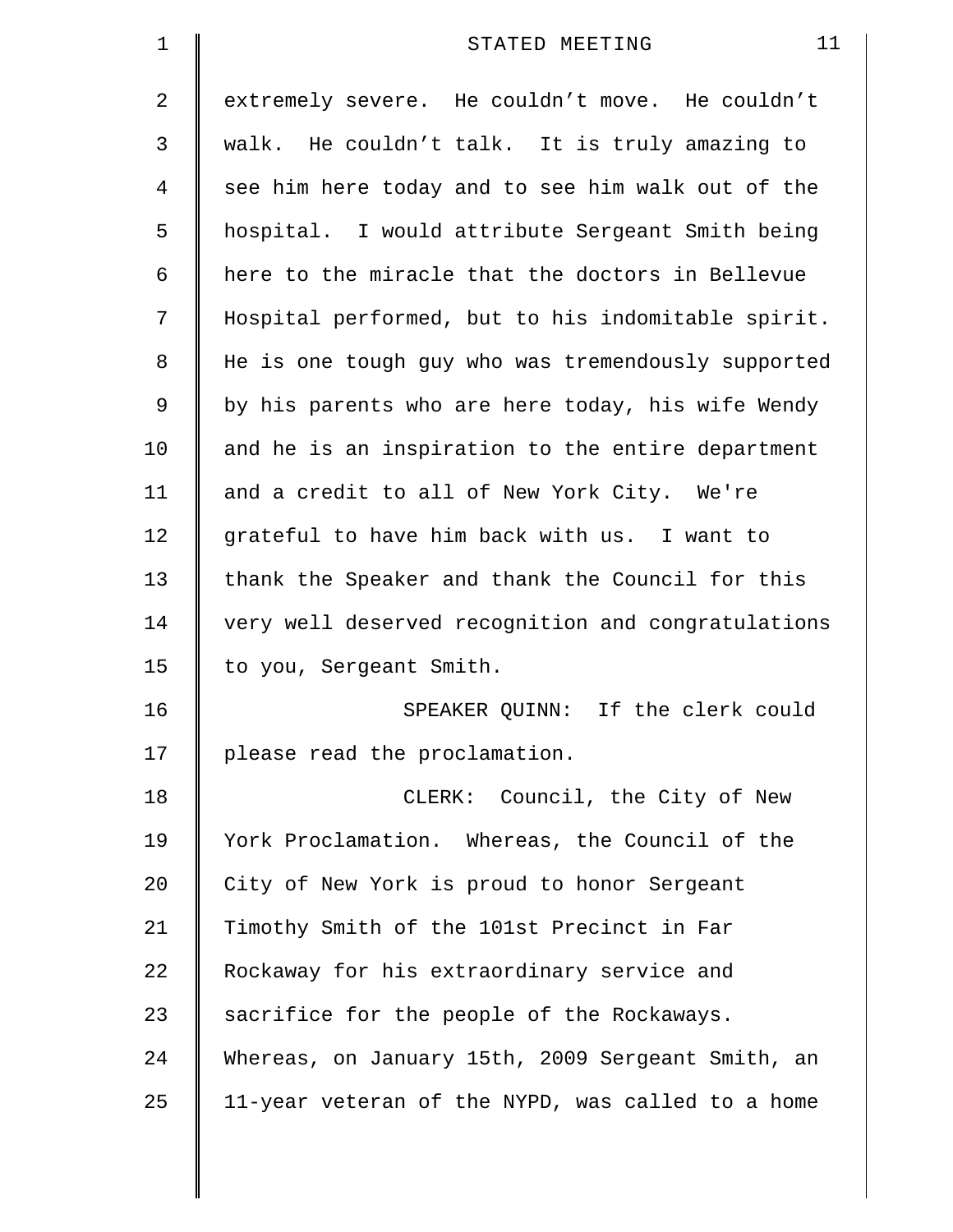| 1              | 12<br>STATED MEETING                               |
|----------------|----------------------------------------------------|
| 2              | in Far Rockaway to subdue an emotionally disturbed |
| 3              | person. At the scene, this person stabbed          |
| $\overline{4}$ | Sergeant Smith in the eye and head and also        |
| 5              | injured fellow officers. Sergeant Smith was        |
| 6              | rushed to Jamaica Hospital, and then later to      |
| 7              | Bellevue Hospital, where his injuries were seen as |
| $\,8\,$        | life-threatening and permanently crippling.        |
| 9              | Whereas, on May 16th 2009, four months after the   |
| 10             | incident, Sergeant Smith walked out of Bellevue    |
| 11             | Hospital without the aid of another person. His    |
| 12             | doctors and family members did not expect him to   |
| 13             | walk or even talk again. But with his own          |
| 14             | determination, he defied everyone's predictions.   |
| 15             | His rehabilitation physician, Dr. Shailaja Kalva   |
| 16             | believe that Sergeant Smith's unwavering and       |
| 17             | positive attitude throughout these challenging     |
| 18             | months played a significant role in his recovery.  |
| 19             | Throughout his ordeal, Sergeant Smith never        |
| 20             | shirked the three-hour daily rehab treatment or    |
| 21             | quite when he was tired. Not every hero wears a    |
| 22             | cape and flies through the skies. Some of these    |
| 23             | heroes put their lives on the line and pay a       |
| 24             | terrible price to protect others. Sergeant Smith   |
| 25             | is such a hero. He has inspired everyone with his  |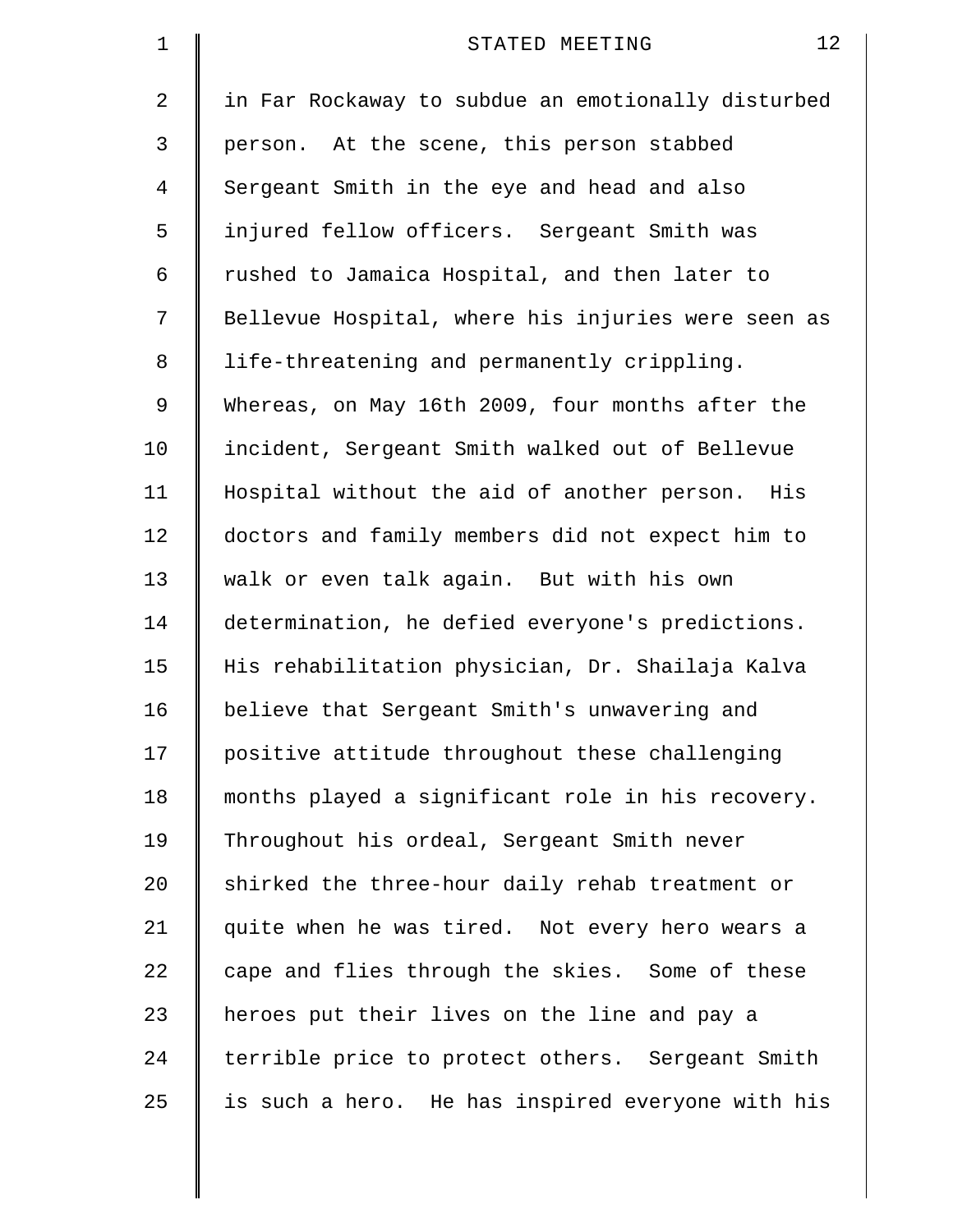| $\mathbf 1$    | 13<br>STATED MEETING                               |
|----------------|----------------------------------------------------|
| 2              | unwavering spirit and valor and he is truly one of |
| 3              | New York's finest. Now therefore be it known,      |
| $\overline{4}$ | that the Council of the City of New York most      |
| 5              | gratefully honors Sergeant Timothy Smith for his   |
| 6              | extraordinary service and sacrifice for the people |
| 7              | of New York City, Christine C. Quinn, Speaker for  |
| 8              | the entire Council, James Sanders, Jr., Council    |
| 9              | Member, 31st District, Queens.                     |
| 10             | SPEAKER QUINN: Thank you.                          |
| 11             | Sergeant, before I give you the mike, I was struck |
| 12             | when the police commissioner was telling us what   |
| 13             | happened at that call. It just really made me      |
| 14             | think. If you hadn't been there that day, God      |
| 15             | knows what would have happened to that woman and   |
| 16             | that wife. I mean she may have been lost,          |
| 17             | murdered at the hands of a crazed husband. So      |
| 18             | thank you for everything you do and in particular  |
| 19             | for saving that woman's life. That is a huge feat  |
| 20             | and thank you so very, very much. You don't want   |
| 21             | to say anything?                                   |
| 22             | TIMOTHY SMITH: Thank you.                          |
| 23             | SPEAKER QUINN: Even more humble                    |
| 24             | than I expected. Thank you very much sergeant.     |
| 25             | [Pause]                                            |
|                |                                                    |

 $\parallel$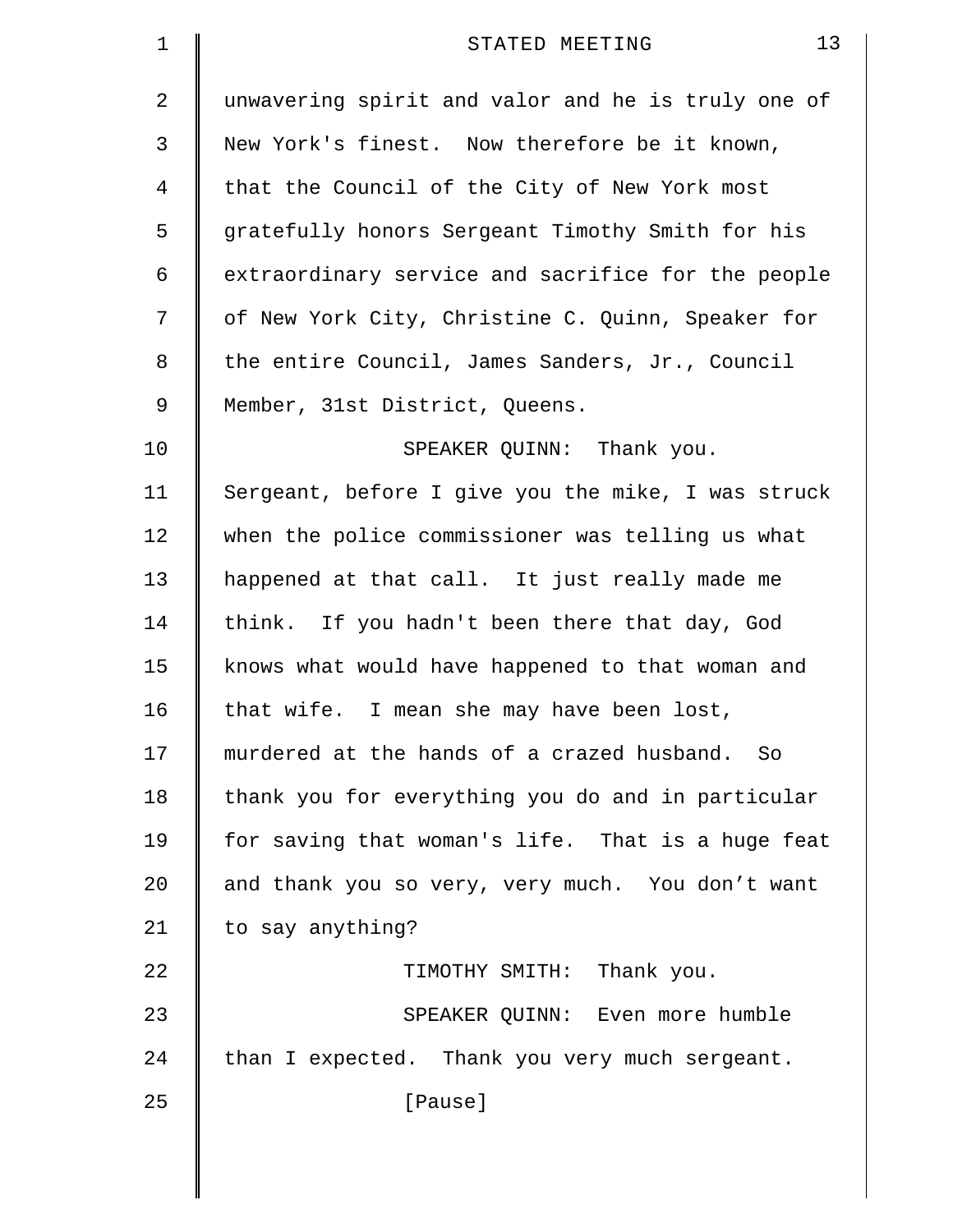| $\mathbf 1$ | 14<br>STATED MEETING                               |
|-------------|----------------------------------------------------|
| 2           | SPEAKER QUINN: We're going to move                 |
| 3           | on to our second ceremonial which is one at the    |
| 4           | request of Council Members Reyna and Yassky. Our   |
| 5           | next honoree is someone who has been chair of a    |
| 6           | committee board for 29 years. I can't even         |
| 7           | imagine. Literally, I can't imagine that.          |
| 8           | [Pause]                                            |
| 9           | SPEAKER QUINN: Let me start by                     |
| 10          | turning the microphone to Council Member Reyna and |
| 11          | then to Council Member Yassky.                     |
| 12          | COUNCIL MEMBER REYNA: Today, we                    |
| 13          | are privileged to have a man who has dedicated his |
| 14          | life to the City of New York and to this great     |
| 15          | nation. He is a veteran.                           |
| 16          | SPEAKER QUINN: If we could get                     |
| 17          | just a little quiet in the chambers please. Thank  |
| 18          | you very much.                                     |
| 19          | COUNCIL MEMBER REYNA: He served                    |
| 20          | during World War II. He continued to remain loyal  |
| 21          | to his community, his Italian heritage and to      |
| 22          | many, many families and Community Board 1,         |
| 23          | Greenpoint-Williamsburg. A lifelong resident who   |
| 24          | we honor here today in these great walls called    |
| 25          | Council Chambers. His family, his tireless work,   |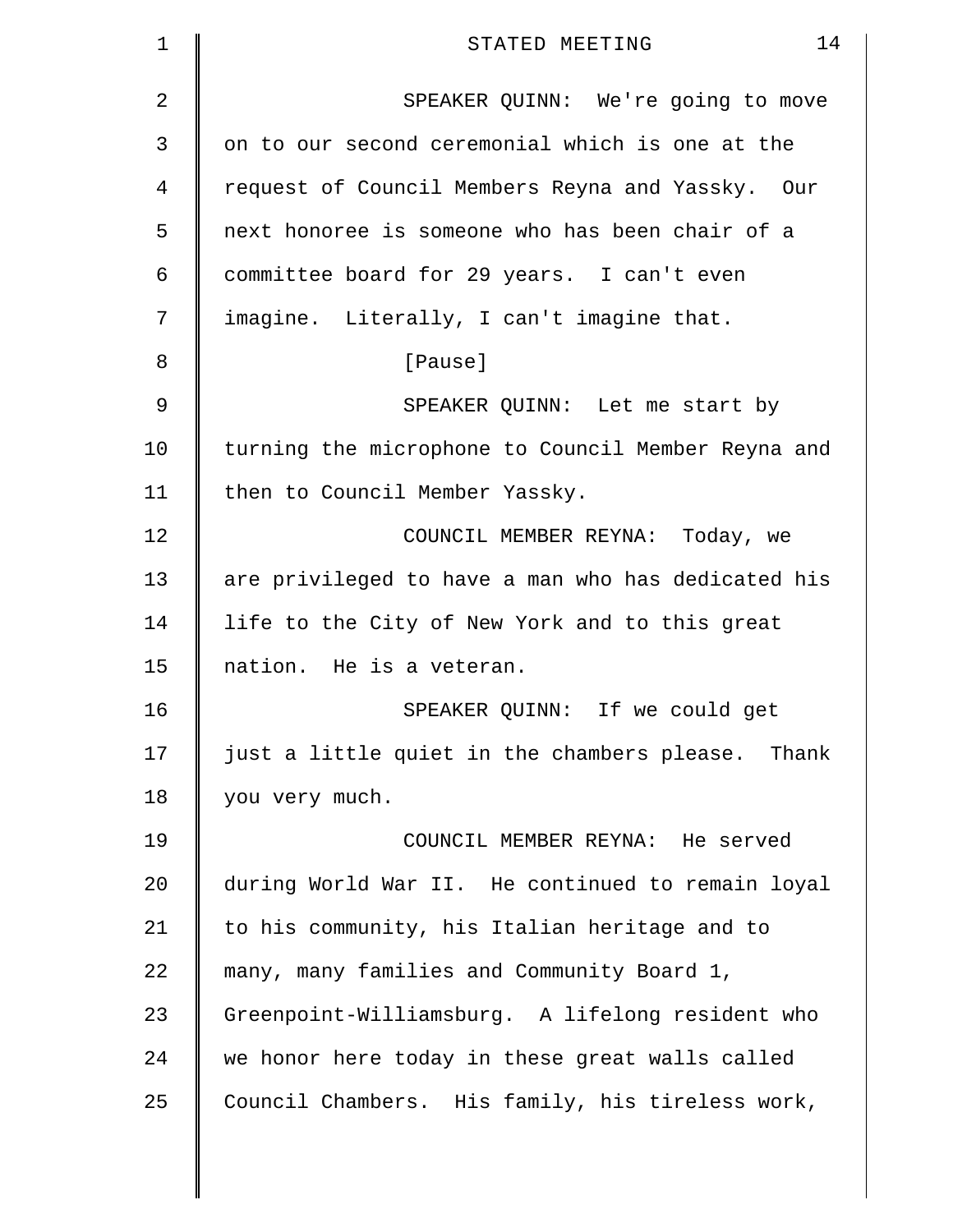| $\mathbf 1$ | 15<br>STATED MEETING                               |
|-------------|----------------------------------------------------|
| 2           | sacrifice to make a place that we call home today  |
| 3           | in Greenpoint-Williamsburg. As a child having      |
| 4           | been born and raised in Williamsburg, I wanted to  |
| 5           | honor Vincent Abate, who served for 29 years.      |
| 6           | Thank you, Vinnie, for making a home out of        |
| 7           | Greenpoint-Williamsburg for so many of us. You     |
| 8           | served us well. You never forgot our youth. You    |
| 9           | always served, whether that was as a chairman to   |
| 10          | many, many boards. Founder and member of so many   |
| 11          | executive boards, and then to continue serving on  |
| 12          | the Community Board, we have so much history with  |
| 13          | you. We never want to lose perspective of what     |
| 14          | that history means to us. We wanted to be able to  |
| 15          | honor you here today amongst many friends, many    |
| 16          | peers who respect you. Thank you for everything    |
| 17          | you did. I'd like to ask my colleague, Council     |
| 18          | Member David Yassky, who represents with me the    |
| 19          | Greenpoint-Williamsburg communities.               |
| 20          | COUNCIL MEMBER YASSKY: Thank you.                  |
| 21          | I just want to say that it's extraordinary to have |
| 22          | someone who both holds true to the basic values of |
| 23          | the community and its history and also recognized  |
| 24          | that there is change and change can be good and    |
| 25          | can help make way for change. Vinnie, in the       |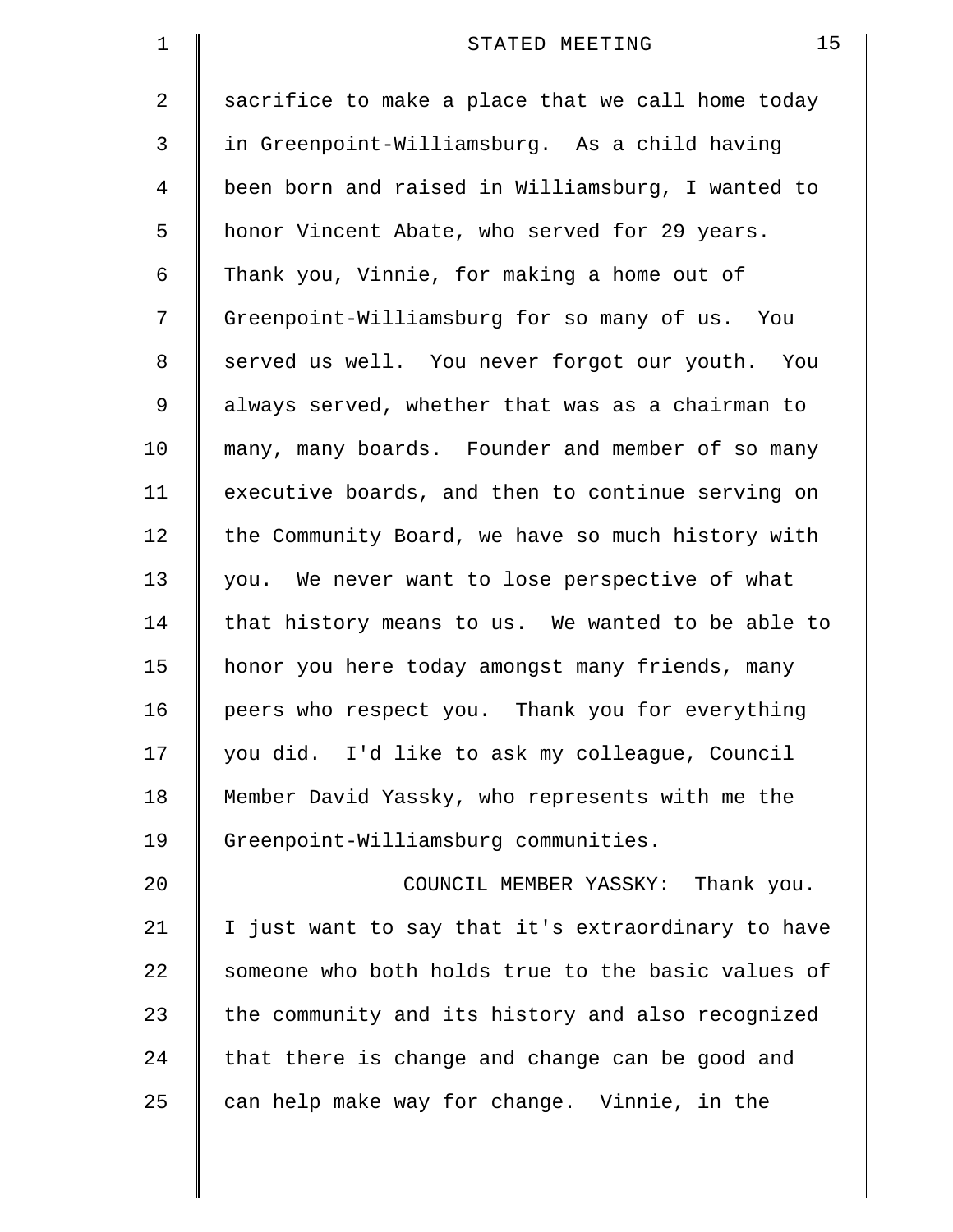| $\mathbf 1$ | 16<br>STATED MEETING                               |
|-------------|----------------------------------------------------|
| 2           | seven and a half years that I have had the         |
| 3           | privilege of working with you, I don't think       |
| 4           | someone could have done a better job of overseeing |
| 5           | and managing the tremendous change that has gone   |
| 6           | on in our community while still making sure that   |
| 7           | it remains at its core the Greenpoint and the      |
| 8           | Williamsburg that you love and that you believe    |
| 9           | in. I just want to say on behalf of my             |
| 10          | constituents, the people in Greenpoint and         |
| 11          | Williamsburg owe you a debt of gratitude beyond    |
| 12          | what anyone will ever say to you, but they owe it  |
| 13          | to you and I just want to say thank you for that.  |
| 14          | SPEAKER QUINN: Thank you very much                 |
| 15          | Diana and David. We ask the clerk to please read   |
| 16          | the proclamation.                                  |
| 17          | CLERK: Council of the City of New                  |
| 18          | York proclamation. Whereas, the Council of the     |
| 19          | City of New York is proud to honor Vincent V.      |
| 20          | Abate on the grand occasion of his retirement as   |
| 21          | Chairman from Community Board 1 of Brooklyn and    |
| 22          | his outstanding contributions to the community and |
| 23          | to the City of New York. And whereas, Vincent      |
| 24          | Abate has been affectionately referred to as "The  |
| 25          | Quiet Man" in many circles, but there is nothing   |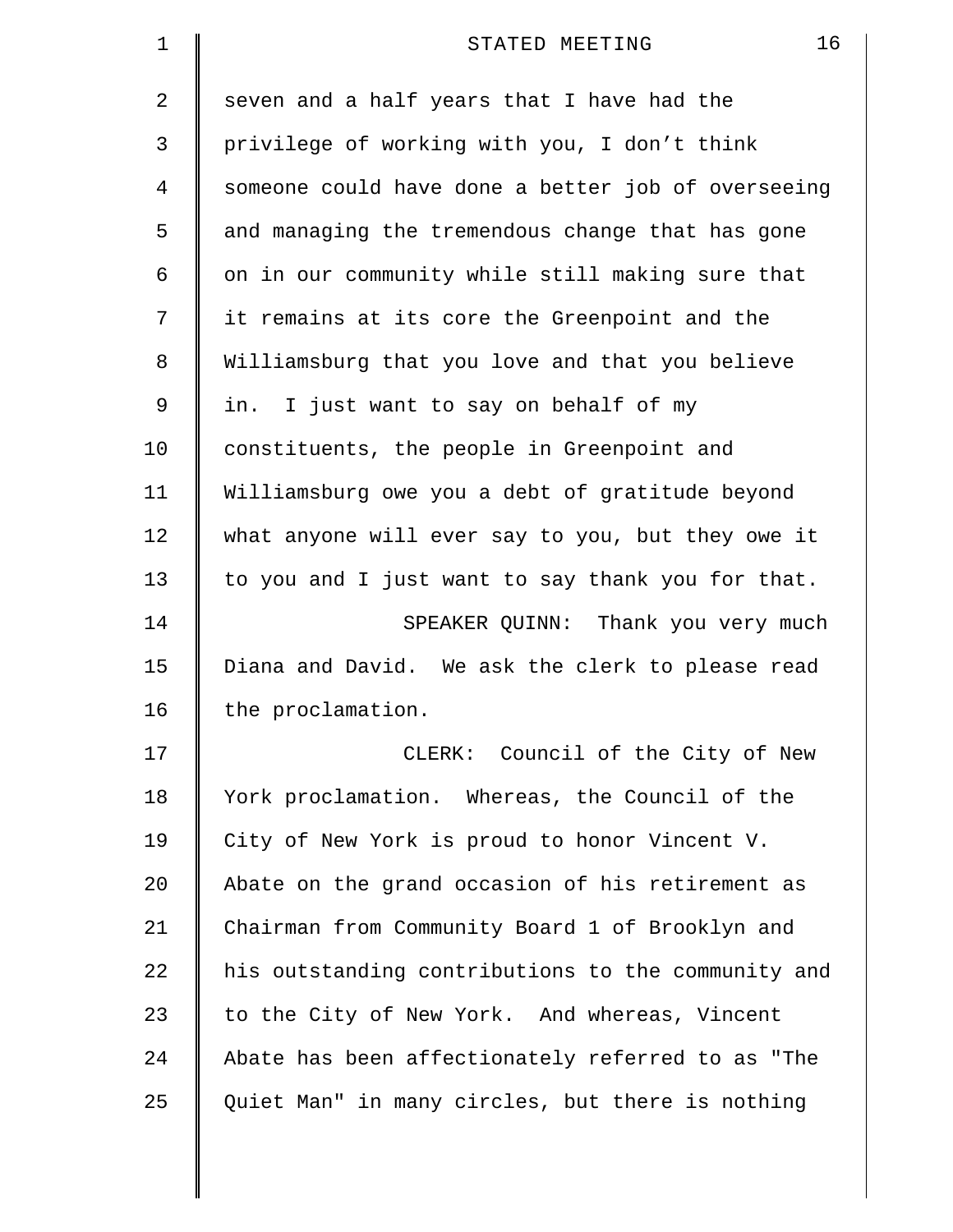| $\mathbf 1$ | 17<br>STATED MEETING                               |
|-------------|----------------------------------------------------|
| 2           | quiet about the positive impact that he has made   |
| 3           | throughout Brooklyn. And whereas, Mr. Abate is a   |
| 4           | lifelong resident and champion for Brooklyn's      |
| 5           | Greenpoint and Williamsburg communities, in        |
| 6           | addition to being a loving husband, dedicated      |
| 7           | father and wise businessman, he has been chair of  |
| 8           | Brooklyn Community Board 1 since 1980, tirelessly  |
| 9           | serving one of New York City's most diverse        |
| 10          | neighborhoods. And whereas, Mr. Abate is a vocal   |
| 11          | and influential advocate for his community; in     |
| 12          | addition to his service to Brooklyn Community      |
| 13          | Board 1, he has also served as the Chairman of the |
| 14          | Greenpoint Hospital Advisory Board, the president  |
| 15          | of the Consolidate Civic Council and the executive |
| 16          | officer of the Winthrop Civic Association to name  |
| 17          | only a few. He has also volunteered at numerous    |
| 18          | community organizations, such as the American      |
| 19          | Legion, Order of the Sons of Italy, Knights of     |
| 20          | Columbus and the Brooklyn Navy Yard Development    |
| 21          | Corporation and Health Systems Management.         |
| 22          | Whereas, upon Mr. Abate's retirement from chairman |
| 23          | of Community Board 1 he can be proud of the legacy |
| 24          | of service that will continue to improve life in   |
| 25          | our city for generations to come. Now therefore    |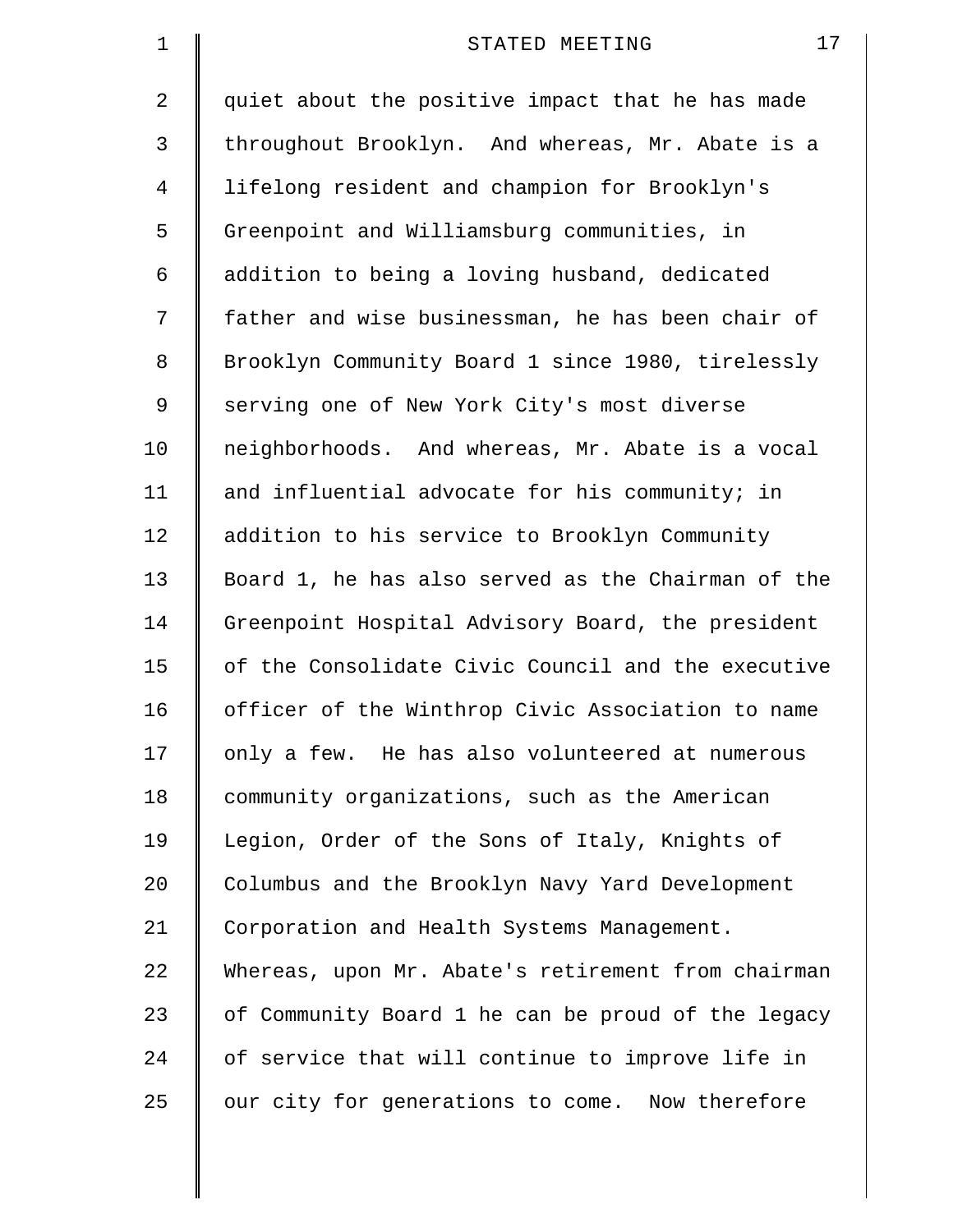| $\mathbf 1$ | 18<br>STATED MEETING                               |
|-------------|----------------------------------------------------|
| 2           | be it known that the Council of the City of New    |
| 3           | York most gratefully honors Vincent V. Abate for   |
| 4           | his extraordinary service to Brooklyn's Community  |
| 5           | Board 1 and wishes him the very best for health    |
| 6           | and a happy retirement. Christine C. Quinn,        |
| 7           | Speaker for the entire Council, Diana Reyna,       |
| 8           | Council Member 34th District, Brooklyn and Queens, |
| 9           | David Yassky, Council Member 33rd District,        |
| 10          | Brooklyn.                                          |
| 11          | SPEAKER QUINN: Wow. When the                       |
| 12          | clerk was reading that at the end of that long     |
| 13          | list, I said geez, and Vinnie said that's not even |
| 14          | half of it. I just want to say thank you.<br>Ιf    |
| 15          | there was in the dictionary a picture of a public  |
| 16          | citizen, a picture of somebody who really defines  |
| 17          | what it means to be an American true to their      |
| 18          | country by giving back to their community, we      |
| 19          | could have a picture of you. Thank you so much     |
| 20          | for doing that for your beloved Brooklyn and we    |
| 21          | would love it if you'd honor us with a few words.  |
| 22          | VINCENT ABATE: Being known as a                    |
| 23          | quiet man, people don't realize that the less you  |
| 24          | say the better off you are.                        |
| 25          | SPEAKER QUINN: Say it again.                       |
|             |                                                    |
|             |                                                    |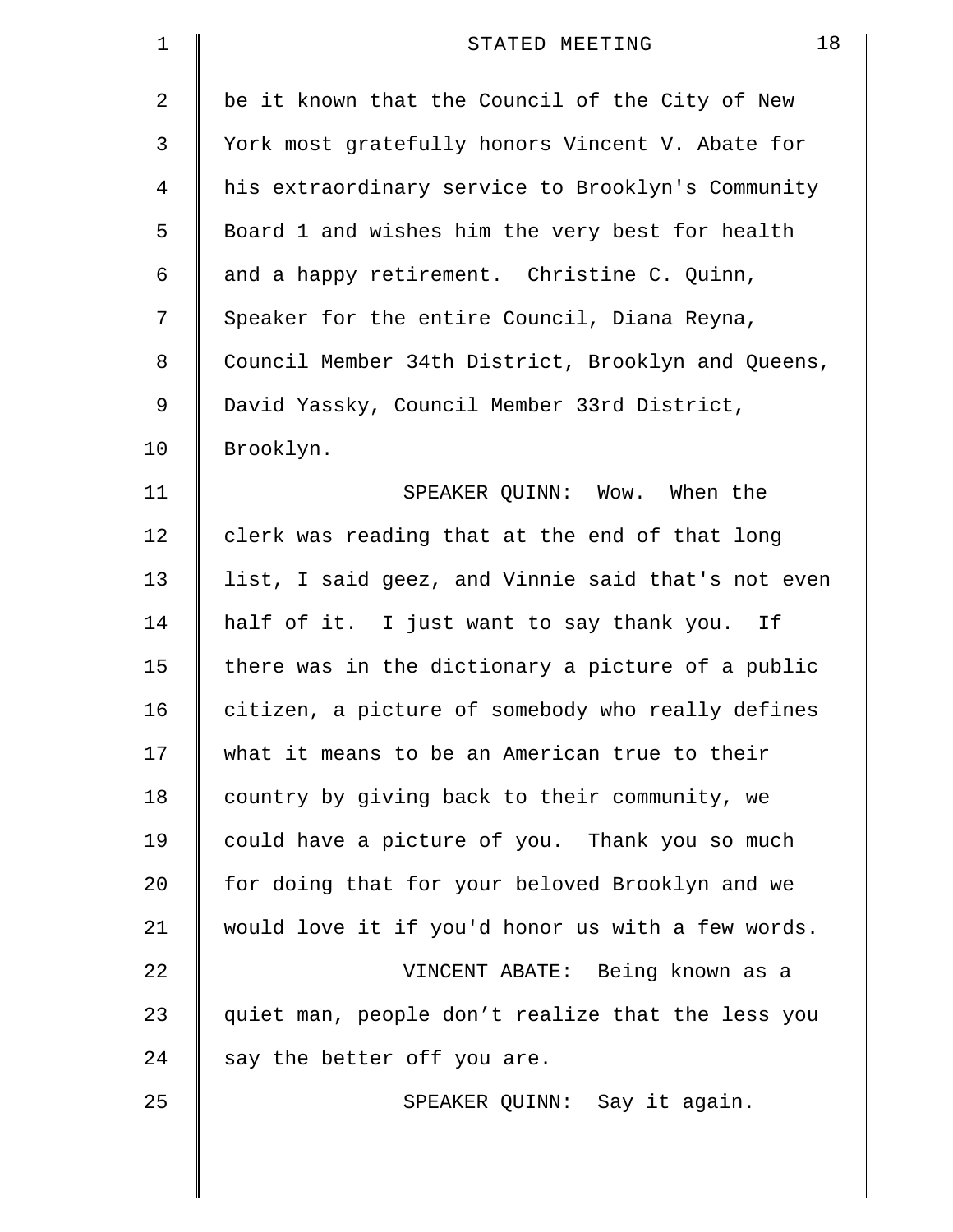| 1  | 19<br>STATED MEETING                                         |
|----|--------------------------------------------------------------|
| 2  | VINCENT ABATE: There are very few                            |
| 3  | words I do have to say. Believe me; it wasn't                |
| 4  | easy leaving Brooklyn to come into Manhattan. It             |
| 5  | took the United States Army to get me out of                 |
| 6  | Brooklyn, so it wasn't easy. As far as what I                |
| 7  | did, I did it with all my heart. There was never             |
| 8  | an indication that I was looking for something.              |
| 9  | People would come over, we need you for this, we             |
| 10 | need you for that, and as long as they said they             |
| 11 | needed me, I would do it. If they didn't say                 |
| 12 | that, then you're wasting your time and everything           |
| 13 | else. So people ask me why I'm resigning now.                |
| 14 | I'll be 91 next month. I just told them that I               |
| 15 | want to leave while I have all of my marbles. I              |
| 16 | said this way people are sorry to see me go.<br>$\mathbf{I}$ |
| 17 | don't want to wait until they say good riddance.             |
| 18 | That's why I'm the quiet man. Thank you very                 |
| 19 | much.                                                        |
| 20 | [Pause]                                                      |
| 21 | VINCENT ABATE: Just one more                                 |
| 22 | thing. I want to thank my two Council people.                |
| 23 | They made life much easier. I have to give them              |
| 24 | credit. Any time I needed help, they were there              |
| 25 | to give it to me. Thank you, Diana and David.                |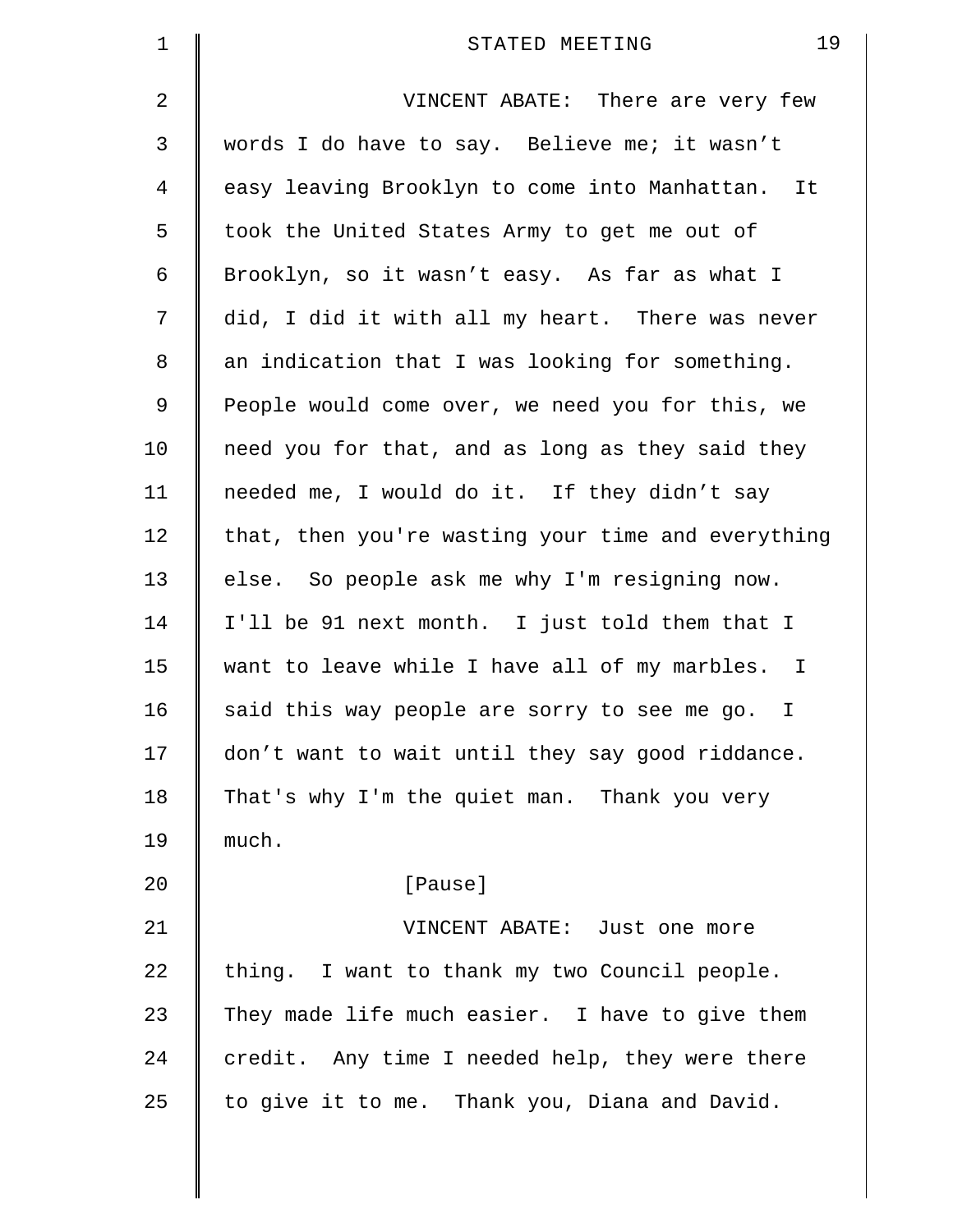| $\mathbf 1$    | 20<br>STATED MEETING                              |
|----------------|---------------------------------------------------|
| $\overline{2}$ | That's it. And you Nancy, I always watch you on   |
| 3              | TV.                                               |
| 4              | [Pause]                                           |
| 5              | SPEAKER QUINN: This ceremonial is                 |
| 6              | going to be one led by Council Member Jessica     |
| 7              | Lappin, if I could ask her to please come up.     |
| 8              | This is a particularly poignant ceremonial, so if |
| 9              | I could just ask for folks to give us a little    |
| 10             | quiet in the chambers please. Council Member      |
| 11             | Lappin?                                           |
| 12             | COUNCIL MEMBER LAPPIN: Thank you,                 |
| 13             | Madame Speaker. I wanted to welcome the extended  |
| 14             | Faughey family. There are obviously quite a       |
| 15             | number of you here today and I think that is a    |
| 16             | tribute to Dr. Kathryn Faughey. What we're here   |
| 17             | to talk about today is her life. I think many of  |
| 18             | you may have read about her sensational murder on |
| 19             | 79th Street.                                      |
| 20             | SPEAKER QUINN: If we could just                   |
| 21             | get a little more quiet please, that would be     |
| 22             | great.                                            |
| 23             | COUNCIL MEMBER LAPPIN: She lived                  |
| 24             | and worked in the same neighborhood and was       |
| 25             | beloved, not just by the family who is here today |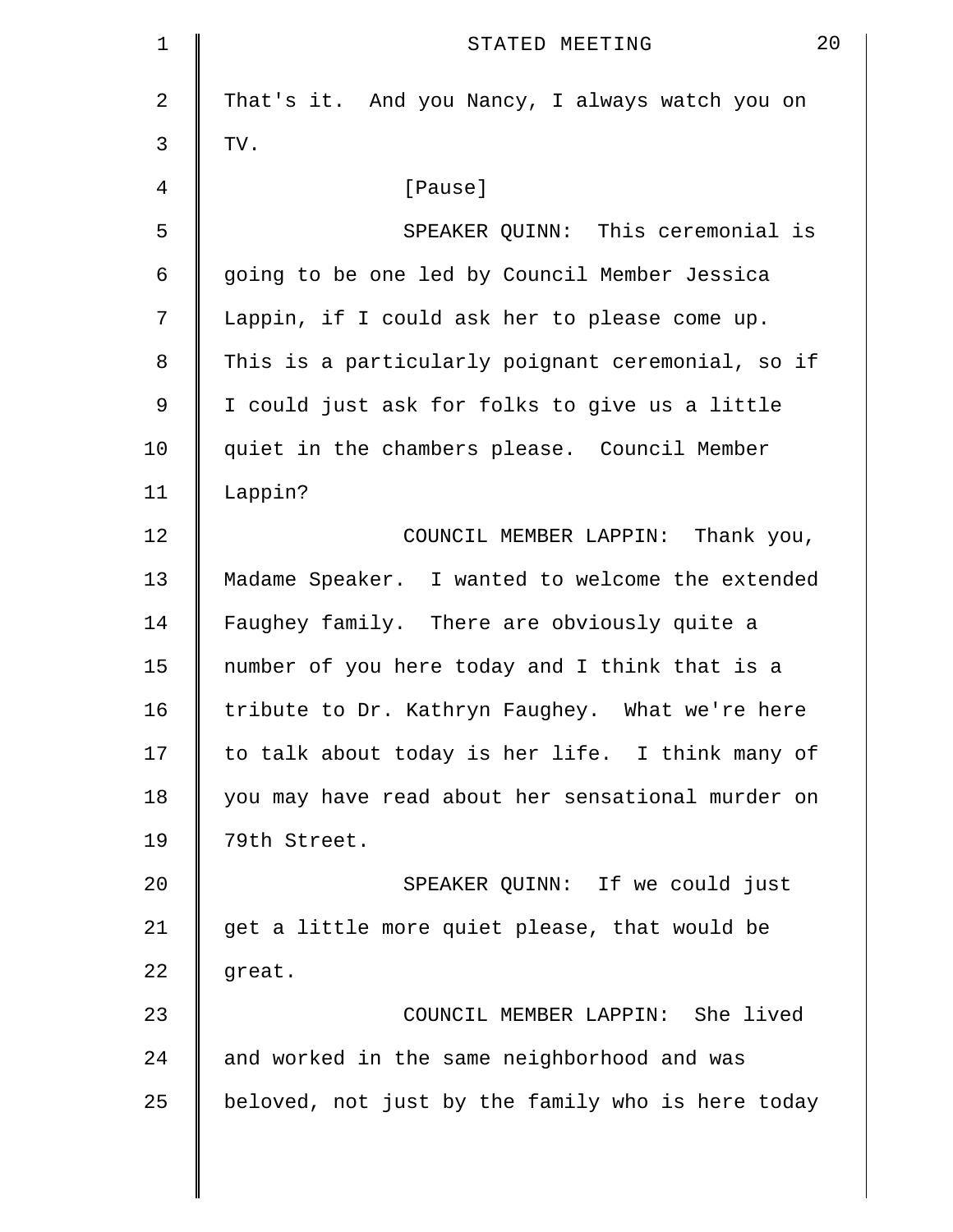| 1  | 21<br>STATED MEETING                               |
|----|----------------------------------------------------|
| 2  | but by the community at large. It was a very       |
| 3  | shocking and sensational story and I think gripped |
| 4  | many of us for its poignancy that she was so       |
| 5  | dedicated to her work and to her patients that she |
| 6  | was in her office on that very fateful and snowy   |
| 7  | evening. In drafting this proclamation and         |
| 8  | talking to you, hearing about just what an amazing |
| 9  | women she was. She was self-made, determined and   |
| 10 | worked to put herself through school. She was      |
| 11 | devoted tirelessly to helping and had a gift for   |
| 12 | helping people. I know that she will be very,      |
| 13 | very sorely missed. I know that when the clerk     |
| 14 | reads the proclamation, I don't want to repeat     |
| 15 | what's in there, but you get a really good sense   |
| 16 | of what an amazing woman she was. Will the clerk   |
| 17 | read the proclamation?                             |
| 18 | CLERK: Council of the City of New                  |
| 19 | York proclamation. Whereas the Council of the      |
| 20 | City of New York is proud to honor the life and    |
| 21 | memory of the late Dr. Kathryn Faughey for her     |
| 22 | extraordinary service and dedication to the        |
| 23 | community and whereas, Dr. Kathryn Faughey was the |
| 24 | oldest daughter in a family of seven children.     |
| 25 | Her parents immigrated from Ireland and her father |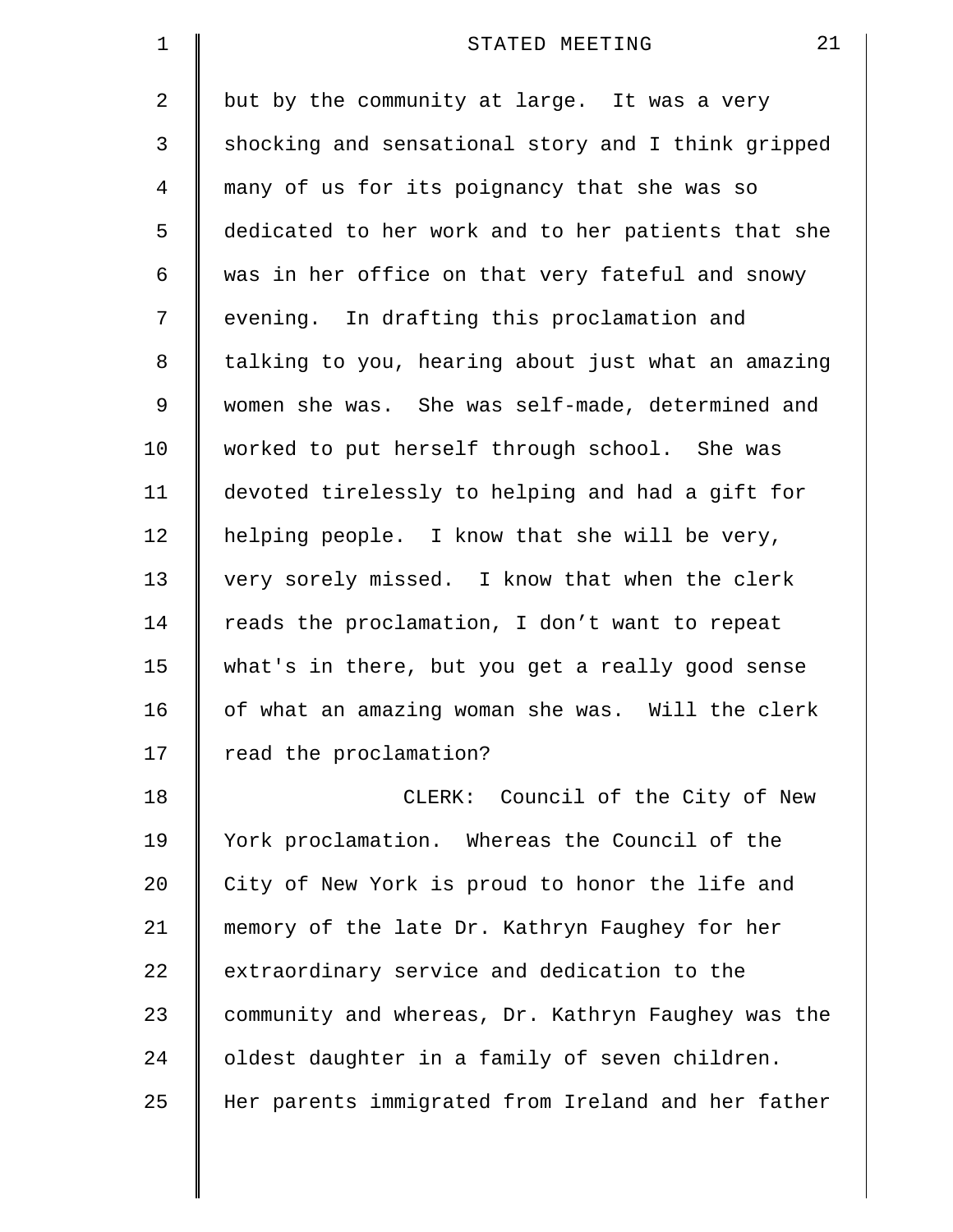| $\mathbf 1$ | 22<br>STATED MEETING                               |
|-------------|----------------------------------------------------|
| 2           | saved his money with the hopes of owning his own   |
| 3           | business. His American dream came true when he     |
| 4           | bought a bar and catering hall in Queens and       |
| 5           | worked long hours to enhance his business and      |
| 6           | support his family. Kathryn shared his dreams and  |
| 7           | determination. As a young girl she knew she        |
| 8           | wanted to become a psychologist. And whereas,      |
| 9           | when Kathryn moved to Manhattan, she worked every  |
| 10          | hour she could as an x-ray technician at Memorial  |
| 11          | Sloan Kettering Hospital to support herself as she |
| 12          | studied at Yeshiva University. Her own dream came  |
| 13          | true the day she earned her Doctorate in           |
| 14          | Psychology from Yeshiva, became a licensed         |
| 15          | clinical psychologist and developed her own        |
| 16          | practice in Manhattan, a city she loved. A         |
| 17          | devoted psychologist, Kathryn was always available |
| 18          | for her patients any hour, any day. She widely     |
| 19          | regarded for her ability to relate to and          |
| 20          | understand her patients in so many ways and her    |
| 21          | practice grew steadily, mainly from referrals as a |
| 22          | result. In addition to being an excellent          |
| 23          | psychologist, Kathryn was a beloved sister and     |
| 24          | leader in her family. Following the death of her   |
| 25          | father when the youngest child was 3-years-old,    |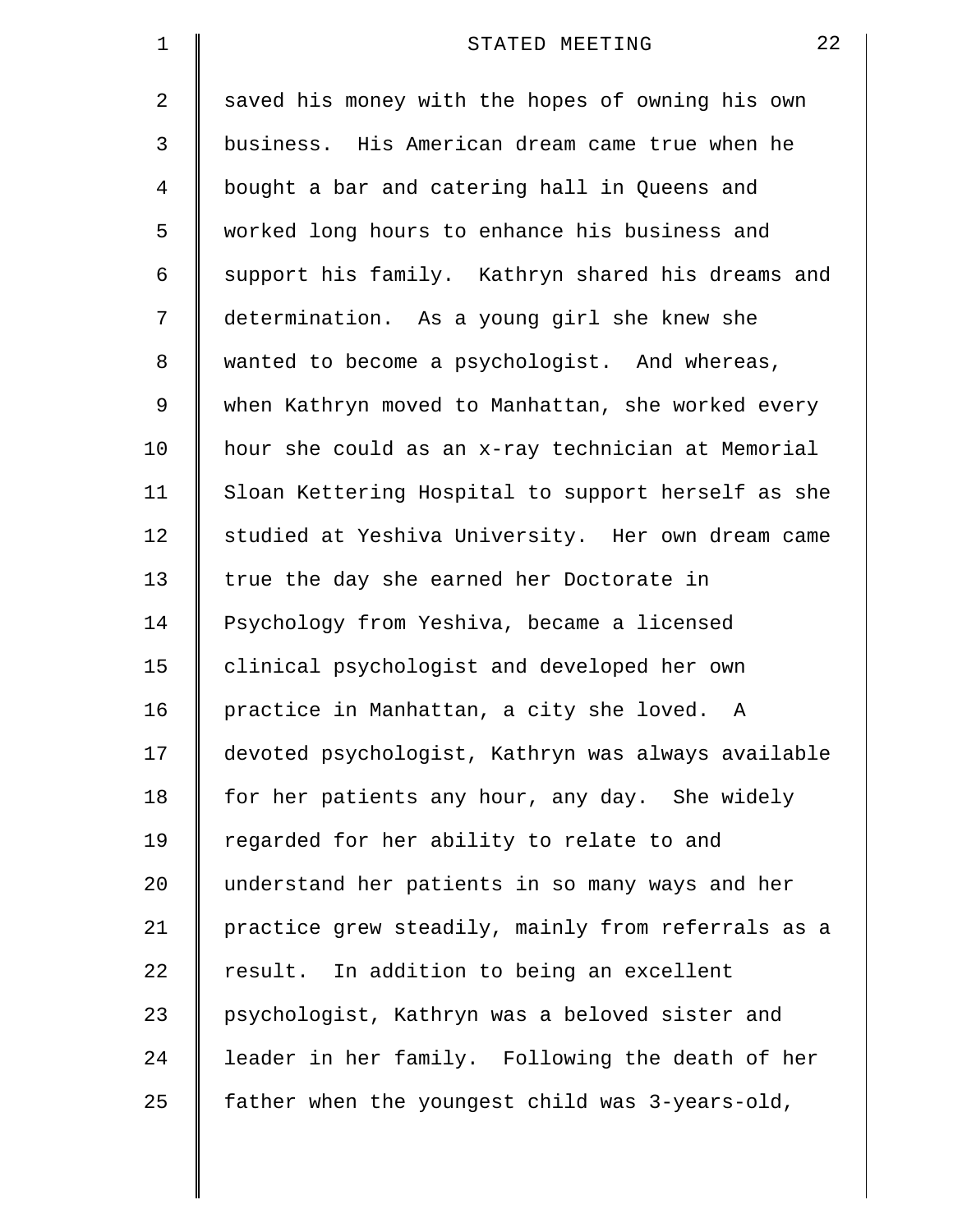| $\mathbf 1$ | 23<br>STATED MEETING                               |
|-------------|----------------------------------------------------|
| 2           | Kathryn helped her mother care for the other       |
| 3           | children. When their mother became ill, Kathryn    |
| 4           | orchestrated her health care so that she and all   |
| 5           | of her siblings could take care of her at home.    |
| 6           | Kathryn was a true friend to many. She belonged    |
| 7           | to a guitar group and 23 pages of memorials was    |
| 8           | filled in their online forum with people talking   |
| 9           | of how she touched their lives, even if they had   |
| 10          | only met her once. She was a spiritual person and  |
| 11          | always saw right to the heart of people, reached   |
| 12          | out to them and shared her wisdom and her smile.   |
| 13          | Now therefore be it known, that the Council of the |
| 14          | City of New York honors the life and legacy of Dr. |
| 15          | Kathryn Faughey for her extraordinary service to   |
| 16          | the City of New York. Christine C. Quinn, Speaker  |
| 17          | for the entire Council, Jessica S. Lappin, Council |
| 18          | Member, 5th District, Manhattan.                   |
| 19          | SPEAKER QUINN: I just want to                      |
| 20          | thank Council Member Lappin for bringing all of    |
| 21          | you here today so we could just tell you on behalf |
| 22          | of the entire Council how terribly sorry we are    |
| 23          | for your loss and to just thank you for all that   |
| 24          | your sister did for so many New Yorkers through    |
| 25          | her tremendous service. Certainly, to hear the     |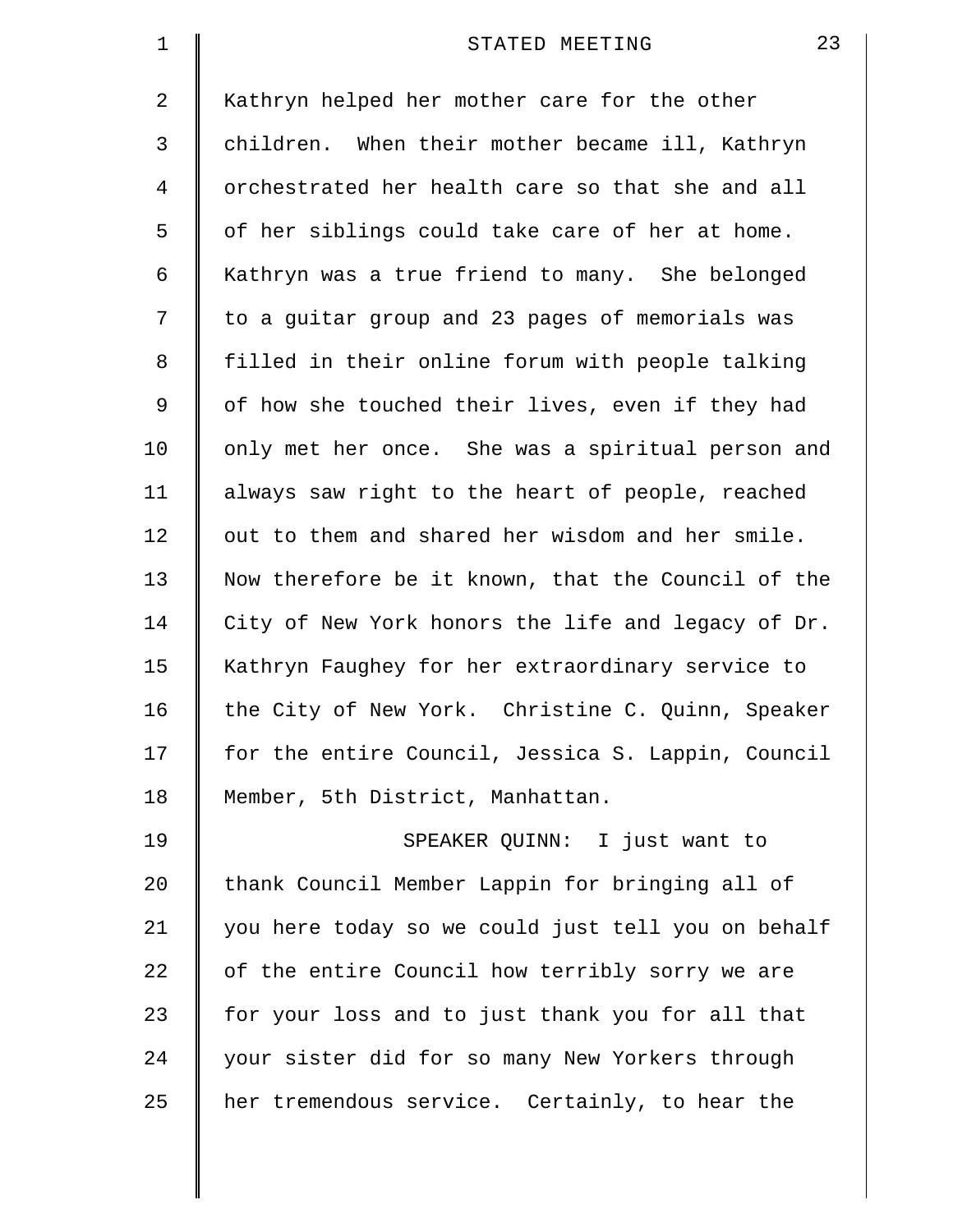| 1           | 24<br>STATED MEETING                                         |
|-------------|--------------------------------------------------------------|
| 2           | history of your family is really something that is           |
| 3           | a tremendous inspiration with all that you've been           |
| 4           | able to accomplish in the city. So thank you.<br>$\mathbf I$ |
| 5           | know this must be difficult but we really do                 |
| 6           | appreciate you being with us today to give us the            |
| 7           | opportunity to convey our sympathies and our                 |
| 8           | gratitude.                                                   |
| $\mathsf 9$ | KEVIN: On behalf of the Faughey                              |
| 10          | family, and in particular, my brothers and                   |
| 11          | sisters, we would like to thank the City of New              |
| 12          | York for this proclamation. Even though my                   |
| 13          | sister, Dr. Kathryn Faughey did die such a tragic            |
| 14          | death, we're always very comforted to know that              |
| 15          | she lived such a beautiful life of service to                |
| 16          | people and service to the family. So, again,                 |
| 17          | thank you very much to the City for this. We're              |
| 18          | very appreciative.                                           |
| 19          | SPEAKER QUINN: Thank you, Kevin.                             |
| 20          | Thank you all.                                               |
| 21          | [Pause]                                                      |
| 22          | SPEAKER QUINN: All of today's                                |
| 23          | ceremonials somehow in one way or another                    |
| 24          | represent individuals who have dedicated their               |
| 25          | lives to the services of other New Yorkers, either           |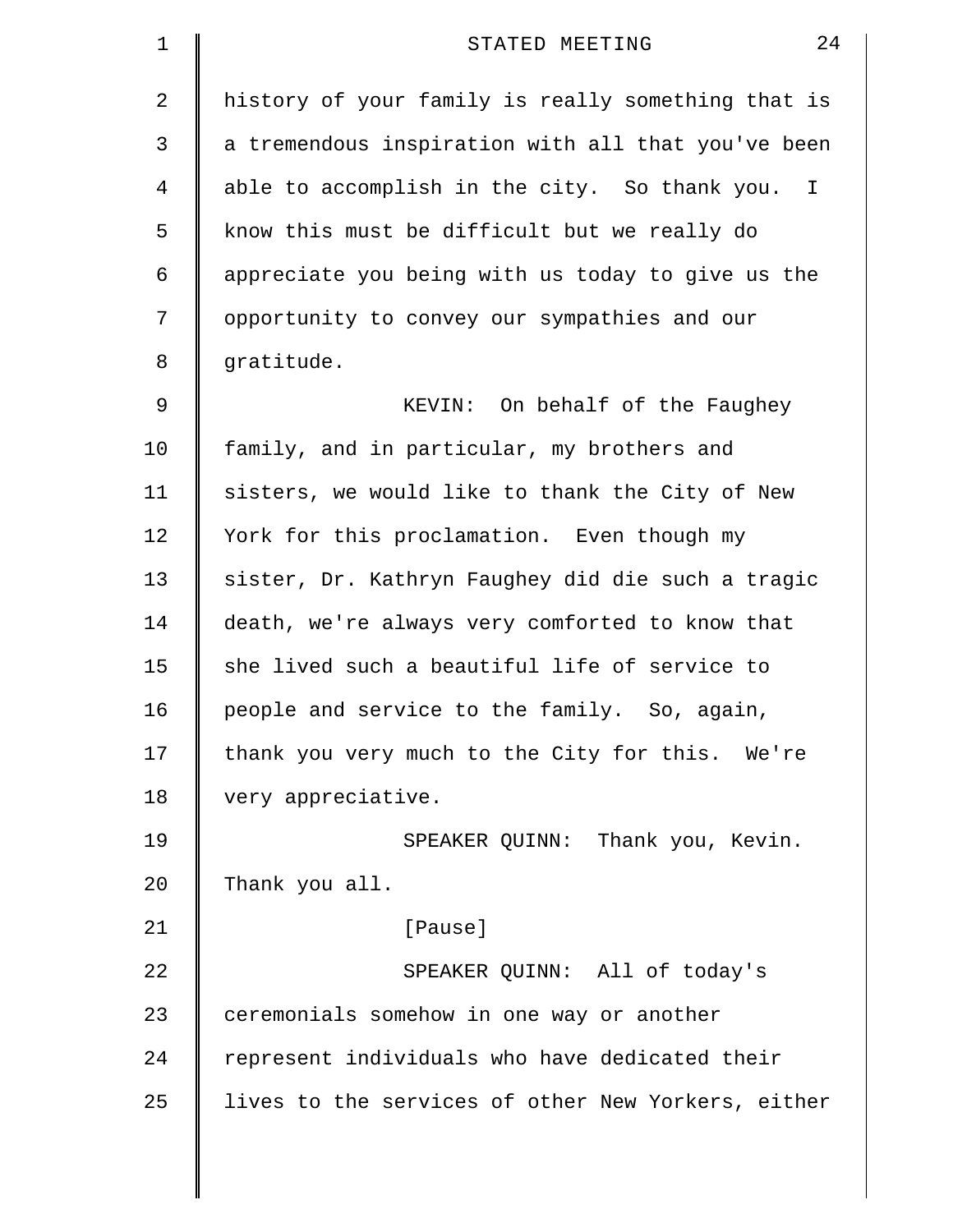| 1  | 25<br>STATED MEETING                               |
|----|----------------------------------------------------|
| 2  | as police officers, as social workers or           |
| 3  | therapists, as community board chairs and in this  |
| 4  | case as a judge in our great city and state. Let   |
| 5  | me call on Council Member Robert Jackson.          |
| 6  | COUNCIL MEMBER JACKSON: Thank you,                 |
| 7  | Speaker Quinn. Today we are honoring a retired     |
| 8  | Supreme Court Justice Stephen Crane. Justice       |
| 9  | Crane was the chair of the Board of Trustees of    |
| 10 | the New York Public Access Law Library. If you     |
| 11 | don't know what that is, if you ever need to do    |
| 12 | research on certain laws, it's down here in        |
| 13 | Manhattan. These are trustees of the law library.  |
| 14 | I took over for Stanley Michaels, who was a        |
| 15 | trustee as a City Council member for many, many    |
| 16 | years and when he left office, I was asked to step |
| 17 | in his big shoes in order to be a member of the    |
| 18 | Trustees of the New York Public Access Law         |
| 19 | Library. Justice Crane retired about 18 months     |
| 20 | ago. Time flies when you're having fun. So we      |
| 21 | the trustees wanted to honor him and now we have   |
| 22 | Supreme Court Justice Barbara Kapnick, who is now  |
| 23 | the Chair of the Board of Trustees. We wanted to   |
| 24 | take this moment in order to honor Justice Crane.  |
| 25 | Can I ask our chair to say a few words? Supreme    |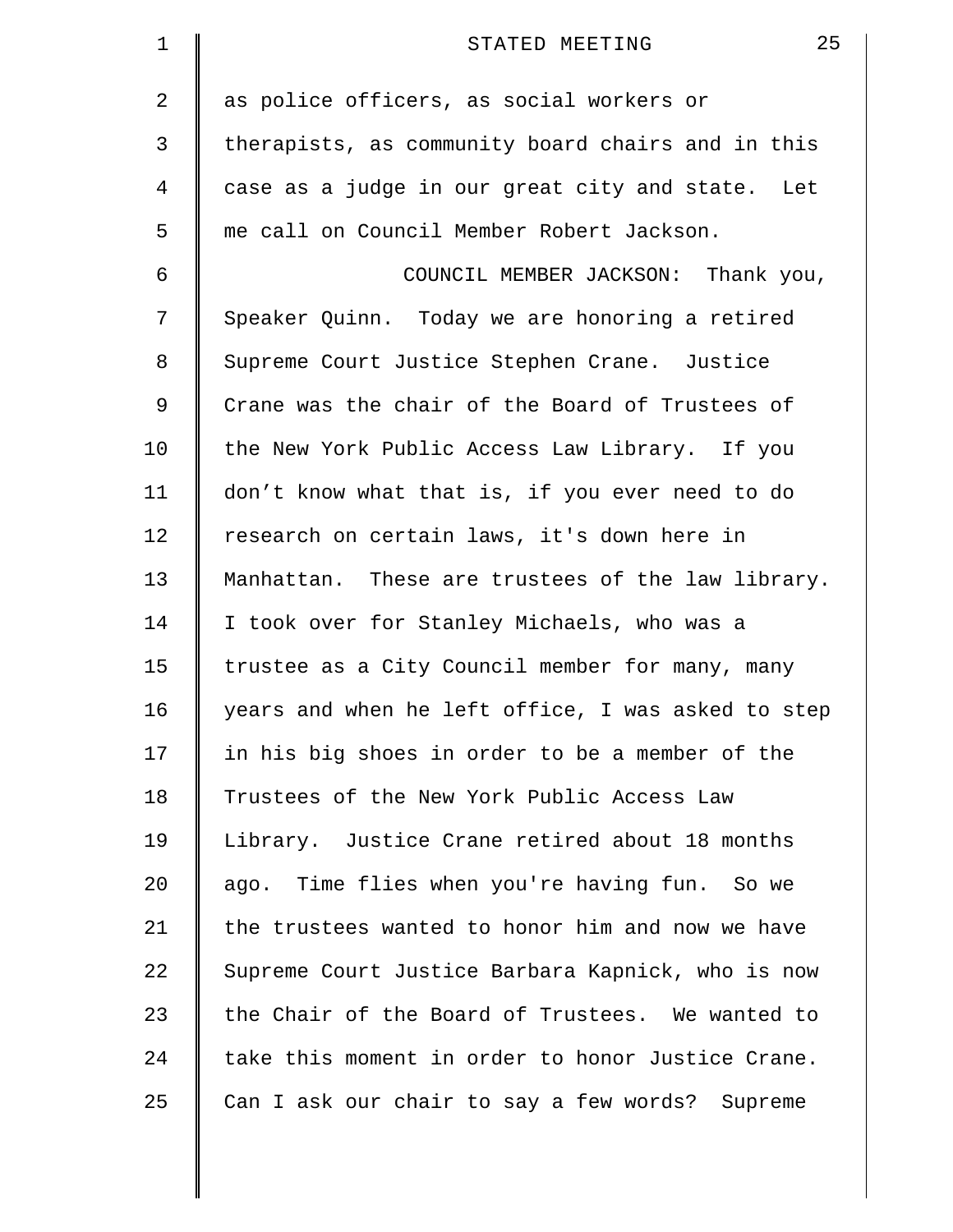| $\mathbf 1$ | 26<br>STATED MEETING                                |
|-------------|-----------------------------------------------------|
| 2           | Court Justice.                                      |
| 3           | BARBARA KAPNICK: Thank you very                     |
| 4           | much, Councilman Jackson for helping us put this    |
| 5           | together and Speaker Quinn for allowing us to have  |
| 6           | this opportunity. The New York Public Access        |
| 7           | Library was formed by statute and it makes a space  |
| 8           | available in every county in the State of New York  |
| 9           | where people, many non-lawyers, can come and        |
| 10          | research issues of law that they need to research.  |
| 11          | We don't have a big budget, but the people that     |
| 12          | work on this put a lot of time and energy. We       |
| 13          | have Ted Pollack, who is the librarian at the       |
| 14          | Public Access Law Library, as well as the           |
| 15          | librarians from 100 Center Street, the Criminal     |
| 16          | Court building, and 60 Center Street, the Supreme   |
| 17          | Court Civil building who work so hard to give       |
| 18          | people information and to provide them access to    |
| 19          | whatever they need to research. We try to do        |
| $20 \,$     | whatever we can to make it available and these      |
| 21          | guys really put in a lot of time and effort to      |
| 22          | work with everybody, answer a lot of phone calls,   |
| 23          | answer a lot of questions day in and day out.<br>We |
| 24          | thank you very much for honoring the work that we   |
| 25          | do. We want to thank Judge Crane from its           |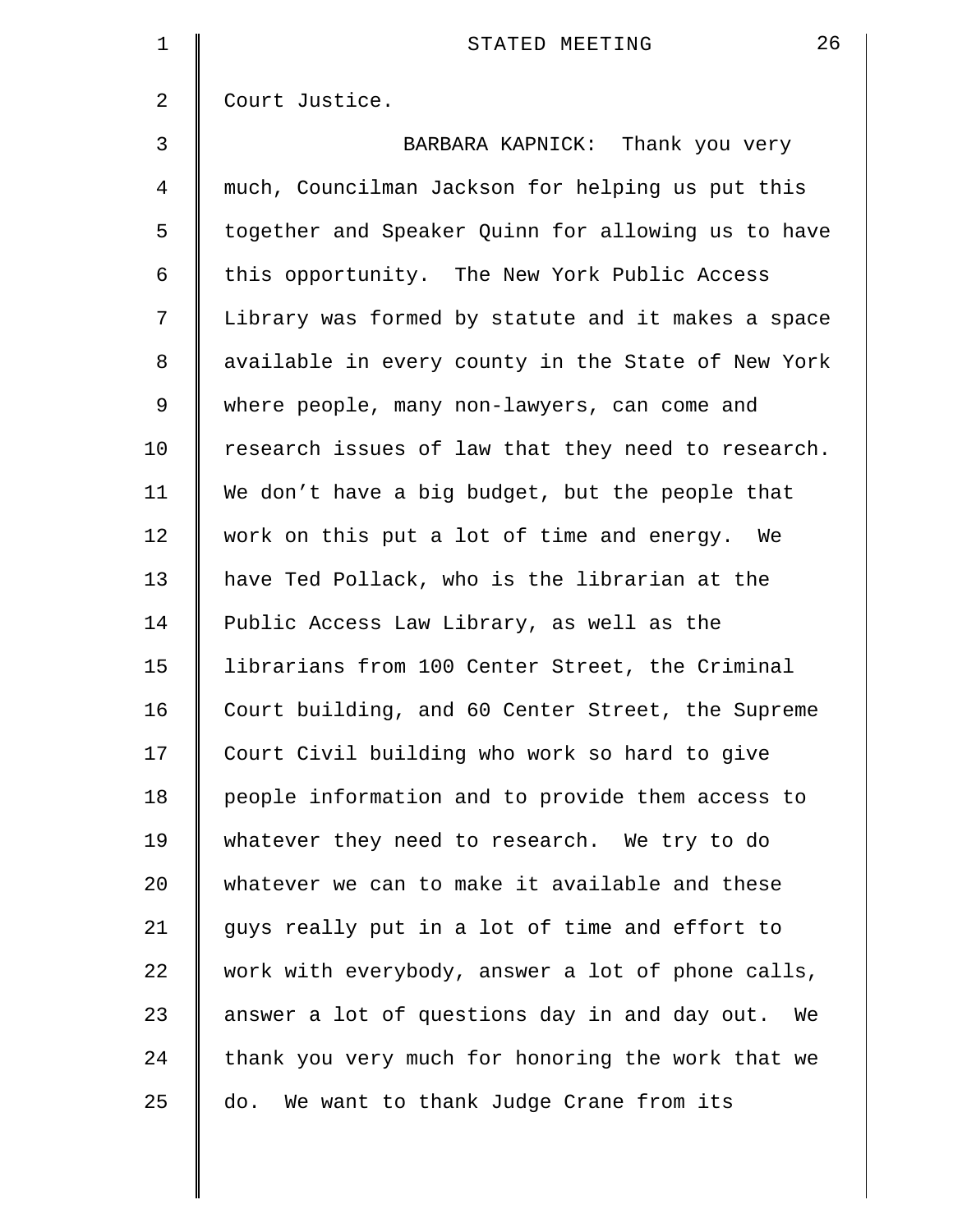| $\mathbf 1$    | 27<br>STATED MEETING                               |
|----------------|----------------------------------------------------|
| $\overline{a}$ | inception for over 13 years working with the board |
| 3              | of directors and getting the Public Access Law     |
| 4              | Library really up to par and up to what it's       |
| 5              | doing. We miss you Judge Crane. I'm trying to      |
| 6              | fill your shoes as best as I can and to keep       |
| 7              | things working very well in our Public Access Law  |
| 8              | Library here in New York County. Congratulations.  |
| 9              | STEPHEN CRANE: Thank you.                          |
| 10             | SPEAKER QUINN: If we could ask the                 |
| 11             | clerk to read the proclamation.                    |
| 12             | CLERK: The Council of the City of                  |
| 13             | New York proclamation. Whereas the Council of the  |
| 14             | City of New York is proud to honor Justice Stephen |
| 15             | G. Crane for 13 years of outstanding service as    |
| 16             | chair of the board of directors of the New York    |
| 17             | County Public Access Law Library. Justice Crane,   |
| 18             | a distinguished graduate of Cornel University and  |
| 19             | Cornel School of Law, is widely regarded by his    |
| 20             | colleagues and the members of the Bar for his      |
| 21             | visionary leadership and generous insights in the  |
| 22             | practice and administration of law. He currently   |
| 23             | provides exceptional service as a neutral in the   |
| 24             | mediation arbitration firm JAMS, helping parties   |
| 25             | sort out their problems and reach an amicable      |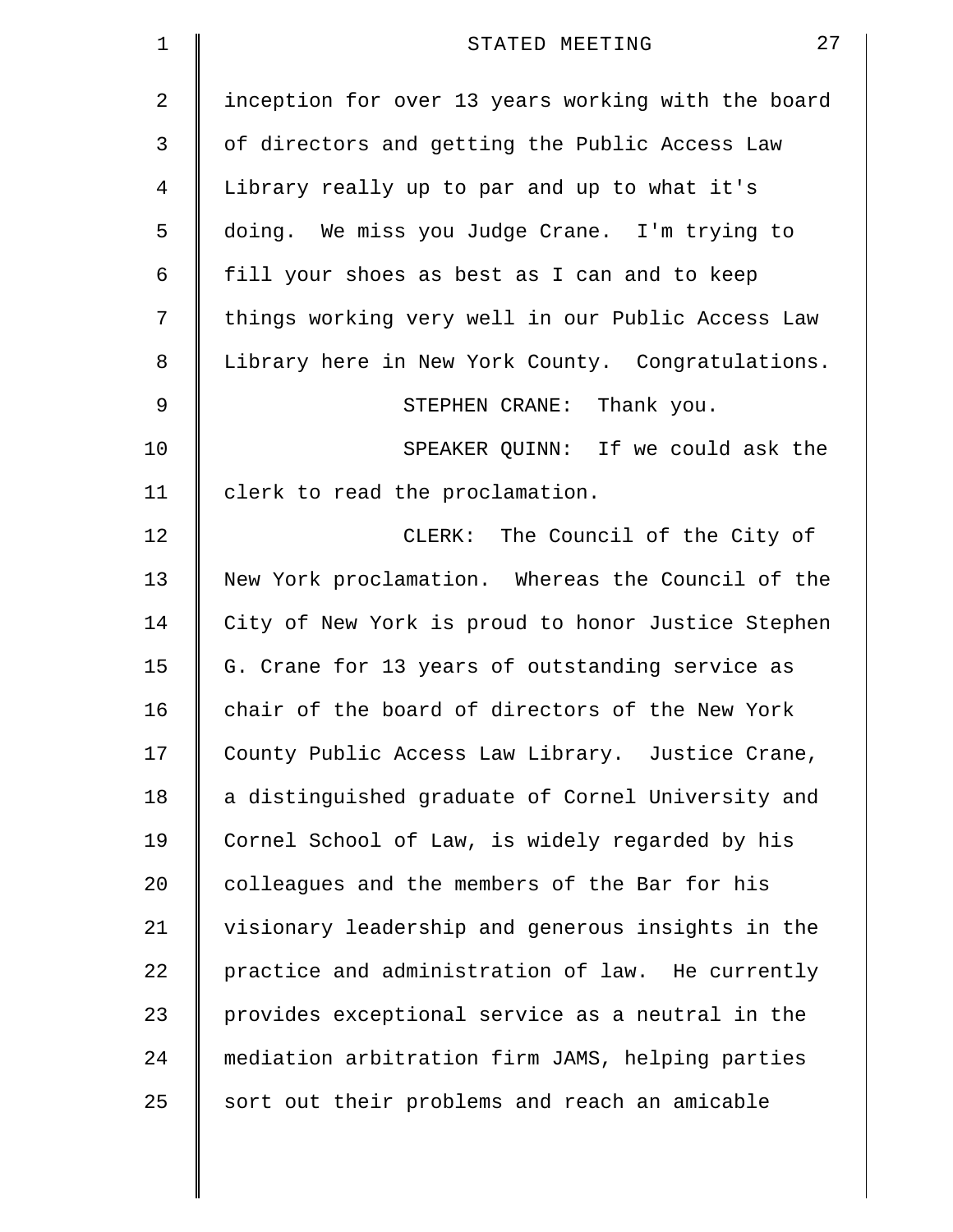| $\mathbf 1$    | 28<br>STATED MEETING                               |
|----------------|----------------------------------------------------|
| $\overline{a}$ | resolution. Whereas, Justice Crane, a dedicated    |
| 3              | leader in the field of jurisprudence has served as |
| 4              | a Senior Associate Justice of the Appellate        |
| 5              | Division Second Department and as a justice of the |
| 6              | Supreme Court in New York County since 1984.       |
| 7              | Justice Crane presided as one of the New York      |
| 8              | County Justices in the Commercial Division         |
| 9              | handling complex commercial cases from 1995 to     |
| 10             | 2001 and an administrative judge, Civil Branch of  |
| 11             | the Supreme Court of New York County from 1996 to  |
| 12             | 2001. And whereas, Justice Crane's contributions   |
| 13             | to the legal community have been previous          |
| 14             | recognized but with many professional accolades    |
| 15             | including: the Robert L. Haig Award for            |
| 16             | Distinguished Public Service, New York State Bar   |
| 17             | Association; Louis J. Capozzoli Gavel Award, New   |
| 18             | York County Lawyer's Association; and the Harold   |
| 19             | A. Stevens Jewel Award, New York County Lawyer's   |
| 20             | Association. Now therefore be it known that the    |
| 21             | Council of the City of New York most gratefully    |
| 22             | honors Justice Stephen G. Crane for his            |
| 23             | outstanding service and joins his colleagues at    |
| 24             | the Board of the New York County Public Access Law |
| 25             | Library in celebrating the good will he has        |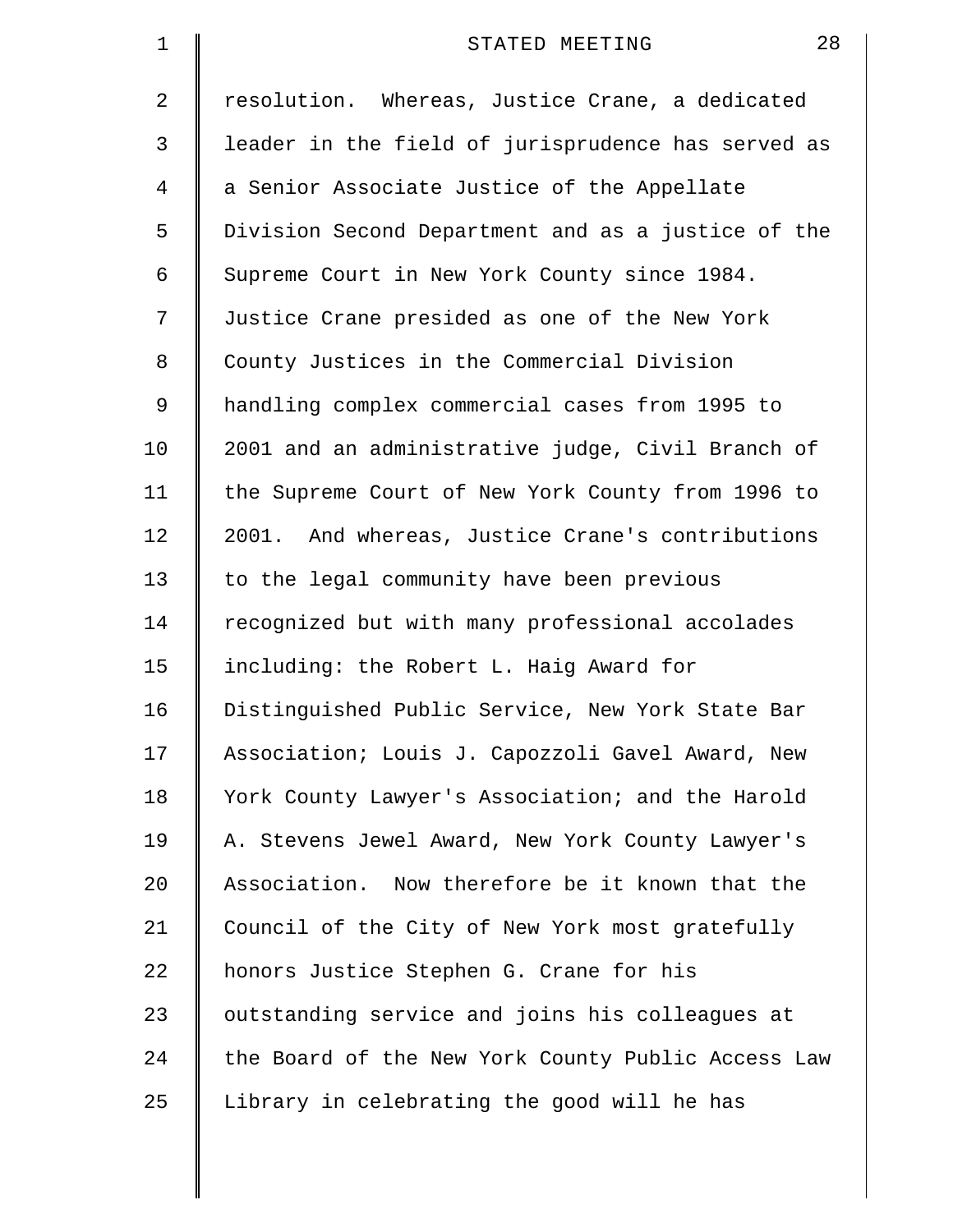| $\mathbf 1$    | 29<br>STATED MEETING                               |
|----------------|----------------------------------------------------|
| $\overline{2}$ | generated these many years. Christine C. Quinn,    |
| 3              | Speaker for the entire Council, Robert Jackson,    |
| 4              | 7th District, Manhattan.                           |
| 5              | SPEAKER QUINN: Thank you. Judge,                   |
| 6              | I want to thank you obviously for all of your      |
| 7              | service to the library, but as individuals who     |
| 8              | draft and pass laws, having judges who take their  |
| 9              | jobs seriously is critically important to our      |
| 10             | ability to actually serve New Yorkers. So I just   |
| 11             | want to thank you for being such a dedicated       |
| 12             | member of the bench. Often the goals we're trying  |
| 13             | to accomplish live or die based on what the courts |
| 14             | decide about we've done. So it's very important    |
| 15             | to all of us in our efforts to help and support    |
| 16             | New Yorkers that the individuals of the highest    |
| 17             | caliber, who are the most competent and take their |
| 18             | job the most seriously serve on the bench.         |
| 19             | Clearly, it has been demonstrated over and over    |
| 20             | again that you were one of those individuals and   |
| 21             | we were lucky to have you, so thank you very much. |
| 22             | STEPHEN CRANE: Thank you Speaker                   |
| 23             | Quinn and Council Member Jackson. I gratefully     |
| 24             | accept this proclamation from the City Council,    |
| 25             | not only for me alone but on behalf of the         |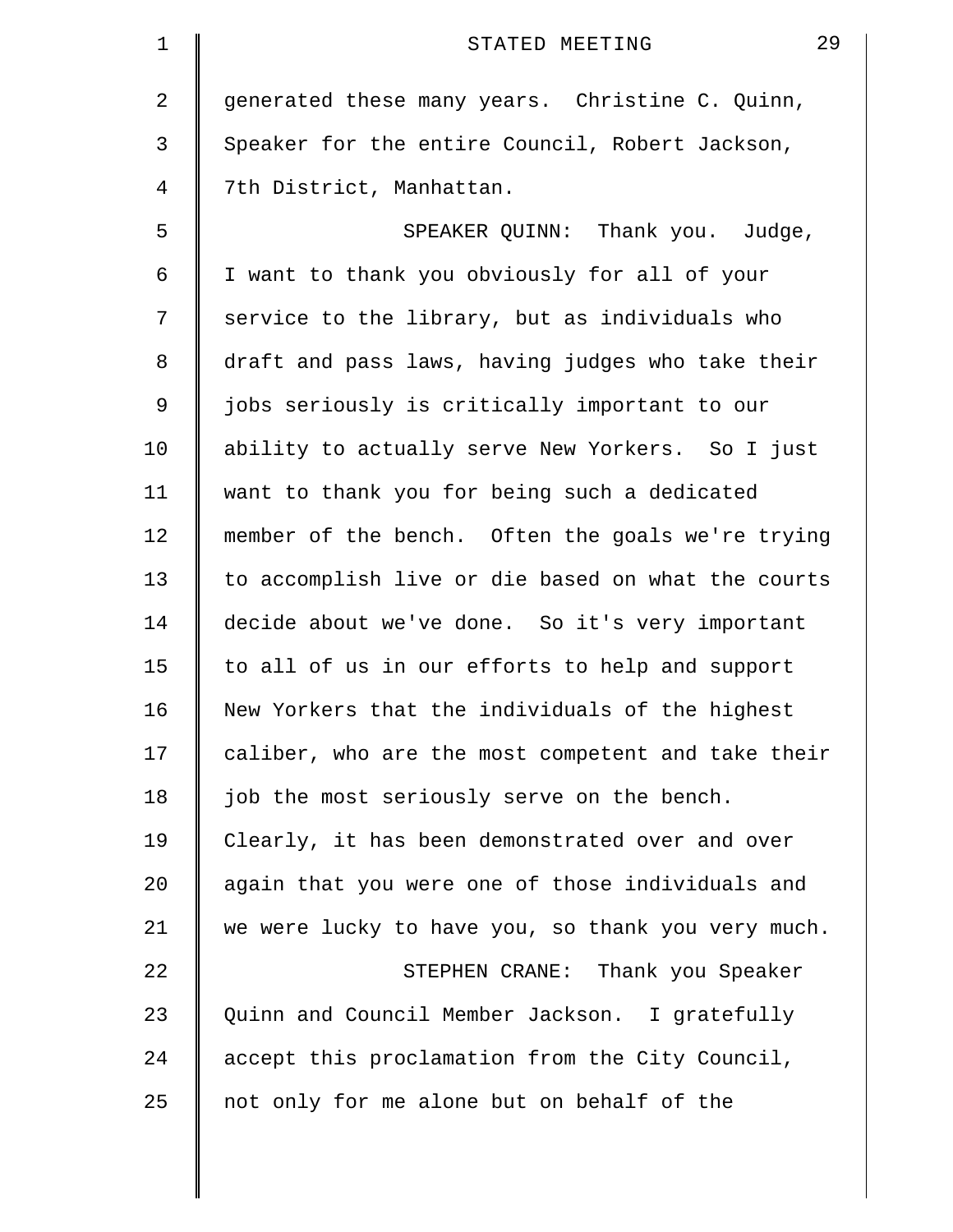| $\mathbf 1$    | 30<br>STATED MEETING                               |
|----------------|----------------------------------------------------|
| $\overline{a}$ | trustees who continue to serve, on behalf of the   |
| 3              | wonderful staff of the Public Access Law Library   |
| $\overline{4}$ | in New York County and on behalf of the library    |
| 5              | system in general, who is represented by Adrian    |
| 6              | White who stands in for Ellen Robinson today, the  |
| 7              | head of the libraries for the Unified Court System |
| 8              | in Albany. I'm also grateful to your predecessor   |
| 9              | R.J., Stanley Michael is a blessed memory. Both    |
| 10             | you and he, as trustees, brought about an enormous |
| 11             | amount of support from the Council. The Board of   |
| 12             | Trustees and the library were always very grateful |
| 13             | for that support. I'm also so happy that my good   |
| 14             | friend and colleague Barbara Kapnick, an elected   |
| 15             | Supreme Court Justice in the First Judicial        |
| 16             | District, has succeeded to the position of Chair   |
| 17             | of the Board of Trustees. Last, but not least,     |
| 18             | with me today are my lifelong spouse. We're about  |
| 19             | to celebrate 50 years in a year. She's a           |
| 20             | professor history, a long term professor of        |
| 21             | history at Fordham University. I say that, and a   |
| 22             | left-hander like R.J. and myself, as well as my    |
| 23             | daughter Melissa Crane, who is a law assistant, a  |
| 24             | law clerk, a law secretary, whatever the title     |
| 25             | might be of du jour to Appellate Division Justice  |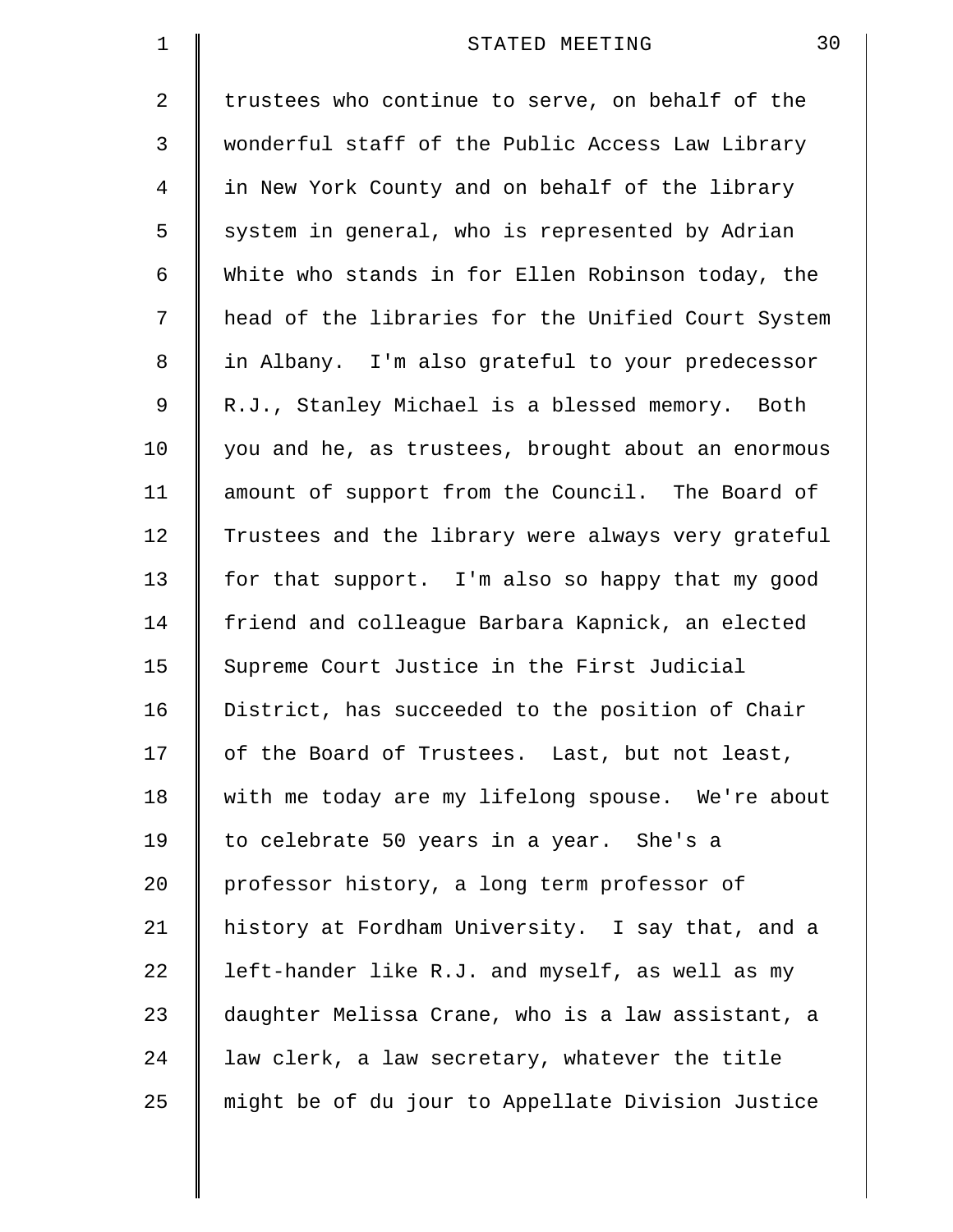| $\mathbf 1$ | 31<br>STATED MEETING                              |
|-------------|---------------------------------------------------|
| 2           | Karla Moskowitz. So once again, I'm very grateful |
| 3           | on behalf of myself and the Board of Trustees and |
| 4           | especially to Bob for figuring this one out.      |
| 5           | Thanks a lot.                                     |
| 6           | SPEAKER QUINN: Thank you very                     |
| 7           | much. Thank you all and that concludes today's    |
| 8           | ceremonial.                                       |
| 9           | [Pause]                                           |
| 10          | MALE VOICE: Ladies and gentleman,                 |
| 11          | can I have your attention please? Can you please  |
| 12          | place all cell phones and pagers to vibrate? Will |
| 13          | all non-Council employees and lobbyists please    |
| 14          | leave the main floor of the Chambers? Thank you.  |
| 15          | [Pause]                                           |
| 16          | CHAIRPERSON RIVERA:<br>I now re-open              |
| 17          | the recessed meeting of June 10th, 2009, held on  |
| 18          | June 30th, 2009. I call the meeting to order.     |
| 19          | Roll call.                                        |
| 20          | MICHAEL MCSWEENEY: Arroyo?                        |
| 21          | COUNCIL MEMBER ARROYO: Here.                      |
| 22          | MICHAEL MCSWEENEY: Avella?                        |
| 23          | COUNCIL MEMBER AVELLA: [no                        |
| 24          | response]                                         |
| 25          | MICHAEL MCSWEENEY: Baez?                          |
|             |                                                   |
|             |                                                   |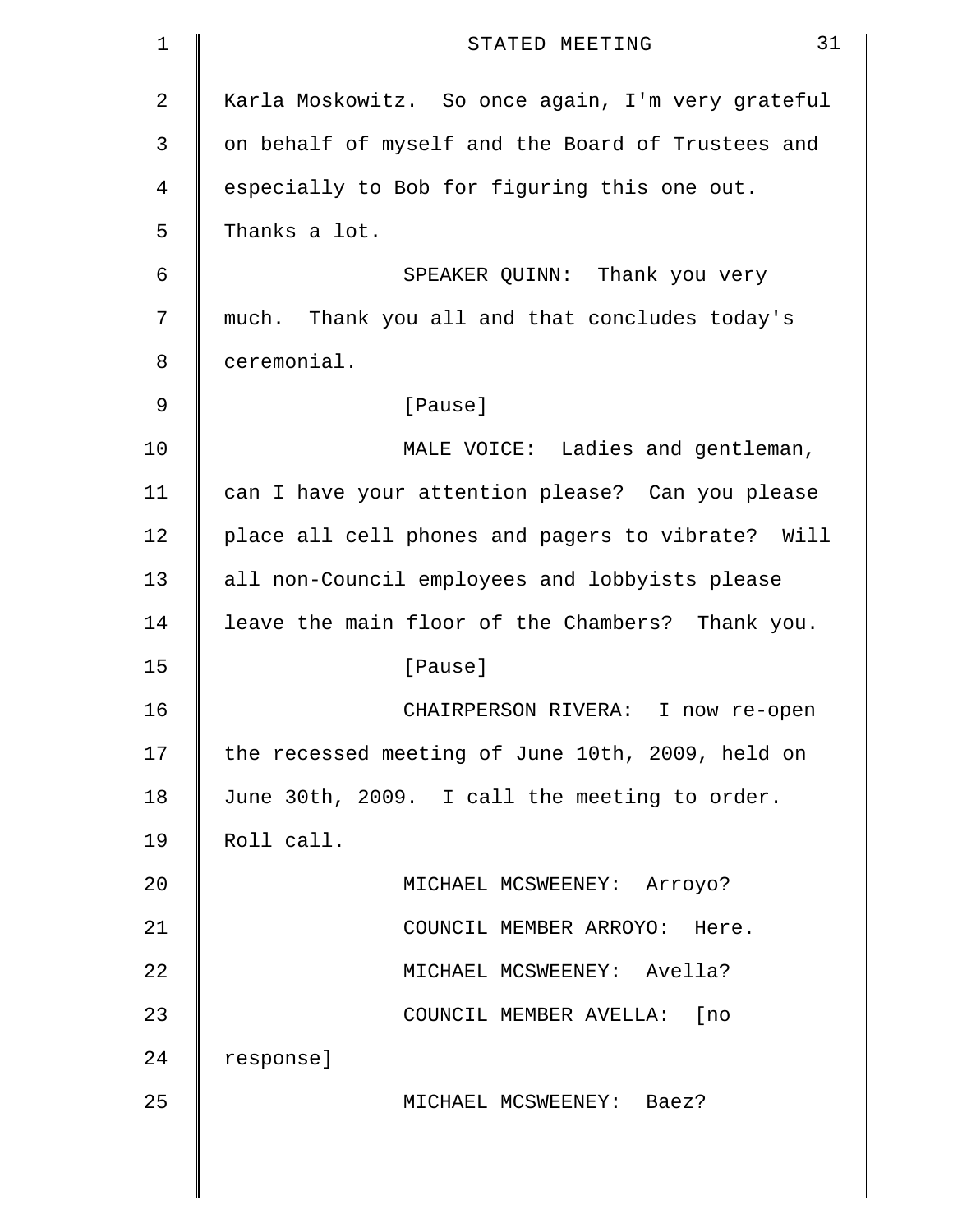| 1              |           | STATED MEETING                 | 32 |
|----------------|-----------|--------------------------------|----|
| $\overline{2}$ |           | COUNCIL MEMBER BAEZ: Here.     |    |
| $\mathsf{3}$   |           | MICHAEL MCSWEENEY: Barron.     |    |
| 4              |           | COUNCIL MEMBER BARRON: Here.   |    |
| 5              |           | MICHAEL MCSWEENEY: Brewer?     |    |
| 6              |           | COUNCIL MEMBER BREWER: Here.   |    |
| 7              |           | MICHAEL MCSWEENEY: Comrie?     |    |
| 8              |           | COUNCIL MEMBER COMRIE: Here.   |    |
| 9              |           | MICHAEL MCSWEENEY: Crowley?    |    |
| 10             |           | COUNCIL MEMBER CROWLEY: [no    |    |
| 11             | response] |                                |    |
| 12             |           | MICHAEL MCSWEENEY: De Blasio?  |    |
| 13             |           | COUNCIL MEMBER DEBLASIO: [no   |    |
| 14             | response] |                                |    |
| 15             |           | MICHAEL MCSWEENEY: Dickens?    |    |
| 16             |           | COUNCIL MEMBER DICKENS: Here.  |    |
| 17             |           | MICHAEL MCSWEENEY: Dilan?      |    |
| 18             |           | COUNCIL MEMBER DILAN: Here.    |    |
| 19             |           | MICHAEL MCSWEENEY: Eugene?     |    |
| 20             |           | COUNCIL MEMBER EUGENE: Here.   |    |
| 21             |           | MICHAEL MCSWEENEY: Felder?     |    |
| 22             |           | COUNCIL MEMBER FELDER: Yes.    |    |
| 23             |           | MICHAEL MCSWEENEY: Ferreras?   |    |
| 24             |           | COUNCIL MEMBER FERRERAS: Here. |    |
| 25             |           | MICHAEL MCSWEENEY: Fidler?     |    |
|                |           |                                |    |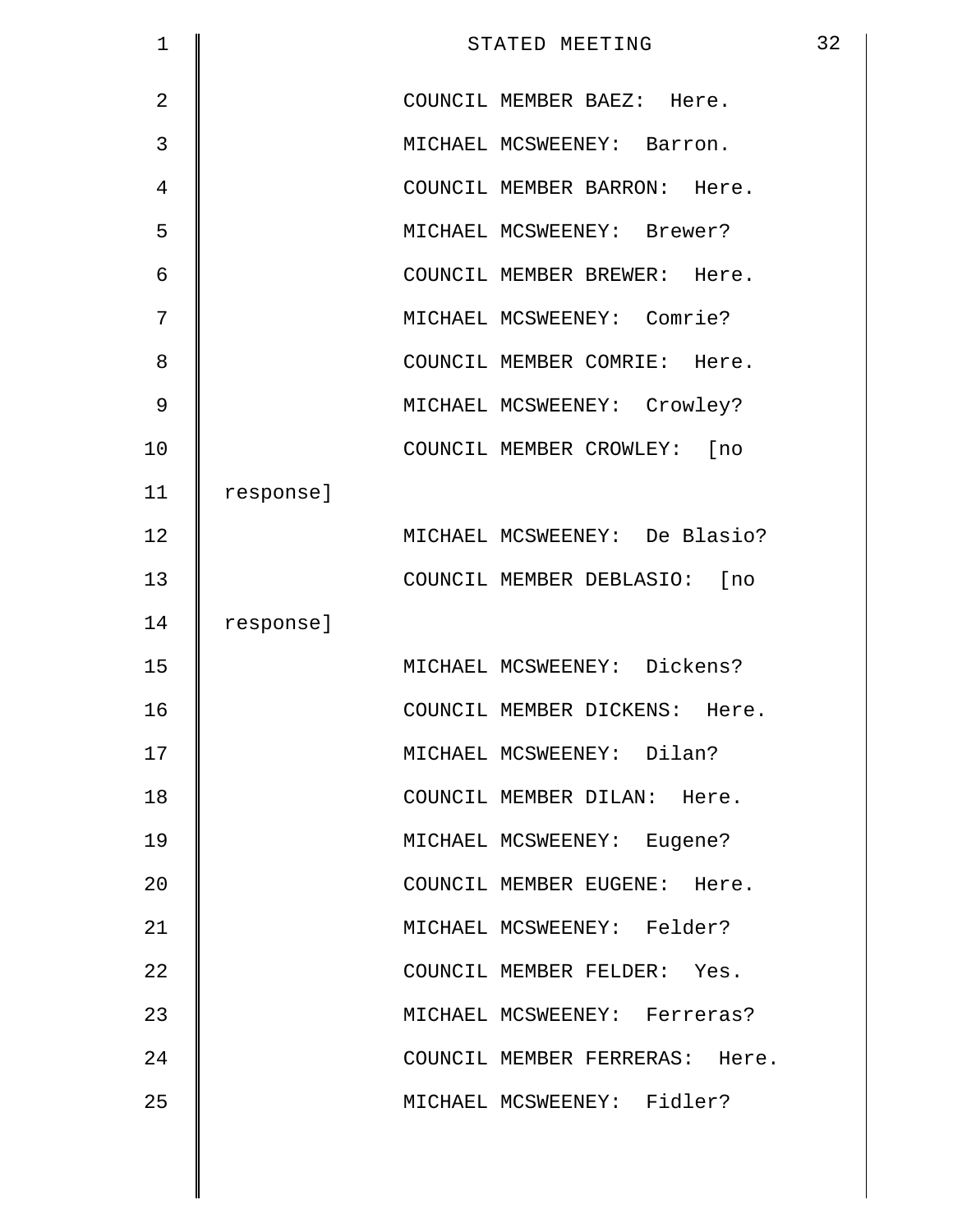| $\mathbf 1$    |           | STATED MEETING                  | 33 |
|----------------|-----------|---------------------------------|----|
| $\overline{2}$ |           | COUNCIL MEMBER FIDLER: Here.    |    |
| 3              |           | MICHAEL MCSWEENEY: Foster?      |    |
| 4              |           | COUNCIL MEMBER FOSTER: Here.    |    |
| 5              |           | MICHAEL MCSWEENEY: Garodnick?   |    |
| 6              |           | COUNCIL MEMBER GARODNICK: Here. |    |
| 7              |           | MICHAEL MCSWEENEY: Gennaro?     |    |
| 8              |           | COUNCIL MEMBER GENNARO: Here.   |    |
| 9              |           | MICHAEL MCSWEENEY: Gentile?     |    |
| 10             |           | COUNCIL MEMBER GENTILE: Here.   |    |
| 11             |           | MICHAEL MCSWEENEY: Gerson?      |    |
| 12             |           | COUNCIL MEMBER GERSON: Here.    |    |
| 13             |           | MICHAEL MCSWEENEY: Gioia?       |    |
| 14             |           | COUNCIL MEMBER GIOIA: Here.     |    |
| 15             |           | MICHAEL MCSWEENEY: Gonzalez?    |    |
| 16             |           | COUNCIL MEMBER GONZALEZ: [no    |    |
| 17             | response] |                                 |    |
| 18             |           | Ignizio?<br>MICHAEL MCSWEENEY:  |    |
| 19             |           | COUNCIL MEMBER IGNIZIO: [no     |    |
| 20             | response] |                                 |    |
| 21             |           | MICHAEL MCSWEENEY: Jackson?     |    |
| 22             |           | COUNCIL MEMBER JACKSON: Here.   |    |
| 23             |           | MICHAEL MCSWEENEY: James?       |    |
| 24             |           | COUNCIL MEMBER JAMES: Here.     |    |
| 25             |           | MICHAEL MCSWEENEY: Katz?        |    |
|                |           |                                 |    |

 $\parallel$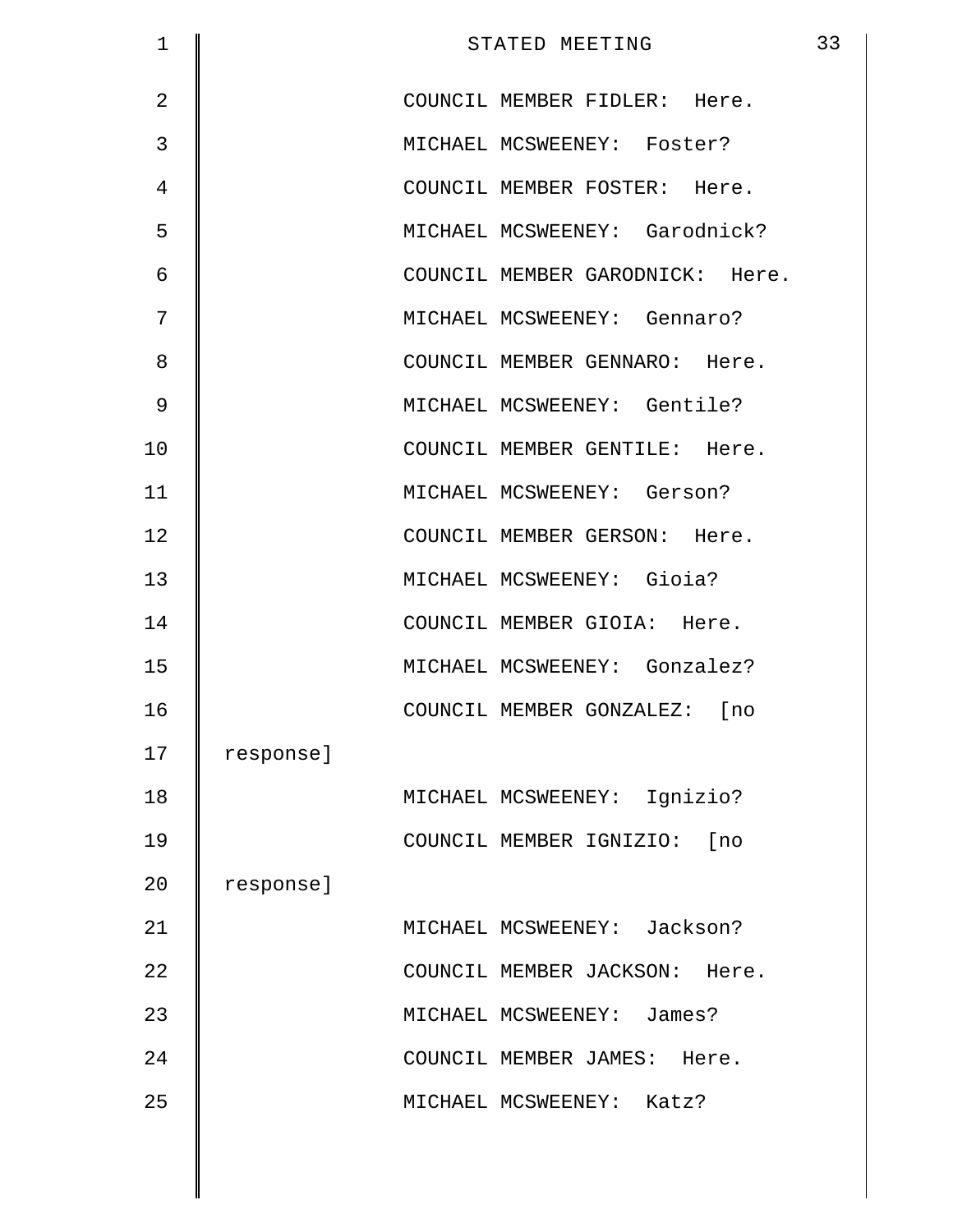| 1              |           | 34<br>STATED MEETING              |
|----------------|-----------|-----------------------------------|
| $\overline{2}$ |           | COUNCIL MEMBER KATZ: Here.        |
| 3              |           | MICHAEL MCSWEENEY: Koppell?       |
| $\overline{4}$ |           | COUNCIL MEMBER KOPPELL: Here.     |
| 5              |           | MICHAEL MCSWEENEY: Lappin?        |
| $\epsilon$     |           | COUNCIL MEMBER LAPPIN: Here.      |
| 7              |           | MICHAEL MCSWEENEY: Liu?           |
| 8              |           | COUNCIL MEMBER LIU: [no response] |
| 9              |           | MICHAEL MCSWEENEY: Mark-Viverito? |
| 10             |           | COUNCIL MEMBER MARK-VIVERITO:     |
| 11             | Here.     |                                   |
| 12             |           | MICHAEL MCSWEENEY: Martinez?      |
| 13             |           | COUNCIL MEMBER MARTINEZ: [no      |
| 14             | response] |                                   |
| 15             |           | MICHAEL MCSWEENEY: Mealy?         |
| 16             |           | COUNCIL MEMBER MEALY: [no         |
| 17             | response] |                                   |
| 18             |           | MICHAEL MCSWEENEY: Mendez?        |
| 19             |           | COUNCIL MEMBER MENDEZ: Here.      |
| 20             |           | MICHAEL MCSWEENEY: Mitchell?      |
| 21             |           | COUNCIL MEMBER MITCHELL: Here.    |
| 22             |           | MICHAEL MCSWEENEY: Nelson?        |
| 23             |           | COUNCIL MEMBER NELSON: Present.   |
| 24             |           | MICHAEL MCSWEENEY: Palma?         |
| 25             |           | COUNCIL MEMBER PALMA: Here.       |

 $\parallel$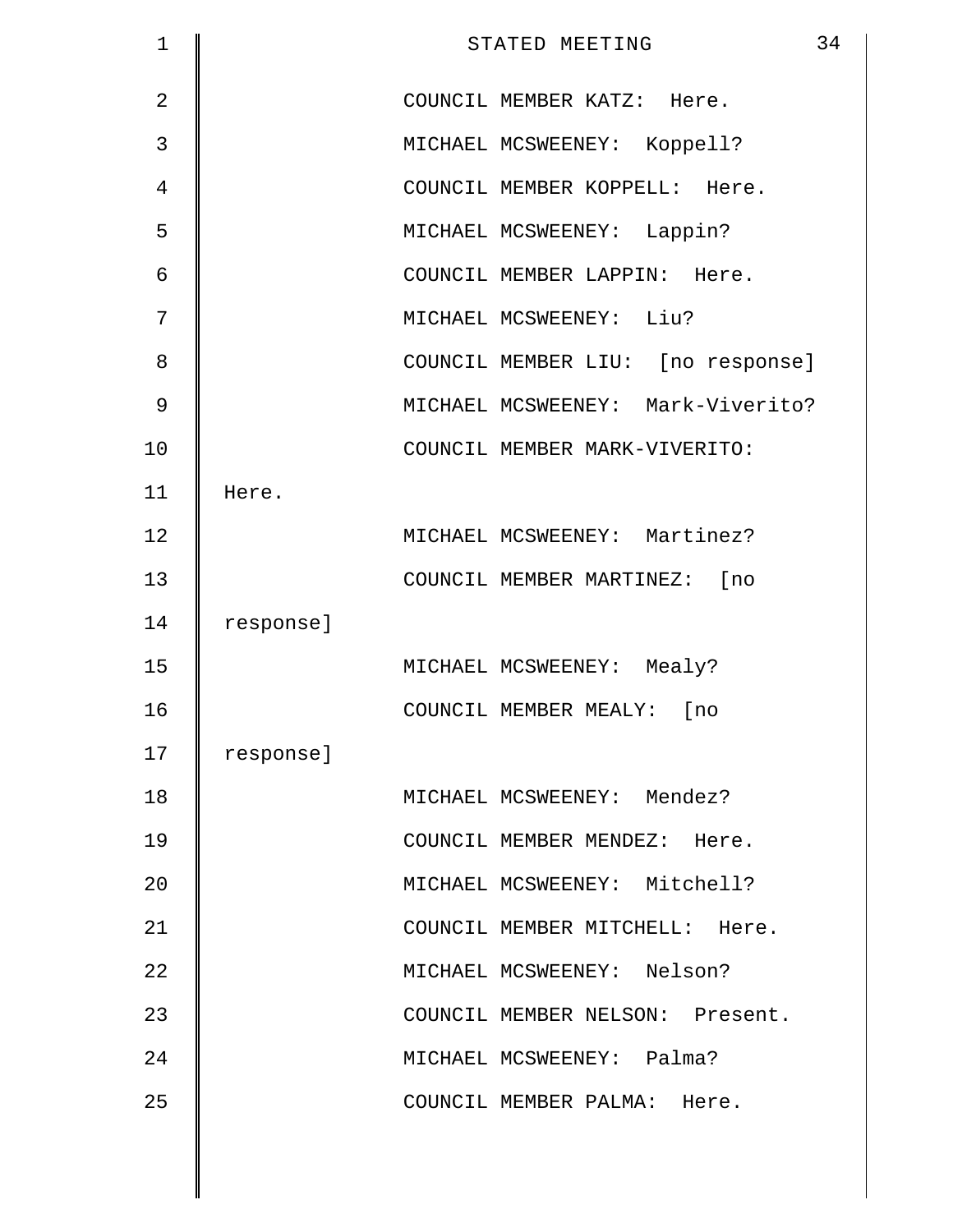| 1              |           | STATED MEETING                   | 35 |
|----------------|-----------|----------------------------------|----|
| $\overline{2}$ |           | MICHAEL MCSWEENEY: Recchia?      |    |
| 3              |           | COUNCIL MEMBER RECCHIA: Here.    |    |
| 4              |           | MICHAEL MCSWEENEY: Reyna?        |    |
| 5              |           | COUNCIL MEMBER REYNA: [no        |    |
| 6              | response] |                                  |    |
| 7              |           | MICHAEL MCSWEENEY: Sanders?      |    |
| 8              |           | COUNCIL MEMBER SANDERS: Present. |    |
| 9              |           | MICHAEL MCSWEENEY: Seabrook?     |    |
| 10             |           | COUNCIL MEMBER SEABROOK: Here.   |    |
| 11             |           | MICHAEL MCSWEENEY: Sears?        |    |
| 12             |           | COUNCIL MEMBER SEARS: Here.      |    |
| 13             |           | MICHAEL MCSWEENEY: Stewart?      |    |
| 14             |           | COUNCIL MEMBER STEWART: Present. |    |
| 15             |           | MICHAEL MCSWEENEY: Ulrich?       |    |
| 16             |           | COUNCIL MEMBER ULRICH: [no       |    |
| 17             | response] |                                  |    |
| 18             |           | MICHAEL MCSWEENEY: Vacca?        |    |
| 19             |           | COUNCIL MEMBER VACCA: Here.      |    |
| 20             |           | MICHAEL MCSWEENEY: Vallone?      |    |
| 21             |           | COUNCIL MEMBER VALLONE: Here.    |    |
| 22             |           | MICHAEL MCSWEENEY: Vann?         |    |
| 23             |           | COUNCIL MEMBER VANN: Here.       |    |
| 24             |           | MICHAEL MCSWEENEY: Weprin?       |    |
| 25             |           | COUNCIL MEMBER WEPRIN: Here.     |    |

║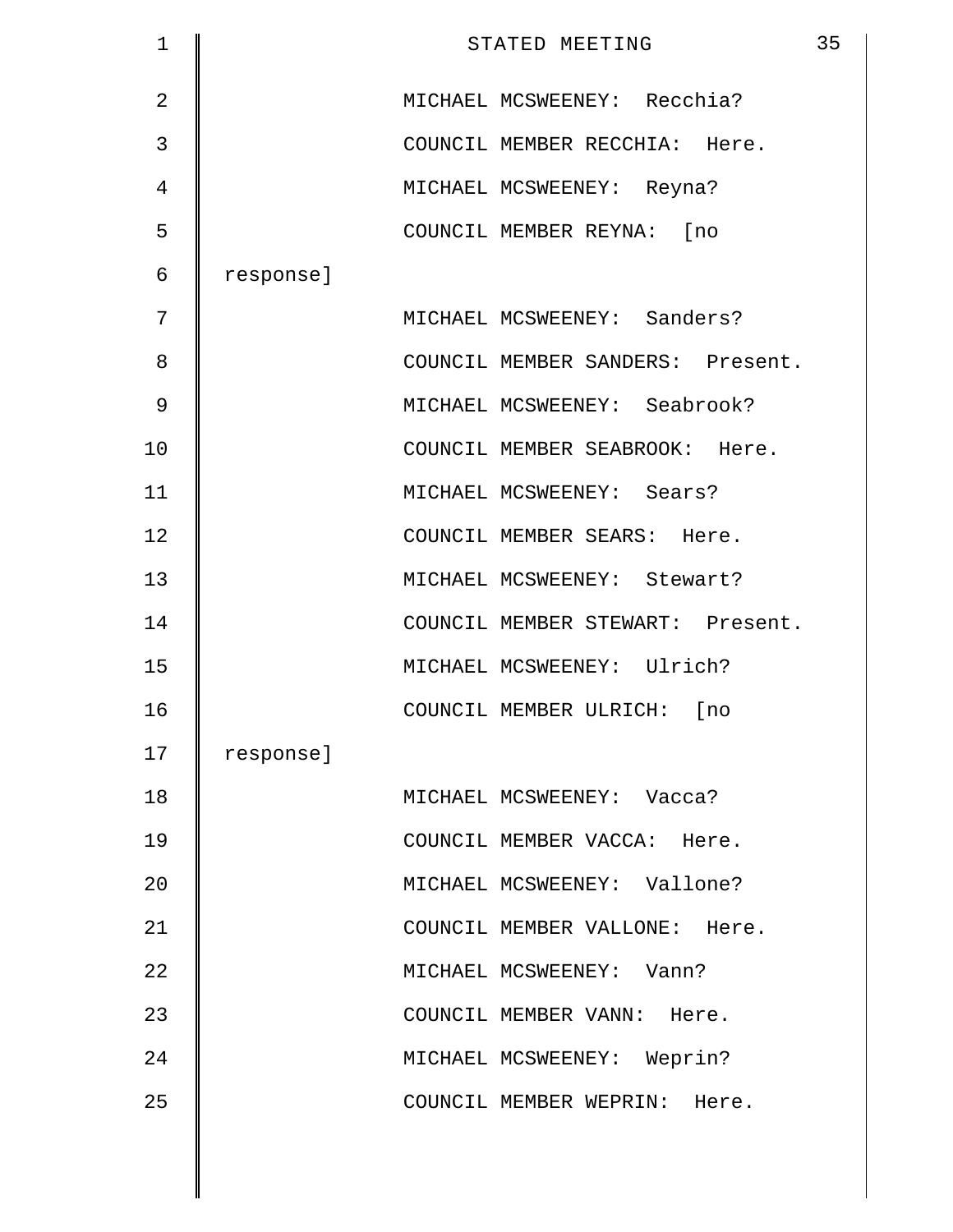| 1  | 36<br>STATED MEETING                               |
|----|----------------------------------------------------|
| 2  | MICHAEL MCSWEENEY: White?                          |
| 3  | COUNCIL MEMBER WHITE: Here.                        |
| 4  | MICHAEL MCSWEENEY: Yassky?                         |
| 5  | COUNCIL MEMBER YASSKY: [no                         |
| 6  | response]                                          |
| 7  | MICHAEL MCSWEENEY: Oddo?                           |
| 8  | COUNCIL MEMBER ODDO: [no response]                 |
| 9  | MICHAEL MCSWEENEY: Ulrich?                         |
| 10 | COUNCIL MEMBER ULRICH: Here.                       |
| 11 | MICHAEL MCSWEENEY: Gonzalez?                       |
| 12 | COUNCIL MEMBER GONZALEZ: Here.                     |
| 13 | MICHAEL MCSWEENEY: Rivera?                         |
| 14 | CHAIRPERSON RIVERA: Here.                          |
| 15 | MICHAEL MCSWEENEY: Speaker Quinn?                  |
| 16 | SPEAKER QUINN: Here.                               |
| 17 | CHAIRPERSON RIVERA: Quorum is                      |
| 18 | present. At this point in time I'll now recess     |
| 19 | the meeting from June 10th carried over to today.  |
| 20 | The meeting is adjourned. Now we're going to open  |
| 21 | up the Stated Meeting from June 30th, 2009, that's |
| 22 | today's meeting. Everyone please rise for the      |
| 23 | Pledge of Allegiance. I pledge allegiance to the   |
| 24 | flag of the United States of America and to the    |
| 25 | republic for which it stands, one nation, under    |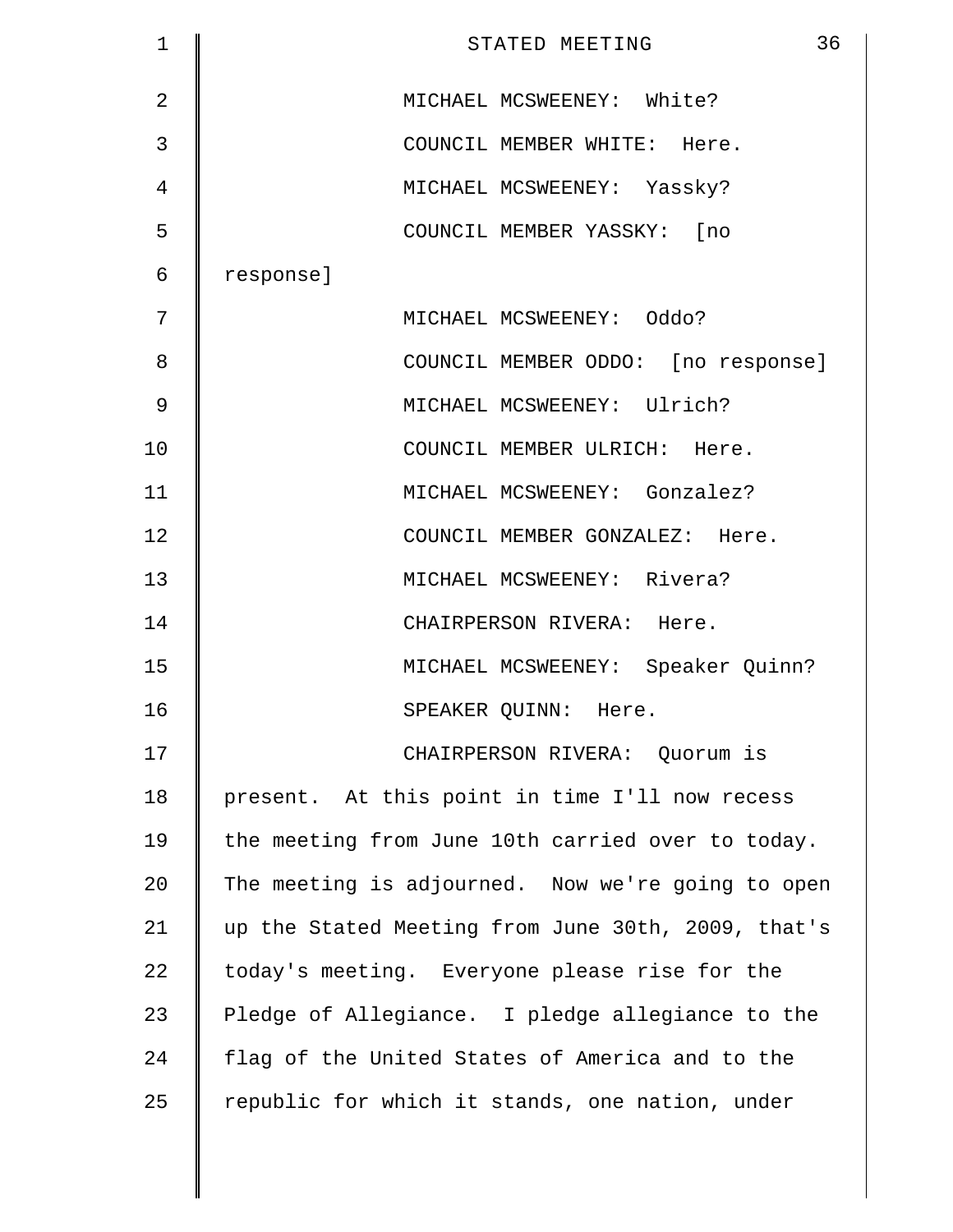| $\mathbf 1$ | 37<br>STATED MEETING                               |
|-------------|----------------------------------------------------|
| 2           | God, indivisible, with liberty and justice for     |
| 3           | all. Everyone, please remain standing for the      |
| 4           | Invocation being delivered by Reverend Terrance    |
| 5           | Kennedy, the Pastor of New Hope Community Church.  |
| 6           | TERRANCE KENNEDY: Gracious God, we                 |
| 7           | come to you in this time of meeting, decision      |
| 8           | making and reasoning. We come to you because you   |
| $\mathsf 9$ | invite us to come. We come to you because we are   |
| 10          | well aware that we need your direction, peace,     |
| 11          | grace and mercy. As we come, let us first give     |
| 12          | you something before we ask you for anything.      |
| 13          | Therefore, we humbly, respectfully and with a lot  |
| 14          | of gratitude come to you. For life, we thank you.  |
| 15          | For provision, we thank you. For our families and  |
| 16          | friends, we thank you. For our communities, city,  |
| 17          | nation and world, we thank you. For our houses of  |
| 18          | worship, we thank you. For our hospitals,          |
| 19          | agencies, schools, libraries, museums, theaters,   |
| 20          | parks and gardens, Father, we thank you. For our   |
| 21          | businesses and corporations and factories we thank |
| 22          | you. For our unparallel transit system, we thank   |
| 23          | you. And for those who govern and administrate     |
| 24          | our city, nation and our government, we thank you  |
| 25          | and ask for your wisdom upon their lives. For      |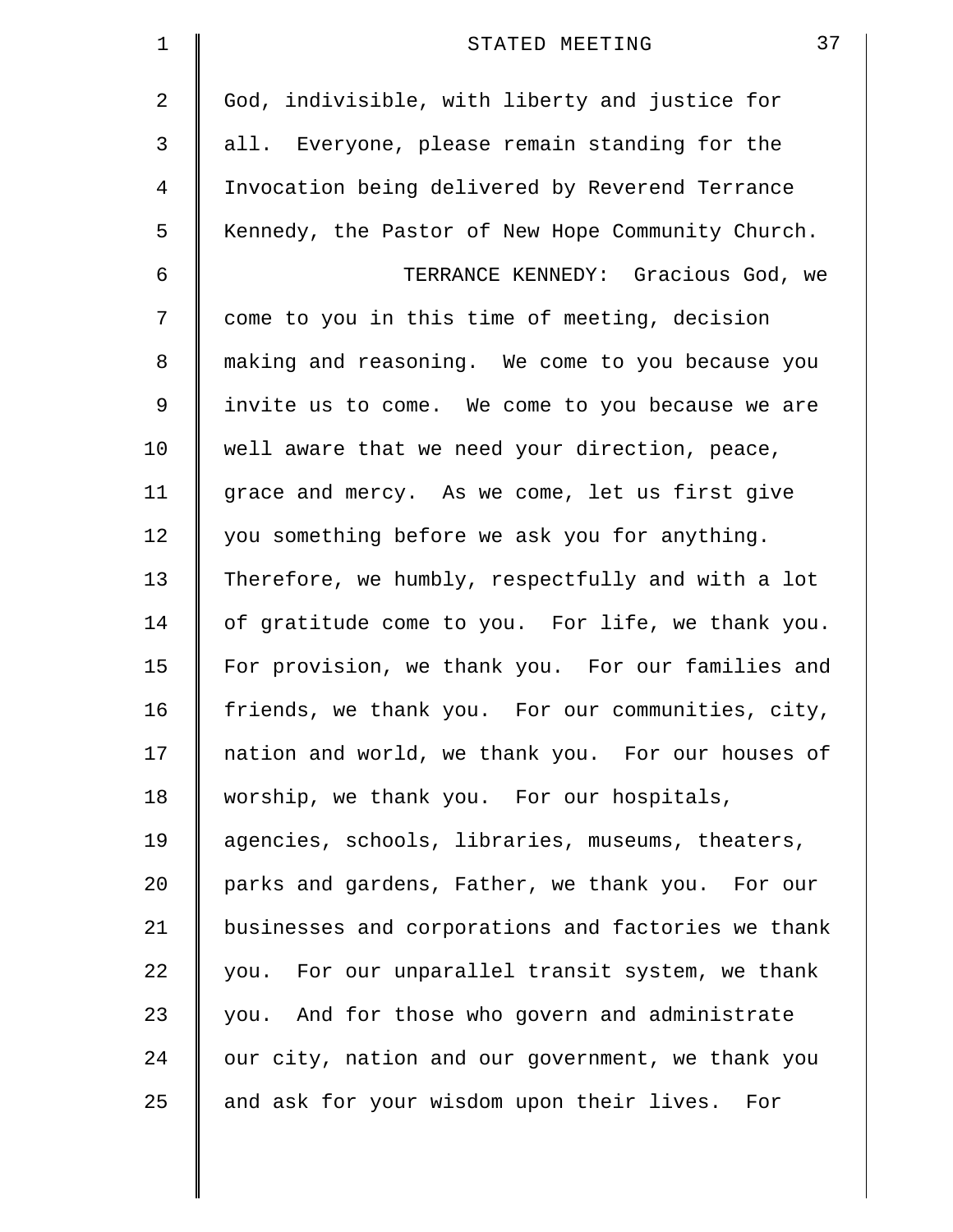| $\mathbf 1$ | 38<br>STATED MEETING                               |
|-------------|----------------------------------------------------|
| 2           | those who uphold the law, pass laws, write laws,   |
| 3           | defend laws, teach laws, judge the law, protect    |
| 4           | the law and wisely execute the law, we thank you   |
| 5           | and ask you to keep them in your grace. For the    |
| 6           | people and citizens who laws are designed to       |
| 7           | protect, we thank you and bless you because we are |
| 8           | reminded every day of the beauty of your           |
| 9           | diversity, the wonders of your creation and the    |
| 10          | creativity of your mind. So God, we ask that you   |
| 11          | will be with this Council. They need your peace    |
| 12          | and compassion. I ask, God, that as they debate    |
| 13          | and deliberate they will do so without greed,      |
| 14          | selfishness and hidden agendas. Instead, I pray    |
| 15          | they will unite for the greater good and work to   |
| 16          | fix what is broken and celebrate what is lovely    |
| 17          | and virtuous. I pray for harmony in vision, not    |
| 18          | only for what we see for an innovative, advanced   |
| 19          | and better New York, but for actually and          |
| 20          | literally seeing what needs prevailed upon us      |
| 21          | right now at this moment. Needs such as HIV and    |
| 22          | AIDS pandemic, and the necessity for legislative   |
| 23          | reform in regards to testing. Needs such as        |
| 24          | affordable housing where affordability is defined  |
| 25          | by those who can afford it. Needs such as better   |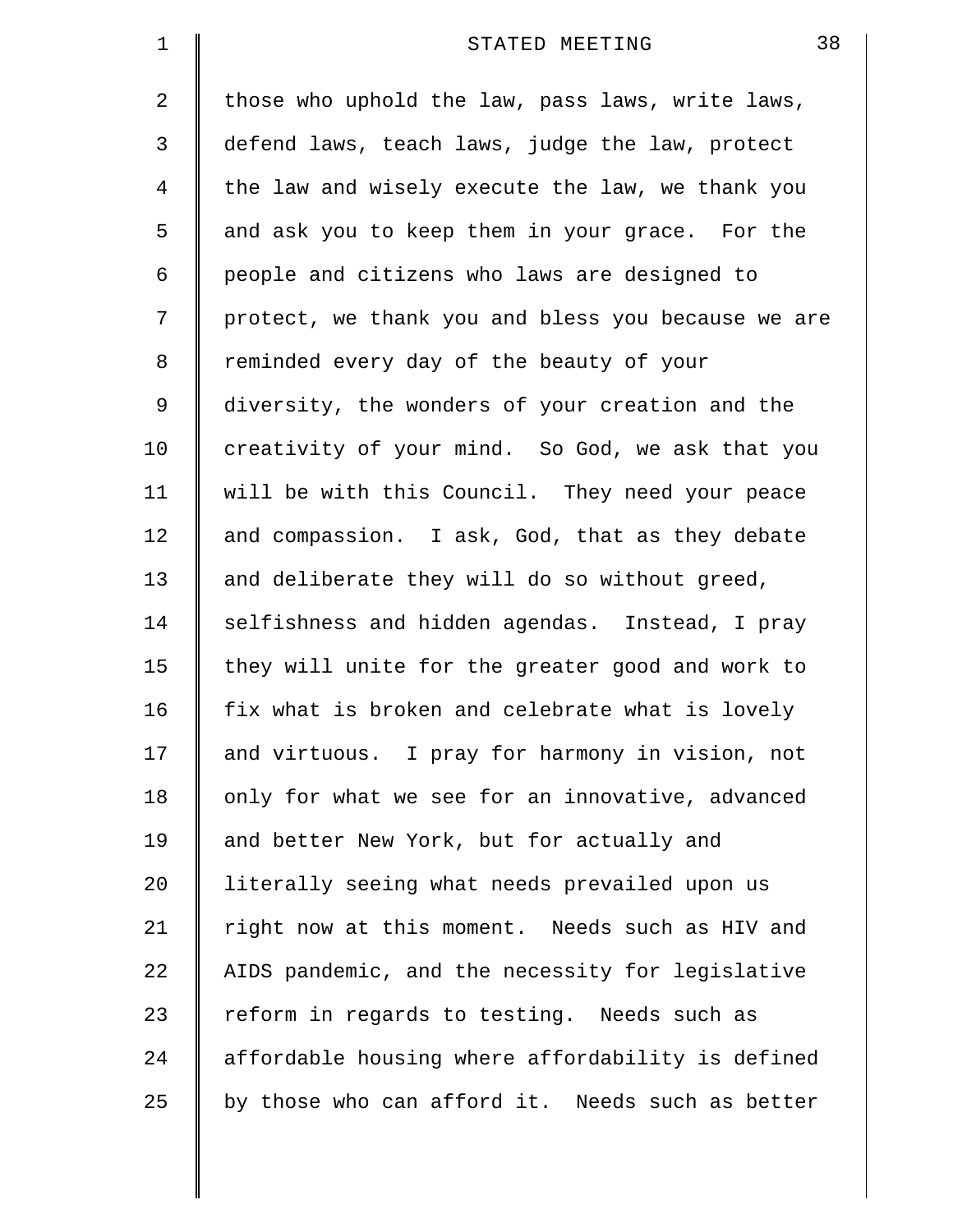| $\mathbf 1$    | 39<br>STATED MEETING                               |
|----------------|----------------------------------------------------|
| $\overline{a}$ | schools in all neighborhoods. God, we are a needy  |
| 3              | people. So we pray to you who is the supplier of   |
| 4              | every need. I pray for the health and peace of     |
| 5              | mind of all Council Members. We realize that the   |
| 6              | gravity of this economic recession and the         |
| 7              | heaviness on an unemployed, uninsured society      |
| 8              | weigh heavy upon them. However, Father, you are    |
| 9              | the lifter of our burdens so I pray that when too  |
| 10             | much comes knocking, they will allow you to answer |
| 11             | the door. I pray for their listening skills and    |
| 12             | reasoning abilities. And as they are passionate    |
| 13             | about their duties, causes and the people they     |
| 14             | represent make them equally impassioned about      |
| 15             | doing what is right. Bless us with your favor;     |
| 16             | keep us enthusiastic, courageous and focused,      |
| 17             | unwavering in our fervor to serve mankind.         |
| 18             | Finally, we pray for your healing strength and     |
| 19             | courage for our former Mayor Ed Koch and to all of |
| 20             | those who are ill and in need of your touch. I     |
| 21             | ask all these blessings in the name of my Lord and |
| 22             | my Savior Jesus Christ. Amen.                      |
| 23             | CHAIRPERSON RIVERA: Council Member                 |
| 24             | Dickens?                                           |
| 25             | COUNCIL MEMBER DICKENS: Motion to                  |
|                |                                                    |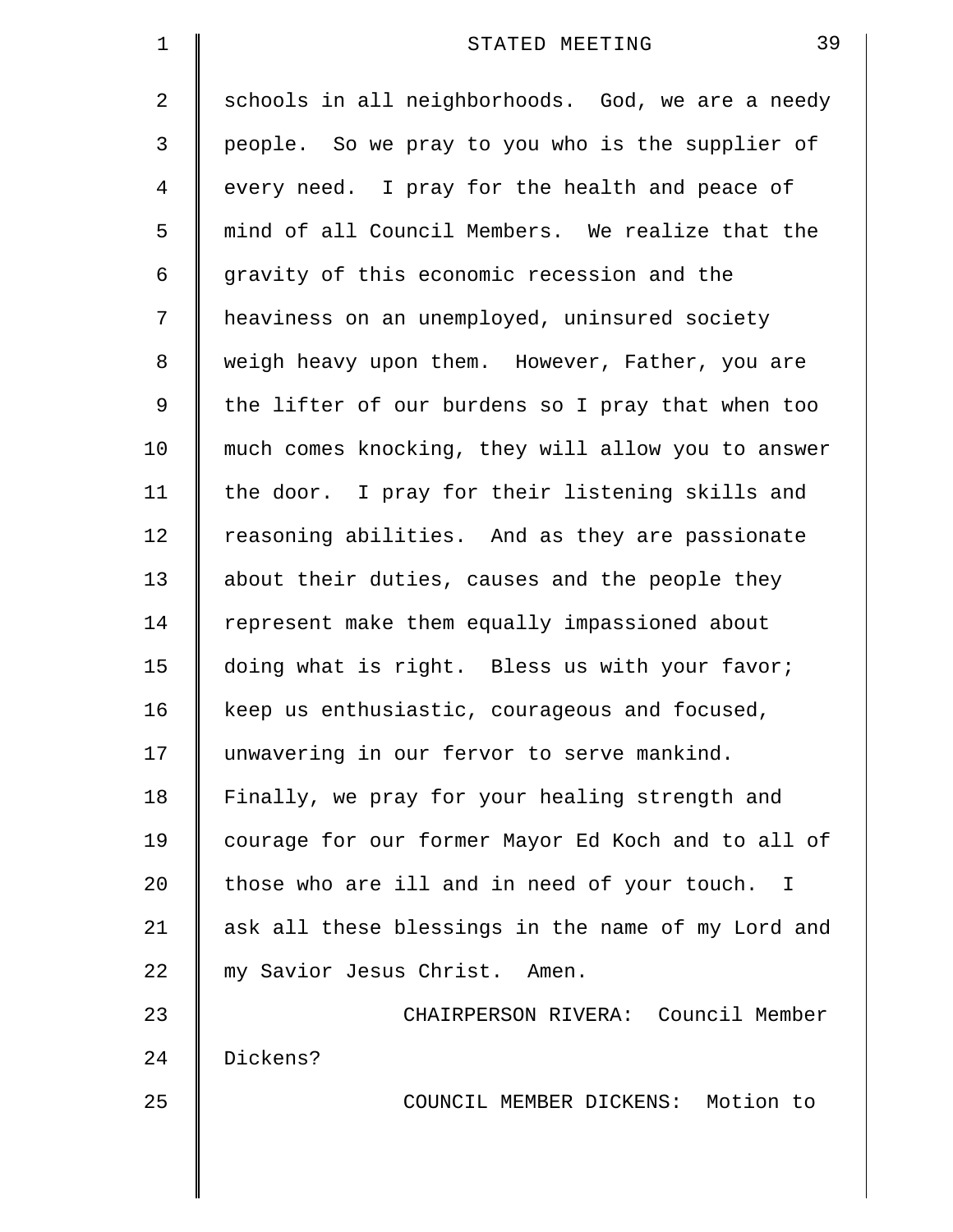| 1              | 40<br>STATED MEETING                               |
|----------------|----------------------------------------------------|
| $\overline{2}$ | spread the Invocation in full upon the Record.     |
| 3              | Thank you, Pastor Kennedy for being the leader and |
| 4              | the host of the Annual Reach Week, a weeklong      |
| 5              | gospel concert for HIV/AIDS awareness.             |
| 6              | CHAIRPERSON RIVERA: Thank you.                     |
| 7              | Roll call.                                         |
| 8              | MICHAEL MCSWEENEY: Arroyo?                         |
| 9              | COUNCIL MEMBER ARROYO: Here.                       |
| 10             | MICHAEL MCSWEENEY: Avella?                         |
| 11             | COUNCIL MEMBER AVELLA: Here.                       |
| 12             | MICHAEL MCSWEENEY: Baez?                           |
| 13             | COUNCIL MEMBER BAEZ: Here.                         |
| 14             | MICHAEL MCSWEENEY: Barron.                         |
| 15             | COUNCIL MEMBER BARRON: Here.                       |
| 16             | MICHAEL MCSWEENEY: Brewer?                         |
| 17             | COUNCIL MEMBER BREWER: Here.                       |
| 18             | MICHAEL MCSWEENEY: Comrie?                         |
| 19             | COUNCIL MEMBER COMRIE: Present.                    |
| 20             | MICHAEL MCSWEENEY: Crowley?                        |
| 21             | COUNCIL MEMBER CROWLEY: Here.                      |
| 22             | MICHAEL MCSWEENEY: De Blasio?                      |
| 23             | COUNCIL MEMBER DEBLASIO: Here.                     |
| 24             | MICHAEL MCSWEENEY: Dickens?                        |
| 25             | COUNCIL MEMBER DICKENS: Here.                      |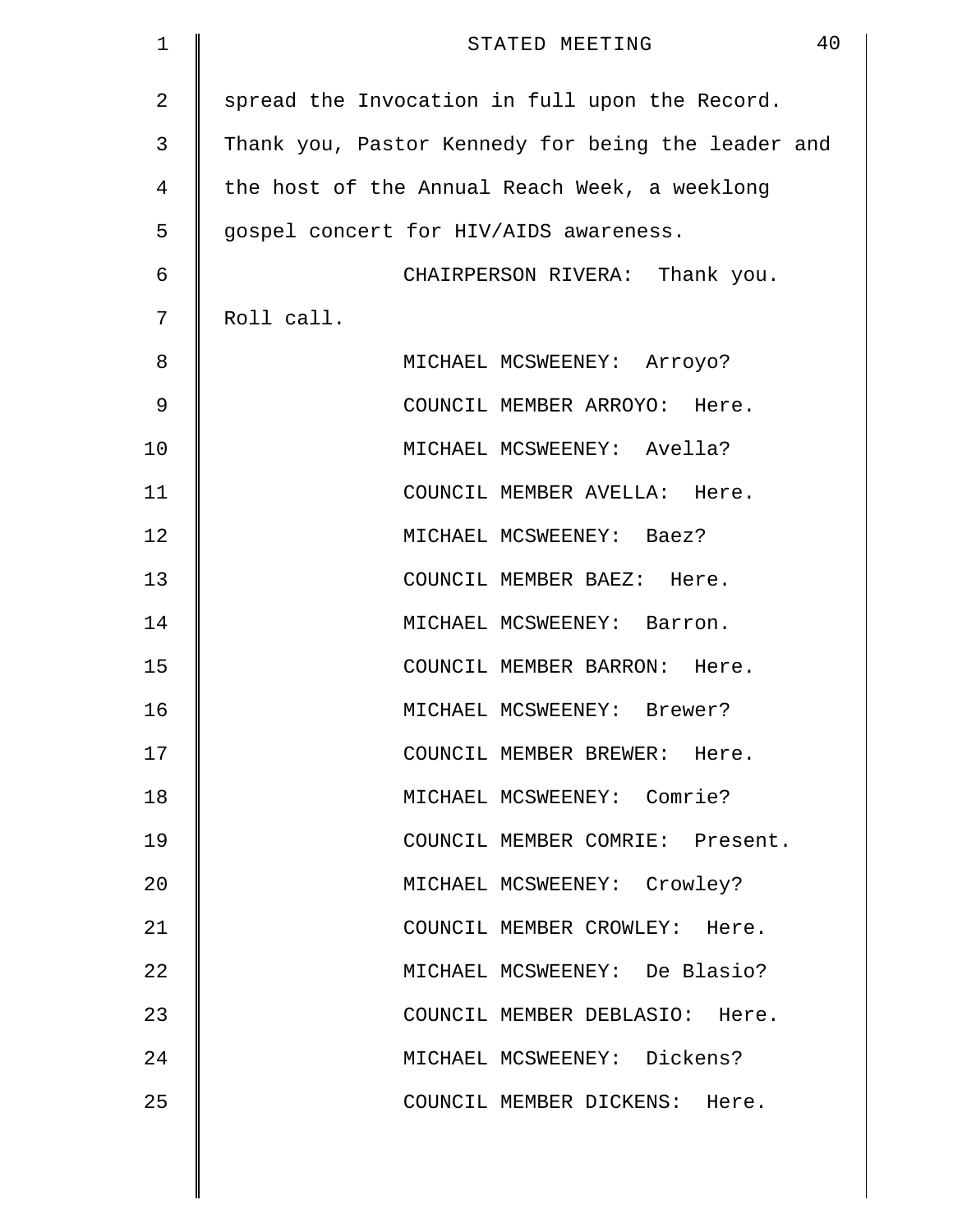| $\mathbf 1$    | STATED MEETING                  | 41 |
|----------------|---------------------------------|----|
| $\overline{2}$ | MICHAEL MCSWEENEY: Dilan?       |    |
| 3              | COUNCIL MEMBER DILAN: Here.     |    |
| 4              | MICHAEL MCSWEENEY: Eugene?      |    |
| 5              | COUNCIL MEMBER EUGENE: Here.    |    |
| 6              | MICHAEL MCSWEENEY: Felder?      |    |
| 7              | COUNCIL MEMBER FELDER: Here.    |    |
| 8              | MICHAEL MCSWEENEY: Ferreras?    |    |
| $\mathcal{G}$  | COUNCIL MEMBER FERRERAS: Here.  |    |
| 10             | MICHAEL MCSWEENEY: Fidler?      |    |
| 11             | COUNCIL MEMBER FIDLER: Here.    |    |
| 12             | MICHAEL MCSWEENEY: Foster?      |    |
| 13             | COUNCIL MEMBER FOSTER: Here.    |    |
| 14             | MICHAEL MCSWEENEY: Garodnick?   |    |
| 15             | COUNCIL MEMBER GARODNICK: Here. |    |
| 16             | MICHAEL MCSWEENEY: Gennaro?     |    |
| 17             | COUNCIL MEMBER GENNARO: Here.   |    |
| 18             | MICHAEL MCSWEENEY: Gentile?     |    |
| 19             | COUNCIL MEMBER GENTILE: Here.   |    |
| 20             | MICHAEL MCSWEENEY: Gerson?      |    |
| 21             | COUNCIL MEMBER GERSON: Here.    |    |
| 22             | MICHAEL MCSWEENEY: Gioia?       |    |
| 23             | COUNCIL MEMBER GIOIA: Here.     |    |
| 24             | MICHAEL MCSWEENEY: Gonzalez?    |    |
| 25             | COUNCIL MEMBER GONZALEZ: Here.  |    |
|                |                                 |    |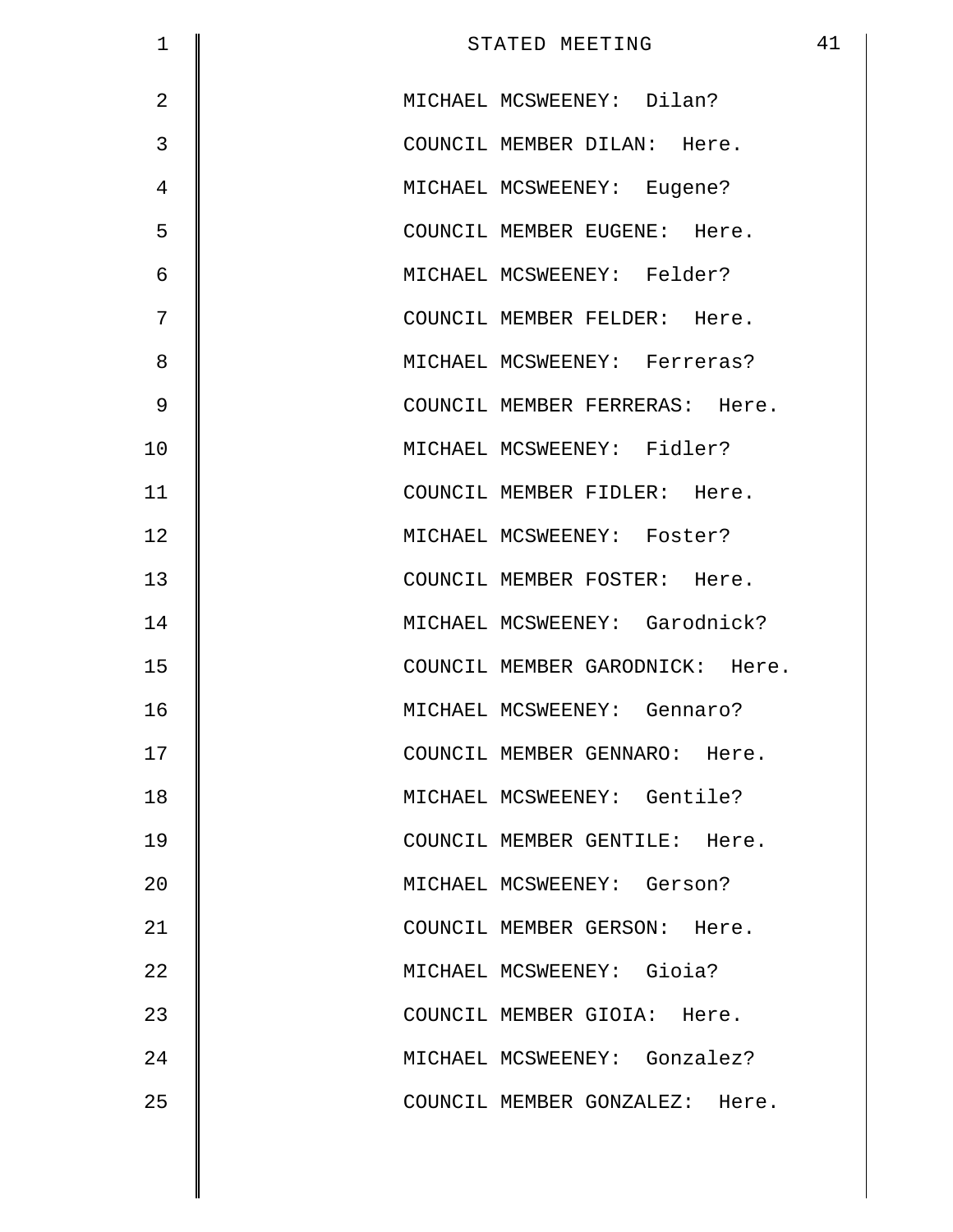| $\mathbf 1$    |           | 42<br>STATED MEETING              |
|----------------|-----------|-----------------------------------|
| $\overline{2}$ |           | MICHAEL MCSWEENEY: Ignizio?       |
| 3              |           | COUNCIL MEMBER IGNIZIO: Here.     |
| $\overline{4}$ |           | MICHAEL MCSWEENEY: Jackson?       |
| 5              |           | COUNCIL MEMBER JACKSON: [no       |
| 6              | response] |                                   |
| 7              |           | MICHAEL MCSWEENEY: James?         |
| 8              |           | COUNCIL MEMBER JAMES: Here.       |
| $\mathsf 9$    |           | MICHAEL MCSWEENEY: Katz?          |
| 10             |           | COUNCIL MEMBER KATZ: Here.        |
| 11             |           | MICHAEL MCSWEENEY: Koppell?       |
| 12             |           | COUNCIL MEMBER KOPPELL: Here.     |
| 13             |           | MICHAEL MCSWEENEY: Lappin?        |
| 14             |           | COUNCIL MEMBER LAPPIN: Here.      |
| 15             |           | MICHAEL MCSWEENEY: Liu?           |
| 16             |           | COUNCIL MEMBER LIU: Here.         |
| 17             |           | MICHAEL MCSWEENEY: Mark-Viverito? |
| 18             |           | COUNCIL MEMBER MARK-VIVERITO:     |
| 19             | Here.     |                                   |
| 20             |           | MICHAEL MCSWEENEY: Martinez?      |
| 21             |           | COUNCIL MEMBER MARTINEZ:<br>[no   |
| 22             | response] |                                   |
| 23             |           | MICHAEL MCSWEENEY: Mealy?         |
| 24             |           | COUNCIL MEMBER MEALY:<br>[no      |
| 25             | response] |                                   |
|                |           |                                   |
|                |           |                                   |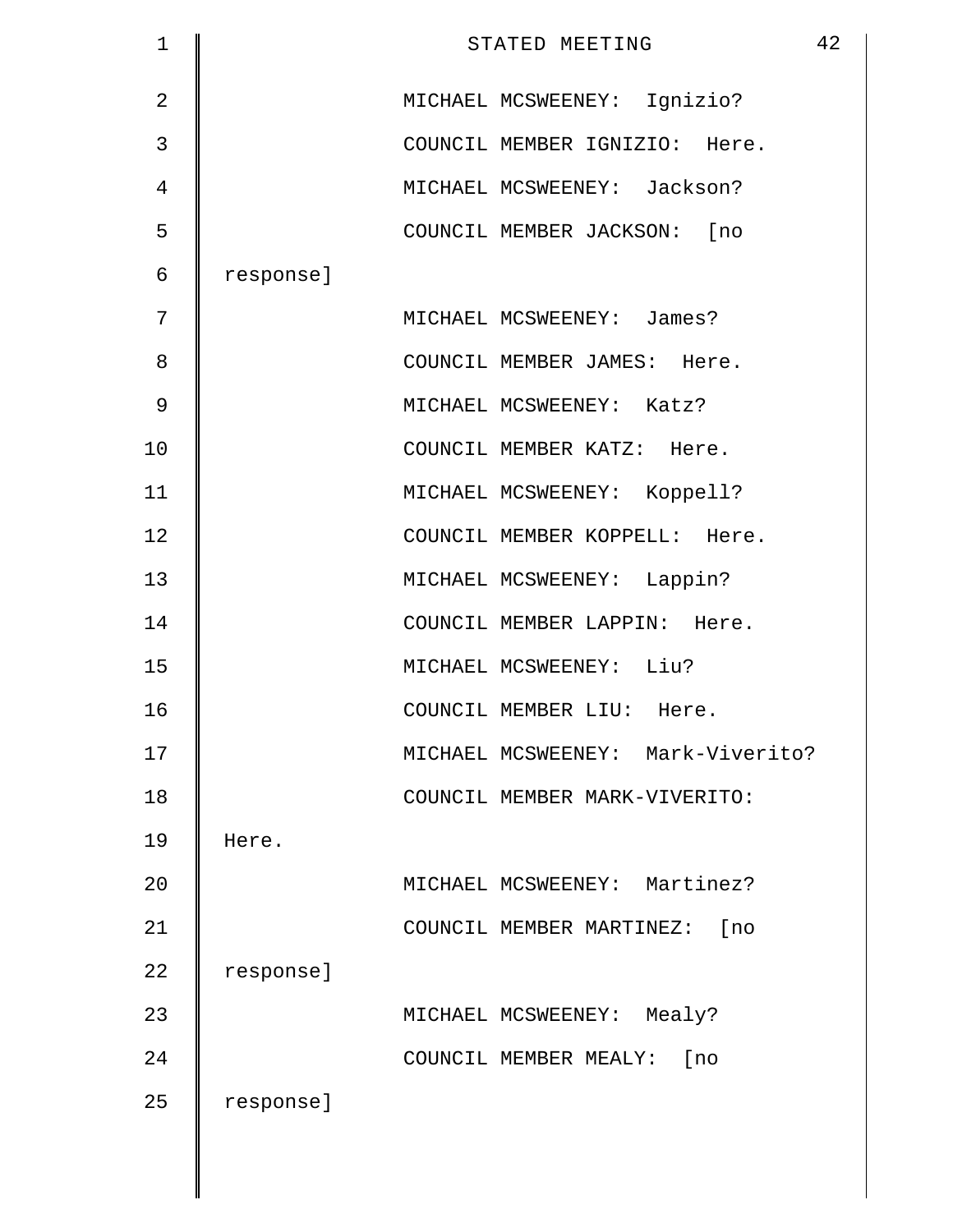| $\mathbf 1$    |           | STATED MEETING                   | 43 |
|----------------|-----------|----------------------------------|----|
| $\overline{2}$ |           | MICHAEL MCSWEENEY: Mendez?       |    |
| 3              |           | COUNCIL MEMBER MENDEZ: Here.     |    |
| 4              |           | MICHAEL MCSWEENEY: Mitchell?     |    |
| 5              |           | COUNCIL MEMBER MITCHELL: Here.   |    |
| 6              |           | MICHAEL MCSWEENEY: Nelson?       |    |
| 7              |           | COUNCIL MEMBER NELSON: Yes.      |    |
| 8              |           | MICHAEL MCSWEENEY: Palma?        |    |
| 9              |           | COUNCIL MEMBER PALMA: Here.      |    |
| 10             |           | MICHAEL MCSWEENEY: Recchia?      |    |
| 11             |           | COUNCIL MEMBER RECCHIA: [no      |    |
| 12             | response] |                                  |    |
| 13             |           | MICHAEL MCSWEENEY: Reyna?        |    |
| 14             |           | COUNCIL MEMBER REYNA: Here.      |    |
| 15             |           | MICHAEL MCSWEENEY: Sanders?      |    |
| 16             |           | COUNCIL MEMBER SANDERS: Present. |    |
| 17             |           | MICHAEL MCSWEENEY: Seabrook?     |    |
| 18             |           | COUNCIL MEMBER SEABROOK: Here.   |    |
| 19             |           | MICHAEL MCSWEENEY: Sears?        |    |
| 20             |           | COUNCIL MEMBER SEARS: Here.      |    |
| 21             |           | MICHAEL MCSWEENEY: Stewart?      |    |
| 22             |           | COUNCIL MEMBER STEWART: Here.    |    |
| 23             |           | MICHAEL MCSWEENEY: Ulrich?       |    |
| 24             |           | COUNCIL MEMBER ULRICH: Here.     |    |
| 25             |           | MICHAEL MCSWEENEY: Vacca?        |    |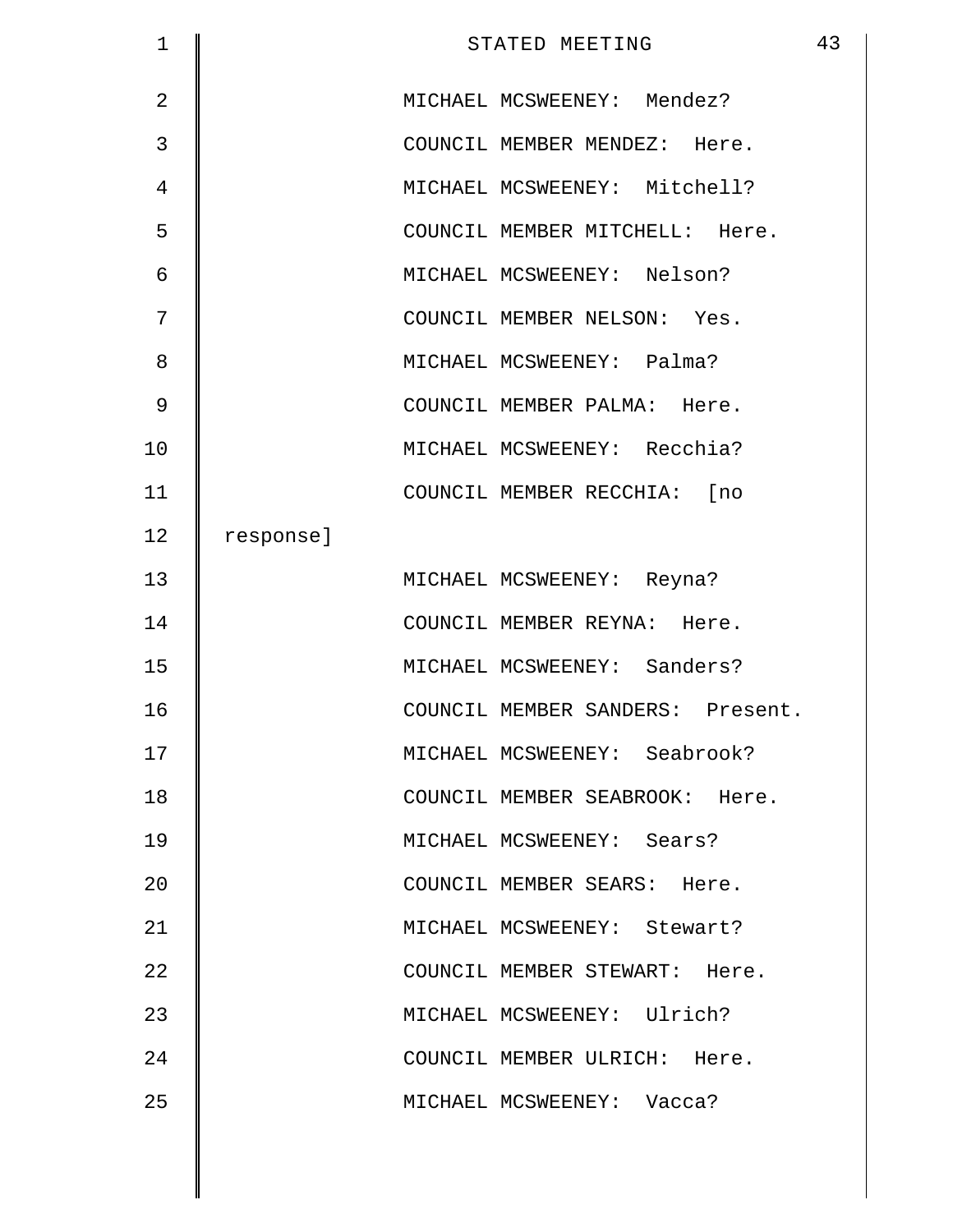| 1  | 44<br>STATED MEETING                             |
|----|--------------------------------------------------|
| 2  | COUNCIL MEMBER VACCA: Here.                      |
| 3  | MICHAEL MCSWEENEY: Vallone?                      |
| 4  | COUNCIL MEMBER VALLONE: Here.                    |
| 5  | MICHAEL MCSWEENEY: Vann?                         |
| 6  | COUNCIL MEMBER VANN: Here.                       |
| 7  | MICHAEL MCSWEENEY: Weprin?                       |
| 8  | COUNCIL MEMBER WEPRIN: Here.                     |
| 9  | MICHAEL MCSWEENEY: White?                        |
| 10 | COUNCIL MEMBER WHITE: Yes.                       |
| 11 | MICHAEL MCSWEENEY: Yassky?                       |
| 12 | COUNCIL MEMBER YASSKY: [no                       |
| 13 | response]                                        |
| 14 | MICHAEL MCSWEENEY: Jackson?                      |
| 15 | COUNCIL MEMBER JACKSON: Here.                    |
| 16 | MICHAEL MCSWEENEY: Oddo?                         |
| 17 | COUNCIL MEMBER ODDO: [no response]               |
| 18 | MICHAEL MCSWEENEY: Rivera?                       |
| 19 | CHAIRPERSON RIVERA: Here.                        |
| 20 | MICHAEL MCSWEENEY: Speaker Quinn?                |
| 21 | SPEAKER QUINN: Here.                             |
| 22 | CHAIRPERSON RIVERA: Quorum is                    |
| 23 | present. At this moment we'll do the adoption of |
| 24 | the minutes. Council Member James?               |
| 25 | COUNCIL MEMBER JAMES: Motion that                |
|    |                                                  |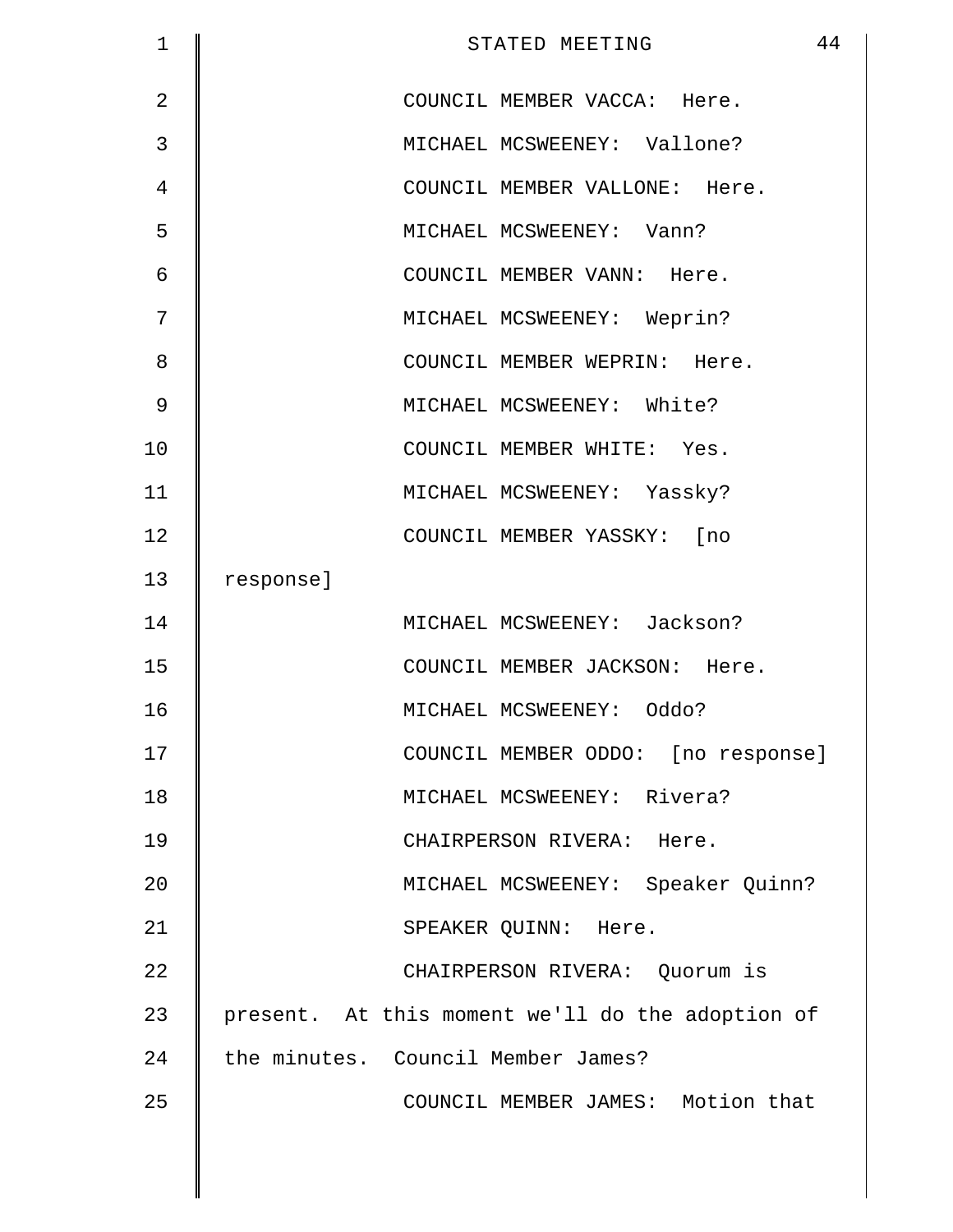| 1  | 45<br>STATED MEETING                             |
|----|--------------------------------------------------|
| 2  | the minutes of the Stated Meetings of April 22nd |
| 3  | and May 6, 2009 be adopted as printed.           |
| 4  | CHAIRPERSON RIVERA: Thank you very               |
| 5  | much. We'll also make note for the record that   |
| 6  | this Stated Meeting will be held in recess after |
| 7  | the Stated Council finishes for today. Messages  |
| 8  | and papers from the mayor.                       |
| 9  | MALE VOICE: M1466 Mayor's veto of                |
| 10 | Introductory Number 992-A.                       |
| 11 | SPEAKER QUINN: Civil Service and                 |
| 12 | Labor.                                           |
| 13 | CHAIRPERSON RIVERA: Communication                |
| 14 | from City, County and Borough Offices.           |
| 15 | MALE VOICE: M1467 through M1496 on               |
| 16 | page 5, base station license applications.       |
| 17 | SPEAKER QUINN: Transportation.                   |
| 18 | CHAIRPERSON RIVERA: Petitions and                |
| 19 | Communications.                                  |
| 20 | MALE VOICE: None.                                |
| 21 | CHAIRPERSON RIVERA: Land use call-               |
| 22 | ups.                                             |
| 23 | MALE VOICE: M1497 through M1508 on               |
| 24 | Page 8.                                          |
| 25 | SPEAKER QUINN: If we could couple                |
|    |                                                  |
|    |                                                  |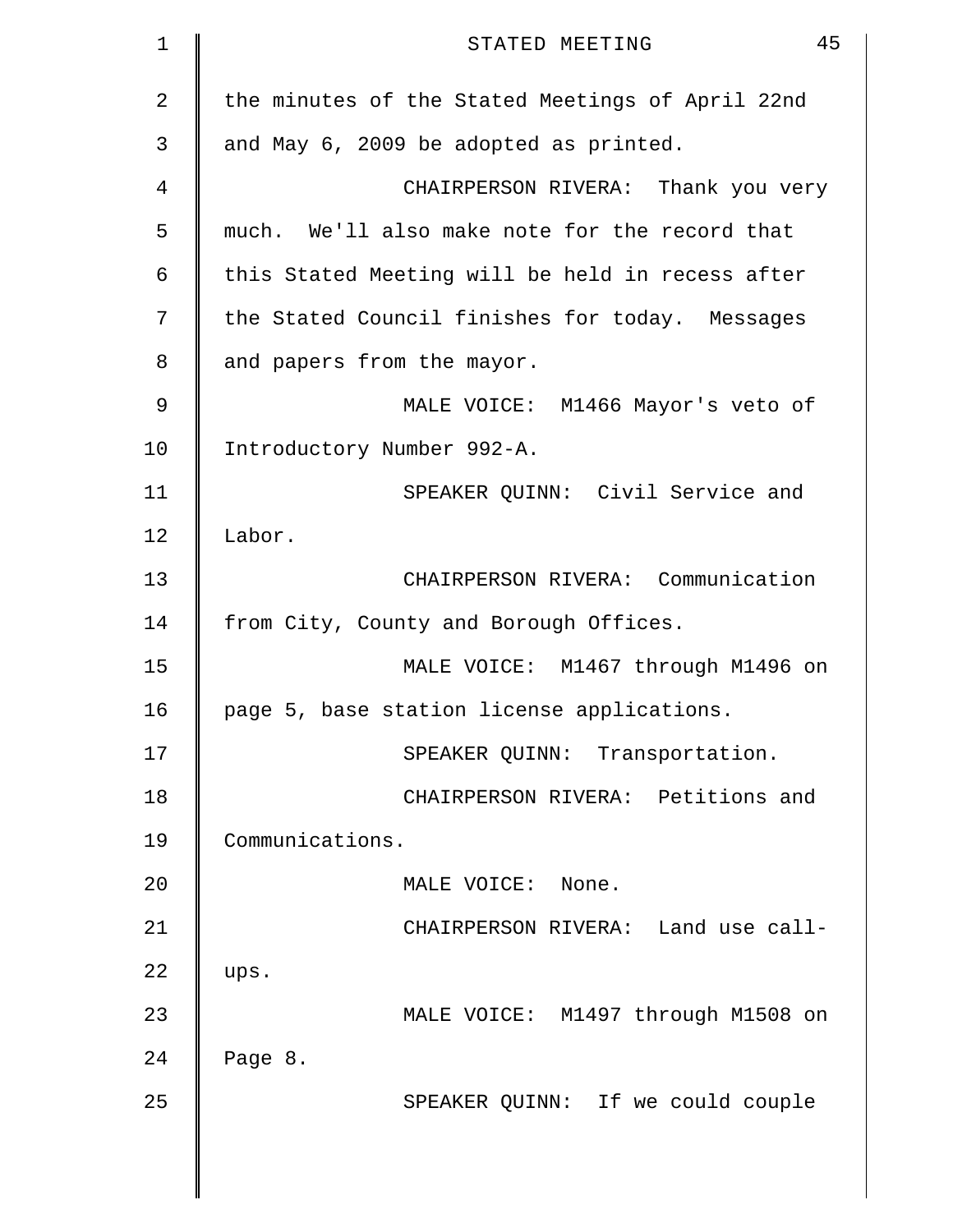| $\mathbf 1$   | 46<br>STATED MEETING                              |
|---------------|---------------------------------------------------|
| 2             | all of those and please have roll call on the     |
| 3             | coupled Land Use call-ups.                        |
| 4             | MICHAEL MCSWEENEY: Arroyo?                        |
| 5             | COUNCIL MEMBER ARROYO: Aye.                       |
| 6             | MICHAEL MCSWEENEY: Avella?                        |
| 7             | COUNCIL MEMBER AVELLA: [no                        |
| 8             | response]                                         |
| $\mathcal{G}$ | MICHAEL MCSWEENEY: Baez?                          |
| 10            | COUNCIL MEMBER BAEZ: Voting aye in                |
| 11            | requesting to vote on all coupled general orders. |
| 12            | CHAIRPERSON RIVERA: So ordered.                   |
| 13            | COUNCIL MEMBER BAEZ: Aye.                         |
| 14            | MICHAEL MCSWEENEY: Barron.                        |
| 15            | COUNCIL MEMBER BARRON: Me? Aye.                   |
| 16            | MICHAEL MCSWEENEY: Brewer?                        |
| 17            | COUNCIL MEMBER BREWER: Aye.                       |
| 18            | MICHAEL MCSWEENEY: Comrie?                        |
| 19            | COUNCIL MEMBER COMRIE: Aye.                       |
| 20            | MICHAEL MCSWEENEY: Crowley?                       |
| 21            | COUNCIL MEMBER CROWLEY: Aye.                      |
| 22            | MICHAEL MCSWEENEY: De Blasio?                     |
| 23            | COUNCIL MEMBER DEBLASIO: I vote                   |
| 24            | aye on all Land Use call-ups and I'd like to ask  |
| 25            | consent to vote all items on the General Order    |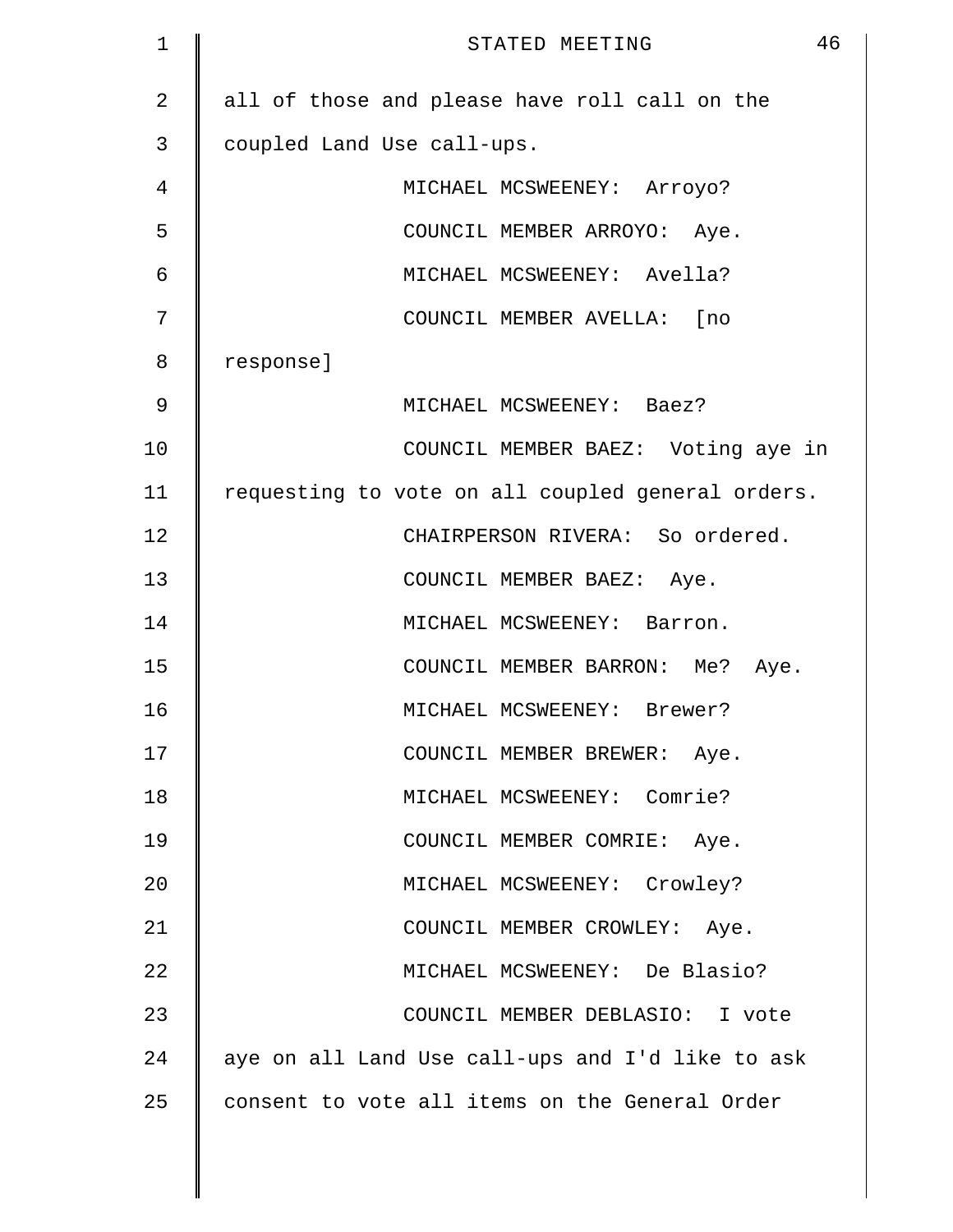| $\mathbf 1$    | 47<br>STATED MEETING                              |
|----------------|---------------------------------------------------|
| $\overline{2}$ | calendar.                                         |
| 3              | CHAIRPERSON RIVERA: So ordered.                   |
| 4              | COUNCIL MEMBER DEBLASIO: Thank                    |
| 5              | you. I vote aye.                                  |
| 6              | COUNCIL MEMBER AVELLA: Aye. And                   |
| 7              | I'd like unanimous consent to vote on all General |
| 8              | Orders. I vote aye except for Land Use 1123 and   |
| 9              | Reso 2074, I vote no. I also vote yes on all      |
| 10             | Resolutions.                                      |
| 11             | CHAIRPERSON RIVERA: So ordered.                   |
| 12             | MICHAEL MCSWEENEY: Dickens?                       |
| 13             | COUNCIL MEMBER DICKENS: Aye.                      |
| 14             | MICHAEL MCSWEENEY: Dilan?                         |
| 15             | COUNCIL MEMBER DILAN: Aye.                        |
| 16             | MICHAEL MCSWEENEY: Eugene?                        |
| 17             | COUNCIL MEMBER EUGENE: Aye.                       |
| 18             | MICHAEL MCSWEENEY: Felder?                        |
| 19             | COUNCIL MEMBER FELDER: Yes.                       |
| 20             | MICHAEL MCSWEENEY: Ferreras?                      |
| 21             | COUNCIL MEMBER FERRERAS: Aye.                     |
| 22             | MICHAEL MCSWEENEY: Fidler?                        |
| 23             | COUNCIL MEMBER FIDLER: Aye.                       |
| 24             | MICHAEL MCSWEENEY: Foster?                        |
| 25             | COUNCIL MEMBER FOSTER: I'd like                   |
|                |                                                   |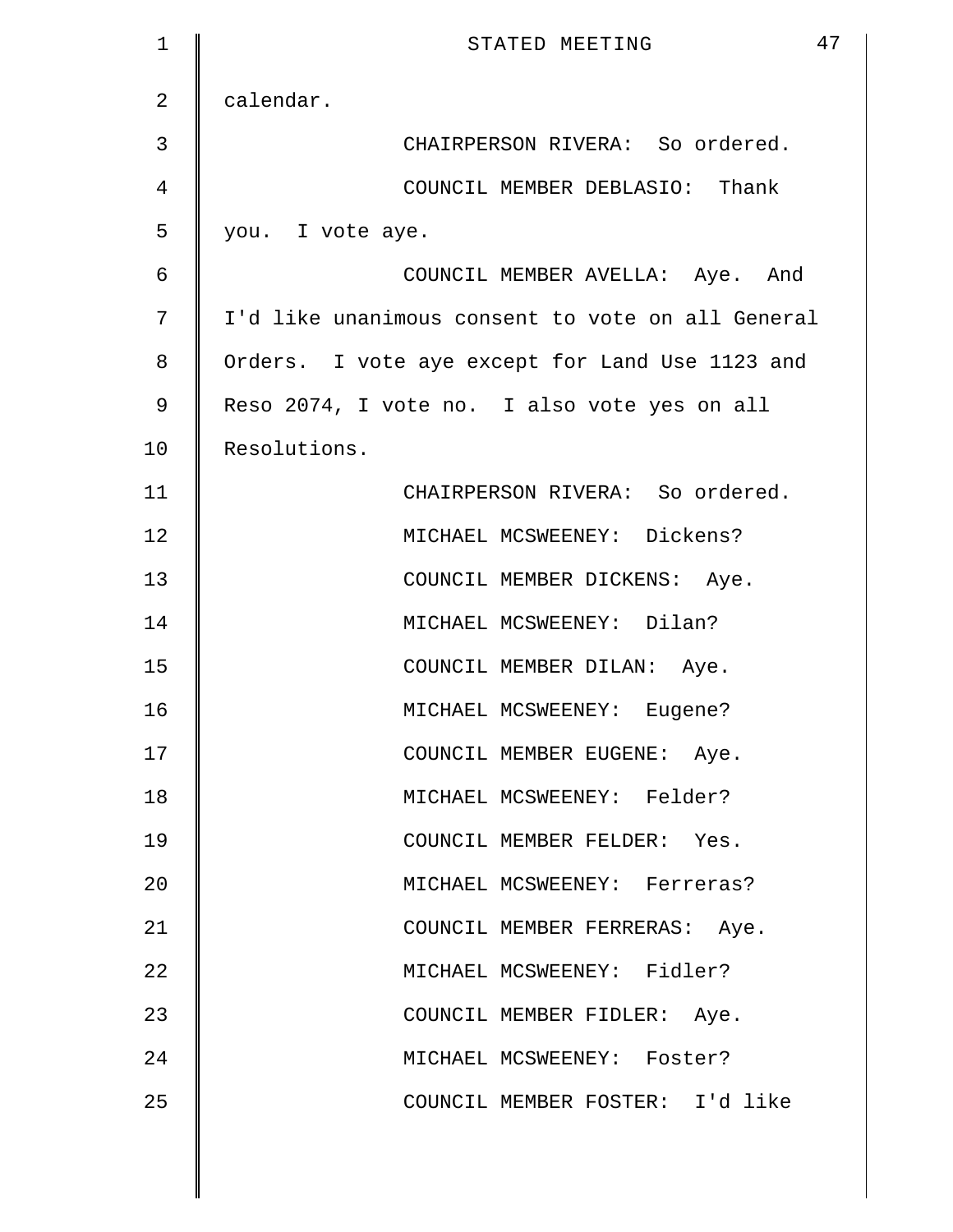| 1  | 48<br>STATED MEETING                               |
|----|----------------------------------------------------|
| 2  | permission to vote aye on all Land Use call-ups    |
| 3  | and everything on the General Calendar for today.  |
| 4  | CHAIRPERSON RIVERA: So ordered.                    |
| 5  | COUNCIL MEMBER FOSTER: Aye on all.                 |
| 6  | MICHAEL MCSWEENEY: Garodnick?                      |
| 7  | COUNCIL MEMBER GARODNICK: Aye.                     |
| 8  | MICHAEL MCSWEENEY: Gennaro?                        |
| 9  | COUNCIL MEMBER GENNARO: [no                        |
| 10 | response]                                          |
| 11 | MICHAEL MCSWEENEY: Gentile?                        |
| 12 | COUNCIL MEMBER GENTILE: Aye.                       |
| 13 | MICHAEL MCSWEENEY: Gerson?                         |
| 14 | COUNCIL MEMBER GERSON: Aye and                     |
| 15 | with permission, I vote aye on all matters coupled |
| 16 | on today's agenda.                                 |
| 17 | CHAIRPERSON RIVERA: So ordered.                    |
| 18 | COUNCIL MEMBER GERSON: Thank you.                  |
| 19 | MICHAEL MCSWEENEY: Gioia?                          |
| 20 | COUNCIL MEMBER GIOIA: Yes.                         |
| 21 | MICHAEL MCSWEENEY: Gonzalez?                       |
| 22 | COUNCIL MEMBER GONZALEZ: Aye.                      |
| 23 | MICHAEL MCSWEENEY: Ignizio?                        |
| 24 | COUNCIL MEMBER IGNIZIO: Yes.                       |
| 25 | MICHAEL MCSWEENEY: Jackson?                        |
|    |                                                    |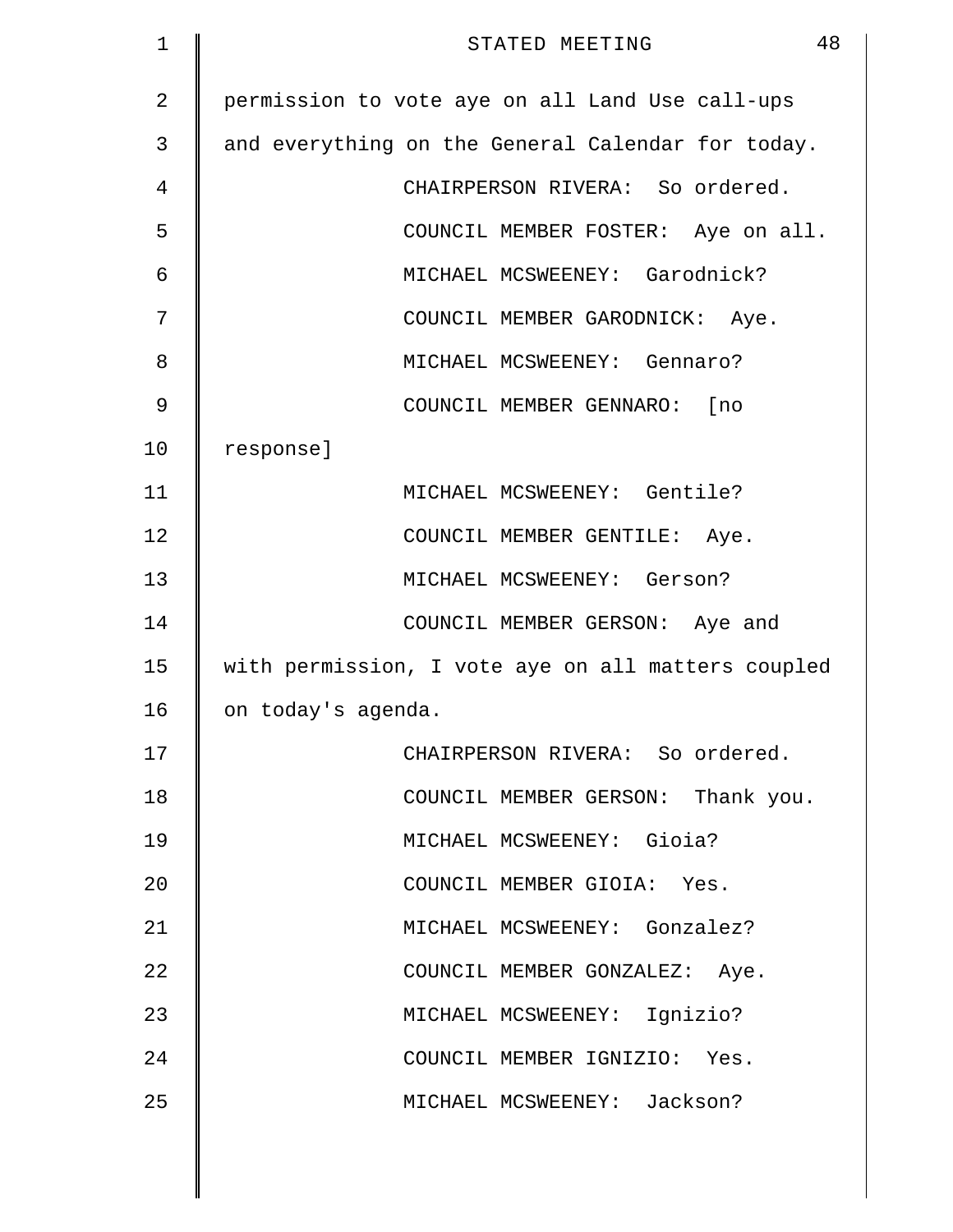| $\mathbf 1$    | 49<br>STATED MEETING                         |
|----------------|----------------------------------------------|
| $\overline{2}$ | COUNCIL MEMBER JACKSON: Aye on               |
| 3              | all.                                         |
| 4              | MICHAEL MCSWEENEY: James?                    |
| 5              | COUNCIL MEMBER JAMES: Aye on all.            |
| 6              | MICHAEL MCSWEENEY: Katz?                     |
| 7              | COUNCIL MEMBER KATZ: Aye on all              |
| 8              | with permission to vote on the General Order |
| 9              | Calendar and Resolutions.                    |
| 10             | CHAIRPERSON RIVERA: So ordered.              |
| 11             | MICHAEL MCSWEENEY: I vote aye on             |
| 12             | all.                                         |
| 13             | MICHAEL MCSWEENEY: Koppell?                  |
| 14             | COUNCIL MEMBER KOPPELL: [no                  |
| 15             | response]                                    |
| 16             | MICHAEL MCSWEENEY: Lappin?                   |
| 17             | COUNCIL MEMBER LAPPIN: Aye.                  |
| 18             | MICHAEL MCSWEENEY: Liu?                      |
| 19             | COUNCIL MEMBER LIU: [no response]            |
| 20             | MICHAEL MCSWEENEY: Mark-Viverito?            |
| 21             | COUNCIL MEMBER MARK-VIVERITO:<br>Aye         |
| 22             | on all.                                      |
| 23             | MICHAEL MCSWEENEY: Martinez?                 |
| 24             | COUNCIL MEMBER MARTINEZ: [no                 |
| 25             | response]                                    |
|                |                                              |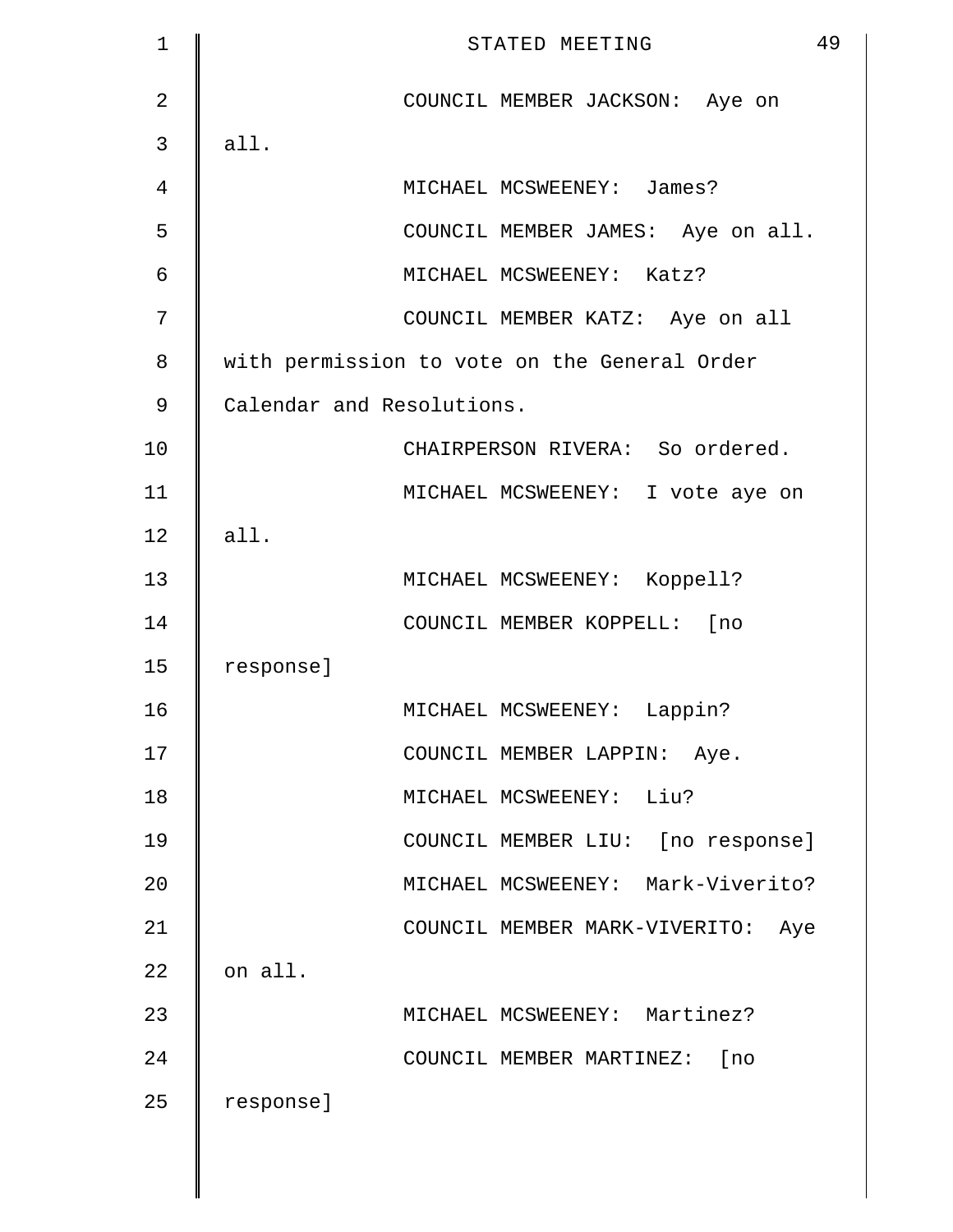| $\mathbf 1$    |           | 50<br>STATED MEETING               |
|----------------|-----------|------------------------------------|
| $\overline{2}$ |           | MICHAEL MCSWEENEY: Mealy?          |
| 3              |           | COUNCIL MEMBER MEALY: [no          |
| 4              | response] |                                    |
| 5              |           | MICHAEL MCSWEENEY: Mendez?         |
| 6              |           | COUNCIL MEMBER MENDEZ: Aye on all. |
| 7              |           | MICHAEL MCSWEENEY: Mitchell?       |
| 8              |           | COUNCIL MEMBER MITCHELL: Aye.      |
| $\mathsf 9$    |           | MICHAEL MCSWEENEY: Nelson?         |
| 10             |           | COUNCIL MEMBER NELSON: Aye.        |
| 11             |           | MICHAEL MCSWEENEY: Palma?          |
| 12             |           | COUNCIL MEMBER PALMA: Aye.         |
| 13             |           | MICHAEL MCSWEENEY: Recchia?        |
| 14             |           | COUNCIL MEMBER RECCHIA: Aye.       |
| 15             |           | MICHAEL MCSWEENEY: Reyna?          |
| 16             |           | COUNCIL MEMBER REYNA: I vote aye.  |
| 17             |           | MICHAEL MCSWEENEY: Sanders?        |
| 18             |           | COUNCIL MEMBER SANDERS: Aye on     |
| 19             | all.      |                                    |
| 20             |           | MICHAEL MCSWEENEY: Seabrook?       |
| 21             |           | COUNCIL MEMBER SEABROOK: Aye.      |
| 22             |           | MICHAEL MCSWEENEY: Sears?          |
| 23             |           | COUNCIL MEMBER SEARS: Aye.         |
| 24             |           | MICHAEL MCSWEENEY: Stewart?        |
| 25             |           | COUNCIL MEMBER STEWART: Yes on     |
|                |           |                                    |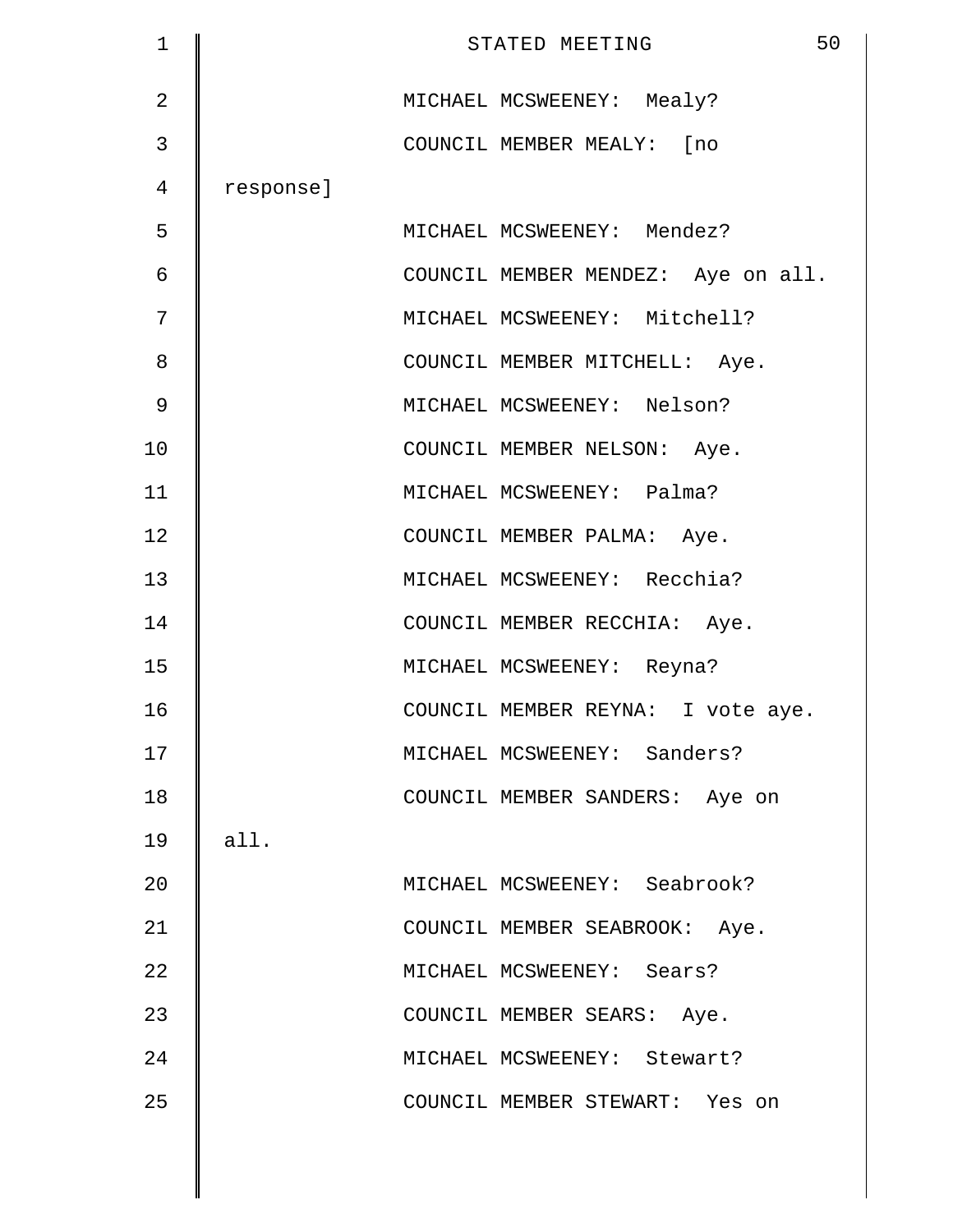| $\mathbf 1$    | 51<br>STATED MEETING                              |
|----------------|---------------------------------------------------|
| $\overline{a}$ | all.                                              |
| 3              | MICHAEL MCSWEENEY: Ulrich?                        |
| $\overline{4}$ | COUNCIL MEMBER ULRICH: Aye on all.                |
| 5              | MICHAEL MCSWEENEY: Vacca?                         |
| 6              | COUNCIL MEMBER VACCA: I vote aye                  |
| 7              | on all Land Use Call-Ups and I ask unanimous      |
| 8              | consent to vote on all items on the General Order |
| 9              | Calendar.                                         |
| 10             | CHAIRPERSON RIVERA: So ordered.                   |
| 11             | COUNCIL MEMBER VACCA: I vote aye.                 |
| 12             | MICHAEL MCSWEENEY: Liu?                           |
| 13             | COUNCIL MEMBER LIU: Yes.                          |
| 14             | MICHAEL MCSWEENEY: Vallone?                       |
| 15             | COUNCIL MEMBER VALLONE: [no                       |
| 16             | response]                                         |
| 17             | MICHAEL MCSWEENEY: Vann?                          |
| 18             | COUNCIL MEMBER VANN: Aye on all.                  |
| 19             | MICHAEL MCSWEENEY: Weprin?                        |
| 20             | COUNCIL MEMBER WEPRIN: Aye on all.                |
| 21             | MICHAEL MCSWEENEY: White?                         |
| 22             | COUNCIL MEMBER WHITE: [no                         |
| 23             | response]                                         |
| 24             | MICHAEL MCSWEENEY: Yassky?                        |
| 25             | COUNCIL MEMBER YASSKY: I request                  |
|                |                                                   |
|                |                                                   |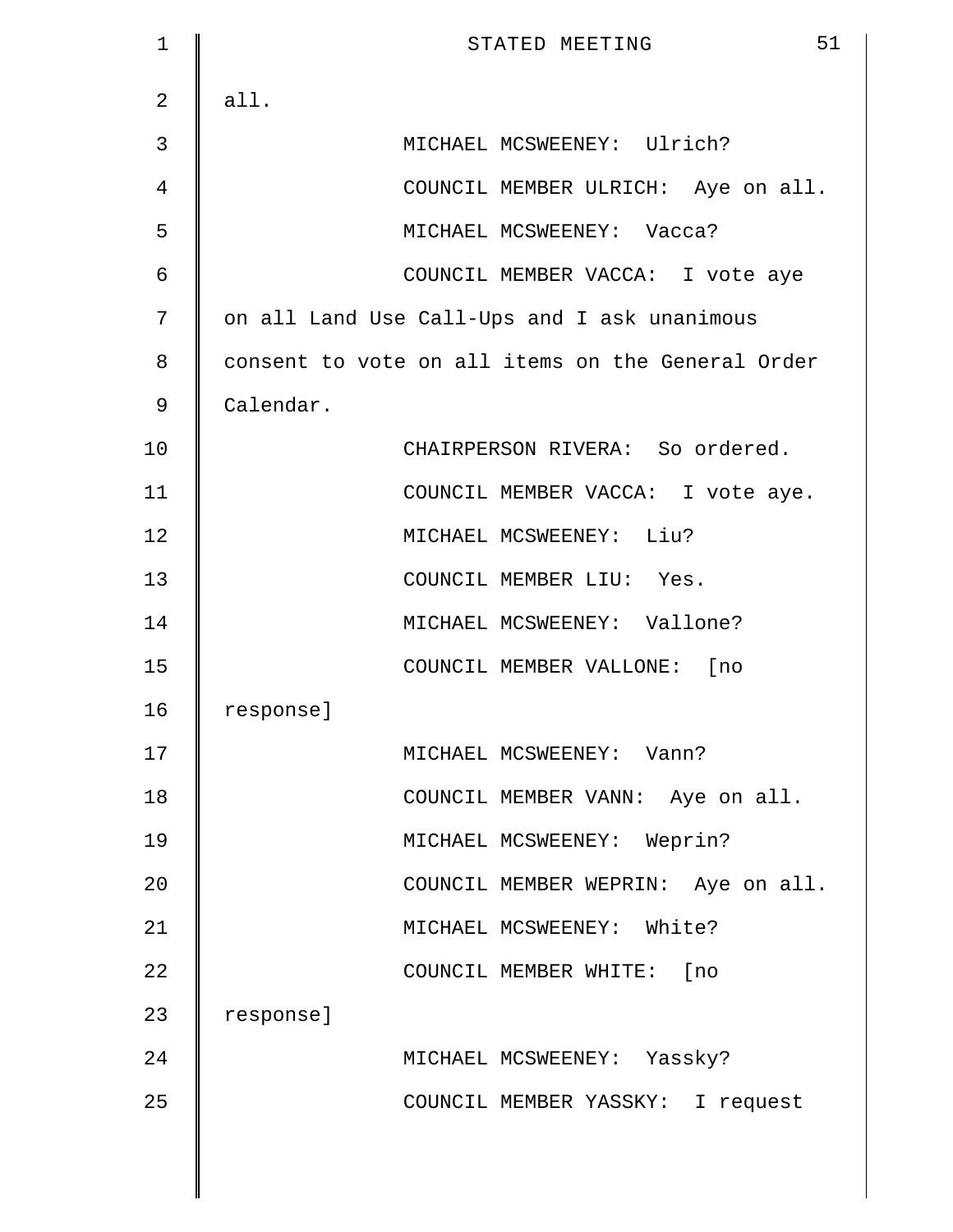| $\mathbf 1$    | 52<br>STATED MEETING                               |
|----------------|----------------------------------------------------|
| $\overline{2}$ | permission to vote also on the coupled General     |
| 3              | Orders and Resolutions.                            |
| 4              | CHAIRPERSON RIVERA: So ordered.                    |
| 5              | COUNCIL MEMBER YASSKY: I vote aye                  |
| 6              | on all the Land Use Call-Ups, the coupled General  |
| 7              | Orders and the Resolutions.                        |
| 8              | MICHAEL MCSWEENEY: Eugene?                         |
| 9              | COUNCIL MEMBER EUGENE: I vote aye                  |
| 10             | and I would like to ask permission on all items on |
| 11             | the General Calendar. I vote aye on all.           |
| 12             | CHAIRPERSON RIVERA: So ordered.                    |
| 13             | MICHAEL MCSWEENEY: Oddo?                           |
| 14             | COUNCIL MEMBER ODDO: Yes.                          |
| 15             | MICHAEL MCSWEENEY: Rivera?                         |
| 16             | CHAIRPERSON RIVERA: Yes.                           |
| 17             | MICHAEL MCSWEENEY: Speaker Quinn?                  |
| 18             | SPEAKER QUINN: Yes.                                |
| 19             | CHAIRPERSON RIVERA: Today's Land                   |
| 20             | Use Call-Ups were adopted by a vote of 47 in the   |
| 21             | affirmative and zero in the negative.              |
| 22             | Communication from the Speaker.                    |
| 23             | SPEAKER QUINN: Thank you. Let me                   |
| 24             | start Communication from the Speaker first by      |
| 25             | thanking the Reverend for his Invocation, but also |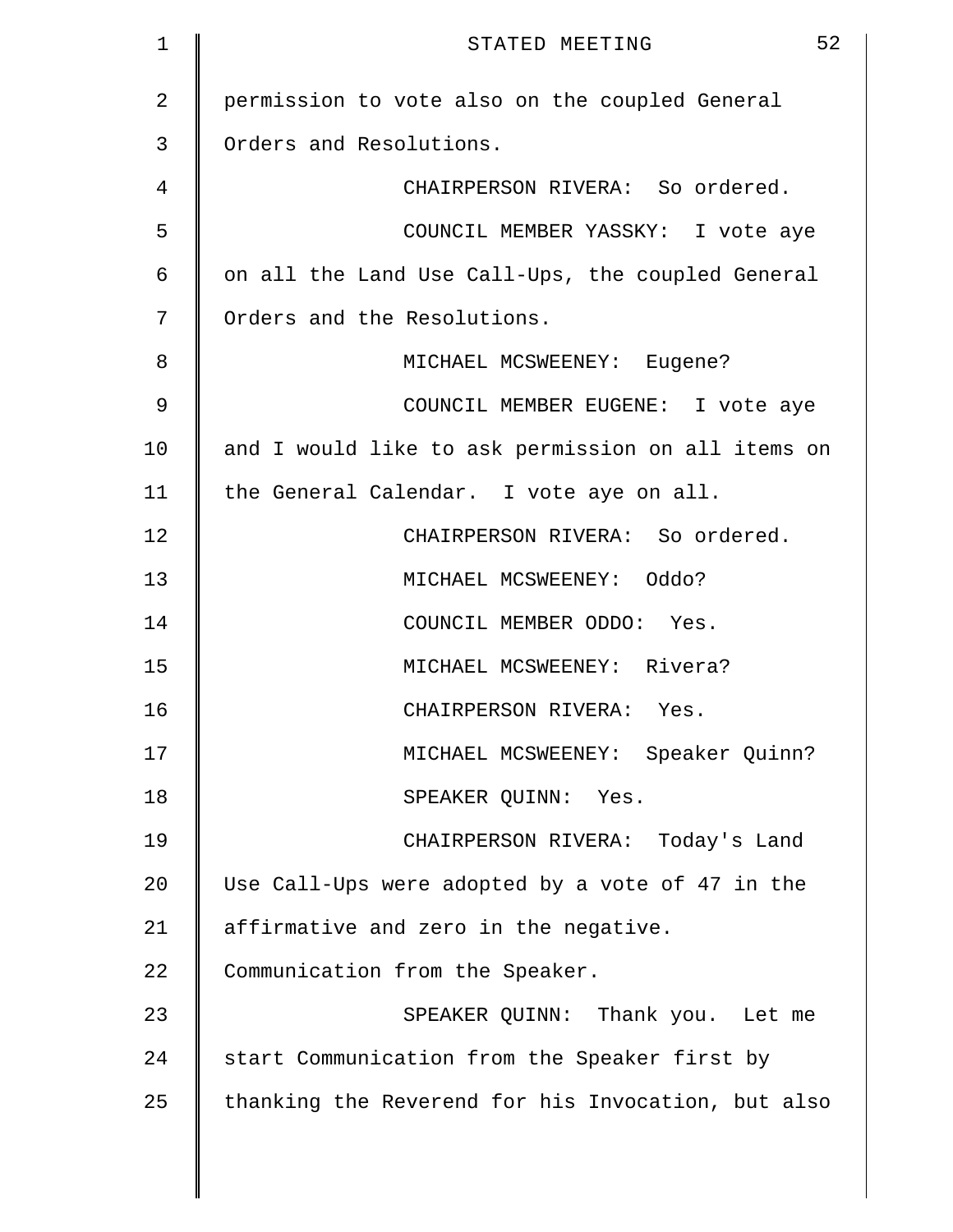| $\mathbf 1$    | 53<br>STATED MEETING                               |
|----------------|----------------------------------------------------|
| $\overline{a}$ | thanking you for reminding all of us to keep       |
| 3              | former Mayor Ed Koch in our thoughts and prayers.  |
| 4              | I spoke to the Mayor before he had his surgery and |
| 5              | he was in classically good Ed Koch spirits. By     |
| 6              | all accounts he is doing well, but is still in     |
| 7              | intensive care. So if all of us could keep him in  |
| 8              | our thoughts and prayers, I know he and his family |
| 9              | would appreciate that. Let me now yield the floor  |
| 10             | first to our Majority Whip Inez Dickens and then   |
| 11             | to Council Member Helen Foster, both who have      |
| 12             | requested that they wanted to note a moment of     |
| 13             | silence. I also think it is noteworthy to mention  |
| 14             | that we have no members of the military to speak   |
| 15             | in memory of today, which is a great thing         |
| 16             | whenever that happens at our Council meetings.     |
| 17             | We'll have Majority Whip Dickens and then Council  |
| 18             | Member Foster.                                     |
| 19             | COUNCIL MEMBER DICKENS: Thank you,                 |
| 20             | Madame Speaker.                                    |
| 21             | SPEAKER QUINN: If we could get a                   |
| 22             | little quiet please.                               |
| 23             | COUNCIL MEMBER DICKENS: Today we                   |
| 24             | mourn the King of Pop, Michael Jackson. Michael    |
| 25             | was an extraordinary phenomenal talent, a musical  |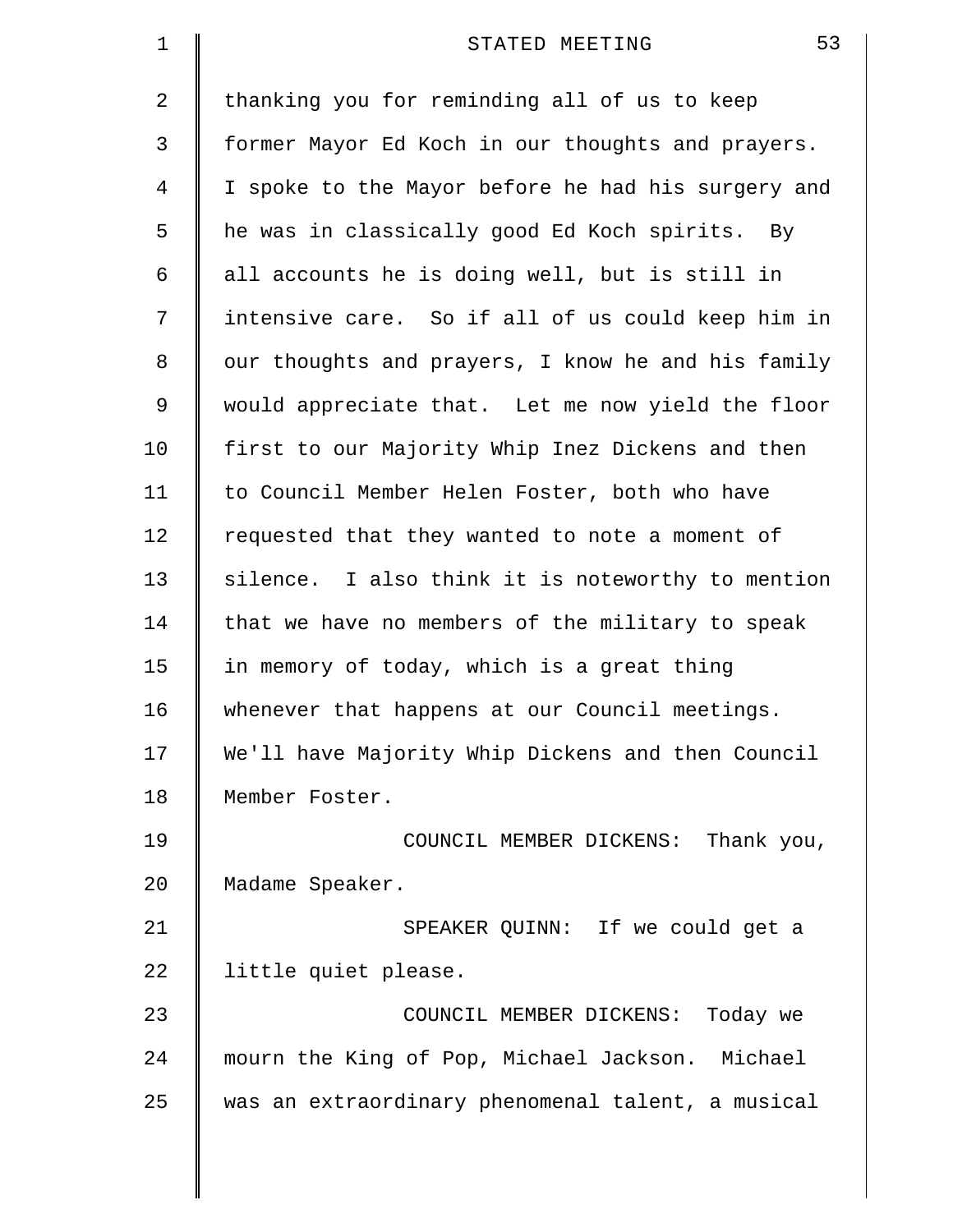| 1  | 54<br>STATED MEETING                               |
|----|----------------------------------------------------|
| 2  | genius. As an entertainer he did it all and he     |
| 3  | did it better. As a person, Michael was            |
| 4  | conflicted and controversy confronted him often.   |
| 5  | But Michael also cared about human suffering and   |
| 6  | donated much of his wealth to help stop the        |
| 7  | suffering, stop the death and destruction. He was  |
| 8  | an ambassador of peace. His musical legacy and     |
| 9  | his commitment to world peace will live on in our  |
| 10 | hearts forever. We are the world, we are the       |
| 11 | children. We are the ones who make a brighter day  |
| 12 | so let's start giving. May we have a moment of     |
| 13 | silence in recognition and celebration of Michael  |
| 14 | Jackson and his life as he moonwalks to get his    |
| 15 | wings?                                             |
| 16 | Council Member<br>SPEAKER QUINN:                   |
| 17 | Foster?                                            |
| 18 | COUNCIL MEMBER FOSTER: Thank you                   |
| 19 | very much. I think that when I look over my life,  |
| 20 | Michael Jackson has been the soundtrack and his    |
| 21 | music has been the soundtrack of my life. Every    |
| 22 | album, every record, I can remember where I was in |
| 23 | my life. I remember in 1973 going to the           |
| 24 | Hollywood Bowl with my parents to see the Jackson  |
| 25 | 5 open up for Sly and the Family Stones. I         |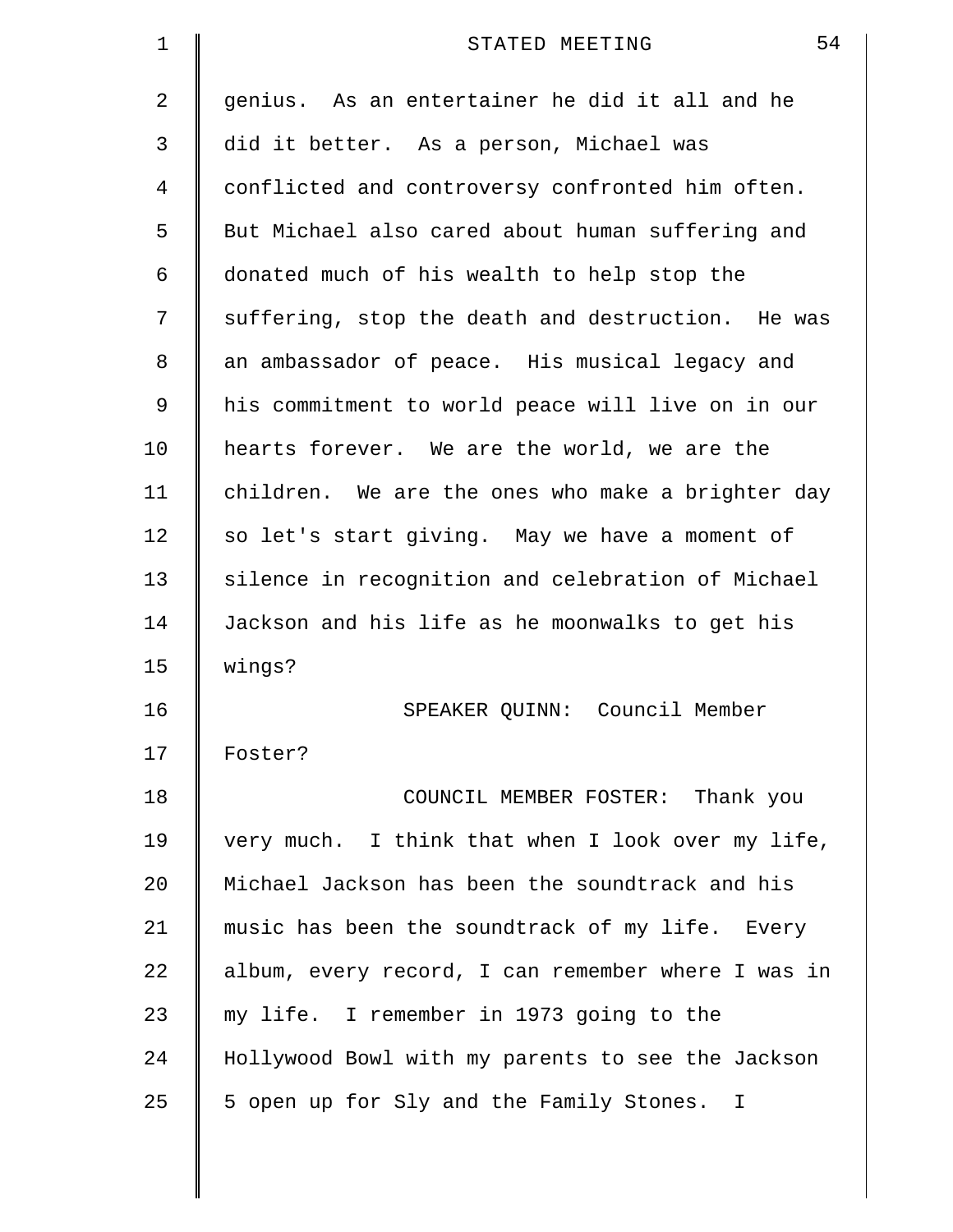| 1  | 55<br>STATED MEETING                               |
|----|----------------------------------------------------|
| 2  | remember seeing Michael Jackson in disguise at     |
| 3  | Circus Circus in Las Vegas, and of course, the     |
| 4  | Victory Tour in New York. I went to all the        |
| 5  | concerts at Giants Stadium and Madison Square      |
| 6  | Garden. But no matter how we feel about Michael    |
| 7  | Jackson, I think the most important thing we need  |
| 8  | to take away from his life and death is, as the    |
| 9  | Bible says, to number our days and apply our       |
| 10 | hearts unto wisdom because tomorrow is not         |
| 11 | promised. We need to let the ones we know, let     |
| 12 | the ones we love know it today because tomorrow is |
| 13 | not promised. We need to live every day as though  |
| 14 | it's our last day. So I think it's only fitting    |
| 15 | that this city and this Council stand in a moment  |
| 16 | of silence for the King of Pop, Michael Jackson.   |
| 17 | Thank you, Speaker.                                |
| 18 | SPEAKER QUINN: Thank you, and if                   |
| 19 | my colleagues could please stand.                  |
| 20 | [Pause]                                            |
| 21 | SPEAKER QUINN: Thank you. We are                   |
| 22 | voting today on two pieces of legislation which    |
| 23 | are part of the City Council's Open for Business   |
| 24 | plan. As we all know, small businesses are the     |
| 25 | backbone of New York City's economy. There are     |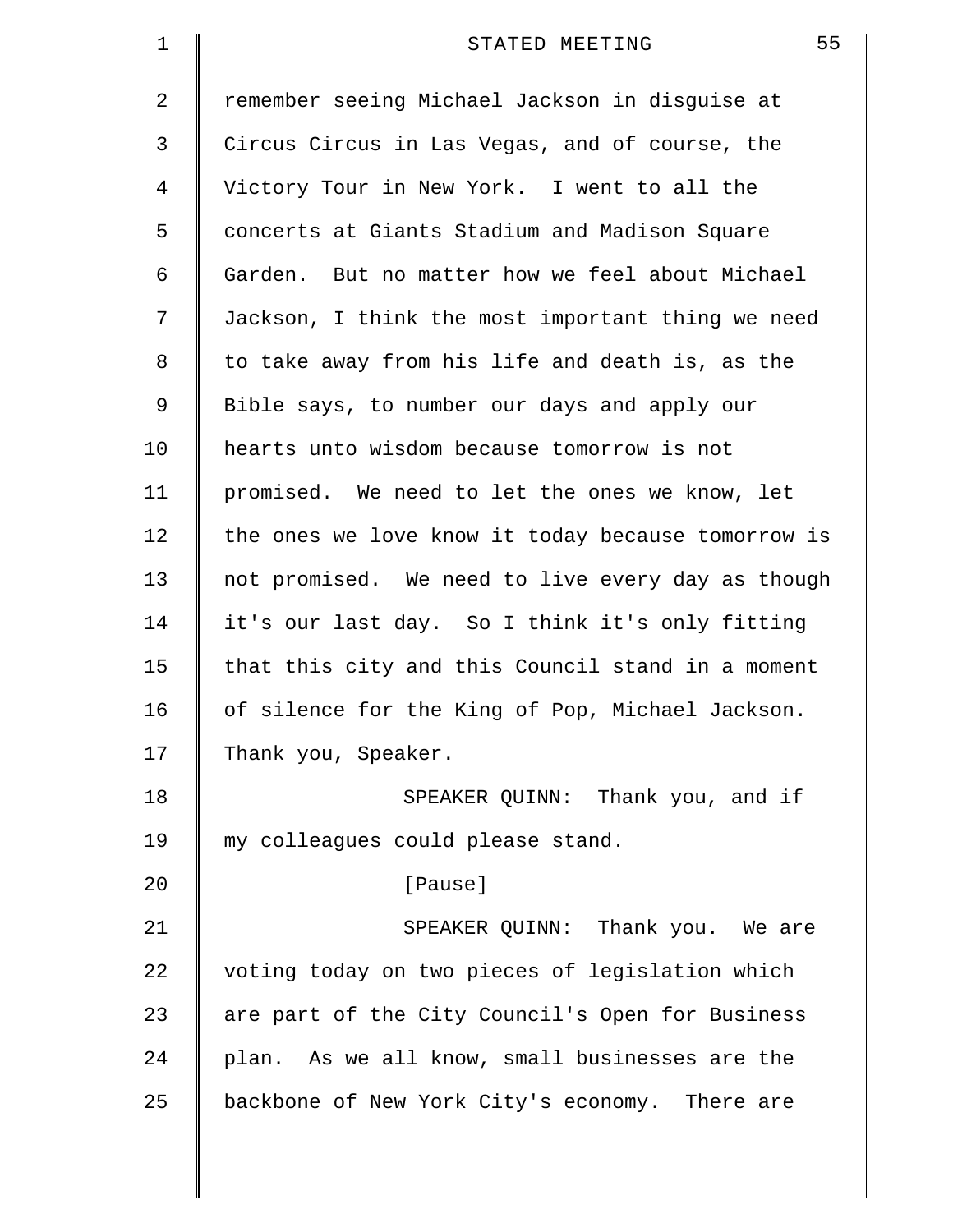| $\mathbf 1$    | 56<br>STATED MEETING                               |
|----------------|----------------------------------------------------|
| $\overline{2}$ | 220,000 small businesses in our five boroughs and  |
| $\mathsf{3}$   | all of us in government don't do nearly enough to  |
| $\overline{4}$ | support them and help them stay open. Right now,   |
| 5              | as we struggle in tough recessionary times, it's   |
| 6              | more important than ever that we figure out every  |
| 7              | way we can to help small businesses. That's why    |
| 8              | we're passing these two important pieces of        |
| $\overline{9}$ | legislation today. The first is a Preconsidered    |
| 10             | Intro that was passed out of our Government        |
| 11             | Operations Committee and sponsored by its chair,   |
| 12             | Council Member Helen Sears. Before I say a little  |
| 13             | bit about that bill, I want to thank Alix          |
| 14             | Pustilnik and Matt Gewolb and Terzah Nasser and    |
| 15             | Kris Sartori and Rob Newman and Margaret Nelson    |
| 16             | who worked on both of these pieces of legislation  |
| 17             | as well as Preston Niblack and the members of the  |
| 18             | Finance staff who worked on this legislation as    |
| 19             | well. I also want to thank the Mayor's Office of   |
| 20             | Legislative Affairs, the Department of Finance,    |
| 21             | Small Business Services and the other city         |
| 22             | agencies that have been working very, very closely |
| 23             | with us on our Open for Business plan and have     |
| 24             | helped us bring these two pieces of legislation as |
| 25             | well as our pilot project around coordinating      |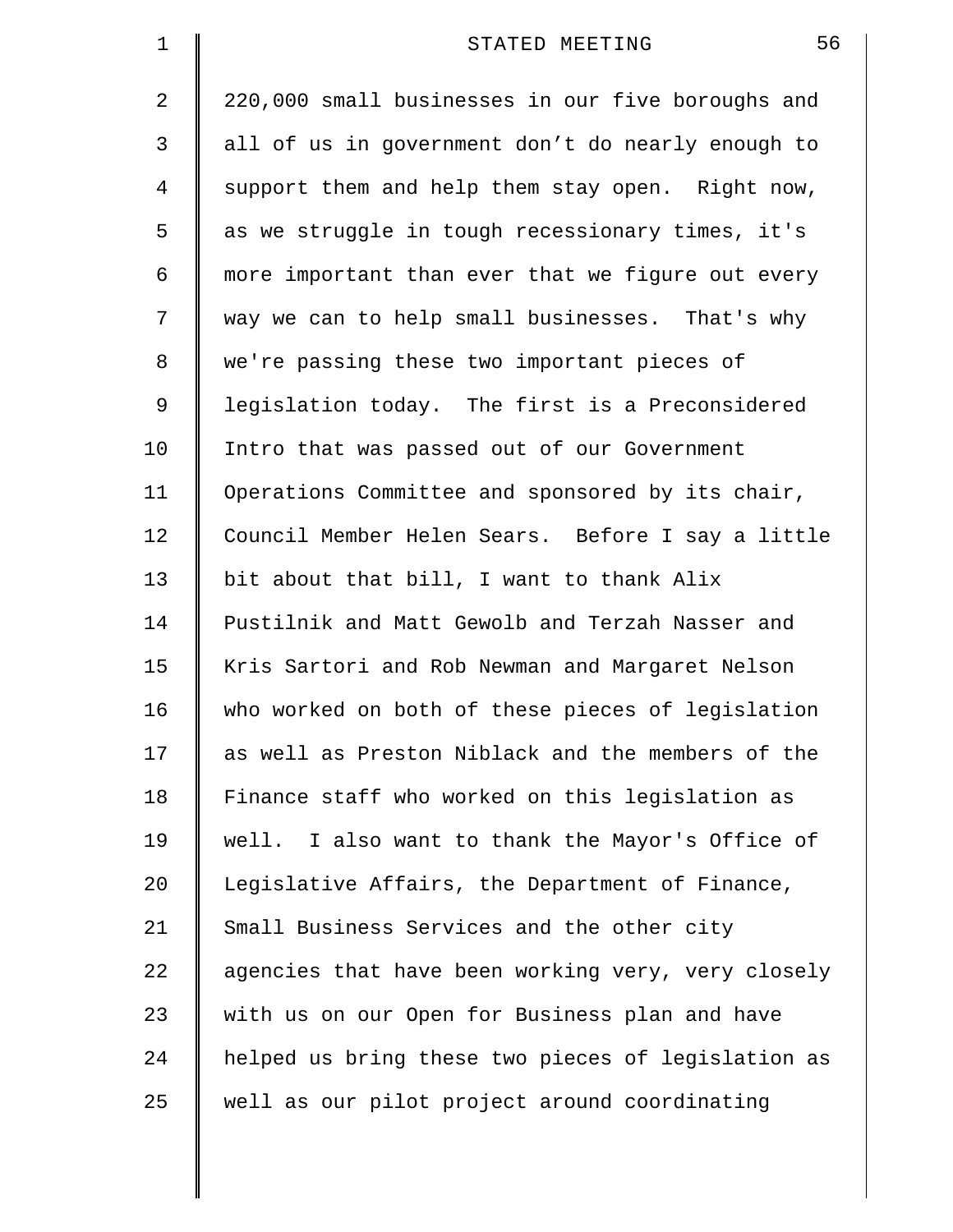| $\mathbf 1$    | 57<br>STATED MEETING                               |
|----------------|----------------------------------------------------|
| $\overline{a}$ | inspections to fruition very, very quickly. These  |
| 3              | Preconsidered Intro creates a three-month fine     |
| 4              | forgiveness period starting after Labor Day for    |
| 5              | businesses that have default judgments before the  |
| 6              | Environmental Control Board. Right now, there are  |
| 7              | about \$200 million outstanding, money we are not  |
| 8              | getting from businesses that have default          |
| 9              | judgments before the Environmental Control Board.  |
| 10             | Now we all know that the Environmental Control     |
| 11             | Board, well it's almost as bad as saying the       |
| 12             | Internal Revenue Service to a small business and   |
| 13             | the fear it creates in their hearts. This is a     |
| 14             | three-month program where businesses will be able  |
| 15             | without having to pay the late fees, fines and     |
| 16             | penalties to come forward once they have dealt     |
| 17             | with the underlying violation and corrected it and |
| 18             | pay a reasonable amount of money back to the City  |
| 19             | of New York. By forgiving the penalties and late   |
| 20             | fees, we make the money that is owed a more        |
| 21             | reasonable amount for small businesses. What       |
| 22             | we'll have done then is two things. One, we        |
| 23             | believe we'll get about 5% of that \$200 million   |
| 24             | back into the City's coffers. That's 5% more than  |
| 25             | we would have gotten if we hadn't done this fine   |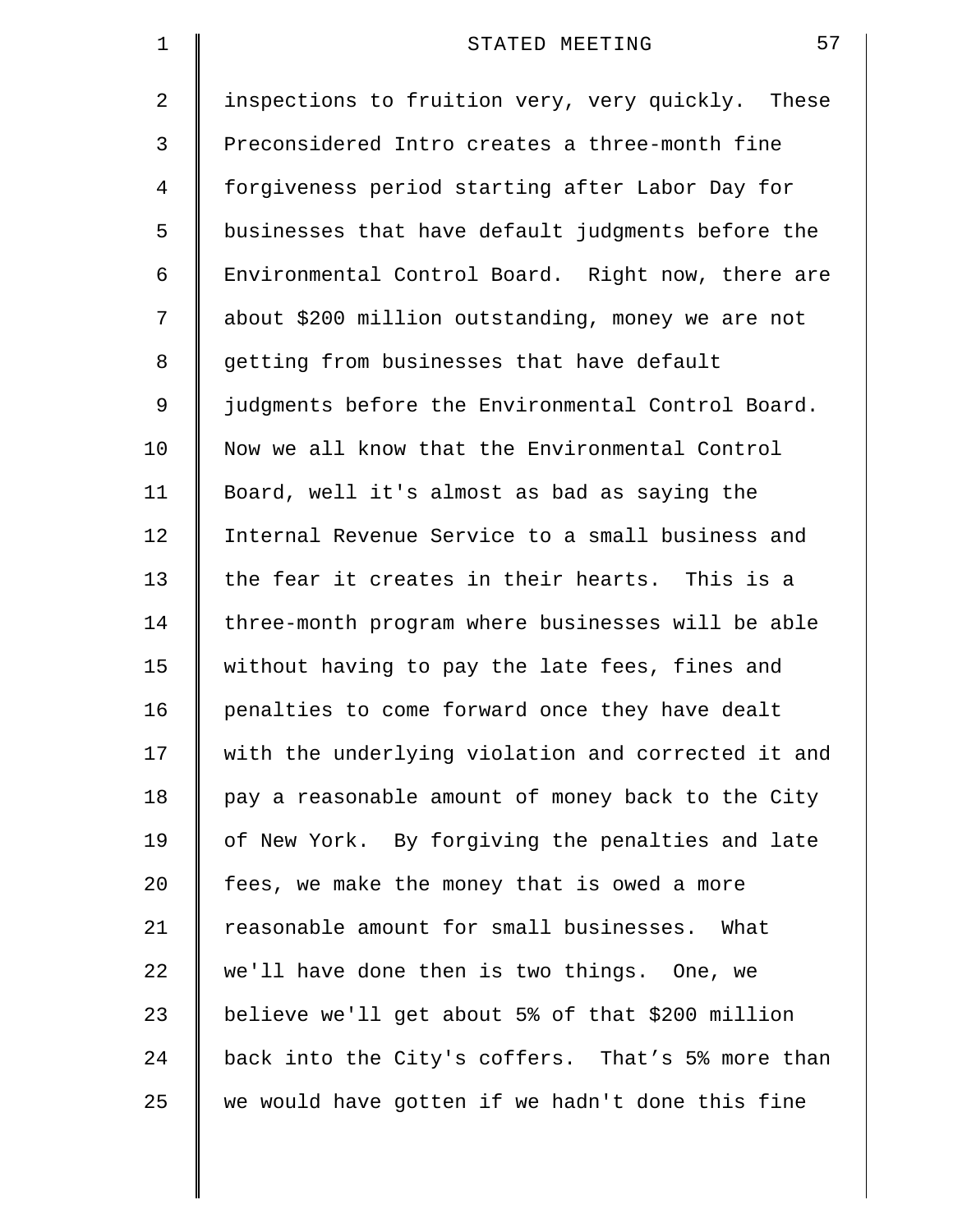| $\mathbf 1$ | 58<br>STATED MEETING                               |
|-------------|----------------------------------------------------|
| 2           | forgiveness. Two, we hear lots of conversation as  |
| 3           | it deals with the bailout and the recession about  |
| 4           | getting toxic assets off the books of companies.   |
| 5           | Well if you're a small business in the City of New |
| 6           | York, outstanding fines and violations are toxic   |
| 7           | assets. If a business has this on their balance    |
| 8           | sheet, when the credit market opens up again, they |
| 9           | will never be able to get credit. This will help   |
| 10          | them clear their books and stand in a much better  |
| 11          | position as they struggle to keep their businesses |
| 12          | afloat. Again, I want to thank all of the staff    |
| 13          | and particularly Preston Niblack for his work on   |
| 14          | this and call on the chair and sponsor of the      |
| 15          | bill, Council Member Helen Sears.                  |
| 16          | COUNCIL MEMBER SEARS: Thank you                    |
| 17          | very much Madame Speaker. It has been said what    |
| 18          | this bill would do. It would allow the             |
| 19          | Environmental Control Board and the Department of  |
| 20          | Finance to permit certain respondents who are the  |
| 21          | subject of default judgments to resolve those      |
| 22          | judgments by admitting liability and paying the    |
| 23          | penalty associated with the violation without      |
| 24          | paying any additional default penalties. This is   |
| 25          | a win/win for everyone. The city is going to get   |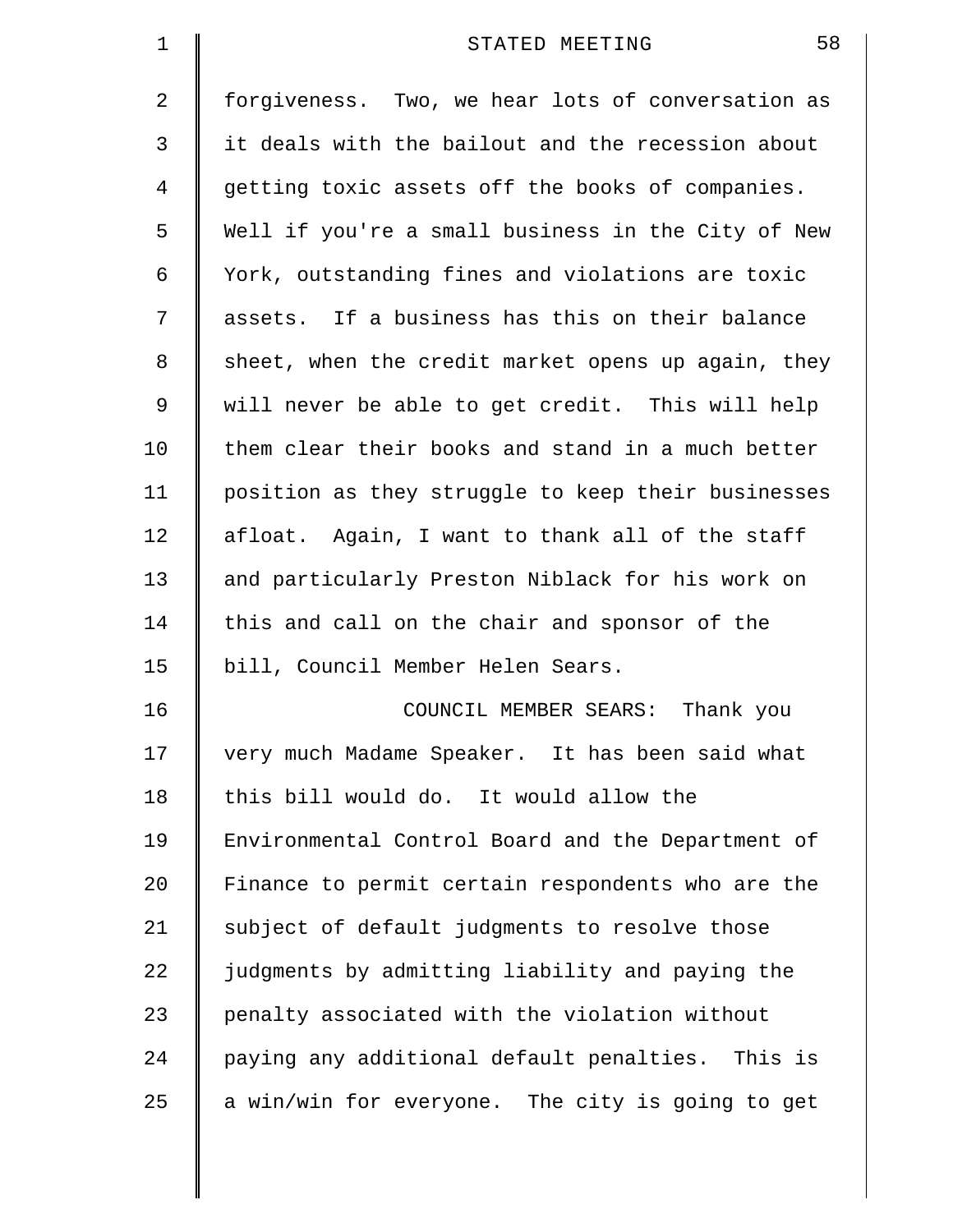| 1  | 59<br>STATED MEETING                               |
|----|----------------------------------------------------|
| 2  | recoup revenue, but at the same time it enables    |
| 3  | the small business community to clear away the     |
| 4  | violations that they have allowed to remain open.  |
| 5  | It will allow them to clear their record and to be |
| 6  | able to get loans whenever they need them. Right   |
| 7  | now they're not able to do that. There is no       |
| 8  | other jurisdiction that is having, had started and |
| 9  | even had a project such as this. It is three       |
| 10 | months and hopefully that we will be able to       |
| 11 | realize what its intent is. It's to help the       |
| 12 | small business community at a time when they most  |
| 13 | need it. So I thank the Speaker, Councilman        |
| 14 | Weprin and I also thank certainly Matt Gewolb and  |
| 15 | Josh Gerber because they have been so busy with    |
| 16 | the committee. Thank you again.                    |
| 17 | SPEAKER QUINN: Thank you. Thank                    |
| 18 | you, Council Member Sears, I forgot to thank Josh  |
| 19 | Gerber so thank you for adding him to the list of  |
| 20 | staff that we need to recognize for their work.    |
| 21 | We're also passing out of the Government           |
| 22 | Operations Committee, and I want to thank          |
| 23 | Chairperson Sears for her work on this as well,    |
| 24 | Intro 1022. This is a piece of legislation         |
| 25 | sponsored by our Minority Leader. It is a piece    |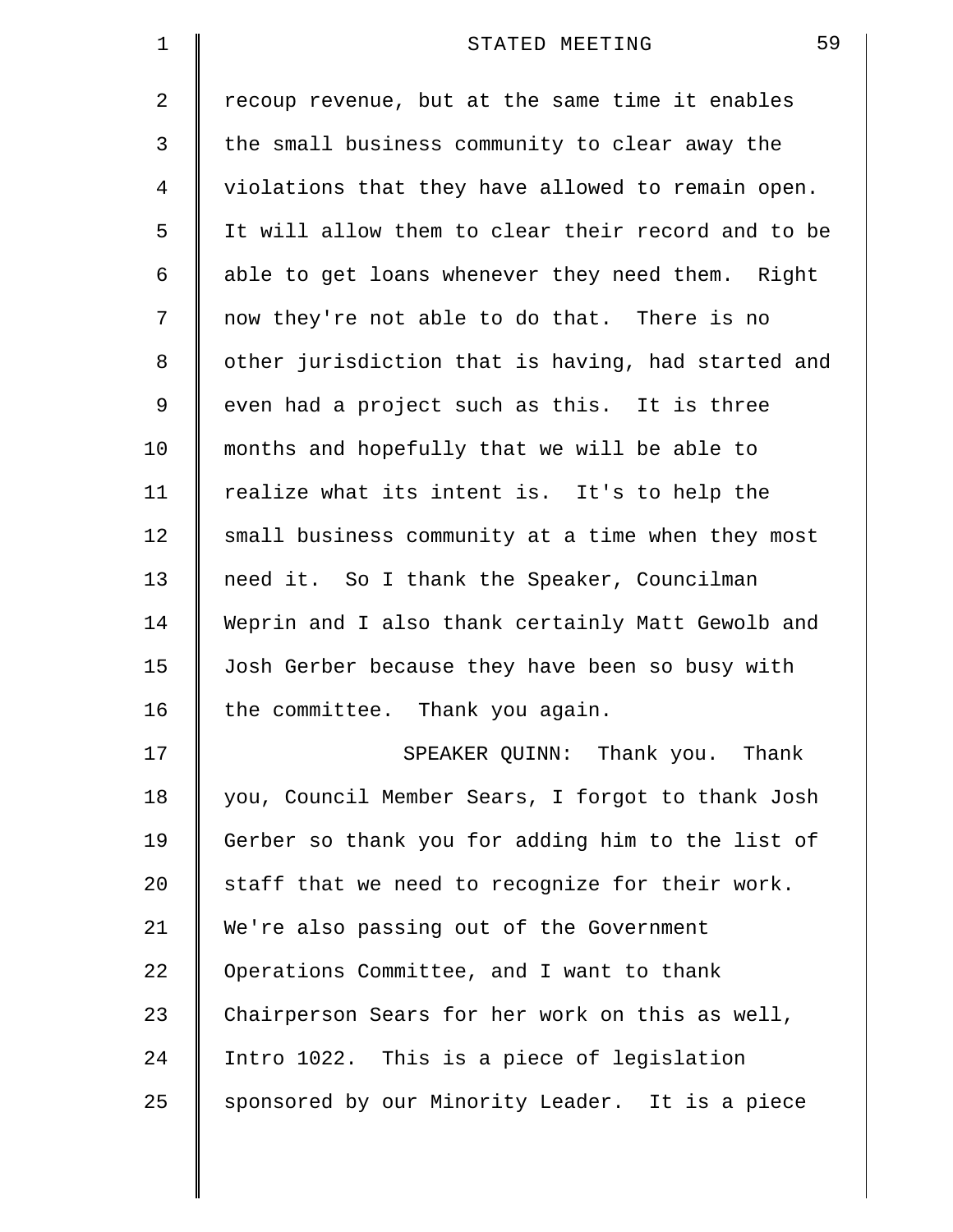| $\mathbf 1$    | 60<br>STATED MEETING                               |
|----------------|----------------------------------------------------|
| 2              | of legislation that will create a joint council    |
| 3              | and mayoral panel on regulatory review. Council    |
| $\overline{4}$ | Members Oddo, Comrie and Yassky will serve as the  |
| 5              | Speaker's representatives to this panel. This      |
| 6              | panel is going to do two very important things.    |
| 7              | When they're done, I hope we'll be able to look at |
| 8              | small businesses and tell them we heard them.      |
| 9              | They want us to get out of their way. They want    |
| 10             | us to stop over regulating them in unnecessary and |
| 11             | burdensome ways and allow them to do their         |
| 12             | business supporting themselves, their families and |
| 13             | their employees. So the panel will look in three   |
| 14             | different areas at what regulations we have on the |
| 15             | books that are unnecessary and outdated; what      |
| 16             | regulations we have on the books in one agency     |
| 17             | that contradict regulations we have on the books   |
| 18             | from another city agency and what regulations we   |
| 19             | have that are actually holding small businesses    |
| 20             | They'll also be charged with creating a<br>back.   |
| 21             | framework moving forward so we don't repeat the    |
| 22             | mistakes of the past and continue to pass          |
| 23             | regulations that have no real purpose in           |
| 24             | protecting the public or serving the public and    |
| 25             | only end up making work harder for small           |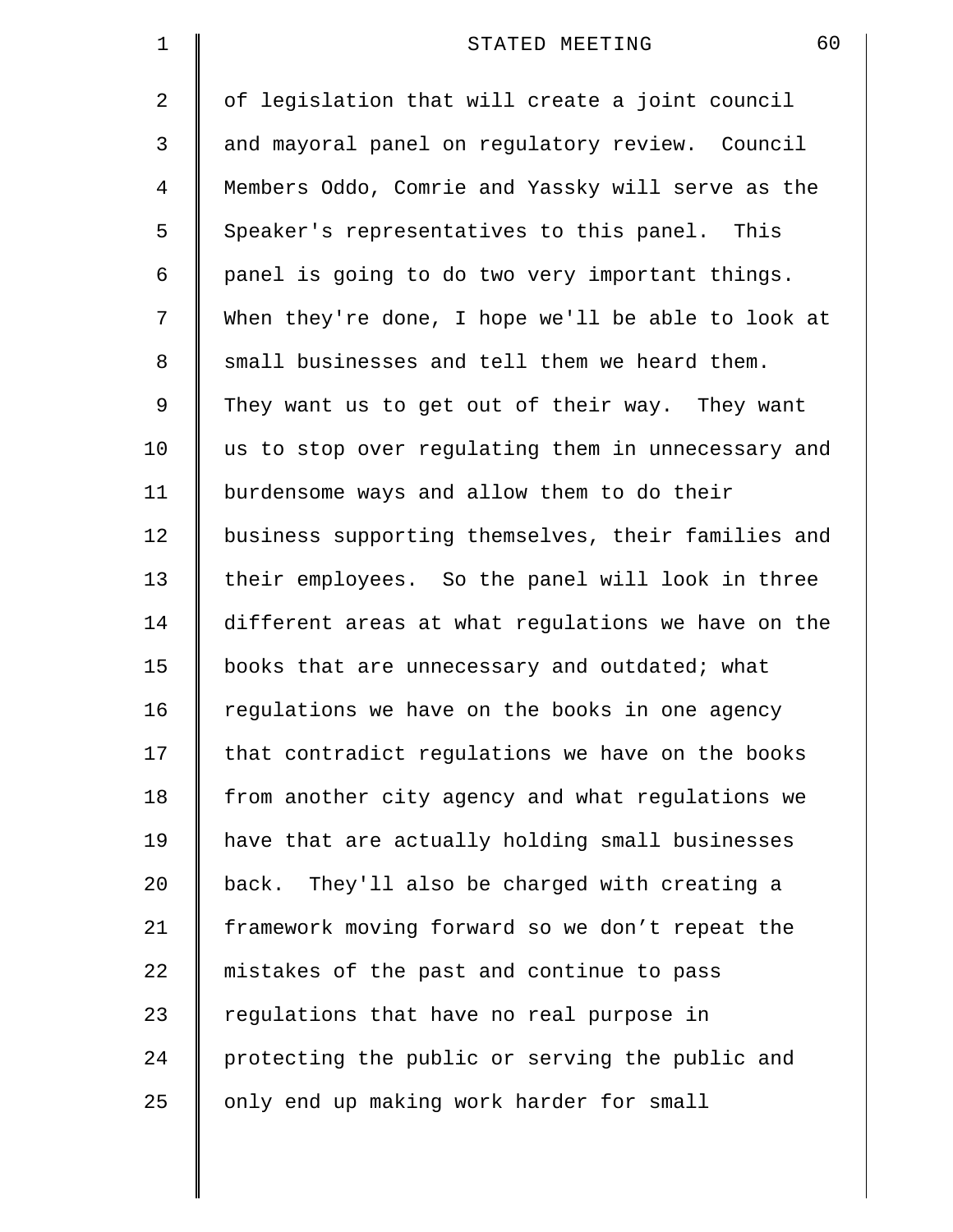| $\mathbf 1$ | 61<br>STATED MEETING                               |
|-------------|----------------------------------------------------|
| 2           | businesses. Whenever we pass a law on this         |
| 3           | Council we think about what it costs. We do a      |
| 4           | financial impact. Is the cost to taxpayers as      |
| 5           | good as the good this bill will do? What we'll     |
| 6           | have at the end of this regulatory panel is        |
| 7           | hopefully something like that for small business   |
| 8           | legislation. Is the good this regulation will do   |
| 9           | as good and up to the burden it will put on small  |
| 10          | businesses? We have to begin thinking that         |
| 11          | through when we're regulating small businesses.    |
| 12          | So I very much want to thank the staff who worked  |
| 13          | on this bill that I mentioned, the chair who moved |
| 14          | this bill through quickly and in particular our    |
| 15          | Minority Leader Jimmy Oddo who has worked long and |
| 16          | hard on small business issues and been             |
| 17          | particularly forceful and articulate in his        |
| 18          | efforts to get us to stop strangling small         |
| 19          | businesses with regulations. Minority Leader       |
| 20          | Oddo?                                              |
| 21          | COUNCIL MEMBER ODDO: Thank you,                    |
| 22          | Madame Speaker. Last week at the Government        |
| 23          | Operations hearing on this, the former chair of    |
| 24          | that committee, our learned colleague Council      |
| 25          | Member Felder made a very interesting point. He    |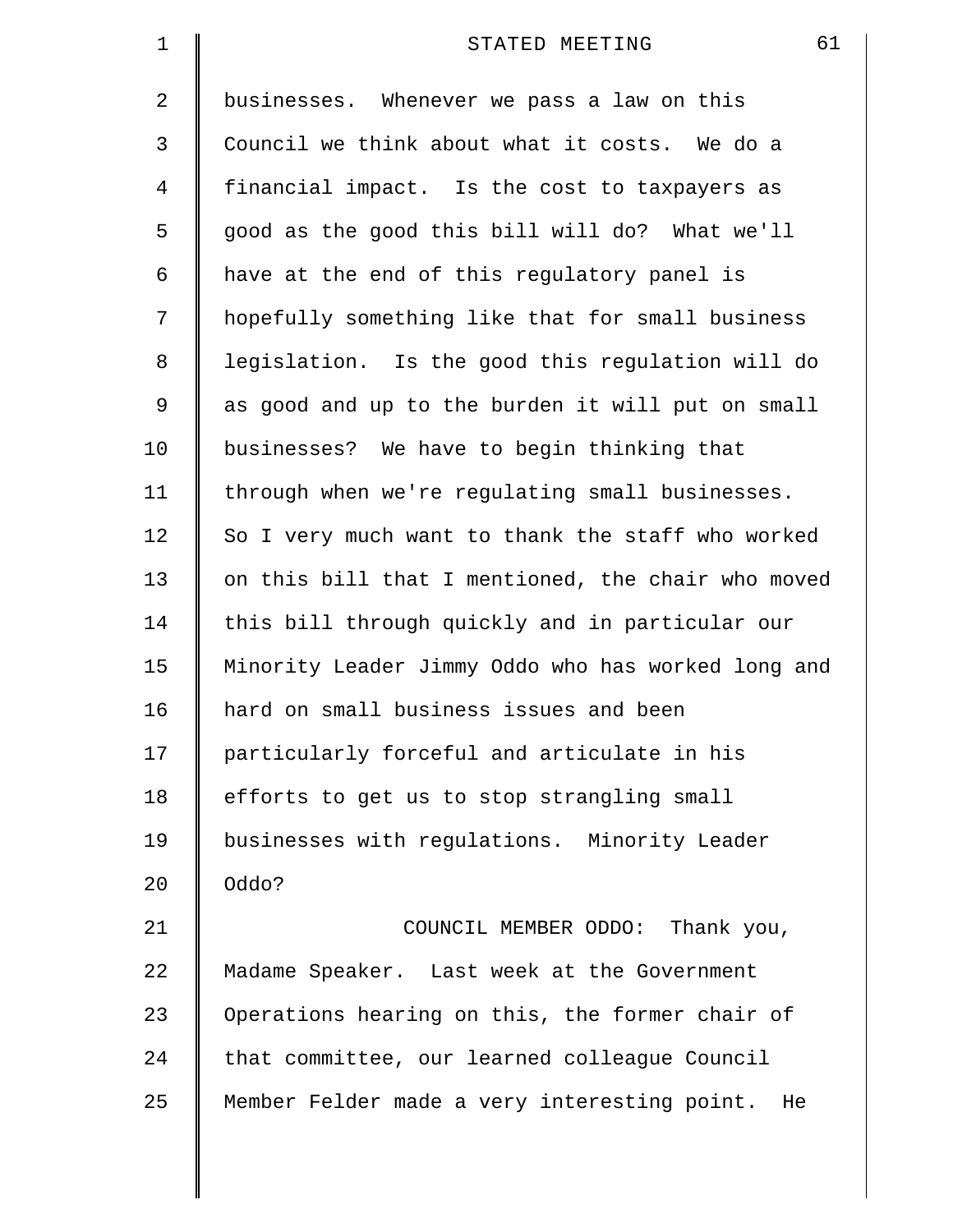| $\mathbf 1$    | 62<br>STATED MEETING                               |
|----------------|----------------------------------------------------|
| $\overline{2}$ | said normally when government creates a panel or a |
| $\mathfrak{Z}$ | task force it leads to more government and more    |
| 4              | bureaucracy and it's refreshing to actually        |
| 5              | impanel a group of people to do just the opposite. |
| 6              | As the Speaker said, what we're trying to do is    |
| 7              | very simply get government out of the way. We      |
| 8              | want to try to diversify this city's economy,      |
| $\mathsf 9$    | broaden the city's economy, particularly in light  |
| 10             | of the trials and tribulations that Wall Street    |
| 11             | has endured and the belief by some that the Wall   |
| 12             | Street of old will never return. I look forward    |
| 13             | to working with our colleagues, Council Member     |
| 14             | Yassky and Comrie, the Council reps on this and    |
| 15             | with the administration. I have to say we heard a  |
| 16             | lot of talk during the Mayor's State of the City's |
| 17             | address, the Speaker's State of the City address   |
| 18             | about small business and we're acting on that      |
| 19             | rhetoric. I would be remiss not to mention the     |
| 20             | good work of Anthony Crowell, the Mayor's counsel. |
| 21             | We have a lot of work ahead of us. This panel has  |
| 22             | to put a product by December 31st, 2009. I think   |
| 23             | our work with extend past that deadline.           |
| 24             | SPEAKER QUINN: But your report                     |
| 25             | won't.                                             |
|                |                                                    |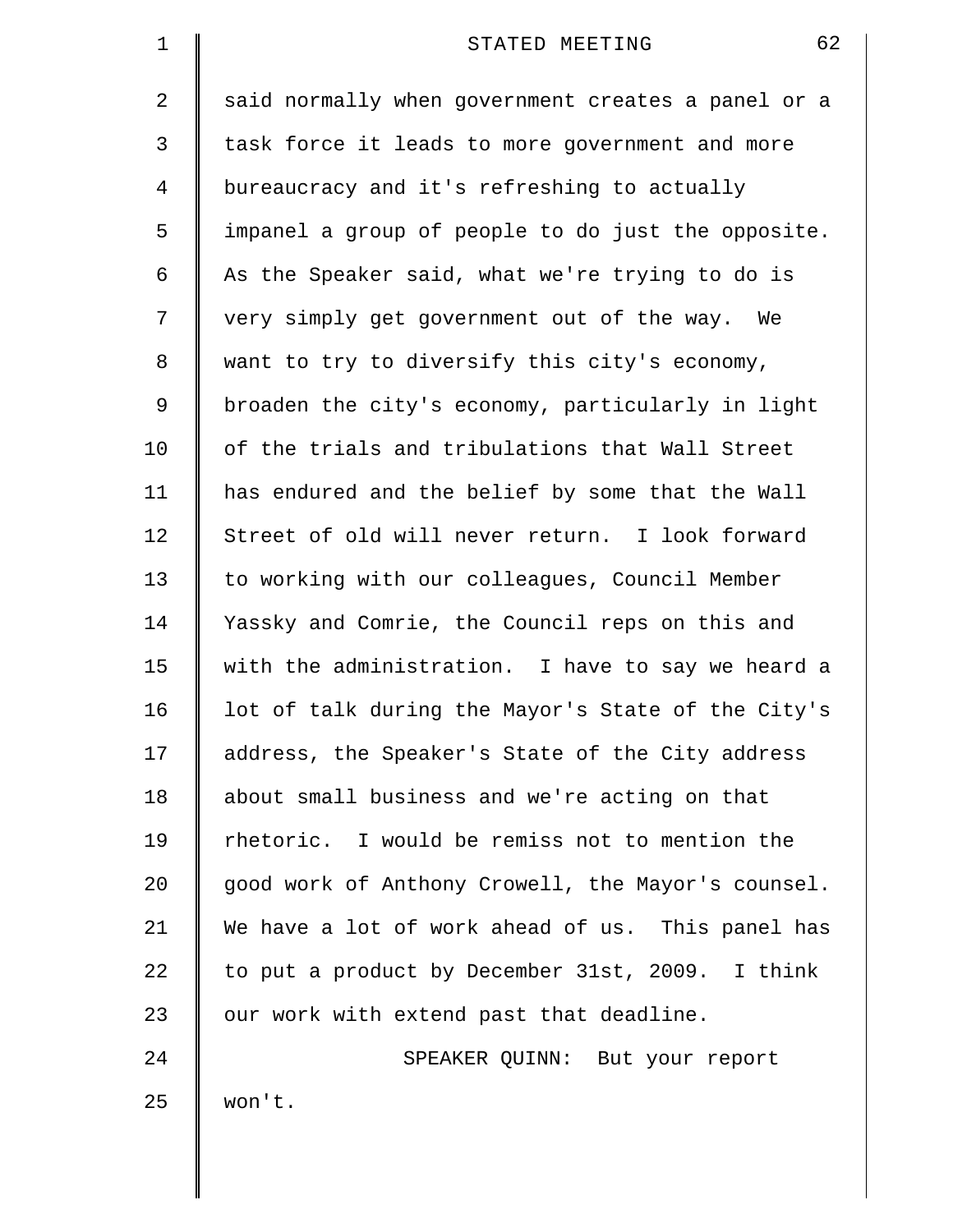| $\mathbf 1$    | 63<br>STATED MEETING                               |
|----------------|----------------------------------------------------|
| $\overline{2}$ | COUNCIL MEMBER ODDO: But our                       |
| 3              | report will not. There is a date certain by the    |
| 4              | Mayor's request and the Speaker's request. I want  |
| 5              | to thank Rob Newman and all the Council staff.     |
| 6              | It's a pleasure having Rob in meetings with the    |
| 7              | administration because I don't have to wear the    |
| 8              | black hat all the time. He does a great job        |
| 9              | representing this institution's interest. I want   |
| 10             | to thank the rest of the Council staff. I think    |
| 11             | we have a lot of important work to do and I look   |
| 12             | forward to getting to work immediately. Thank      |
| 13             | you, Madame Speaker.                               |
| 14             | SPEAKER QUINN: Thank you very much                 |
| 15             | Minority Leader Oddo. I want to underscore your    |
| 16             | thanks to Anthony Crowell, who has been            |
| 17             | particularly helpful in this process. I think we   |
| 18             | all know where Jimmy will be on New Year's Eve,    |
| 19             | finishing his report, so meet him in front of the  |
| 20             | computer terminal. Let me also not and thank       |
| 21             | Chairperson Foster that we are passing a           |
| 22             | Preconsidered Intro today that is the naming of 41 |
| 23             | thoroughfares and public places in honor of New    |
| 24             | Yorkers of distinction. I want to thank Jeff       |
| 25             | Haberman, Lyle Frank and Patrick Mulvihill for     |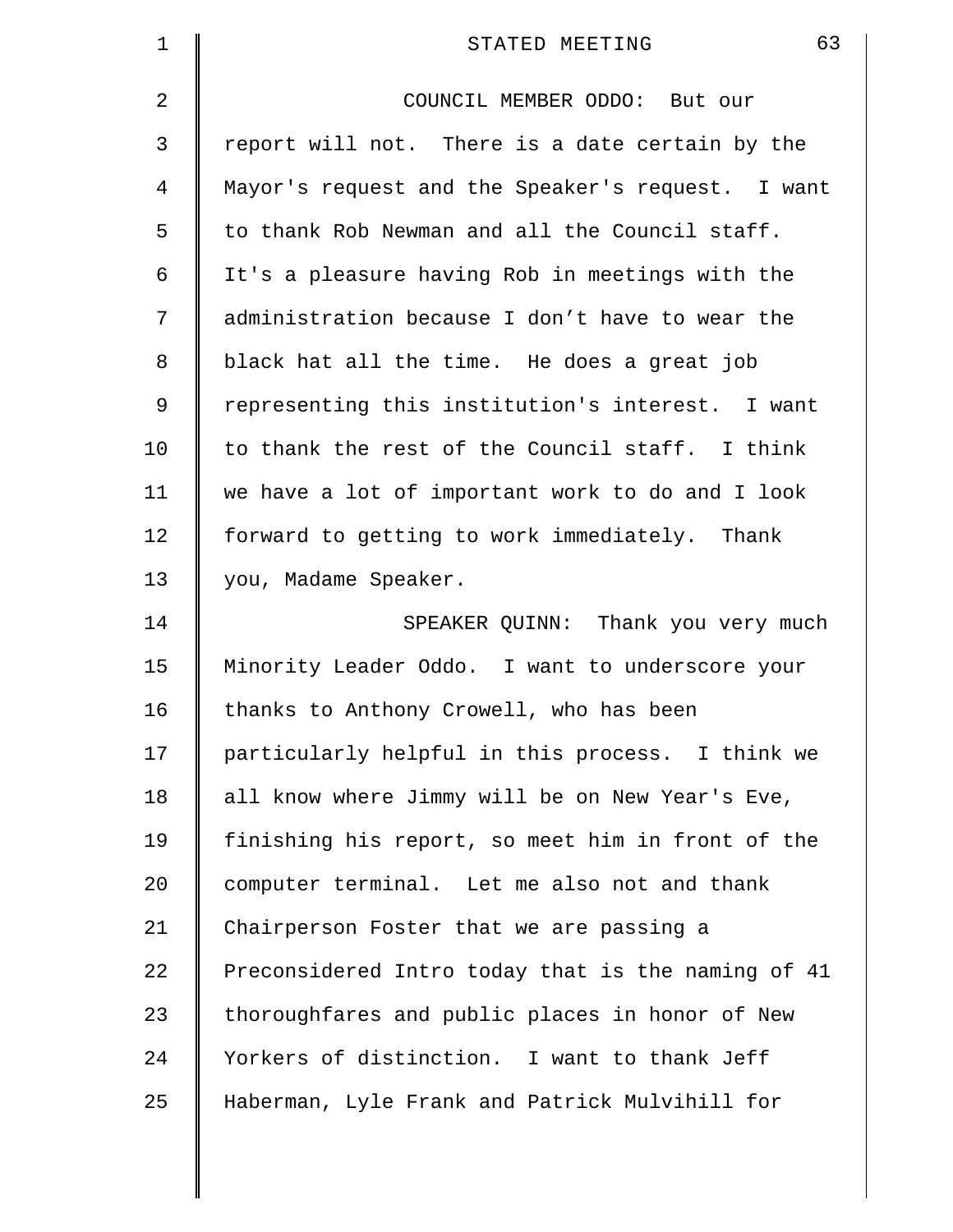| $\mathbf 1$ | 64<br>STATED MEETING                               |
|-------------|----------------------------------------------------|
| 2           | their work on this piece of legislation. I also    |
| 3           | want to thank Chairperson Reyna and Chuck Davis    |
| 4           | for their work on the appointment to the Conflict  |
| 5           | of Interest Board that we are passing today. I     |
| 6           | just want to take a personal moment to thank the   |
| 7           | Finance staff and the residents of Westbeth, a     |
| 8           | particularly unique and wonderful residence,       |
| 9           | affordable housing for artists in Greenwich        |
| 10          | Village. Today we will vote on a 40-year tax       |
| 11          | exemption for them. They are right next door to    |
| 12          | multimillion dollar townhouses and high rises that |
| 13          | are getting built and through our action we will   |
| 14          | keep this residence for moderate and middle income |
| 15          | artists for 40 more years and then again after     |
| 16          | that, I know the next Council will as well. So     |
| 17          | thank you all for your support of that important   |
| 18          | housing in Greenwich Village. Lastly, we are       |
| 19          | voting today on a plan for the expansion of        |
| $20 \,$     | Fordham University's Manhattan campus. I want to   |
| 21          | thank Gail Benjamin and all of the Land Use staff  |
| 22          | who worked on this. I also want to thank Chuck     |
| 23          | Meara in my office and in particular Ramon         |
| 24          | Martinez for his work on this. This was an         |
| 25          | important plan which allows Fordham University to  |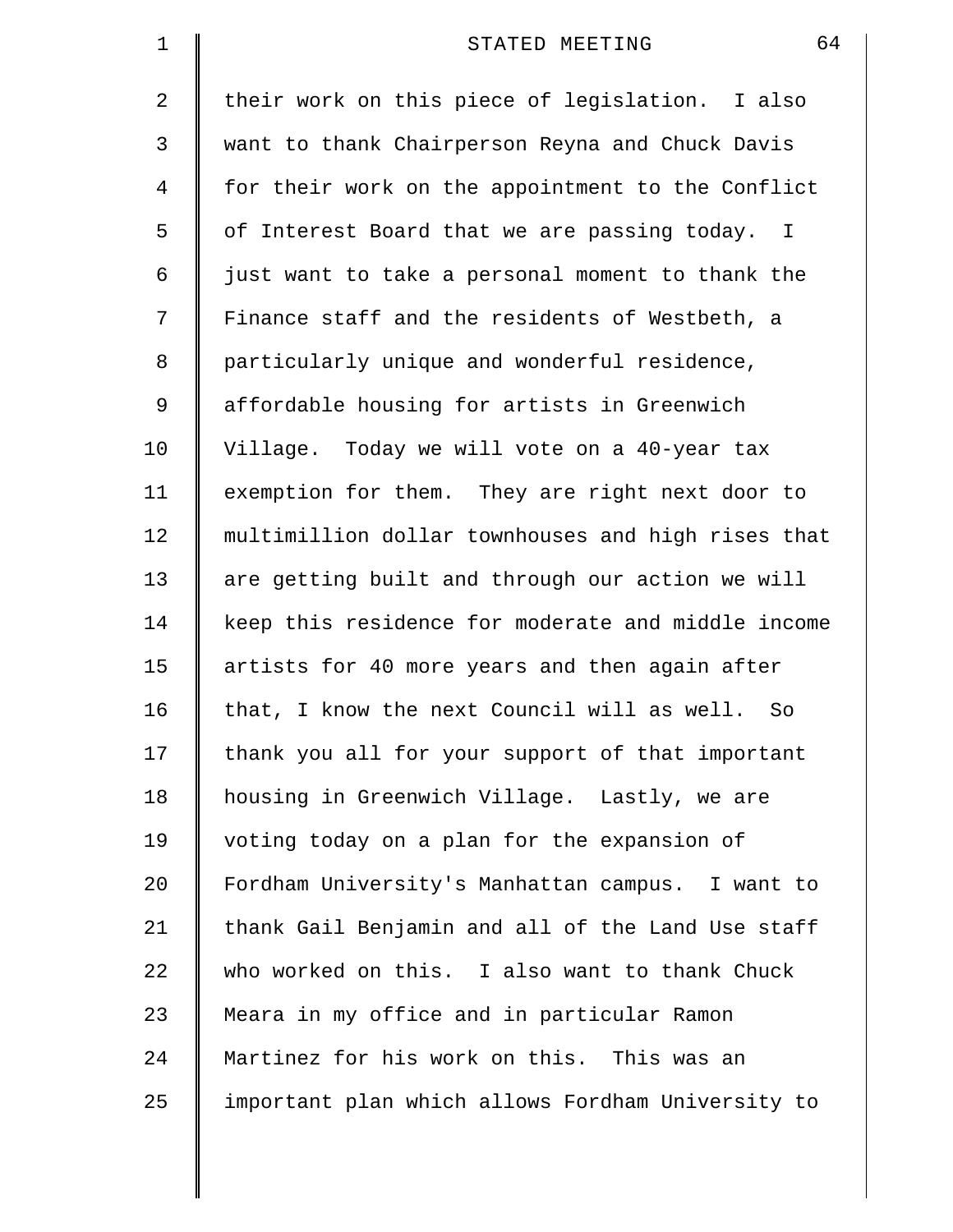| 1  | 65<br>STATED MEETING                               |
|----|----------------------------------------------------|
| 2  | expand a very significant academic institution in  |
| 3  | our city, but it was important that this plan be   |
| 4  | balanced with the needs of the Upper Westside. We  |
| 5  | have achieved that. we have achieved that because  |
| 6  | of the hard work of our staff and in particular    |
| 7  | because of the hard work of Council Member Gale    |
| 8  | Brewer. The plan will now have 3,500 square feet   |
| 9  | of open accessible space. All of the buildings     |
| 10 | will be of LEED standards and there are particular |
| 11 | limitations put in place about the commercial      |
| 12 | institutions that can move in an effort to support |
| 13 | small neighborhood mom and pop institutions. So I  |
| 14 | want to thank everyone for their work, in          |
| 15 | particular Gale Brewer and call on Council Member  |
| 16 | Brewer for some comments.                          |
| 17 | COUNCIL MEMBER BREWER: Thank you                   |
| 18 | very much. This was certainly a challenging back   |
| 19 | and forth discussion. I do want to thank again     |
| 20 | Gail Benjamin. I particularly want to thank Ethel  |
| 21 | Sheffer and Richard Ash of Community Board, as     |
| 22 | well as Helen Rosenthal, Michael and Terry Groll   |
| 23 | and Dr. Sidney Goldfischer of Fordham Neighbors    |
| 24 | United, the borough president staff,               |
| 25 | representatives from Fordham and very specifically |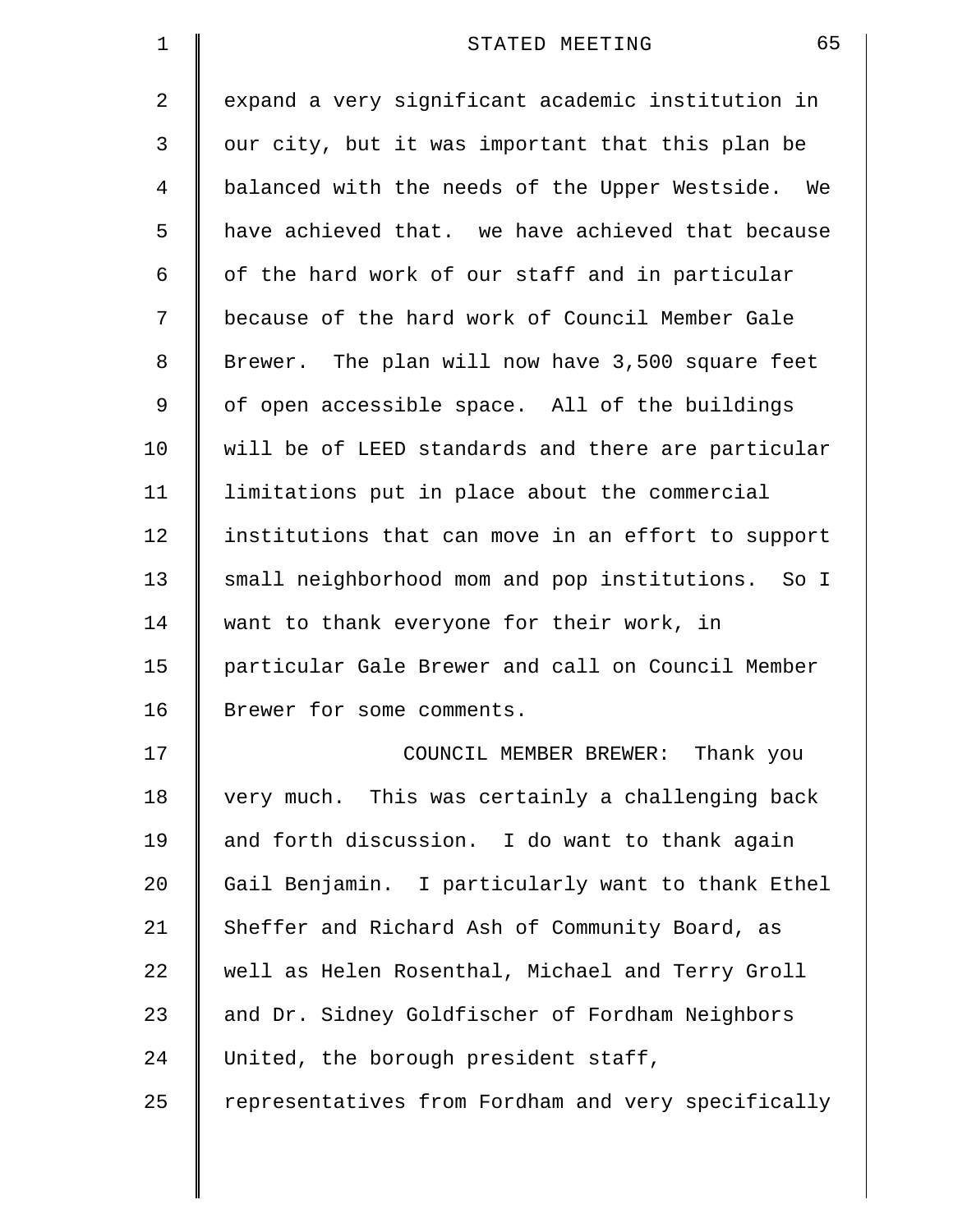| $\mathbf 1$    | 66<br>STATED MEETING                               |
|----------------|----------------------------------------------------|
| $\overline{a}$ | Jesse Bodine and Kunal Malhotra and Shula Warren   |
| 3              | from my office. This is a master plan of 25        |
| $\overline{4}$ | years. There are buildings on all sides, condos,   |
| 5              | rentals and on the Amsterdam Avenue side there is  |
| 6              | a NYCHA development, Amsterdam Houses, Amsterdam   |
| 7              | addition, a very large development. This is a      |
| 8              | plan that includes private as well as dorms and    |
| 9              | schools. As the Speaker indicated, on the          |
| 10             | Columbus Avenue side, there will be a contiguous   |
| 11             | 3,500 square foot atrium accessible to the public  |
| 12             | at all times of the day and into the evening. The  |
| 13             | whole concept is that this is a campus that has a  |
| 14             | middle that will be a podium for the university    |
| 15             | and we did everything we could to open it up to    |
| 16             | the public. There will also be, in addition to     |
| 17             | stairs and the ADA elevators, an escalator         |
| 18             | hopefully making it clear that it is accessible to |
| 19             | the public. The buildings on Columbus Avenue will  |
| 20             | be narrower and taller. There will be a            |
| 21             | relocation of a curb cut for a garage which was    |
| 22             | desired by one of the buildings adjacent to the    |
| 23             | Fordham plan. There will be the appointment of     |
| 24             | two people from the community to work on the       |
| 25             | Fordham University Design Review Commission.<br>In |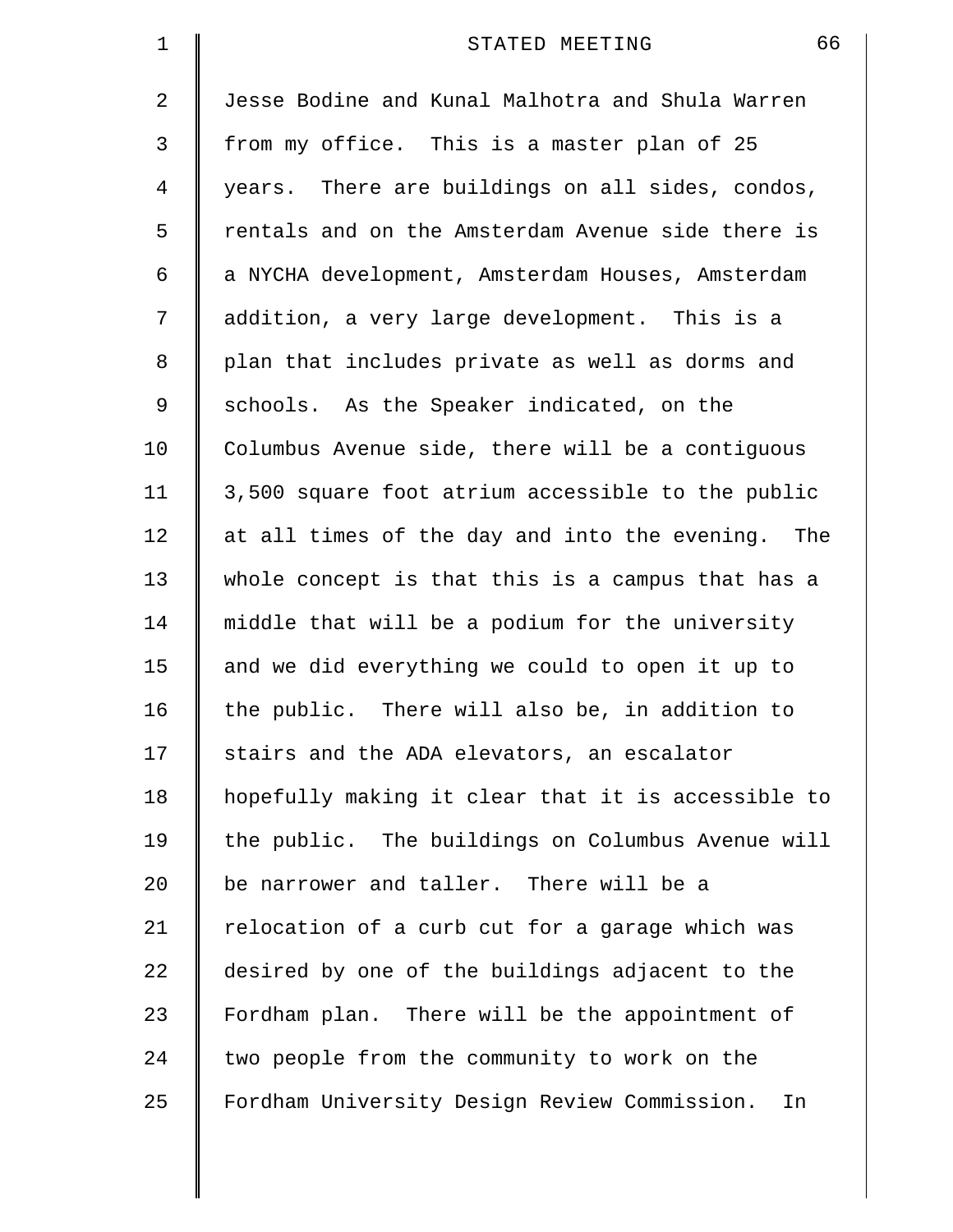| $\mathbf 1$    | 67<br>STATED MEETING                               |
|----------------|----------------------------------------------------|
| 2              | that it is a 25-year plan, it is really important  |
| 3              | to be sure that the plan conforms to the issues    |
| $\overline{4}$ | that the community is concerned about. As the      |
| 5              | Speaker indicated, there will be LEEDs gold        |
| 6              | standard of environmentally sound design on the    |
| 7              | academic buildings, except for the Law School      |
| 8              | which is being designed currently and which will   |
| 9              | be silver. The R2, unfortunately, my view but      |
| 10             | nothing else we could negotiate two very tall      |
| 11             | buildings on Amsterdam Avenue. They will be 590    |
| 12             | feet, which is the same as the Rose Building       |
| 13             | nearby. In terms of the surrounding community,     |
| 14             | Fordham is applying for grants to provide after    |
| 15             | school programming for the Martin Luther King Jr.  |
| 16             | High School campus which is nearby which has six   |
| 17             | high schools on it. They will be providing, one    |
| 18             | way or another, after school programming for those |
| 19             | schools into the future. I also am urging all the  |
| 20             | jobs that are available that are appropriate that  |
| 21             | they are coordinated and collaborated with the     |
| 22             | NYCHA residents in Amsterdam Houses and Amsterdam  |
| 23             | Addition. Needless to say, this is not a plan      |
| 24             | that makes everybody happy or everybody unhappy;   |
| 25             | it's a plan that obviously is needed for a         |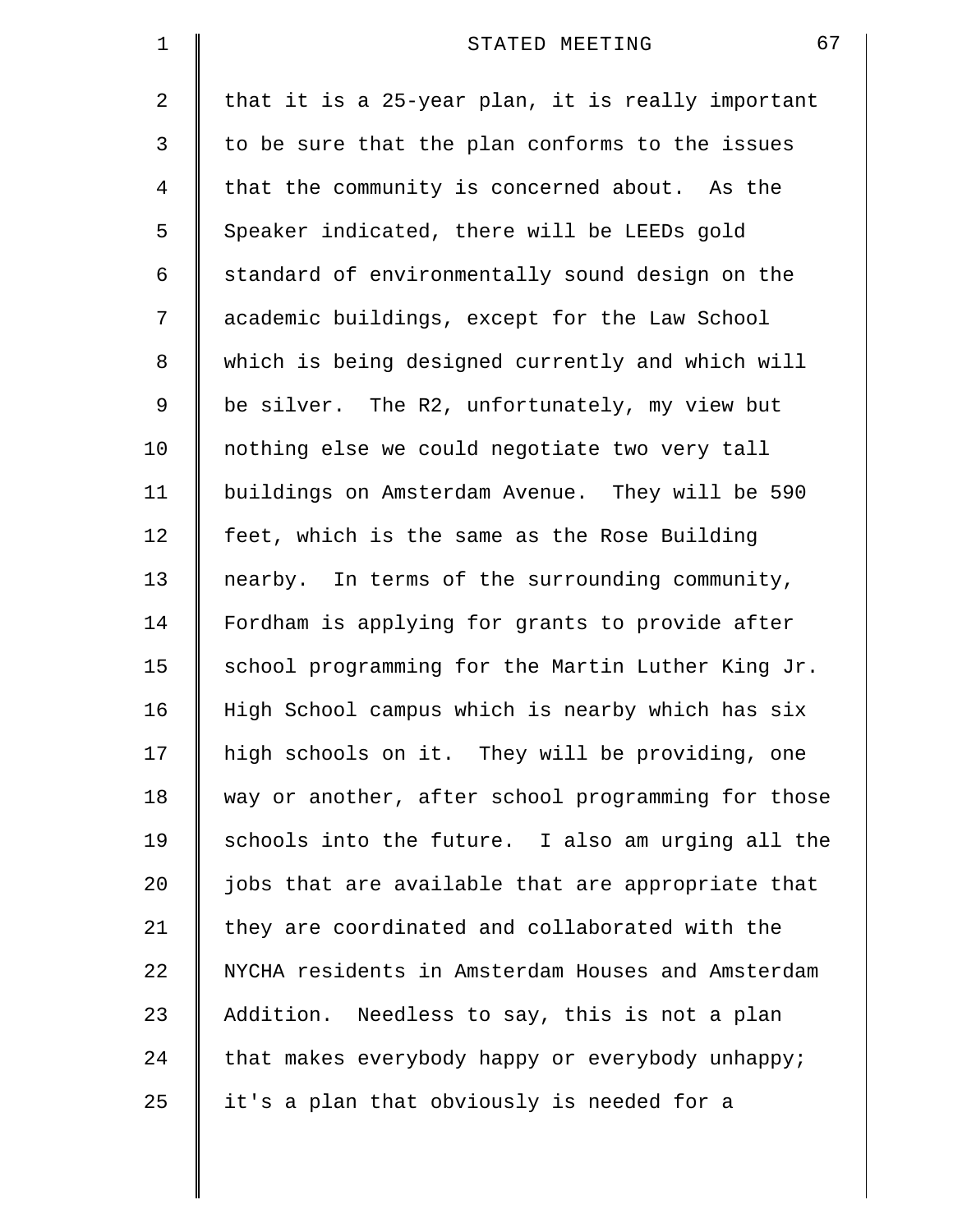| $\mathbf 1$ | 68<br>STATED MEETING                               |
|-------------|----------------------------------------------------|
| 2           | university that needs to grow and we've done what  |
| 3           | we can to balance it with the needs of the         |
| 4           | community. Twenty-five years is a long time and I  |
| 5           | hope that as we proceed it will be the kind of     |
| 6           | planning that continues to involve the             |
| 7           | neighborhood and where there is access for the     |
| 8           | middle of the campus as well as the stores and the |
| 9           | avenues which are so important to a neighborhood   |
| 10          | which is desperate for small mom and pop stores.   |
| 11          | Thank you very much and I look forward to continue |
| 12          | to work because there is a restrictive declaration |
| 13          | that's still a work in progress even as we talk    |
| 14          | here today. I look forward to trying to make this  |
| 15          | as good a plan as we possibly can. Thank you very  |
| 16          | much.                                              |
| 17          | SPEAKER QUINN: Thank you very                      |
| 18          | much. That concludes Communication from the        |
| 19          | Speaker. I just want to remind my colleagues, as   |
| 20          | the Majority Leader said, we will stand in recess  |
| 21          | at the end of today's meeting.                     |
| 22          | CHAIRPERSON RIVERA: Thank you very                 |
| 23          | much. We'll now move on to discussion of General   |
| 24          | Orders. Council Member Comrie.                     |
| 25          | COUNCIL MEMBER COMRIE: I want to                   |
|             |                                                    |
|             |                                                    |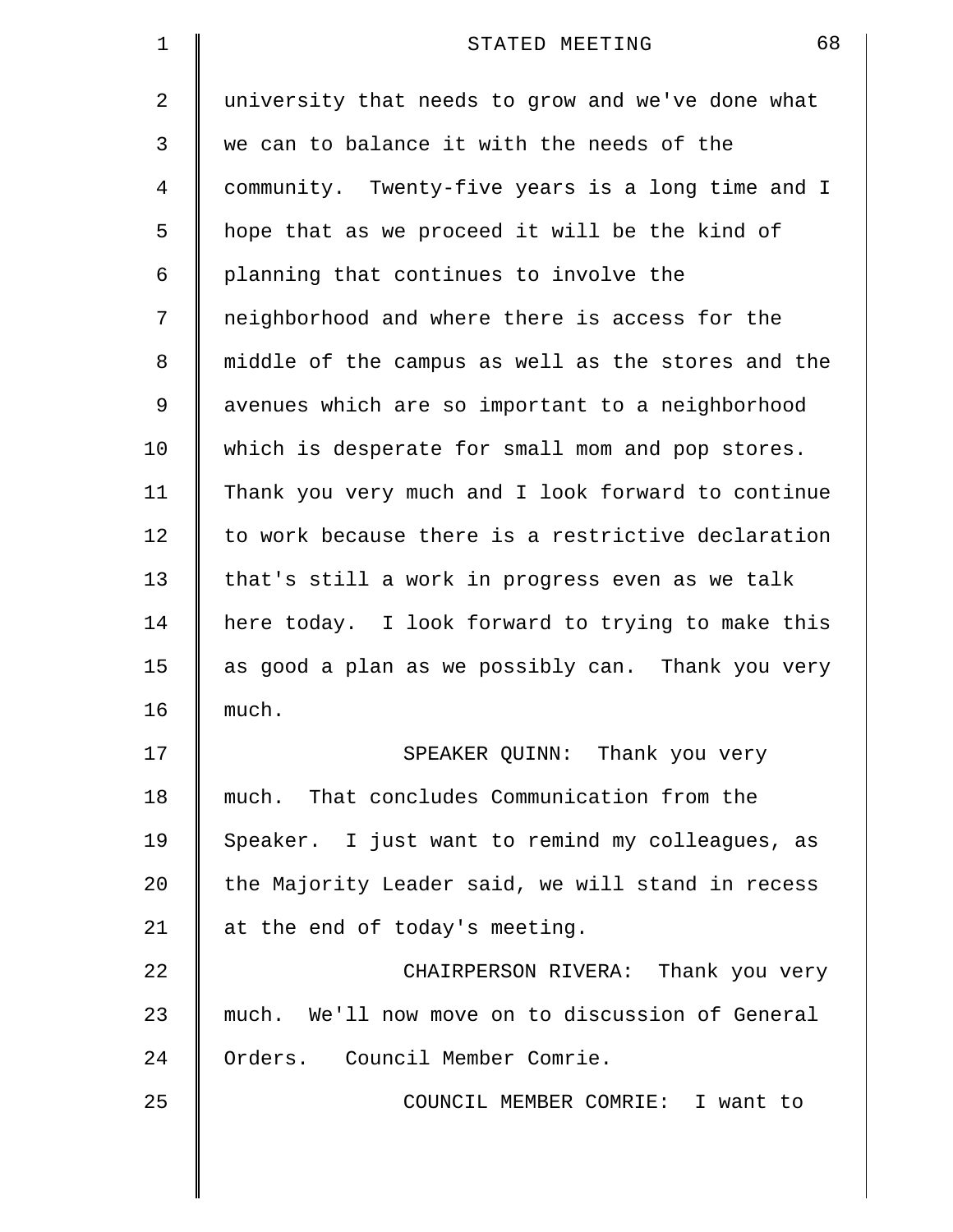| $\mathbf 1$    | 69<br>STATED MEETING                               |
|----------------|----------------------------------------------------|
| $\overline{a}$ | congratulate Council Member Vallone on Intro 1030, |
| 3              | the etching acid legislation which will be finally |
| 4              | passed today. I just want to note that on one of   |
| 5              | the streets being renamed today is being renamed   |
| 6              | for the first rap group in New York City to be     |
| 7              | named to the Hall of Fame and that's Run DMC JMJ   |
| 8              | Way, which is noting the success of the super      |
| 9              | group Run DMC and congratulate all of those other  |
| 10             | folks who are having streets renamed after them    |
| 11             | today. I just wanted to note that they reside in   |
| 12             | my district and grew up in my district and had     |
| 13             | their first hits right in the district. The        |
| 14             | street will be named at the location that they had |
| 15             | their first hit record video taped on. I look      |
| 16             | forward to also the other bills that were passed   |
| 17             | today and working with Council Member Oddo on the  |
| 18             | Small Business Committee doing all of the          |
| 19             | necessary work to ensure that we can eliminate as  |
| 20             | many redundant requirements on small businesses as |
| 21             | possible. Thank you.                               |
| 22             | CHAIRPERSON RIVERA: Council Member                 |
| 23             | Barron.                                            |
| 24             | COUNCIL MEMBER BARRON: Thank you                   |
| 25             | very much, Mr. Chair. I just want to rise to say   |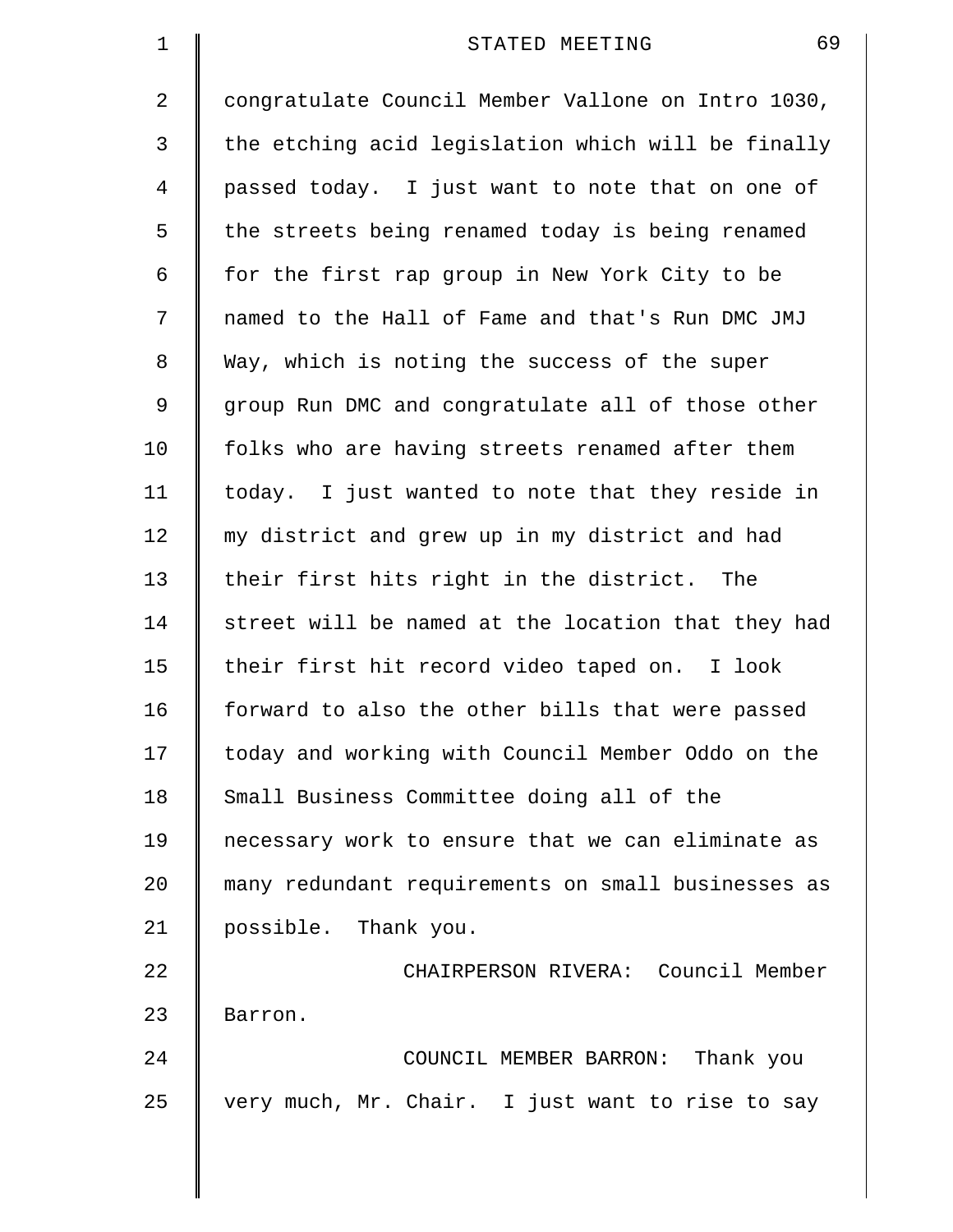| $\mathbf 1$ | 70<br>STATED MEETING                               |
|-------------|----------------------------------------------------|
| 2           | that I want to thank the Council for honoring with |
| 3           | the street co-naming of Sergeant Kimel Watt who    |
| 4           | lost his life in Iraq and was an outstanding       |
| 5           | member of our community. So we want to thank the   |
| 6           | Council. His family is honored and appreciated     |
| 7           | his being honored. He is an outstanding member of  |
| 8           | our community. He has a fine family, has done      |
| 9           | great work in our community and lost his life in   |
| 10          | Iraq and we want to thank the Council for honoring |
| 11          | him with a co-naming of a street. Thank you.       |
| 12          | CHAIRPERSON RIVERA: Thank you.                     |
| 13          | Council Member Jackson.                            |
| 14          | COUNCIL MEMBER JACKSON: Thank you,                 |
| 15          | Mr. Chair. I rise today on behalf of my colleague  |
| 16          | Miguel Martinez who is not here. Part of the       |
| 17          | street co-naming, one street in Washington         |
| 18          | Heights, one area is being named after Professor   |
| 19          | Juan Bosch. He was the former president of the     |
| 20          | Dominican Republic and he became a role model for  |
| 21          | generations through his narratives, novels and     |
| 22          | essays and received many awards for his work in    |
| 23          | his lifetime. His writings and teachings had a     |
| 24          | profound impact on literature and human and social |
| 25          | development and are an influence of all students   |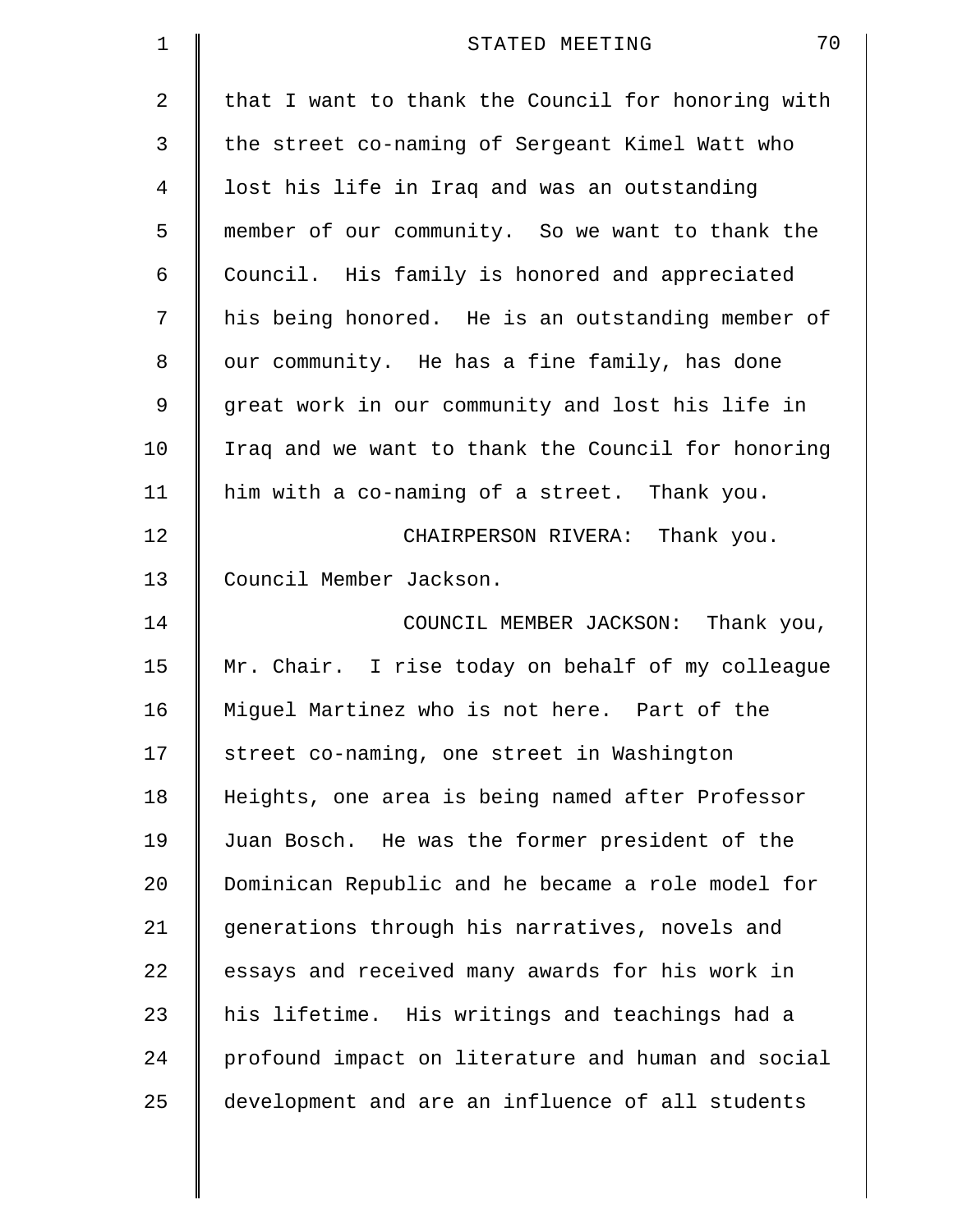| 1              | 71<br>STATED MEETING                               |
|----------------|----------------------------------------------------|
| $\overline{2}$ | and individuals, especially the Dominican          |
| 3              | community. I rise on Miguel's behalf because he's  |
| 4              | not here, knowing also that in Council District 7, |
| 5              | 50% of my constituents are Latino and a majority   |
| 6              | of them are Dominican. But also, I rise for a      |
| 7              | street co-naming technical correction on Section   |
| 8              | 35 on Page 10 for former police officer Alex       |
| $\mathsf 9$    | Felix. He was a police officer who was born and    |
| 10             | raised in Washington Heights and was killed when a |
| 11             | drunk driver ran into him on his motorcycle one    |
| 12             | night up in Washington Heights. We're asking for   |
| 13             | a correction in the location of the street co-     |
| 14             | naming. Thank you, Mr. Chair.                      |
| 15             | CHAIRPERSON RIVERA: Thank you very                 |
| 16             | Seeing no others, we'll now go on to<br>much.      |
| 17             | reports of Special Committees.                     |
| 18             | MALE VOICE: None.                                  |
| 19             | CHAIRPERSON RIVERA: Reports of                     |
| 20             | Standing Committees?                               |
| 21             | MALE VOICE: Report of the                          |
| 22             | Committee on Consumer Affairs, Intro 780-A,        |
| 23             | bicycle parking in garage and parking lots.        |
| 24             | SPEAKER QUINN: Amended and laid                    |
| 25             | over.                                              |
|                |                                                    |

║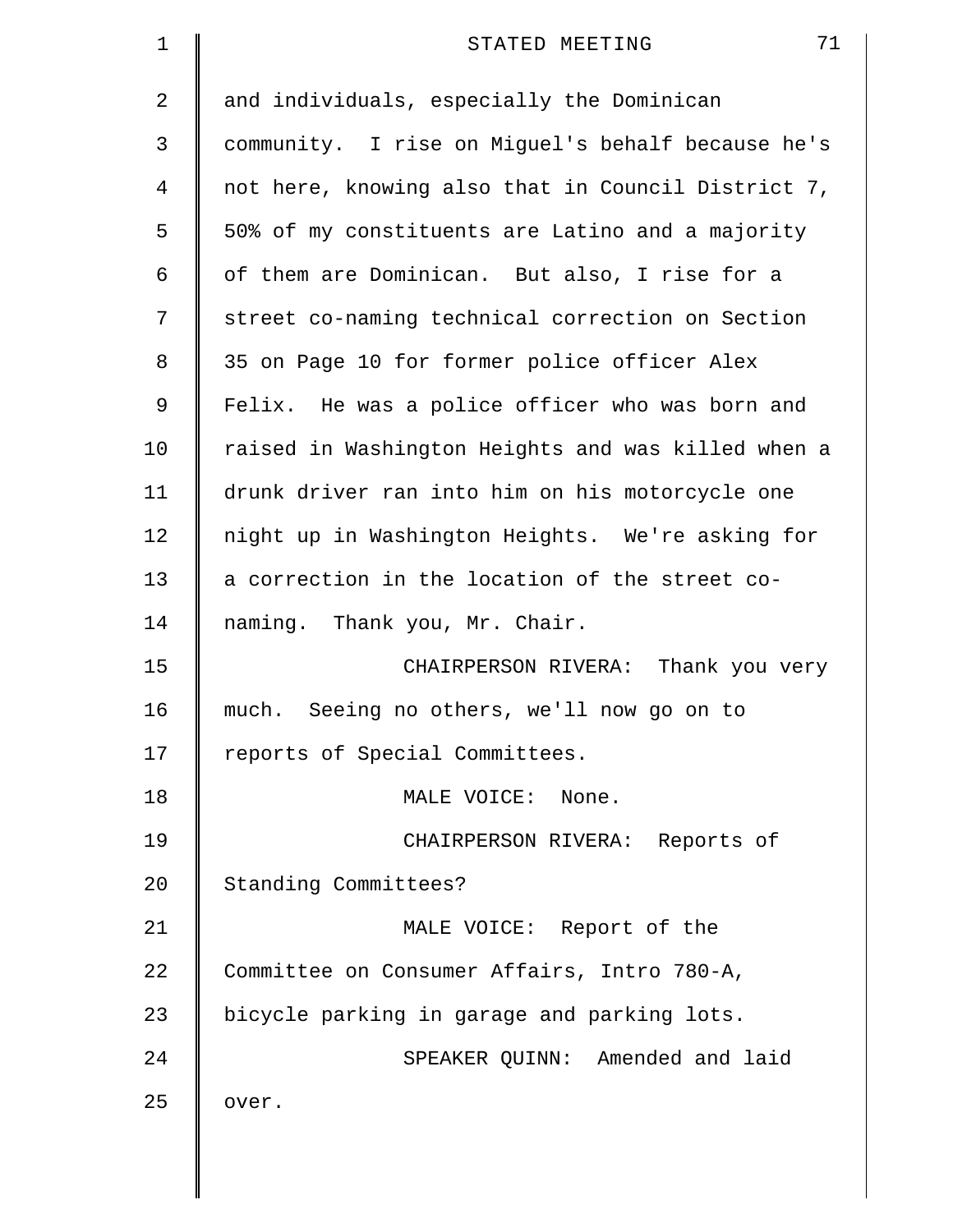| $\mathbf 1$    | 72<br>STATED MEETING                              |
|----------------|---------------------------------------------------|
| $\overline{2}$ | MALE VOICE: Intro 1030, etching                   |
| 3              | acid legislation.                                 |
| 4              | SPEAKER QUINN: Coupled on General                 |
| 5              | Orders.                                           |
| 6              | MALE VOICE: Report of the                         |
| 7              | Committee on Finance, Preconsidered Res 2061,     |
| 8              | organization funding.                             |
| 9              | SPEAKER QUINN: Coupled on General                 |
| 10             | Orders.                                           |
| 11             | MALE VOICE: LU 1111 and Res 2062                  |
| 12             | through Preconsidered LU 1135 and Res 2064, tax   |
| 13             | abatements.                                       |
| 14             | SPEAKER QUINN: Coupled on General                 |
| 15             | Orders.                                           |
| 16             | MALE VOICE: Report of the                         |
| 17             | Committee on Governmental Operations, Intro 1022, |
| 18             | panel on regulatory review.                       |
| 19             | SPEAKER QUINN: Coupled on General                 |
| 20             | Orders. I think we might have missed somebody in  |
| 21             | discussion of General Orders. If we did, we will  |
| 22             | go back to them. I think that person is Lou       |
| 23             | Fidler. I'm just reading a little body language   |
| 24             | here but I think I could be correct as he returns |
| 25             | to his seat.                                      |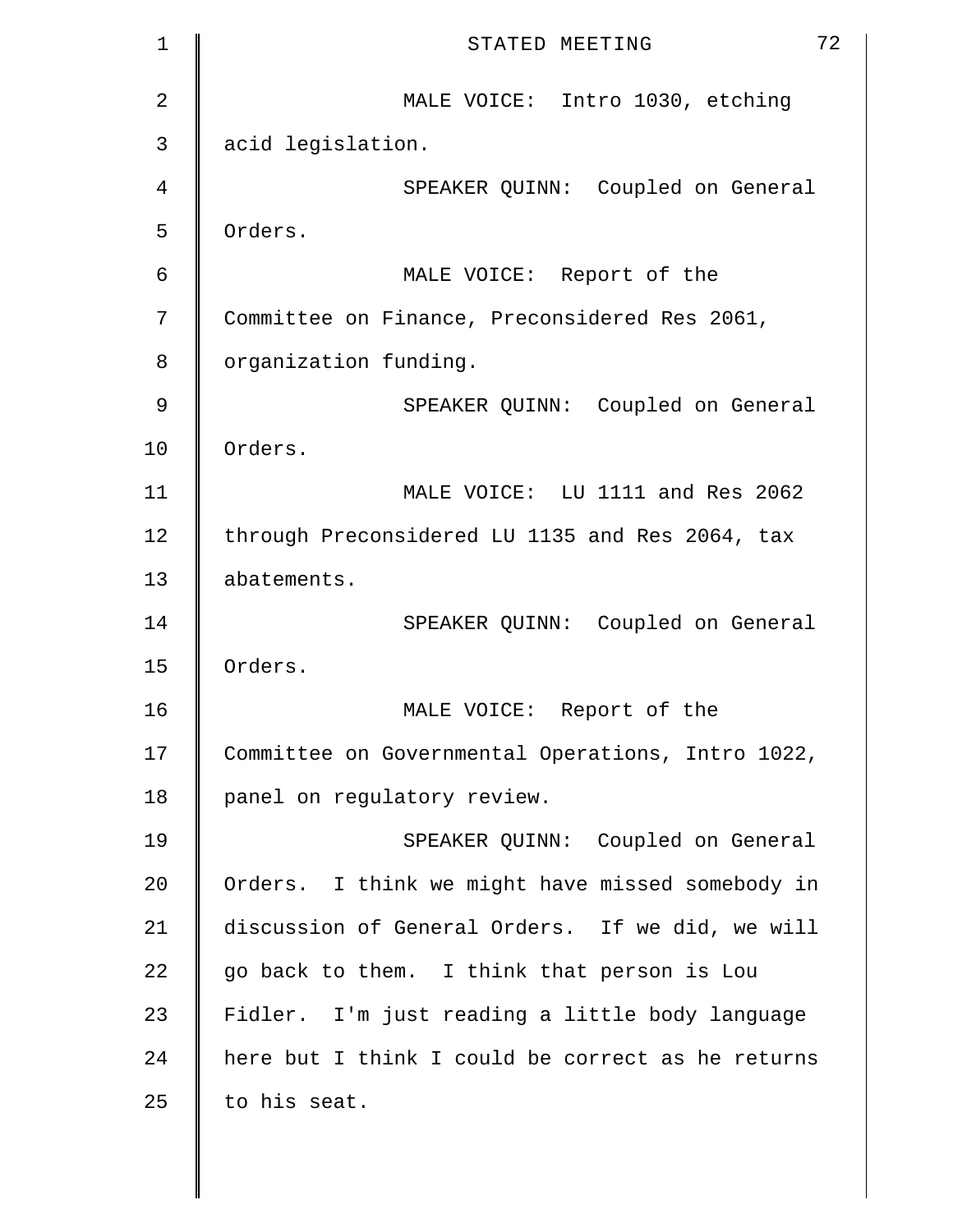| 1              | 73<br>STATED MEETING                              |
|----------------|---------------------------------------------------|
| 2              | CHAIRPERSON RIVERA: At this point                 |
| 3              | in time, we're going to call Council Member       |
| $\overline{4}$ | Fidler. We apologize. We had you under General    |
| 5              | Discussion.                                       |
| 6              | COUNCIL MEMBER FIDLER: I know                     |
| 7              | you're a little new at this Betsy Gotbaum thing,  |
| 8              | but you're doing very, very well.                 |
| 9              | CHAIRPERSON RIVERA: It's on the                   |
| 10             | job training. Thank you.                          |
| 11             | COUNCIL MEMBER FIDLER: The Chair                  |
| 12             | suits you well. Thank you, Speaker, for the       |
| 13             | indulgence. I just wanted to urge my colleagues   |
| 14             | to support LU 1124, which is the Canarsie down    |
| 15             | zoning which is something that we've been working |
| 16             | on for four years in Canarsie and waiting for 47  |
| 17             | years. It is the largest rezoning of a            |
| 18             | residential neighborhood in the history of the    |
| 19             | City Planning Office. It's got over 300 blocks in |
| 20             | it. Over 250 will be protected from over          |
| 21             | development. They went block by block and I       |
| 22             | certainly want to thank the Speaker and her       |
| 23             | terrific staff, especially the magnificent Gail   |
| 24             | Benjamin; Chairwoman Katz; Chairman Avella; the   |
| 25             | Brooklyn City Planning office, in particular      |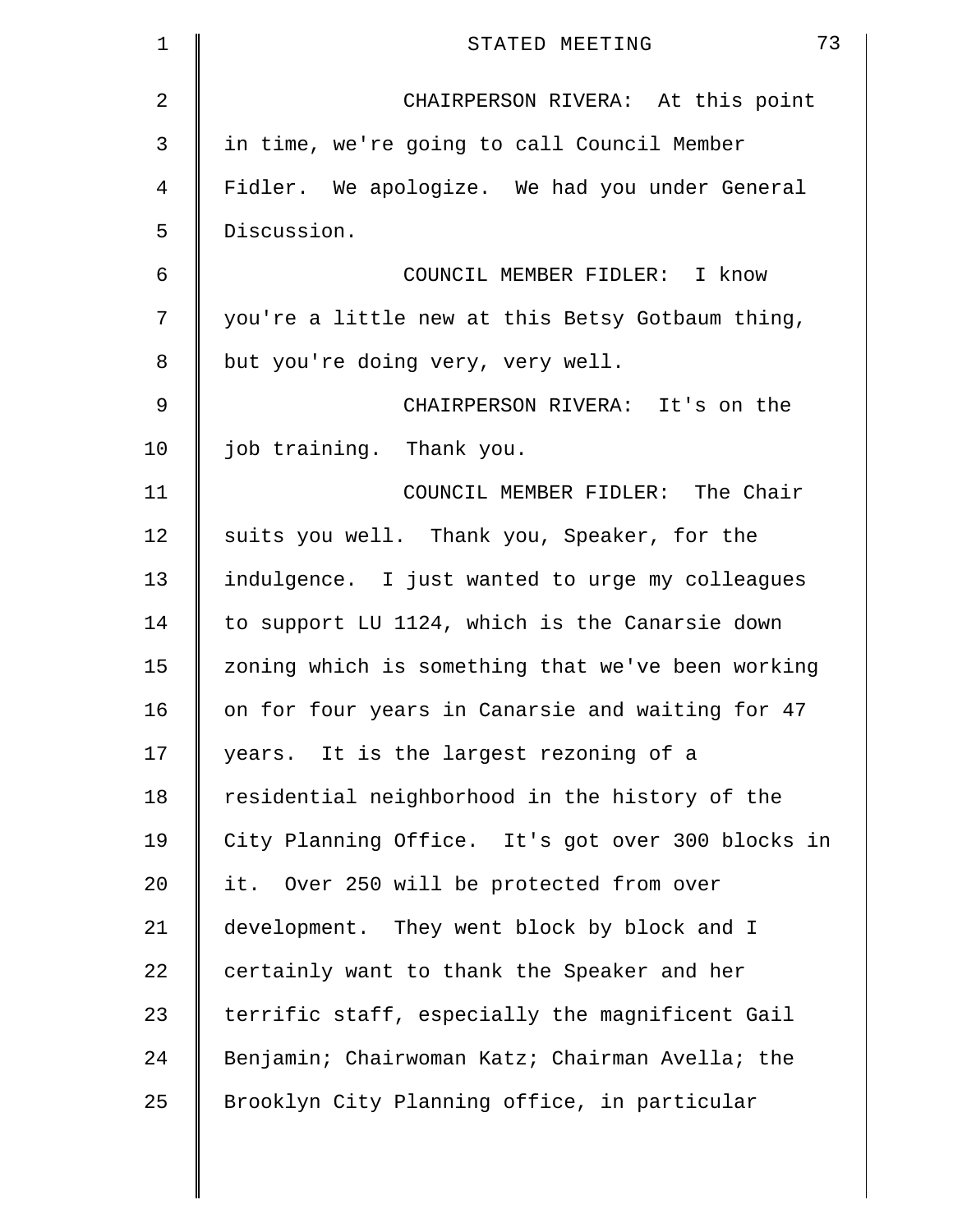| 1  | 74<br>STATED MEETING                               |
|----|----------------------------------------------------|
| 2  | Winston Von Engel and Richard Jacobs who went      |
| 3  | through Canarsie painstakingly block by block. I   |
| 4  | also want to thank all of my colleagues in         |
| 5  | government representing Canarsie who worked with   |
| 6  | us on this, the Brooklyn Borough president and     |
| 7  | particularly Canarsie civic associations because   |
| 8  | every one of them participated in a task force on  |
| 9  | this rezoning. Our first meeting we decided what   |
| 10 | the goals were and from that point on, all the     |
| 11 | elected officials had input into the process. So   |
| 12 | this is truly a zoning proposal that comes up from |
| 13 | the community and not one that was imposed on it.  |
| 14 | We have been waiting. Canarsie was largely         |
| 15 | swampland and not built on when the zoning was     |
| 16 | enacted 47 years ago. So this is in fact the       |
| 17 | zoning that truly reflects the character of this   |
| 18 | community that will preserve it and I urge my      |
| 19 | colleagues to vote yes. Thank you.                 |
| 20 | CHAIRPERSON RIVERA: Thank you very                 |
| 21 | much. Anyone else, one last call; back to Reports  |
| 22 | of Standing Committees.                            |
| 23 | MALE VOICE: Report of the                          |
| 24 | Committee on Governmental Operations, Intro 1022,  |
| 25 | panel on regulatory review.                        |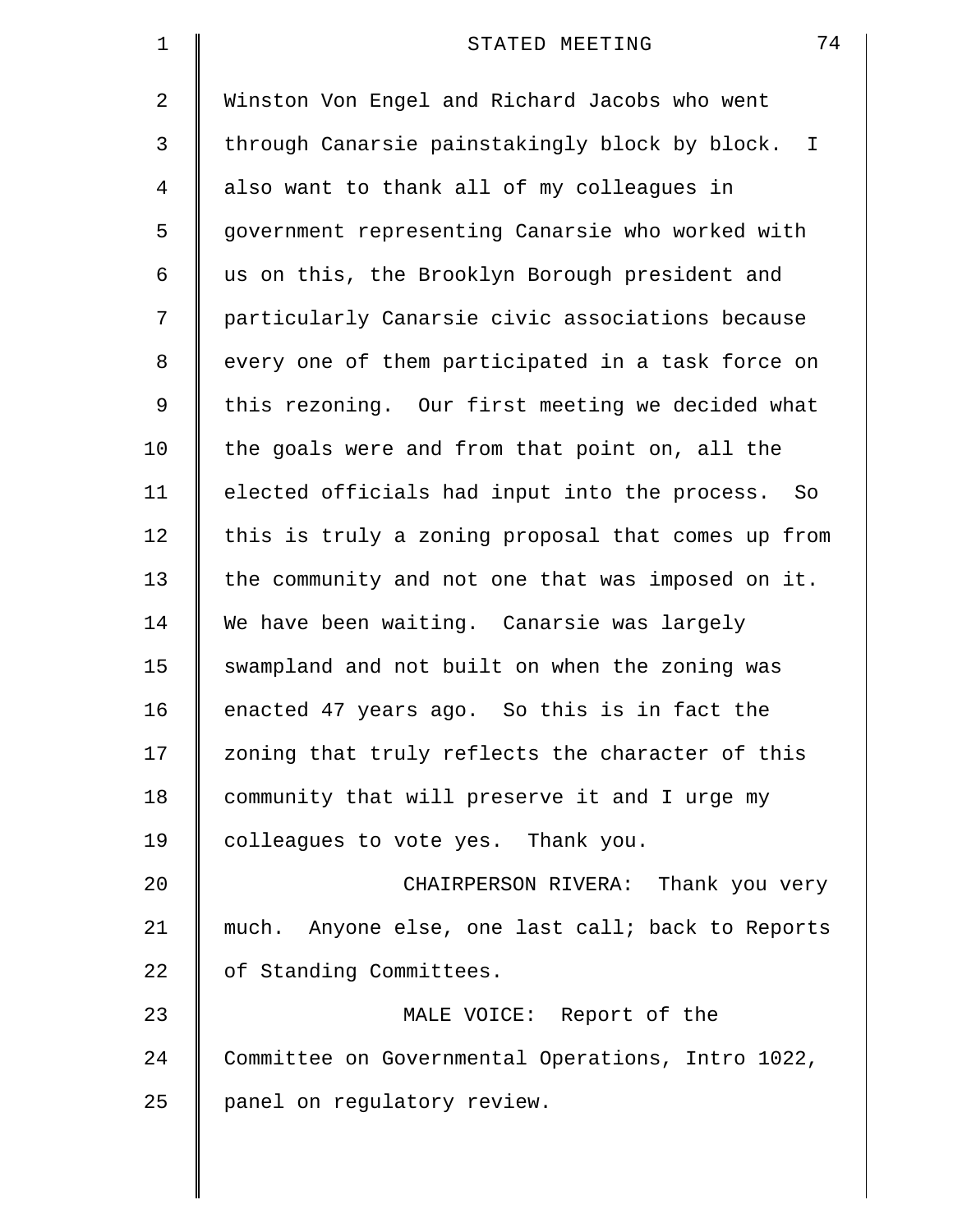| $\mathbf 1$    | 75<br>STATED MEETING                              |  |
|----------------|---------------------------------------------------|--|
| $\overline{a}$ | SPEAKER QUINN: Coupled on General                 |  |
| 3              | Orders.                                           |  |
| 4              | MALE VOICE: Preconsidered Intro                   |  |
| 5              | 1041, program for Environmental Control Board     |  |
| 6              | default judgments.                                |  |
| 7              | SPEAKER QUINN: Coupled on General                 |  |
| 8              | Orders.                                           |  |
| 9              | MALE VOICE: Report of the                         |  |
| 10             | Committee on Land Use, LU 1083 and Res 2065       |  |
| 11             | through LU 1130 and Res 2081, various             |  |
| 12             | applications.                                     |  |
| 13             | SPEAKER QUINN: Coupled on General                 |  |
| 14             | Orders.                                           |  |
| 15             | MALE VOICE: Report of the                         |  |
| 16             | Committee on Parks and Recreation, Preconsidered  |  |
| 17             | Intro 1033, naming of 41 thoroughfares and public |  |
| 18             | places.                                           |  |
| 19             | SPEAKER QUINN: Coupled on General                 |  |
| 20             | Orders.                                           |  |
| 21             | MALE VOICE: Report of the                         |  |
| 22             | Committee on Rules, Privileges and Elections,     |  |
| 23             | M1433 and Res 2082, approving the appointment of  |  |
| 24             | Burton Lehman, Conflicts of Interest Board.       |  |
| 25             | SPEAKER QUINN: Coupled on General                 |  |
|                |                                                   |  |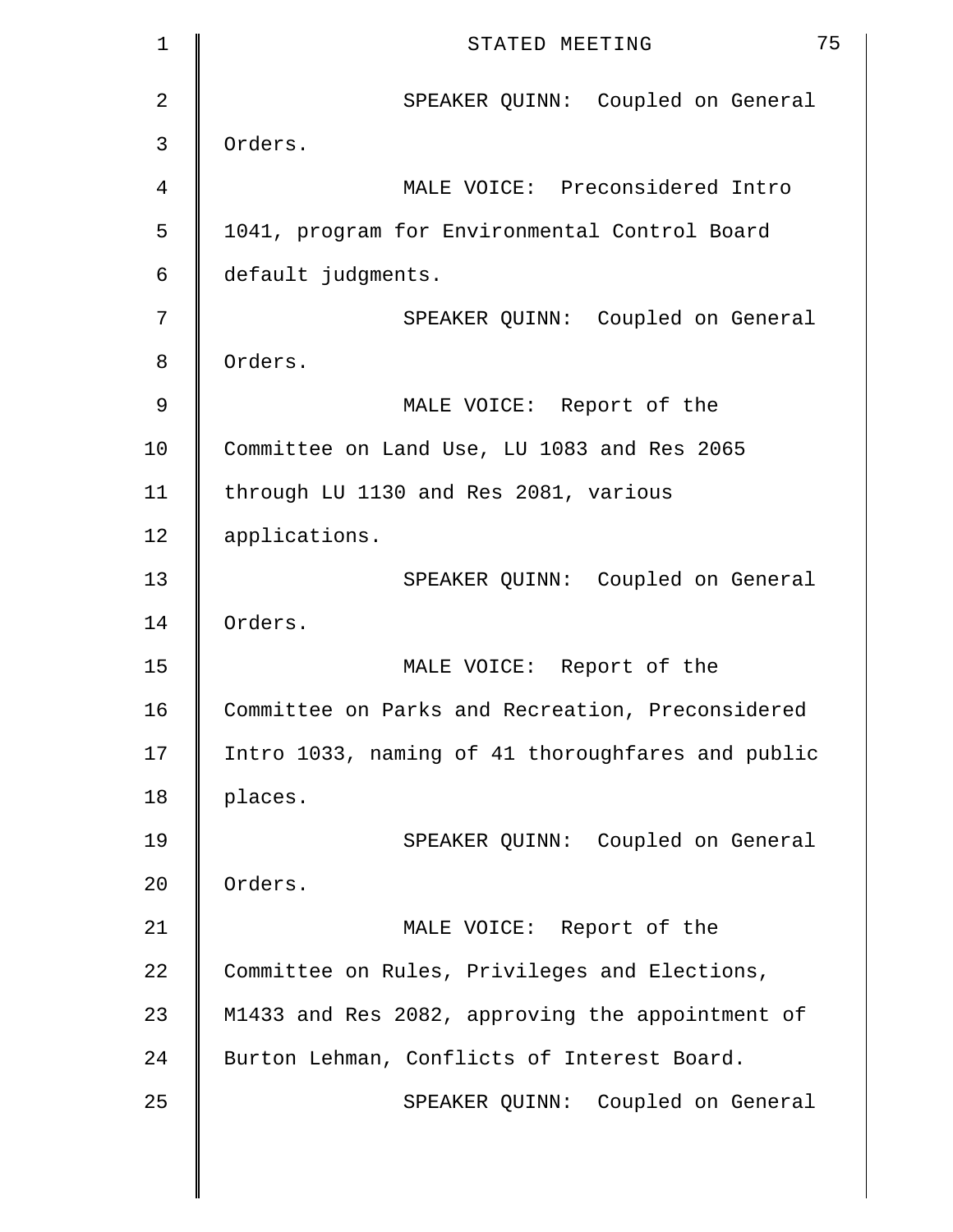| 1             | 76<br>STATED MEETING                               |
|---------------|----------------------------------------------------|
| 2             | Orders.                                            |
| 3             | CHAIRPERSON RIVERA: The General                    |
| 4             | Order Calendar.                                    |
| 5             | MALE VOICE: LU 1077 and Res 2083                   |
| 6             | through LU 1081 and Res 2086, Fordham University.  |
| 7             | SPEAKER QUINN: Coupled on General                  |
| 8             | Orders.                                            |
| $\mathcal{G}$ | MALE VOICE: Resolution appointing                  |
| 10            | various persons, Commissioner of Deeds.            |
| 11            | SPEAKER QUINN: Coupled on General                  |
| 12            | Orders and at this point I'd like to ask for a     |
| 13            | roll call on all the items that are coupled on the |
| 14            | General Order Calendar please.                     |
| 15            | MICHAEL MCSWEENEY: Arroyo?                         |
| 16            | COUNCIL MEMBER ARROYO: Aye.                        |
| 17            | MICHAEL MCSWEENEY: Barron?                         |
| 18            | COUNCIL MEMBER BARRON: May I be                    |
| 19            | excused to explain my vote?                        |
| 20            | CHAIRPERSON RIVERA: Yes.                           |
| 21            | COUNCIL MEMBER BARRON: I, too,                     |
| 22            | want to commend Council Member Lou Fidler for the  |
| 23            | great work he did on the down zoning of the        |
| 24            | Canarsie plan for zoning. For his office and all   |
| 25            | of the elected officials, this was truly an        |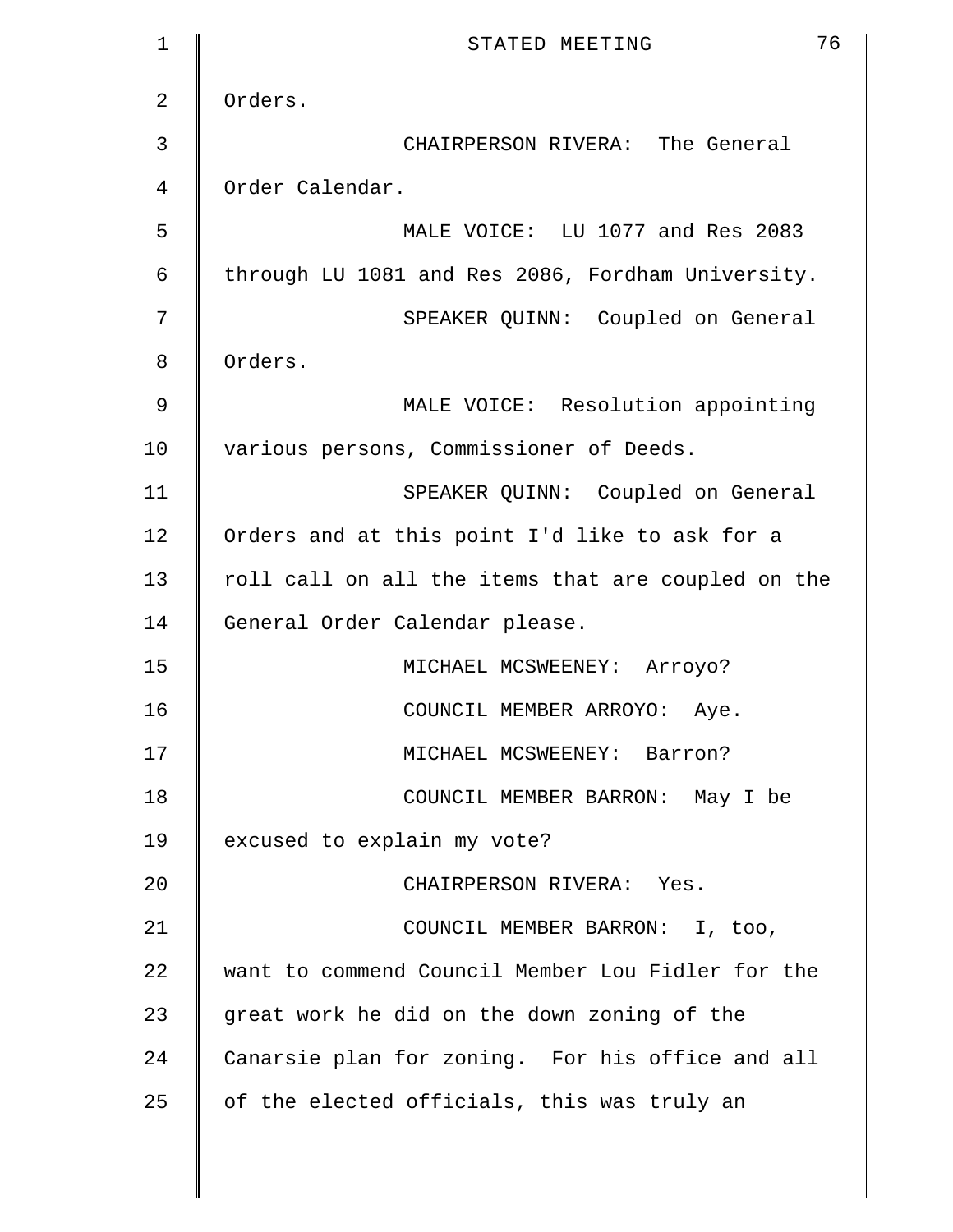| 1              | 77<br>STATED MEETING                               |
|----------------|----------------------------------------------------|
| $\overline{2}$ | historic zoning project for us and it really       |
| 3              | benefits our community tremendously. With that,    |
| 4              | I'd like to vote no on Intro 1030 and no on LU     |
| 5              | 1123 and accompanying Res 2074 and aye on all the  |
| 6              | rest.                                              |
| 7              | CHAIRPERSON RIVERA: So ordered.                    |
| 8              | MICHAEL MCSWEENEY: White?                          |
| 9              | COUNCIL MEMBER WHITE: Yes, I'd                     |
| 10             | like to vote on all coupled General Orders and ask |
| 11             | unanimous consent to vote on all Land Use items    |
| 12             | CHAIRPERSON RIVERA: So ordered.                    |
| 13             | COUNCIL MEMBER WHITE: I vote aye.                  |
| 14             | MICHAEL MCSWEENEY: Brewer?                         |
| 15             | COUNCIL MEMBER BREWER: Aye.                        |
| 16             | MICHAEL MCSWEENEY: Comrie?                         |
| 17             | COUNCIL MEMBER COMRIE: Aye.                        |
| 18             | MICHAEL MCSWEENEY: Crowley?                        |
| 19             | COUNCIL MEMBER CROWLEY: Aye on                     |
| 20             | all.                                               |
| 21             | MICHAEL MCSWEENEY: Dickens?                        |
| 22             | COUNCIL MEMBER DICKENS: Aye.                       |
| 23             | MICHAEL MCSWEENEY: Dilan?                          |
| 24             | COUNCIL MEMBER DILAN: Aye on all.                  |
| 25             | MICHAEL MCSWEENEY: Felder?                         |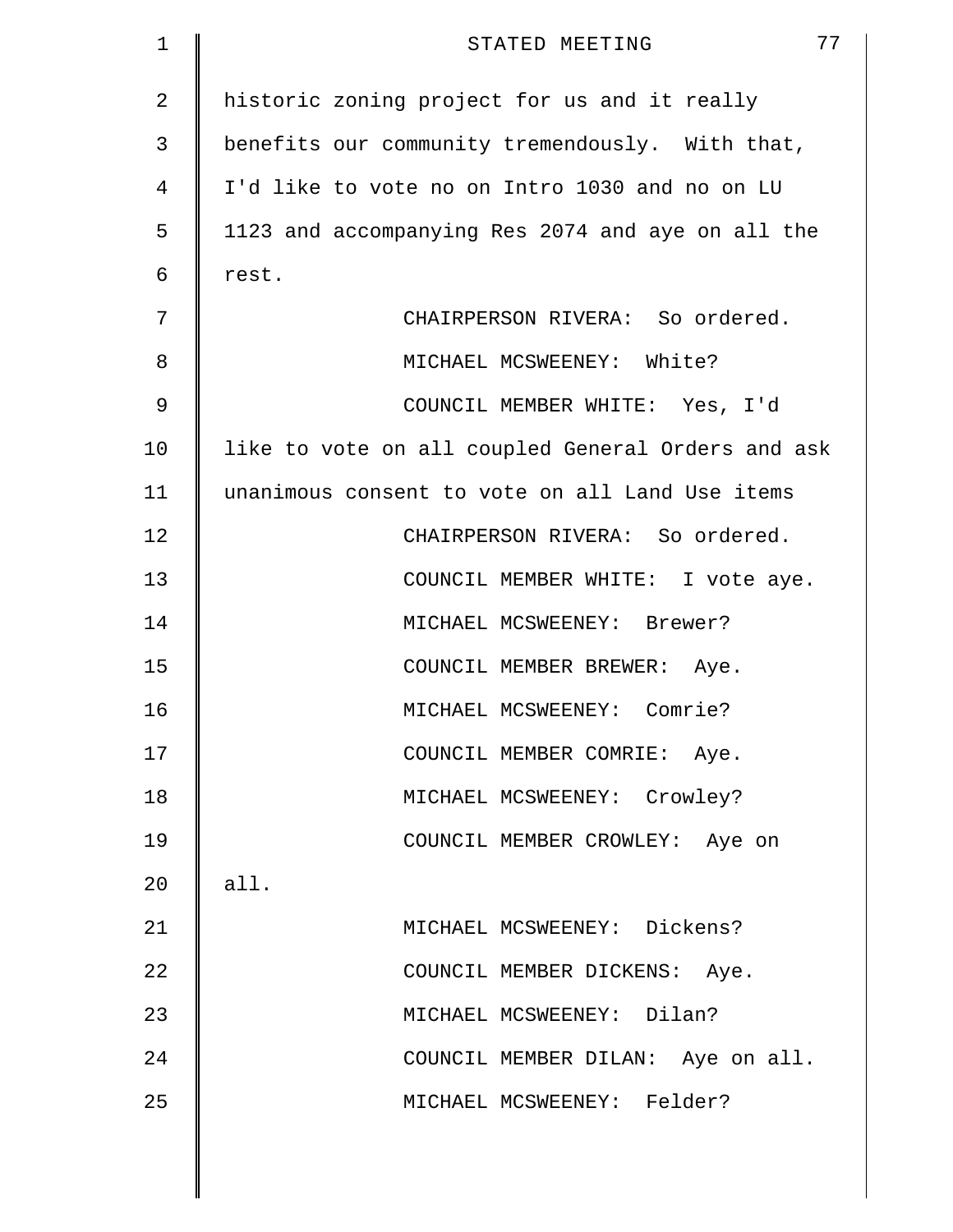| $\mathbf 1$    | 78<br>STATED MEETING                               |
|----------------|----------------------------------------------------|
| $\overline{2}$ | COUNCIL MEMBER FELDER: Yes.                        |
| 3              | MICHAEL MCSWEENEY: Ferreras?                       |
| 4              | COUNCIL MEMBER FERRERAS: Aye on                    |
| 5              | all.                                               |
| 6              | MICHAEL MCSWEENEY: Fidler?                         |
| 7              | COUNCIL MEMBER FIDLER: Aye on all.                 |
| 8              | MICHAEL MCSWEENEY: Garodnick?                      |
| $\mathcal{G}$  | COUNCIL MEMBER GARODNICK: Aye.                     |
| 10             | MICHAEL MCSWEENEY: Gennaro?                        |
| 11             | COUNCIL MEMBER GENNARO: Mr. Acting                 |
| 12             | Public Advocate, I request consent to vote on Land |
| 13             | Use Call-ups.                                      |
| 14             | CHAIRPERSON RIVERA: So ordered.                    |
| 15             | COUNCIL MEMBER GENNARO: I vote yes                 |
| 16             | on Land Use Call-ups. I vote yes on the General    |
| 17             | Order Calendar.                                    |
| 18             | MICHAEL MCSWEENEY: Gentile?                        |
| 19             | COUNCIL MEMBER GENTILE: With                       |
| 20             | congratulations to Lou Fidler on the contextual    |
| 21             | down zoning in Canarsie, I vote aye on all.        |
| 22             | MICHAEL MCSWEENEY: Gioia?                          |
| 23             | COUNCIL MEMBER GIOIA: Yes.                         |
| 24             | MICHAEL MCSWEENEY: Gonzalez?                       |
| 25             | COUNCIL MEMBER GONZALEZ: Aye on                    |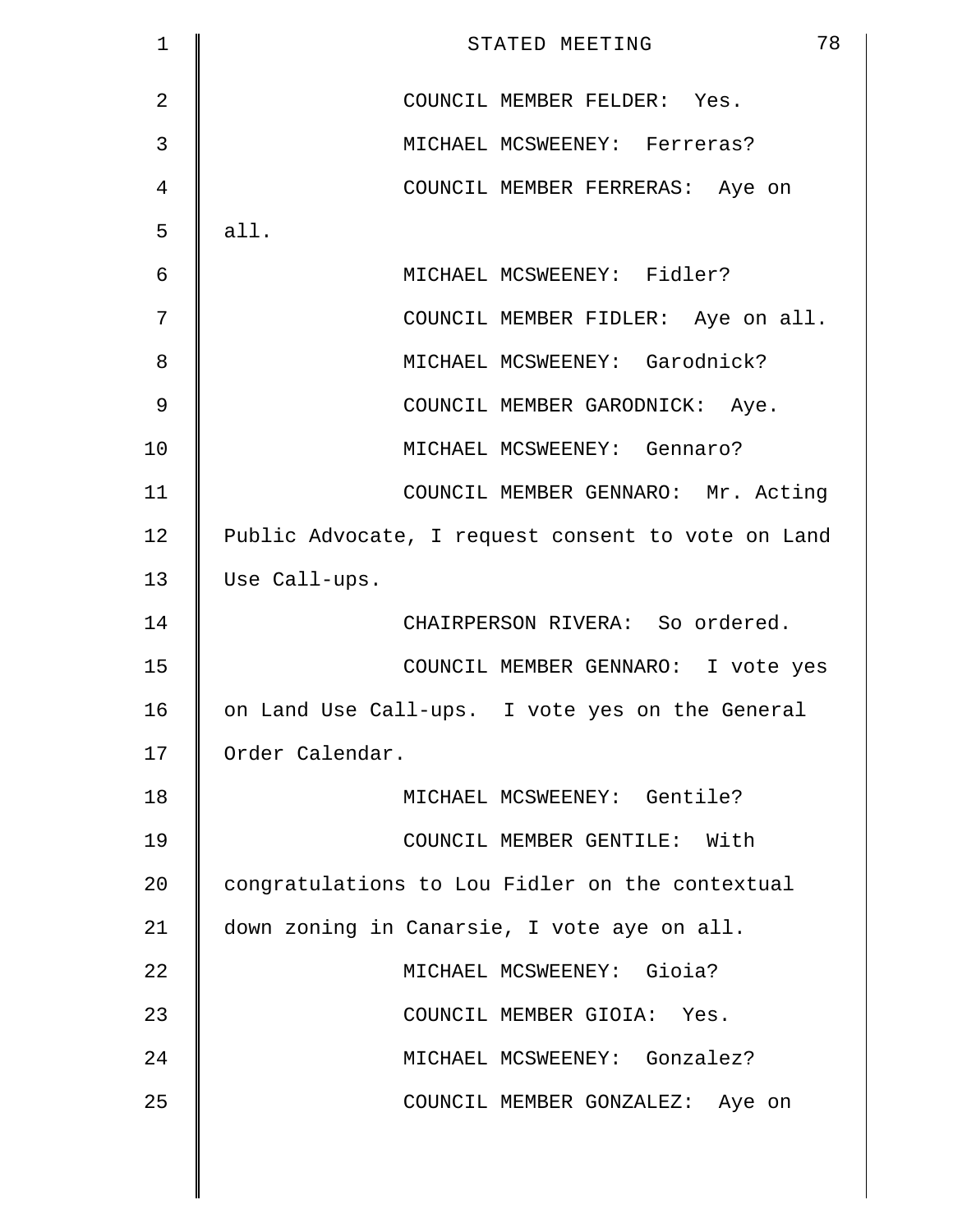| 1  | 79<br>STATED MEETING                              |
|----|---------------------------------------------------|
| 2  | all.                                              |
| 3  | MICHAEL MCSWEENEY: Ignizio?                       |
| 4  | COUNCIL MEMBER IGNIZIO: I vote aye                |
| 5  | on all and also want to congratulate what a great |
| 6  | job the Majority Leader is doing or being our     |
| 7  | Presiding Officer yet again.                      |
| 8  | CHAIRPERSON RIVERA: Thank you.                    |
| 9  | MICHAEL MCSWEENEY: Jackson?                       |
| 10 | COUNCIL MEMBER JACKSON: I vote aye                |
| 11 | on all.                                           |
| 12 | MICHAEL MCSWEENEY: James?                         |
| 13 | COUNCIL MEMBER JAMES: I vote no on                |
| 14 | LU 1123 and Res 2074 and aye on all the rest.     |
| 15 | Thank you.                                        |
| 16 | MICHAEL MCSWEENEY: Koppell?                       |
| 17 | COUNCIL MEMBER KOPPELL: Aye on                    |
| 18 | all.                                              |
| 19 | MICHAEL MCSWEENEY: Lappin?                        |
| 20 | COUNCIL MEMBER LAPPIN: With a                     |
| 21 | thank you to my interns who are here today, I     |
| 22 | would like to abstain on Intro 1033 and vote aye  |
| 23 | on the rest.                                      |
| 24 | MICHAEL MCSWEENEY: Liu?                           |
| 25 | COUNCIL MEMBER LIU: Yes.                          |
|    |                                                   |
|    |                                                   |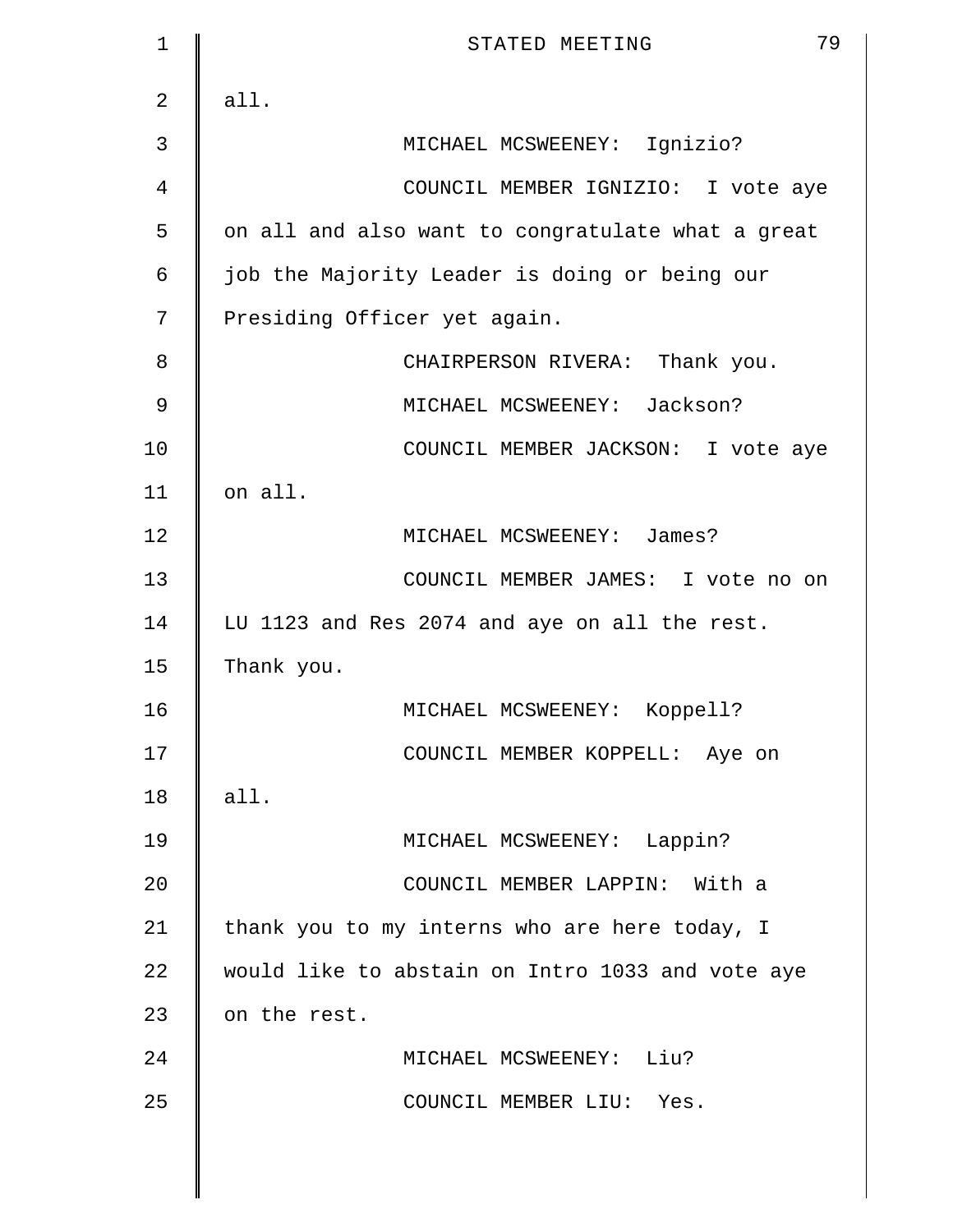| $\mathbf 1$ | 80<br>STATED MEETING                               |
|-------------|----------------------------------------------------|
| 2           | MICHAEL MCSWEENEY: Mark-Viverito?                  |
| 3           | COUNCIL MEMBER MARK-VIVERITO: Aye                  |
| 4           | on all except for Intro 1030, which I guess I'm    |
| 5           | happy to say I can vote no a second time. I say    |
| 6           | aye on all on everything else.                     |
| 7           | MICHAEL MCSWEENEY: Martinez?                       |
| 8           | COUNCIL MEMBER MARTINEZ: [no                       |
| $\mathsf 9$ | response]                                          |
| 10          | MICHAEL MCSWEENEY: Mealy?                          |
| 11          | COUNCIL MEMBER MEALY: Aye on all                   |
| 12          | General Orders. Can I have permission to vote on   |
| 13          | all Land Use Call-Ups?                             |
| 14          | CHAIRPERSON RIVERA: Yes.                           |
| 15          | COUNCIL MEMBER MEALY: Aye on all                   |
| 16          | Land Use Call-Ups and kudos to my Lou Fidler. Aye  |
| 17          | on all.                                            |
| 18          | MICHAEL MCSWEENEY: Mendez?                         |
| 19          | COUNCIL MEMBER MENDEZ: We should                   |
| 20          | be careful, the lights might go out and Lord knows |
| 21          | what will happen in this body. I vote aye on all   |
| 22          | and no on LU 1123 and Res 2074. Thank you.         |
| 23          | MICHAEL MCSWEENEY: Mitchell?                       |
| 24          | COUNCIL MEMBER MITCHELL: Aye on                    |
| 25          | a11                                                |
|             |                                                    |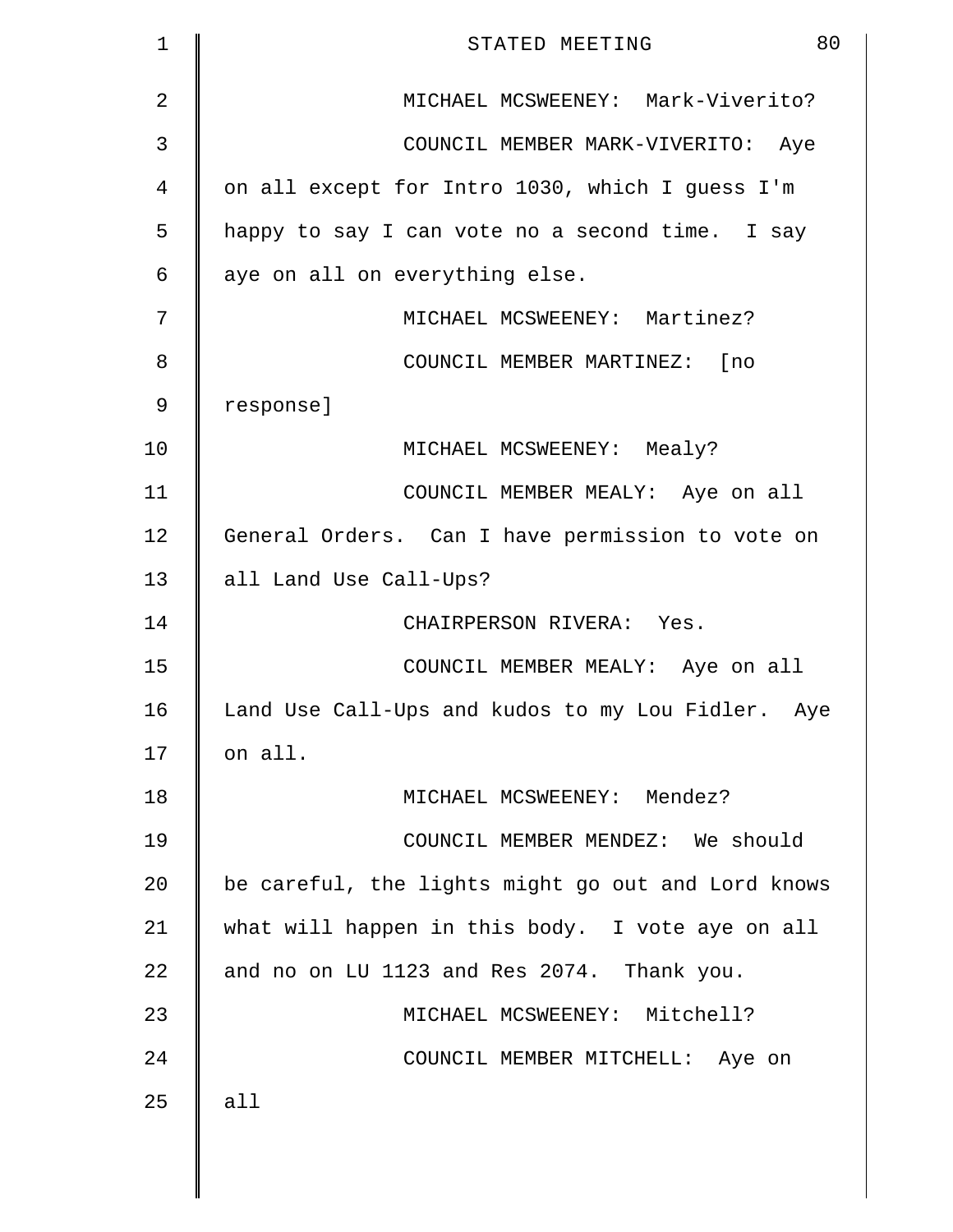| $\mathbf 1$    |           | 81<br>STATED MEETING               |
|----------------|-----------|------------------------------------|
| $\overline{2}$ |           | MICHAEL MCSWEENEY: Nelson?         |
| 3              |           | COUNCIL MEMBER NELSON: Aye on all. |
| 4              |           | MICHAEL MCSWEENEY: Palma?          |
| 5              |           | COUNCIL MEMBER PALMA: Aye.         |
| 6              |           | MICHAEL MCSWEENEY: Recchia?        |
| 7              |           | COUNCIL MEMBER RECCHIA: [no        |
| 8              | response] |                                    |
| $\mathsf 9$    |           | MICHAEL MCSWEENEY: Reyna?          |
| 10             |           | COUNCIL MEMBER REYNA: I vote aye   |
| 11             | on all.   |                                    |
| 12             |           | MICHAEL MCSWEENEY: Sanders?        |
| 13             |           | COUNCIL MEMBER SANDERS: [no        |
| 14             | response] |                                    |
| 15             |           | MICHAEL MCSWEENEY: Seabrook?       |
| 16             |           | COUNCIL MEMBER SEABROOK: Aye on    |
| 17             | all.      |                                    |
| 18             |           | MICHAEL MCSWEENEY: Sears?          |
| 19             |           | COUNCIL MEMBER SEARS: Aye on all.  |
| 20             |           | MICHAEL MCSWEENEY: Stewart?        |
| 21             |           | COUNCIL MEMBER STEWART: Aye on     |
| 22             | all.      |                                    |
| 23             |           | MICHAEL MCSWEENEY: Ulrich?         |
| 24             |           | COUNCIL MEMBER ULRICH: Aye on all. |
| 25             |           | MICHAEL MCSWEENEY: Vallone?        |
|                |           |                                    |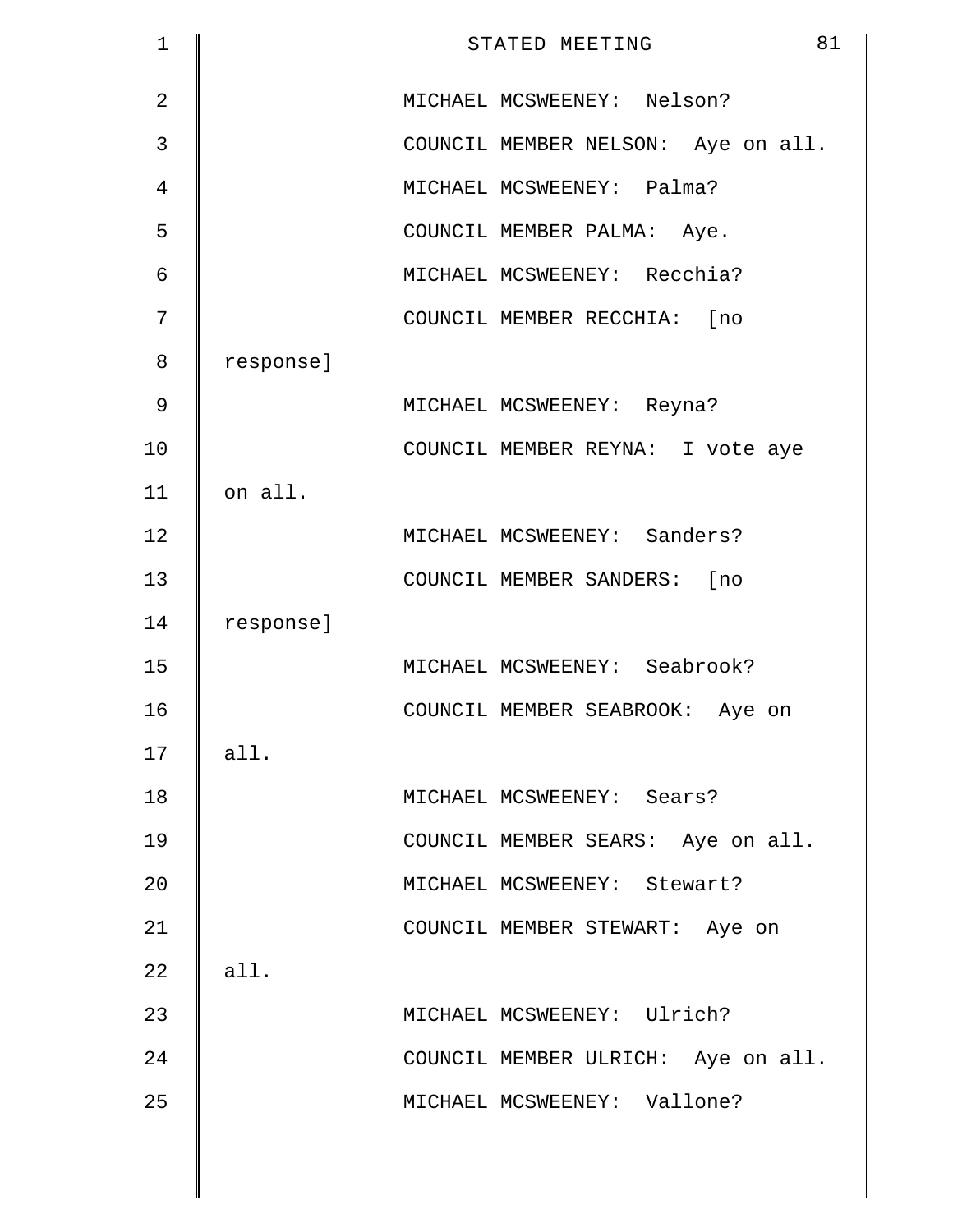| 1              | 82<br>STATED MEETING                             |
|----------------|--------------------------------------------------|
| $\overline{2}$ | COUNCIL MEMBER VALLONE: Aye on                   |
| 3              | all.                                             |
| 4              | MICHAEL MCSWEENEY: Vann?                         |
| 5              | COUNCIL MEMBER VANN: Aye.                        |
| 6              | MICHAEL MCSWEENEY: Weprin?                       |
| 7              | COUNCIL MEMBER WEPRIN: Aye on all.               |
| 8              | MICHAEL MCSWEENEY: Recchia?                      |
| 9              | COUNCIL MEMBER RECCHIA: Aye on                   |
| 10             | all.                                             |
| 11             | MICHAEL MCSWEENEY: Council Member                |
| 12             | Sanders?                                         |
| 13             | COUNCIL MEMBER SANDERS: Yes to                   |
| 14             | all, including Land Use.                         |
| 15             | MICHAEL MCSWEENEY: Oddo?                         |
| 16             | COUNCIL MEMBER ODDO: Yes.                        |
| 17             | MICHAEL MCSWEENEY: Rivera?                       |
| 18             | CHAIRPERSON RIVERA: Yes.                         |
| 19             | MICHAEL MCSWEENEY: Speaker Quinn?                |
| 20             | SPEAKER OUINN: Yes.                              |
| 21             | CHAIRPERSON RIVERA: All items on                 |
| 22             | today's General Order Calendar were adopted by a |
| 23             | vote of 50 in the affirmative, zero in the       |
| 24             | negative and zero abstentions with the exception |
| 25             | of Land Use call-up 1123 and Resolution 2074,    |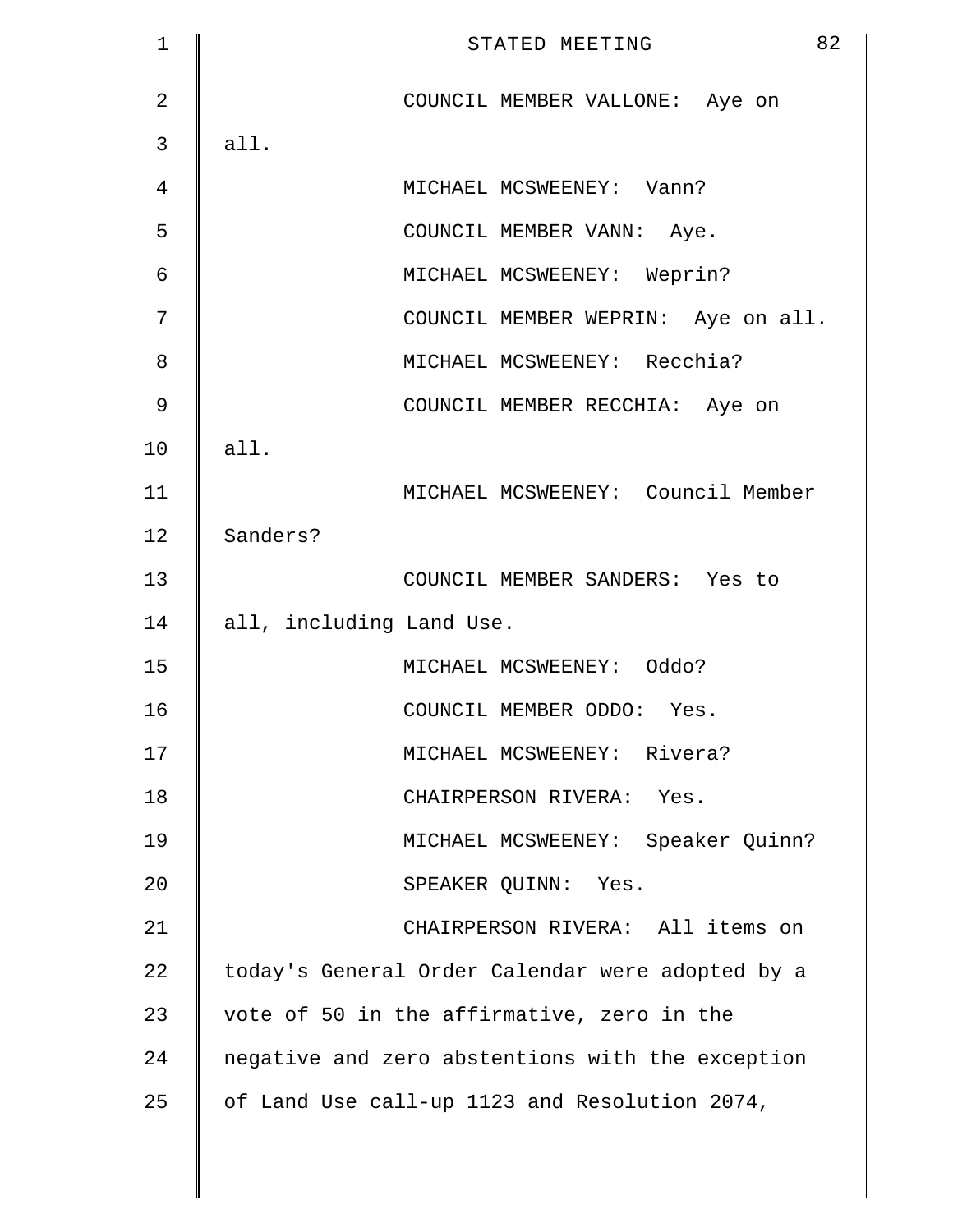| 1  | 83<br>STATED MEETING                               |
|----|----------------------------------------------------|
| 2  | which was adopted by a vote of 46 in the           |
| 3  | affirmative, four in the negative and zero         |
| 4  | abstentions and Intro 1030 which was adopted by a  |
| 5  | vote of 48 in the affirmative and 2 in the         |
| 6  | negative with zero abstentions and Intro 1033      |
| 7  | which was adopted by a vote of 49 in the           |
| 8  | affirmative, zero in the negative and one          |
| 9  | abstention. The revised Land Use call-ups vote is  |
| 10 | 50 in the affirmative, zero in the negative.       |
| 11 | Introduction and reading of the bills.             |
| 12 | SPEAKER QUINN: All bills are                       |
| 13 | referred to committees as indicated on the agenda. |
| 14 | CHAIRPERSON RIVERA: Discussion of                  |
| 15 | Resolutions. At this point it's Council Member     |
| 16 | Comrie.                                            |
| 17 | COUNCIL MEMBER COMRIE: [no                         |
| 18 | response]                                          |
| 19 | CHAIRPERSON RIVERA: Council Member                 |
| 20 | Weprin.                                            |
| 21 | COUNCIL MEMBER WEPRIN: Yes, I rise                 |
| 22 | in support of Resolution of 1281-A to urge the     |
| 23 | Department of Education and the State Legislature  |
| 24 | to include the two high holidays in the Muslim     |
| 25 | calendar Eid El-Fitr and Eid Ul-Adha to the        |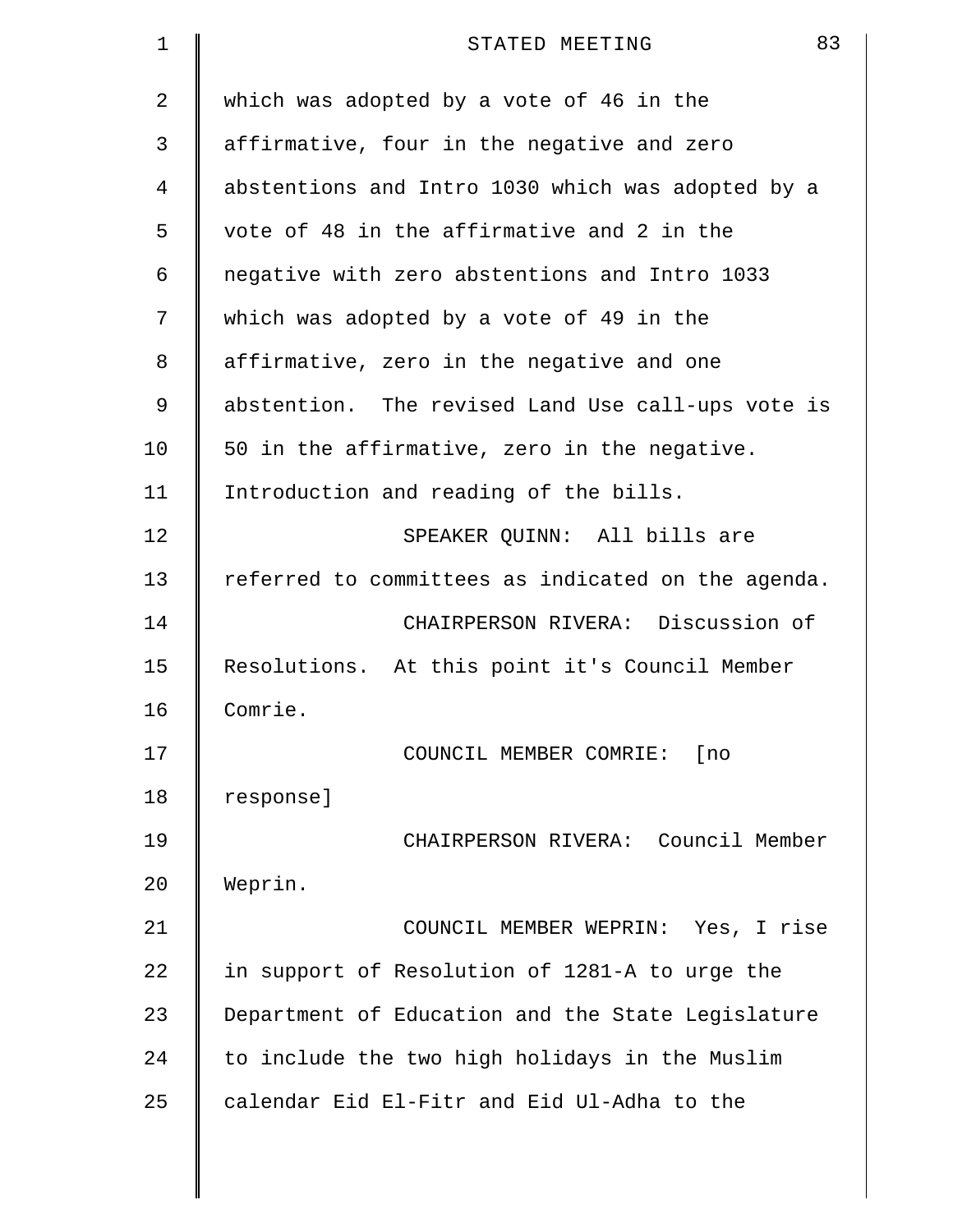| $\mathbf 1$ | STATED MEETING                                     | 84 |
|-------------|----------------------------------------------------|----|
| 2           | observed school holiday calendar. I participated   |    |
| 3           | a couple of years ago in front of a mosque in      |    |
| 4           | Queens when a family had a real conflict whether   |    |
| 5           | to decide to send their children for finals at     |    |
| 6           | school or whether to observe these two high        |    |
| 7           | holidays. No parent or student should have to      |    |
| 8           | choose between their religious beliefs and going   |    |
| 9           | to school or taking a final exam. So I urge        |    |
| 10          | passage of Resolution 1281-A.                      |    |
| 11          | CHAIRPERSON RIVERA: Thank you very                 |    |
| 12          | much. Council Member Barron.                       |    |
| 13          | COUNCIL MEMBER BARRON: Thank you                   |    |
| 14          | very much, Mr. Chair. I also rise to encourage     |    |
| 15          | the passage of Resolution 1281-A. It's long        |    |
| 16          | overdue. I believe this should have been done a    |    |
| 17          | long time ago. This is not a Christian nation or   |    |
| 18          | a Jewish nation or any one singular nation or      |    |
| 19          | city; this is a very diverse community. The        |    |
| 20          | Muslim community must be recognized and must be    |    |
| 21          | respected. These holidays are long overdue for     |    |
| 22          | recognition. I urge all of my colleagues to vote   |    |
| 23          | yes on this, but do more than that. After we vote  |    |
| 24          | yes, let's put pressure on the Mayor, put pressure |    |
| 25          | in the Chancellor to enact it and let's just pray  |    |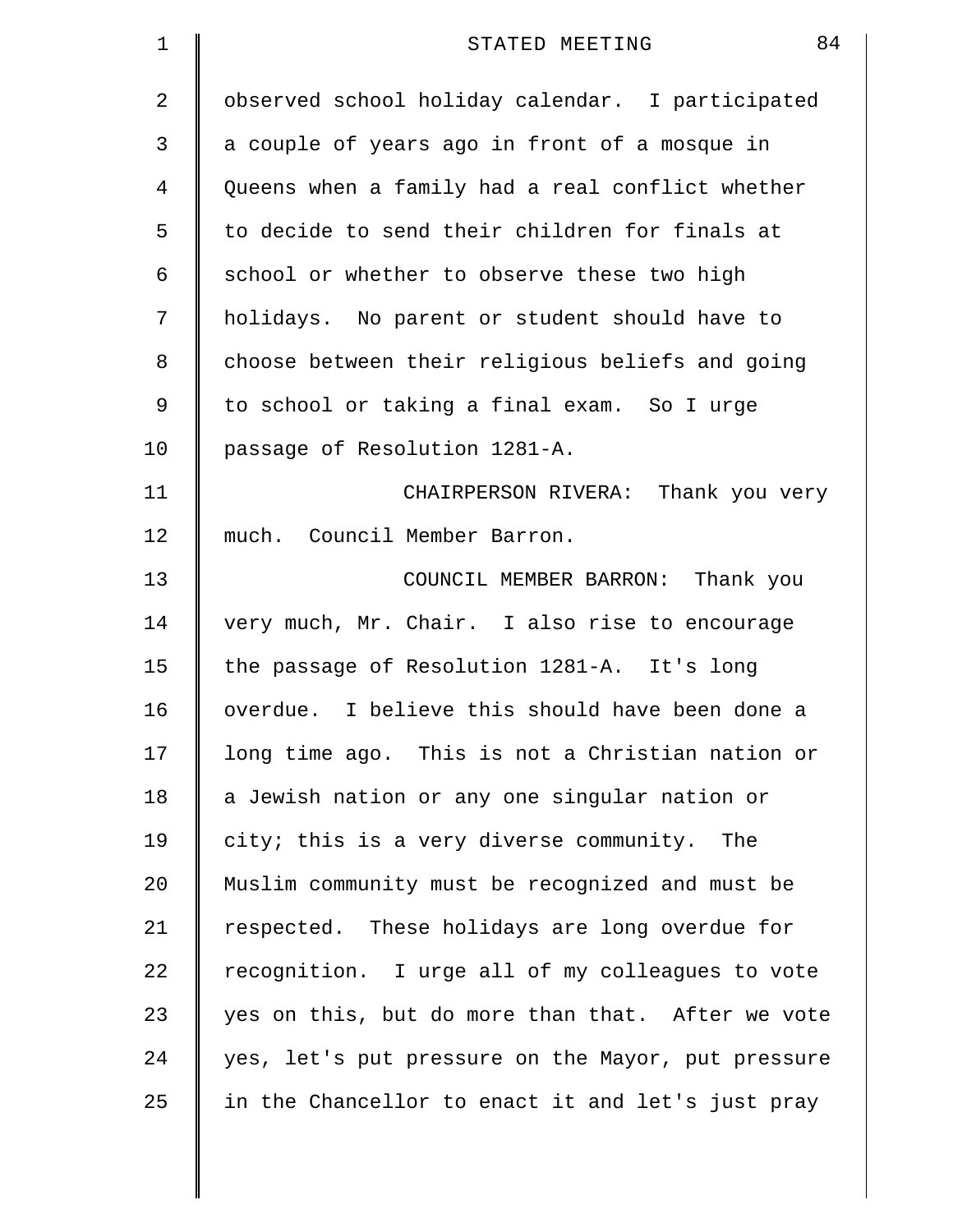| $\mathbf 1$ | 85<br>STATED MEETING                               |
|-------------|----------------------------------------------------|
| 2           | they don't continue Mayoral Control of the schools |
| 3           | and perhaps it'll be an easier task for us to do   |
| 4           | that. So I say right on to the Muslim community,   |
| 5           | you deserve it.                                    |
| 6           | CHAIRPERSON RIVERA: We're going to                 |
| 7           | ask that people refrain from applause because we   |
| 8           | do have a lot of members that want to speak on it. |
| 9           | I appreciate it. Thank you. Council Member         |
| 10          | Jackson.                                           |
| 11          | COUNCIL MEMBER JACKSON: Thank you,                 |
| 12          | Mr. Chair. My colleagues, I rise today and I urge  |
| 13          | you to join 34 co-sponsors of the Muslim school    |
| 14          | holiday Resolution 1281 by voting yes on this      |
| 15          | particular item. As a Muslim myself, I know what   |
| 16          | it's like to have to choose between school and     |
| 17          | faith. No parent should have to make that choice   |
| 18          | for their children. Our public schools have long   |
| 19          | served as not only institutions of learning but as |
| 20          | gateways to the cultural melting pot that New York |
| 21          | City is so known for. Now is the time to broaden   |
| 22          | and have our city school holiday calendar include  |
| 23          | the over 100,000 Muslim students in our public     |
| 24          | schools. As you can see from the dozens of         |
| 25          | supporters in the public balcony, there is a       |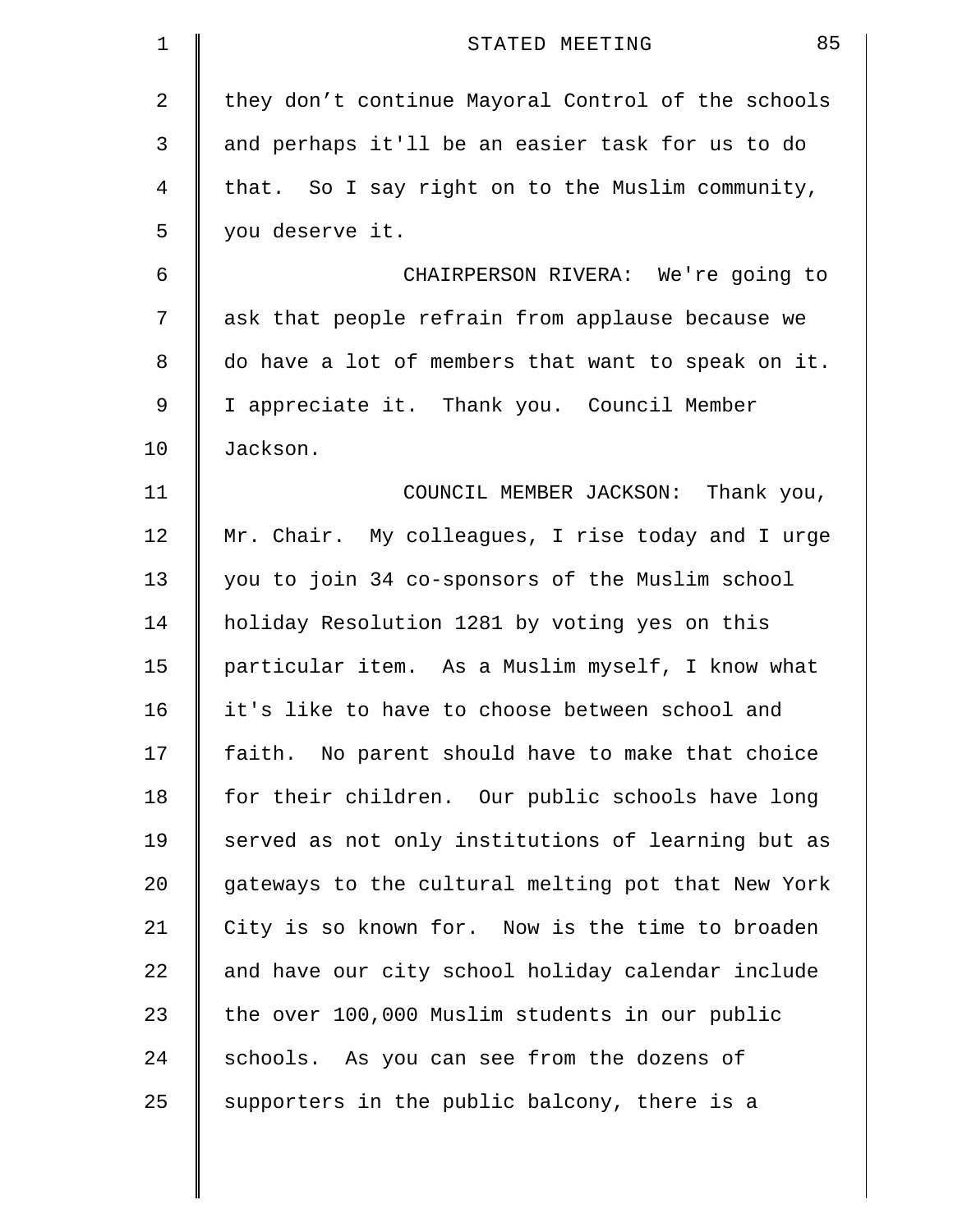| $\mathbf 1$ | 86<br>STATED MEETING                               |
|-------------|----------------------------------------------------|
| 2           | groundswell of support for this action. This       |
| 3           | Resolution calls upon the Department of Education  |
| 4           | to recognize our two holiest holidays and          |
| 5           | incorporate those into the school calendar. I ask  |
| 6           | you to vote yes on Resolution 1281-A. Thank you.   |
| 7           | CHAIRPERSON RIVERA: Thank you.                     |
| 8           | Council Member Nelson.                             |
| 9           | COUNCIL MEMBER NELSON: Thank you,                  |
| 10          | President Pro Tempore. Before you is Resolution    |
| 11          | 1783, called the Community Choice Act. In a        |
| 12          | nutshell what this does is it would allow a person |
| 13          | the ability to stay in his or her home instead of  |
| 14          | going into a nursing home, being forced into a     |
| 15          | nursing home, which is really best for the family  |
| 16          | and certainly psychologically as well as perhaps   |
| 17          | physiologically for the individual. So sign onto   |
| 18          | it. It's called the Community Choice Act and we    |
| 19          | need Congress to pass this. Money will be going    |
| 20          | towards that in the in-home care. It will          |
| 21          | actually save society money besides being the      |
| 22          | right thing to do, which you don't usually get     |
| 23          | those two hand in hand. Briefly, Resolution 1832,  |
| 24          | it would create an automatic stay on foreclosures  |
| 25          | awaiting potential resolution. At least the        |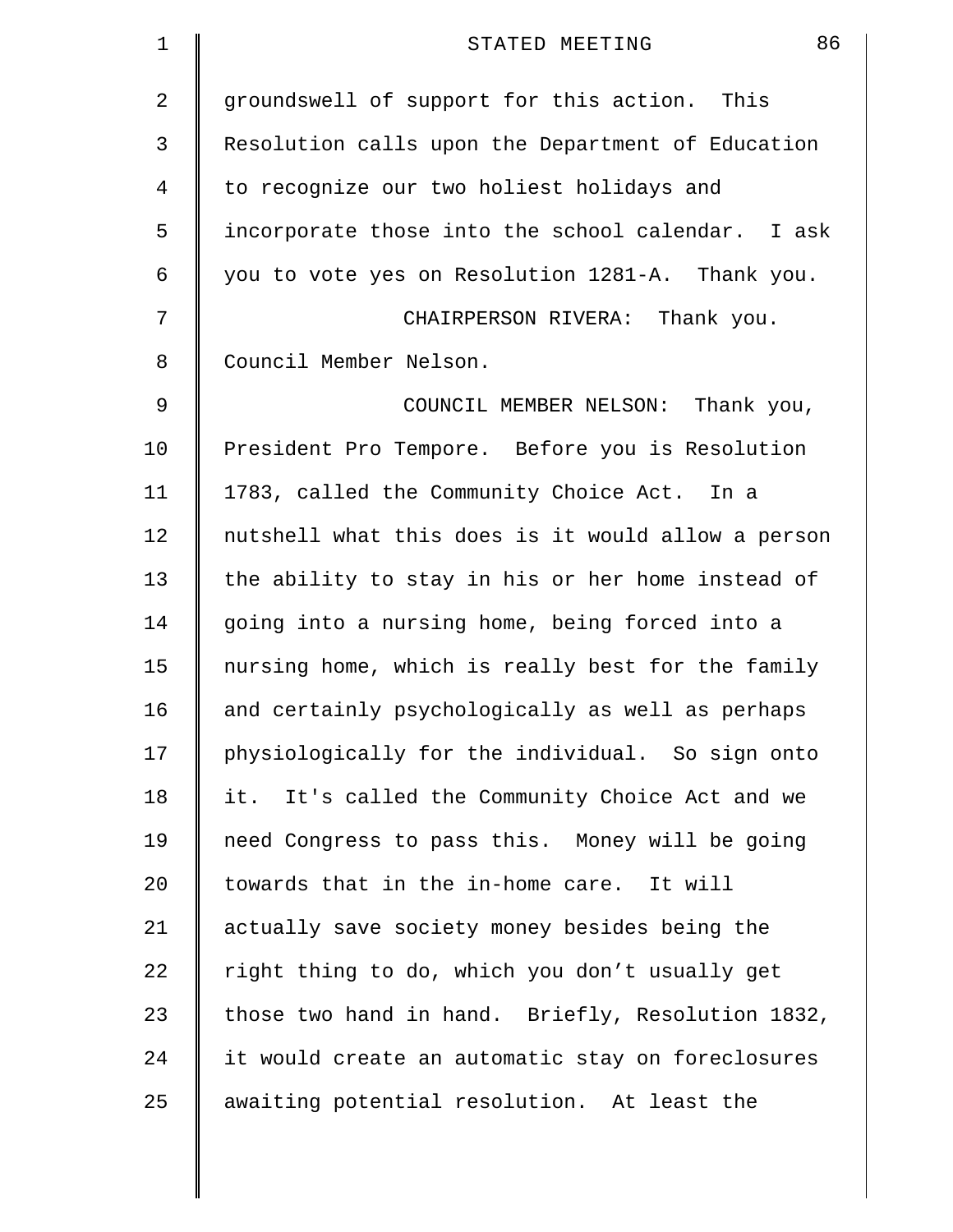| $\mathbf 1$ | 87<br>STATED MEETING                               |
|-------------|----------------------------------------------------|
| 2           | people can stay in their home during this time.    |
| 3           | Thank you very much.                               |
| 4           | CHAIRPERSON RIVERA: Thank you.                     |
| 5           | Council Member James.                              |
| 6           | COUNCIL MEMBER JAMES: I speak in                   |
| 7           | support of Resolution 1281. I speak in support of  |
| 8           | our Constitution. I speak in support of our        |
| 9           | freedom as a nation and the fact that our          |
| 10          | constitution does not recognize any one religion.  |
| 11          | I rise today or I sit today in support of the      |
| 12          | Muslim community because I recognize that they are |
| 13          | an emerging community and they too need to be      |
| 14          | respected in this city and this state and this     |
| 15          | nation and we should recognize their holiday. We   |
| 16          | should recognize that they should not be forced to |
| 17          | make a decision between going to school and        |
| 18          | recognizing their faith. Today I celebrate         |
| 19          | freedom. Today I support this Resolution and I     |
| 20          | urge all of my colleagues to do the same.          |
| 21          | Congratulations.                                   |
| 22          | CHAIRPERSON RIVERA: Thank you very                 |
| 23          | much. Council Member Felder.                       |
| 24          | COUNCIL MEMBER FELDER: Thank you                   |
| 25          | very much. I just note that it's a delight having  |
|             |                                                    |

║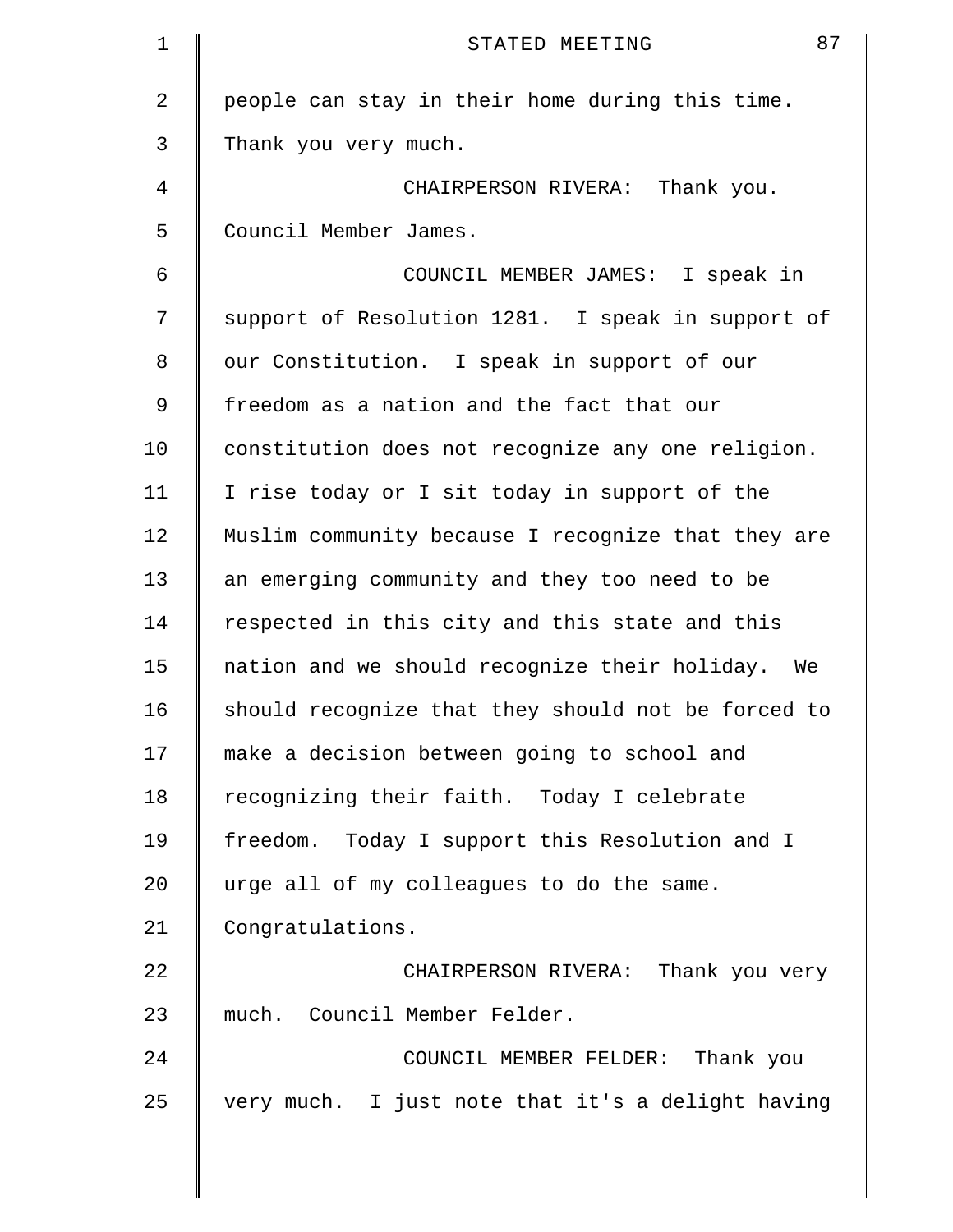| $\mathbf 1$    | 88<br>STATED MEETING                               |
|----------------|----------------------------------------------------|
| $\overline{2}$ | you sit there and it's further proof that we       |
| 3              | should not have the position of a Public Advocate. |
| 4              | We can get this done very well without one sitting |
| 5              | up there. Having said that, I wanted to comment    |
| 6              | on Resolution 1281-A and to say that I am voting   |
| 7              | in favor of this Resolution and discussed it in    |
| 8              | the subcommittee as well. I would like to          |
| 9              | emphasize that the separation of church and state  |
| 10             | should remain in our public schools and throughout |
| 11             | our government. I'm voting in favor because we     |
| 12             | shouldn't decide when somebody wants to celebrate  |
| 13             | any particular holiday that suddenly that's when   |
| 14             | we're going to figure out that it's time to stop   |
| 15             | the holidays. We should really go back to the      |
| 16             | very beginning and say that there should be really |
| 17             | no holidays where the education is stopped.<br>If  |
| 18             | somebody must celebrate a religious holiday they   |
| 19             | can bring in a note to exempt them from being      |
| 20             | absent that day, but we should certainly not take  |
| 21             | this as a note to continue this because it's a     |
| 22             | never-ending thing with every religion. We should  |
| 23             | go back and start from scratch and abolish all the |
| 24             | holidays and exempt children who have to celebrate |
| 25             | them by allowing them to bring in a note from a    |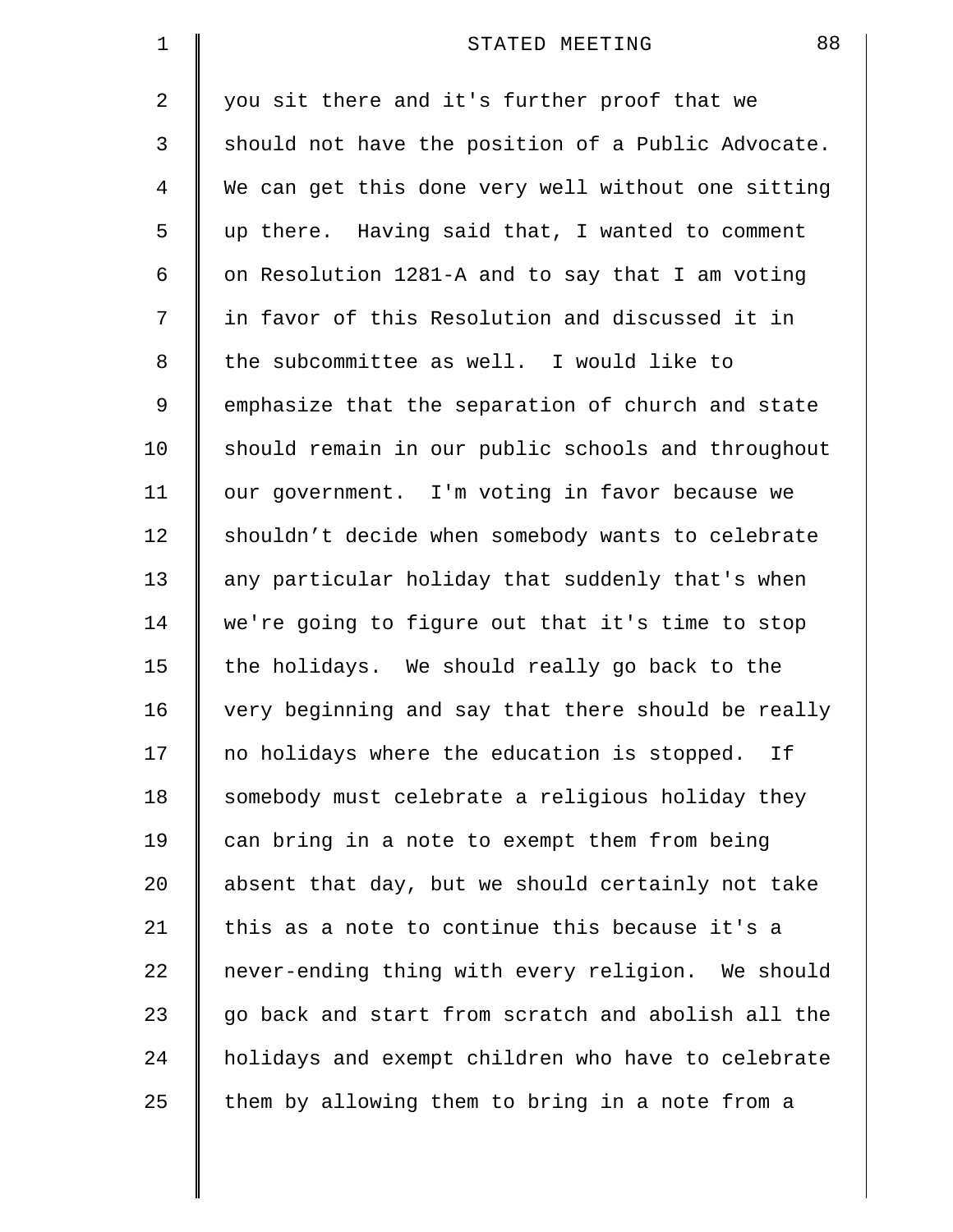| $\mathbf 1$    | 89<br>STATED MEETING                                |
|----------------|-----------------------------------------------------|
| $\overline{a}$ | religious that they had to be absent that day.      |
| 3              | CHAIRPERSON RIVERA: Thank you very                  |
| 4              | much. Council Member Vann and then Council Member   |
| 5              | Ignizio.                                            |
| 6              | COUNCIL MEMBER VANN: Thank you,                     |
| 7              | Mr. Speaker. I think it is only right and only      |
| 8              | just that which I believe we're about to do to      |
| 9              | extend the recognition of these high holy days for  |
| 10             | the Muslim community. I encourage all of my         |
| 11             | colleagues to be supportive of this just and right  |
| 12             | thing that we're about to do. Thank you.            |
| 13             | CHAIRPERSON RIVERA: Council Member                  |
| 14             | Ignizio.                                            |
| 15             | COUNCIL MEMBER IGNIZIO: Thank you                   |
| 16             | I rise to speak about a different and<br>very much. |
| 17             | that is Resolution 1891. Prior to that, I wanted    |
| 18             | to speak in regards to the Muslim holidays. It      |
| 19             | seems that we are embracing, and rightfully so,     |
| 20             | religion and religious institutions and those that  |
| 21             | believe that following the religious way is the     |
| 22             | right way to go. It's my hope that we continue      |
| 23             | this throughout our school system. We can bring     |
| 24             | back the comments of Christmas holidays and         |
| 25             | Hanukkah holidays and not just have a secular       |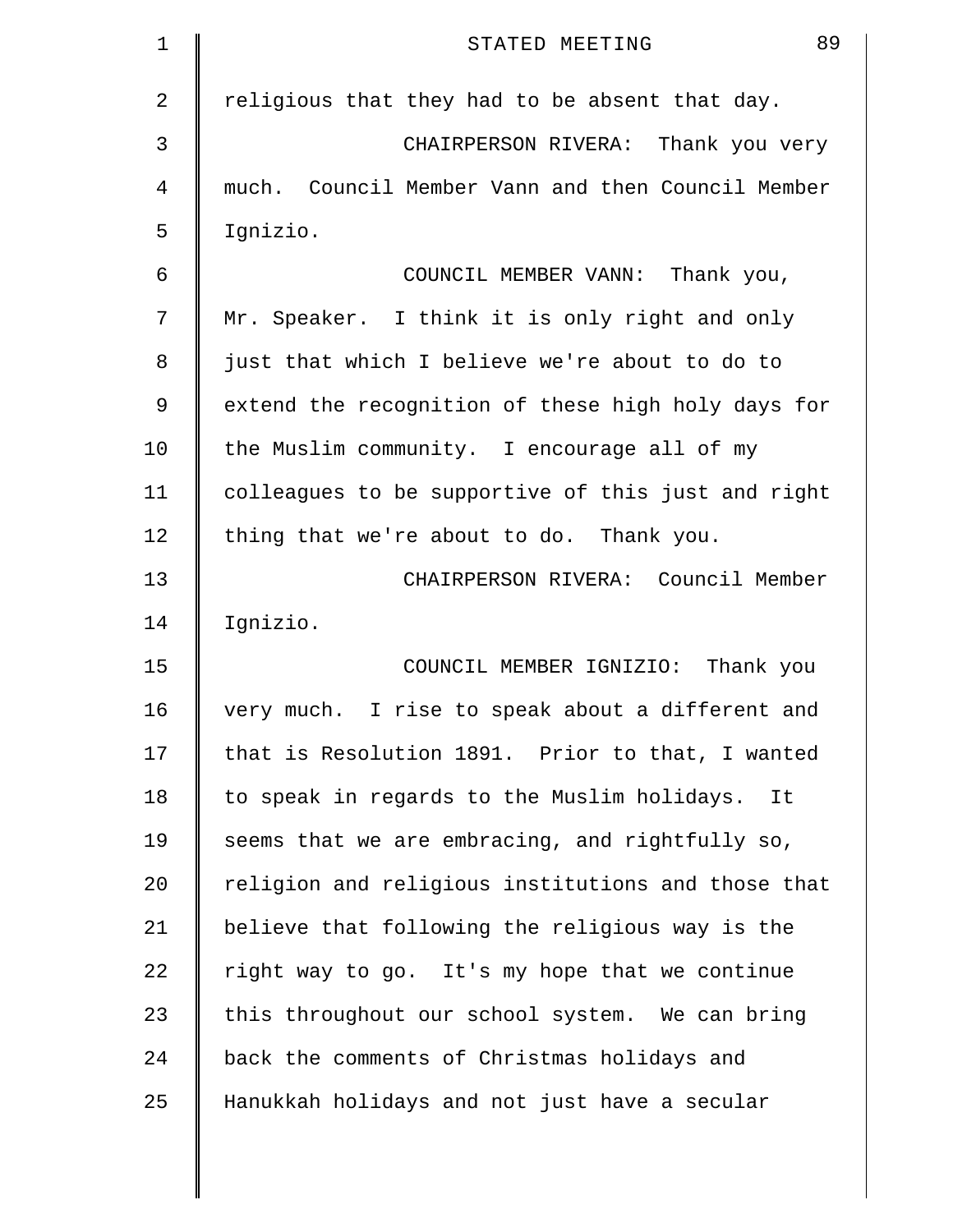| $\mathbf 1$    | 90<br>STATED MEETING                               |
|----------------|----------------------------------------------------|
| $\overline{2}$ | situation where we don't acknowledge the religion  |
| 3              | and the religious background of our students. I    |
| 4              | rose to speak about Resolution 1891. That is a     |
| 5              | bill that I think this Council should support and  |
| 6              | my hope is that the State Legislature will         |
| 7              | support. There are thousands of sliver lots that   |
| 8              | the city has that cannot be sold, they cannot be   |
| 9              | developed, but perhaps someone who is adjacent to  |
| 10             | that would like to buy them. I think we should     |
| 11             | support this legislation is that it takes them off |
| 12             | the rolls, it has them be taxpayers that can pay   |
| 13             | the tax rolls for them as well as we can get money |
| 14             | from actually selling them. So it's a win/win.     |
| 15             | There is no downside. My hope is that the State    |
| 16             | Legislature, in their infinite wisdom, will see to |
| 17             | its passage. Thank you very much.                  |
| 18             | CHAIRPERSON RIVERA: Seeing no                      |
| 19             | others for discussions of resolutions, we'll go on |
| 20             | to a voice vote of each individual resolution.     |
| 21             | The first one is Resolution 1281-A. All in favor   |
| 22             | say aye.                                           |
| 23             | GROUP: Aye.                                        |
| 24             | CHAIRPERSON RIVERA: All opposed                    |
| 25             | say nay.                                           |
|                |                                                    |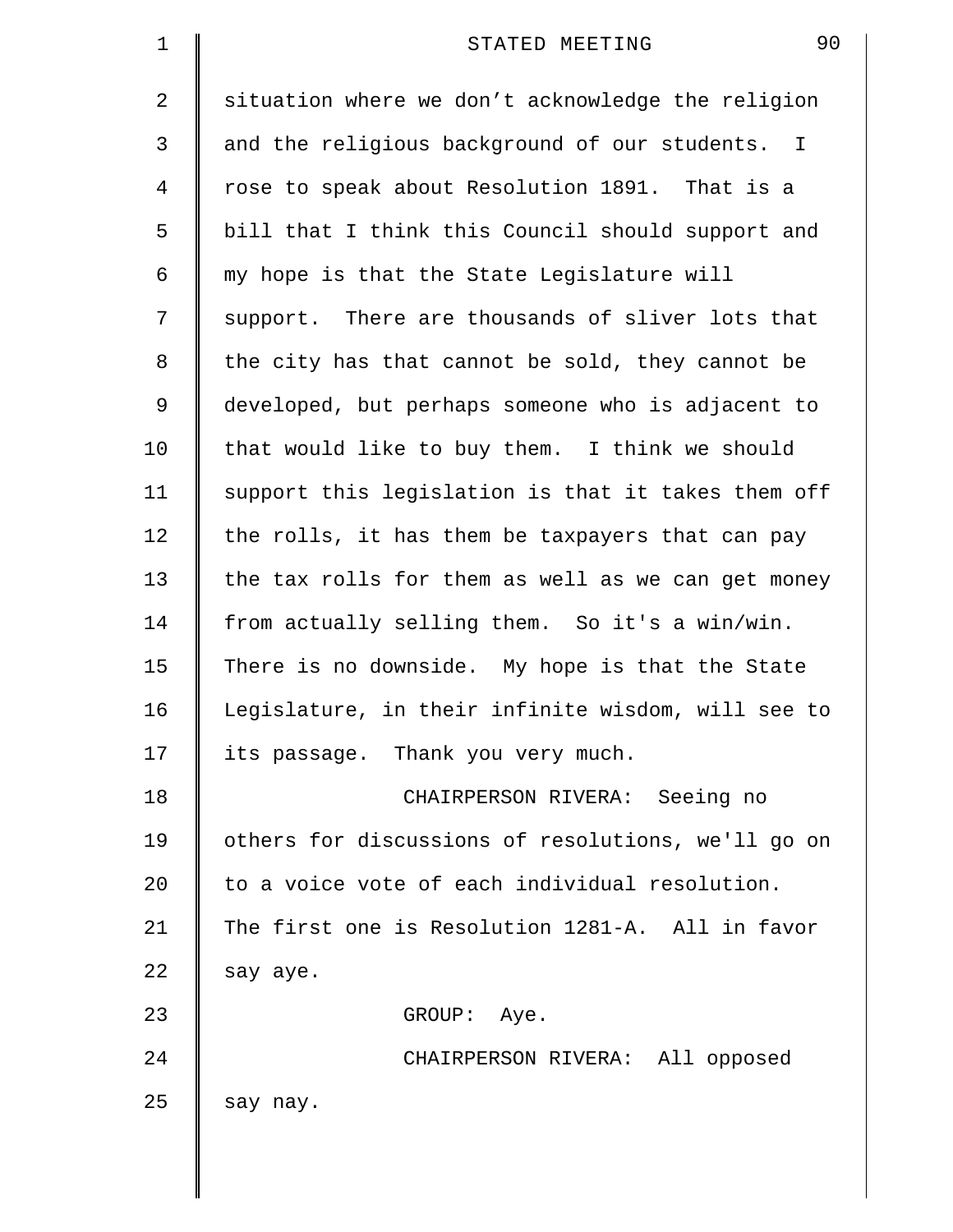| $\mathbf 1$    | 91<br>STATED MEETING                            |
|----------------|-------------------------------------------------|
| $\overline{2}$ | MALE VOICE: Nay.                                |
| 3              | CHAIRPERSON RIVERA: Any                         |
| 4              | abstentions? The ayes have it. Resolution 1783- |
| 5              | A, all in favor say aye.                        |
| 6              | GROUP: Aye.                                     |
| 7              | CHAIRPERSON RIVERA: All opposed                 |
| 8              | say nay. Any abstentions? The ayes have it.     |
| 9              | Resolution 1832-A, all in favor say aye.        |
| 10             | GROUP: Aye.                                     |
| 11             | CHAIRPERSON RIVERA: All opposed                 |
| 12             | say nay. Any abstentions? The ayes have it.     |
| 13             | Resolution 1891, all in favor say aye.          |
| 14             | GROUP: Aye.                                     |
| 15             | CHAIRPERSON RIVERA: All opposed                 |
| 16             | say nay. Any abstentions? The ayes have it.     |
| 17             | Resolution 2002-A, all in favor say aye.        |
| 18             | GROUP: Aye.                                     |
| 19             | CHAIRPERSON RIVERA: All opposed                 |
| 20             | say nay.                                        |
| 21             | MALE VOICE: Nay.                                |
| 22             | CHAIRPERSON RIVERA: Any                         |
| 23             | abstentions? The ayes have it. General          |
| 24             | Discussions, Council Member Comrie.             |
| 25             | COUNCIL MEMBER COMRIE: Thank you,               |
|                |                                                 |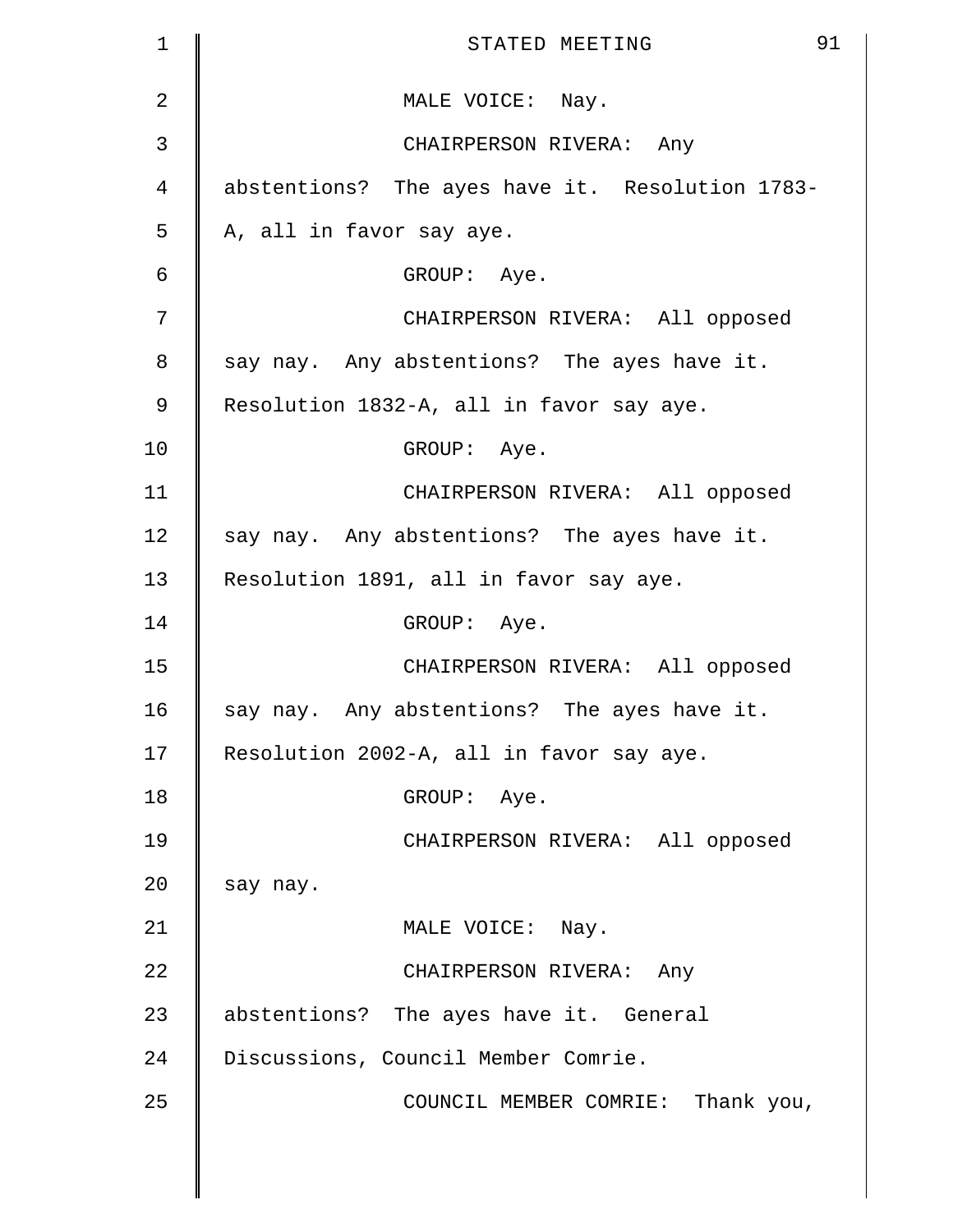| $\mathbf 1$    | 92<br>STATED MEETING                               |
|----------------|----------------------------------------------------|
| 2              | President Pro Tempore. I just wanted to note that  |
| 3              | yesterday in my district a tragedy happened that   |
| $\overline{4}$ | took the lives of three people, Shlomo Dahan, of   |
| 5              | Flushing Queens, the owner of S. Dahan Piping and  |
| 6              | Heating Corporation. The South Ozone Park          |
| 7              | contractor that was hired to clean the well, his   |
| 8              | son Harel Dahan, 23 of East 73rd Street in         |
| 9              | Brooklyn and Rene Francisco Rivas of Jamaica       |
| 10             | Avenue in Queens, a native of El Salvador who was  |
| 11             | an employee of Regal Recycling. I just want to     |
| 12             | note that our office has reached out to Regal      |
| 13             | Recycling. We just found out that his wife has a   |
| 14             | TSP immigrant status and would like to go home to  |
| 15             | bury her husband but be able to come back to this  |
| 16             | country. I want to just offer my support to the    |
| 17             | families of the victims and our city's support for |
| 18             | anything that they may need during this time.      |
| 19             | Also, I think we need to look into all of the      |
| 20             | issues about why there was so much toxicity in a   |
| 21             | catch basin which was not flowing that a private   |
| 22             | company had to look at cleaning it out. I just     |
| 23             | wanted to express my condolences to the family for |
| 24             | such a tragic loss and whatever we can do to help  |
| 25             | them, I hope that we can all work together to make |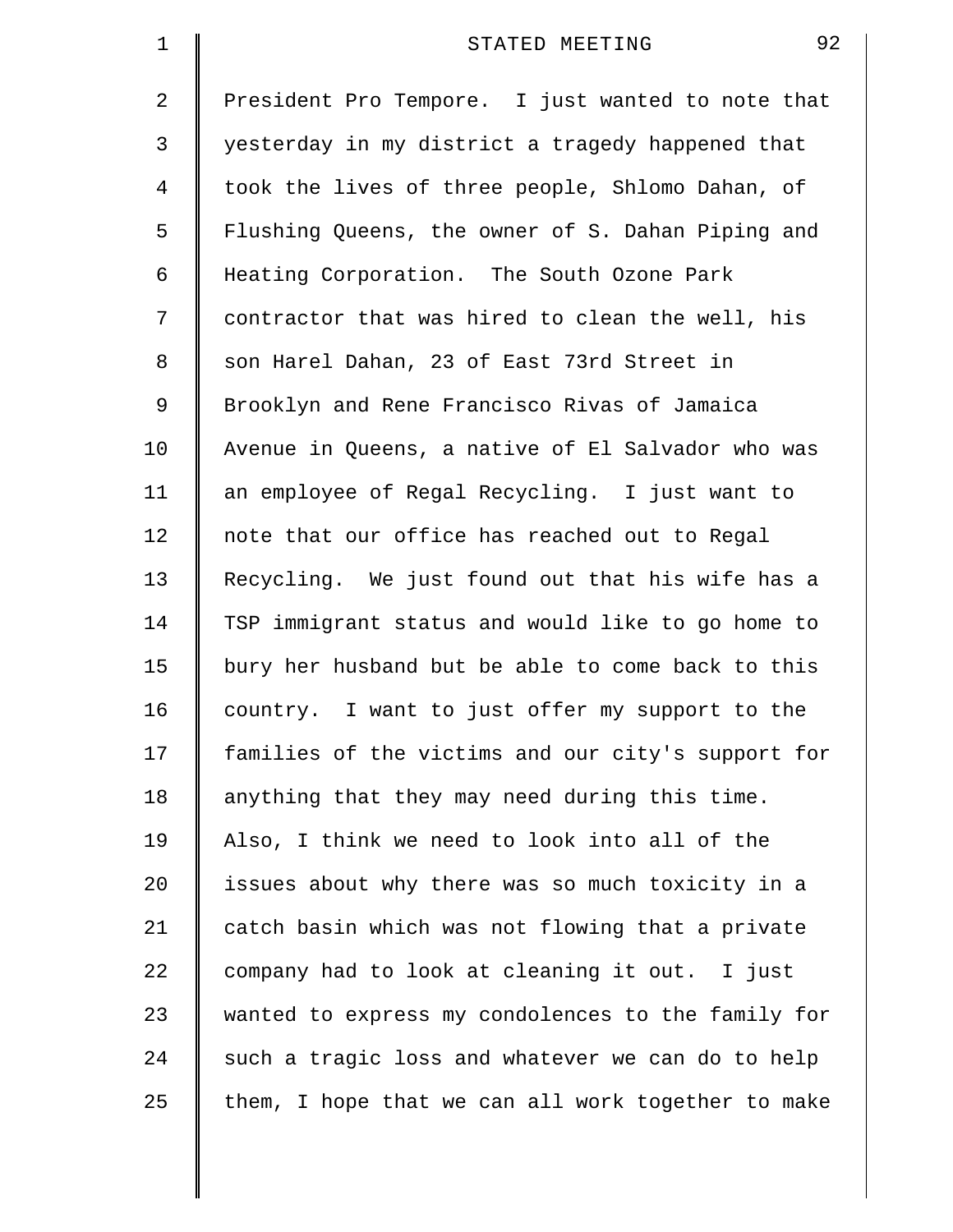| $\mathbf 1$    | 93<br>STATED MEETING                                            |
|----------------|-----------------------------------------------------------------|
| $\overline{a}$ | sure that that type of tragedy never happens                    |
| 3              | again. Thank you.                                               |
| 4              | CHAIRPERSON RIVERA: Thank you.                                  |
| 5              | Council Member Dickens.                                         |
| 6              | COUNCIL MEMBER DICKENS: Thank you                               |
| 7              | President Pro Tempore. I congratulate the Muslim                |
| 8              | community on the passage of Resolution 1281-A in                |
| 9              | observance of two Muslim school holidays. I am                  |
| 10             | introducing three Resolutions, 2050 which calls                 |
| 11             | upon the state to change education law to mandate               |
| 12             | that newly sited charter schools accept students                |
| 13             | from within the same local neighborhood when                    |
| 14             | public students have been displaced. My district                |
| 15             | has seen an unusually high influx of charter                    |
| 16             | schools being sited in existing public schools.<br>$\mathbf{I}$ |
| 17             | continue to press upon the DOE to seriously                     |
| 18             | explore the possibility of purchasing former                    |
| 19             | Catholic school properties to site new charter                  |
| $20 \,$        | schools. Until the city I able to accommodate new               |
| 21             | charter schools without displacing public school                |
| 22             | students, newly sited charter schools must be                   |
| 23             | mandated to accept displaced students from the                  |
| 24             | neighborhood in which they are situated.                        |
| 25             | Resolution 2052 asks the state to place a cap on                |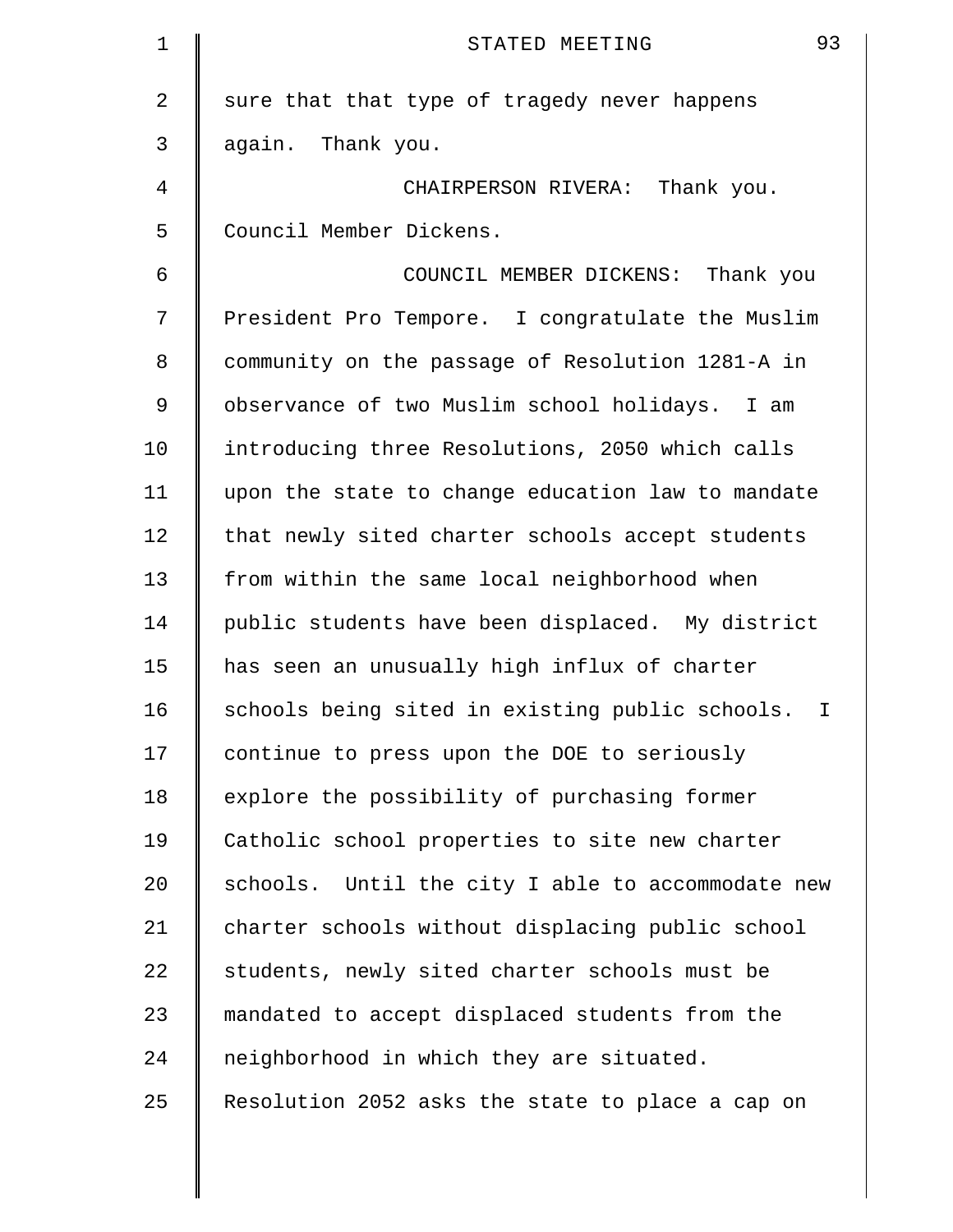| 1  | 94<br>STATED MEETING                               |
|----|----------------------------------------------------|
| 2  | the number of charters that any one organization   |
| 3  | can hold in the State of New York and further      |
| 4  | limits the number that can be held in any one      |
| 5  | particular school district. When the State of New  |
| 6  | York authorized the New York Charter Schools Act   |
| 7  | in 1998, the cap on the number of charters to be   |
| 8  | issued in New York State was 100. That number has  |
| 9  | since been raised to 200 and may yet be raised     |
| 10 | again. As we move to strengthen our public         |
| 11 | schools, it is important to maintain a balance     |
| 12 | between public schools and charter schools. This   |
| 13 | Resolution calls upon the state to consider        |
| 14 | setting that balance. Resolution 2051 calls on     |
| 15 | the state to enact legislation that would regulate |
| 16 | the practice of naturopathic medicine.             |
| 17 | SPEAKER QUINN: Counselor, if we                    |
| 18 | could give the Majority Whip a little more time    |
| 19 | because of the interruption. If we could get some  |
| 20 | quiet please.                                      |
| 21 | COUNCIL MEMBER DICKENS: It would                   |
| 22 | establish a state board which would license the    |
| 23 | practice. Naturopathy is an alternative that       |
| 24 | increasingly is being sought by families who have  |
| 25 | lost their insurance in these dire economic times. |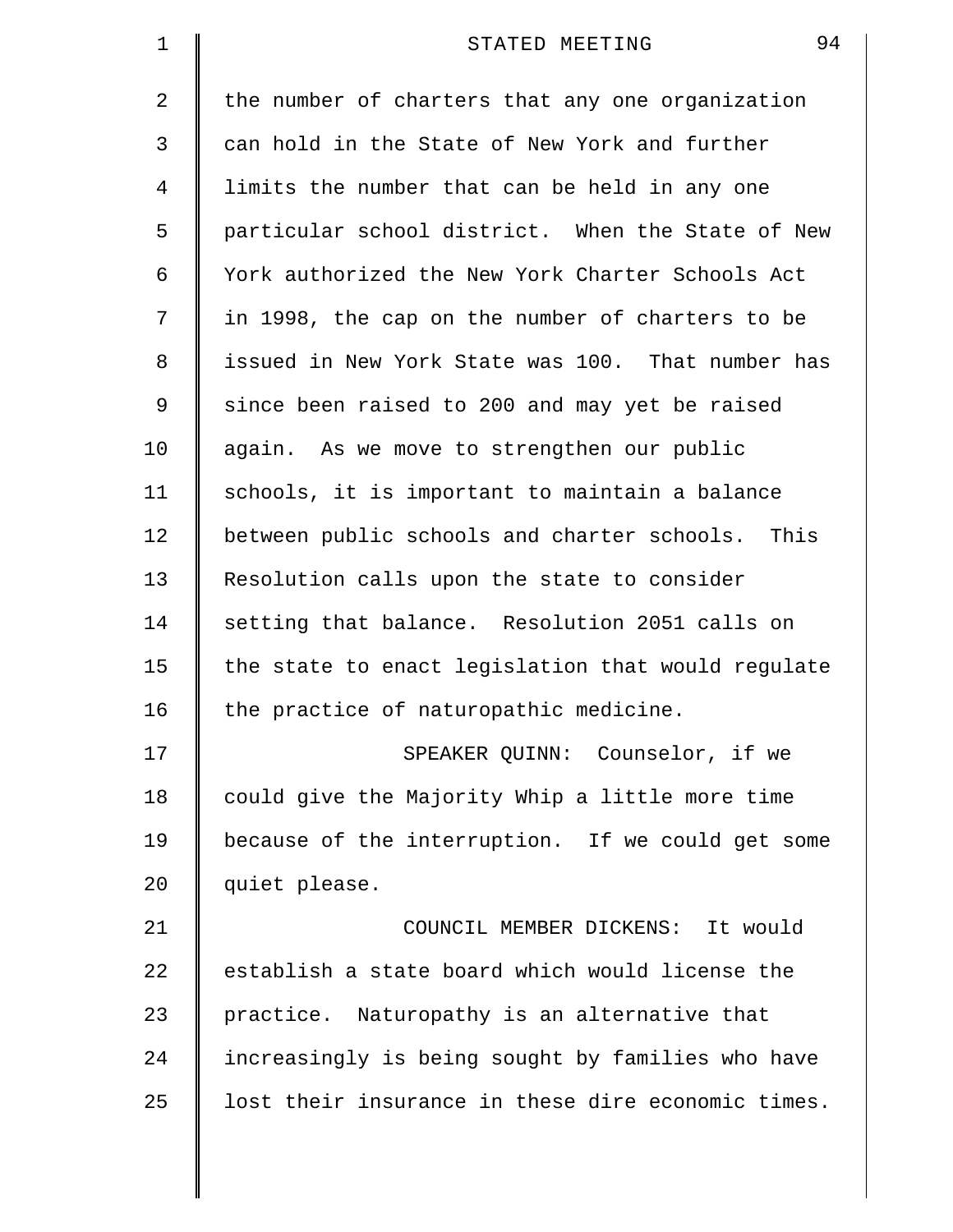| 1           | 95<br>STATED MEETING                               |
|-------------|----------------------------------------------------|
| 2           | It is hailed not only as an alternative to         |
| 3           | conventional medicine but is a complement focusing |
| 4           | on holistic care. I thank Asia and Jan Atwell and  |
| 5           | Rob Newman for their assistance and direction and  |
| 6           | I ask my colleagues to support these three         |
| 7           | Resolutions. Thank you.                            |
| 8           | CHAIRPERSON RIVERA: Thank you.                     |
| $\mathsf 9$ | Council Member Crowley.                            |
| 10          | COUNCIL MEMBER CROWLEY: Thank you.                 |
| 11          | Today I ask my colleagues to sign on to a sign-on  |
| 12          | letter to Governor Paterson asking him to address  |
| 13          | the medical crisis in the city. Far too many       |
| 14          | women health doctors are paying outrageous amounts |
| 15          | of malpractice insurance and today it's scheduled  |
| 16          | to expire. So the governor and the state           |
| 17          | legislature has the option to either free rates,   |
| 18          | look at ways of reducing rates or creating some    |
| 19          | type of public malpractice insurance that would    |
| 20          | keep our obstetricians and breast imaging doctors  |
| 21          | in New York City. So far 31 Council Members have   |
| 22          | signed on and I would hope that those of my        |
| 23          | colleagues that have not signed on yet would       |
| 24          | consider signing on. Thank you.                    |
| 25          | CHAIRPERSON RIVERA: Thank you.                     |
|             |                                                    |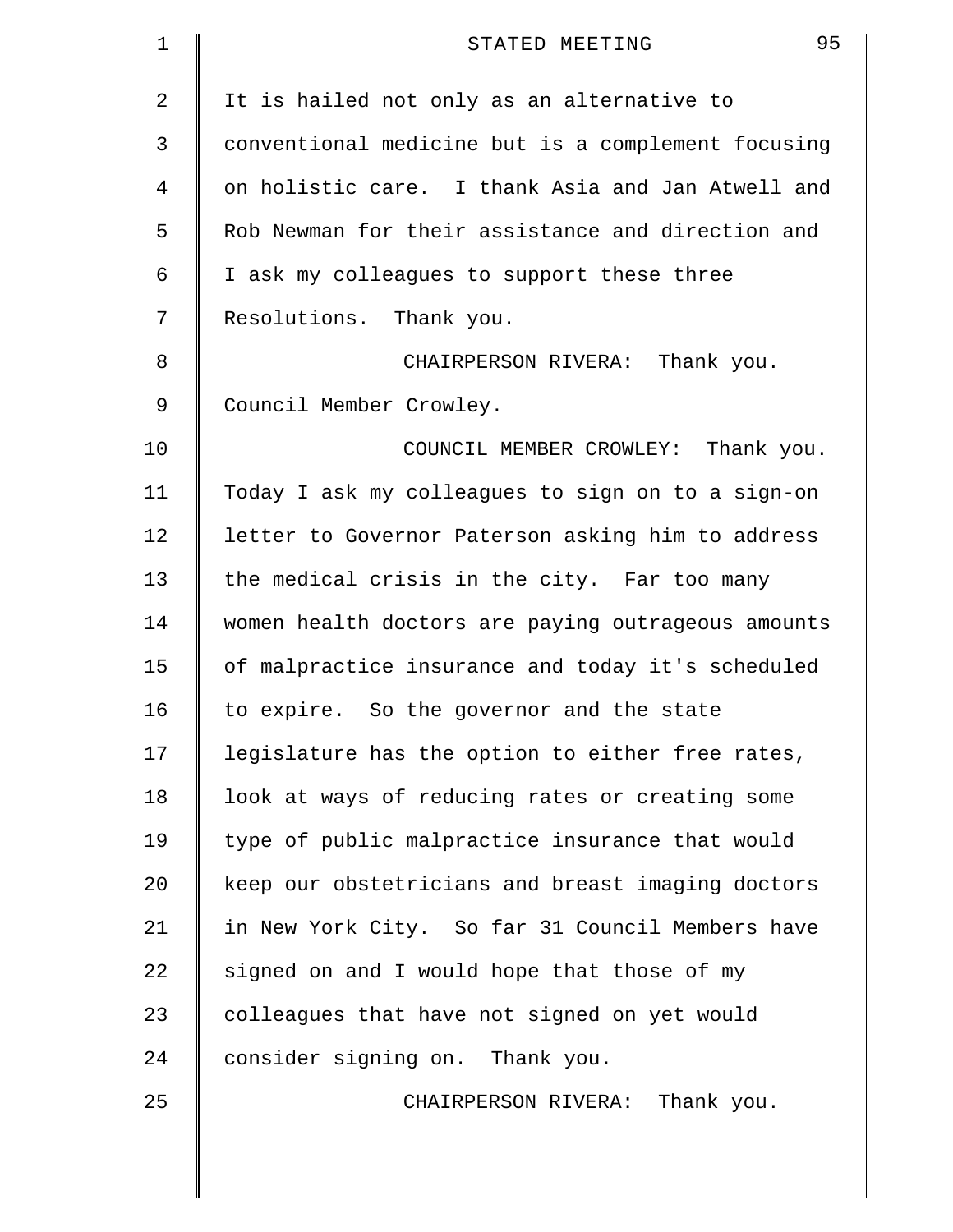| $\mathbf 1$ | 96<br>STATED MEETING                                 |
|-------------|------------------------------------------------------|
| 2           | Council Member Brewer.                               |
| 3           | COUNCIL MEMBER BREWER: Thank you                     |
| 4           | very much. I would like to mention interns Amor      |
| 5           | Darlin [phonetic] from Georgetown, Hannah Emcili     |
| 6           | [phonetic] from Cornell, Tina Verges [phonetic]      |
| 7           | from NYU, Monica Landrel [phonetic] from Barnard,    |
| 8           | Sherri Kenham [phonetic] from NYU, Casey Levinson    |
| 9           | [phonetic] from NYU and Benjamin Solitare            |
| 10          | [phonetic] and to say that these people are just     |
| 11          | some of the wonderful people who are working with    |
| 12          | us this summer. I also wanted to mention that        |
| 13          | yesterday we had a hearing in technology regarding   |
| 14          | open data. It seems like a perhaps esoteric          |
| 15          | topic, but the mayor actually discussed the same     |
| 16          | topic at the Personal Democracy conference at        |
| 17          | Lincoln Center run by Andrew Rasiej. I bring it      |
| 18          | to your attention because I hope you'll pay          |
| 19          | attention to some of the blogs and weigh in on how   |
| 20          | you think this particular issue can play out.<br>I'd |
| 21          | like to see a lot more data that's raw and able to   |
| 22          | be worked upon so that people can layer it and       |
| 23          | find out what's really going in their                |
| 24          | neighborhoods. Thank you very much and thank you     |
| 25          | to all the interns and staff in our office.          |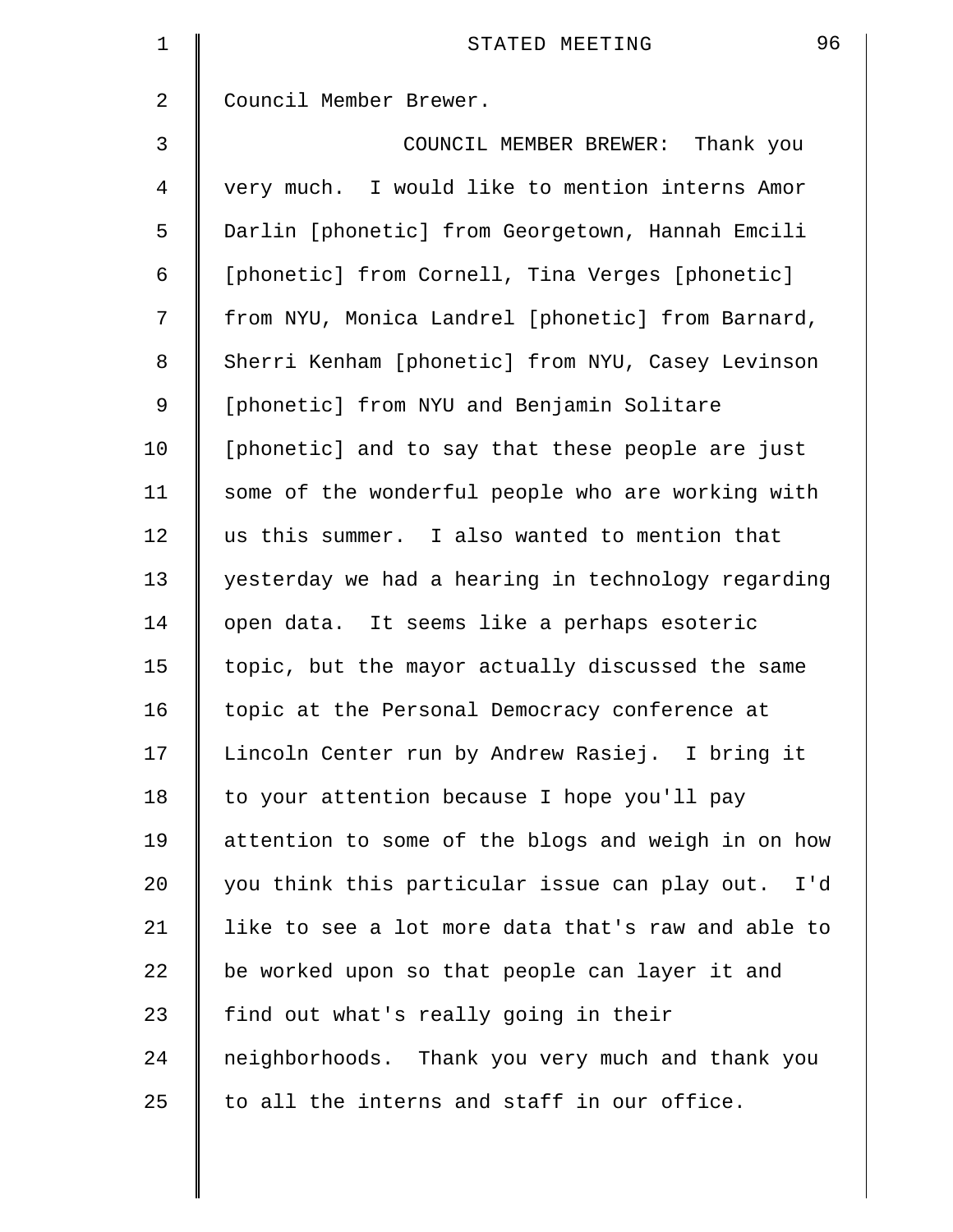| 1  | 97<br>STATED MEETING                              |  |  |  |  |
|----|---------------------------------------------------|--|--|--|--|
| 2  | CHAIRPERSON RIVERA: Council Member                |  |  |  |  |
| 3  | Vann.                                             |  |  |  |  |
| 4  | COUNCIL MEMBER VANN: Thank you,                   |  |  |  |  |
| 5  | Mr. Public Advocate. I'd like to urge all of my   |  |  |  |  |
| 6  | colleagues to join me in Resolution 2060 where we |  |  |  |  |
| 7  | are asking the State Legislature and the governor |  |  |  |  |
| 8  | obviously to sign legislation Assemblywoman       |  |  |  |  |
| 9  | Annette Robinson, Senator Huntley. It's           |  |  |  |  |
| 10 | legislation that would remove the need for health |  |  |  |  |
| 11 | care providers to receive written consent for the |  |  |  |  |
| 12 | performance of an HIV test. It would also provide |  |  |  |  |
| 13 | for the counseling and/or referrals when a        |  |  |  |  |
| 14 | positive result is reported. I don't know if      |  |  |  |  |
| 15 | you're aware, but in our country a new HIV        |  |  |  |  |
| 16 | infection occurs every nine and a half minutes.   |  |  |  |  |
| 17 | Also, 80% of new infections are among black       |  |  |  |  |
| 18 | Americans and Hispanic Americans. The CDC has     |  |  |  |  |
| 19 | recommended several years ago that we go to a     |  |  |  |  |
| 20 | strategy making testing routine without that      |  |  |  |  |
| 21 | barrier, without that written consent. New York   |  |  |  |  |
| 22 | City, as you probably know, is the epicenter of   |  |  |  |  |
| 23 | the HIV epidemic. With more than 100,000 New      |  |  |  |  |
| 24 | Yorkers living with HIV and AIDS, 25% don't even  |  |  |  |  |
| 25 | know that they have it. So they will continue to  |  |  |  |  |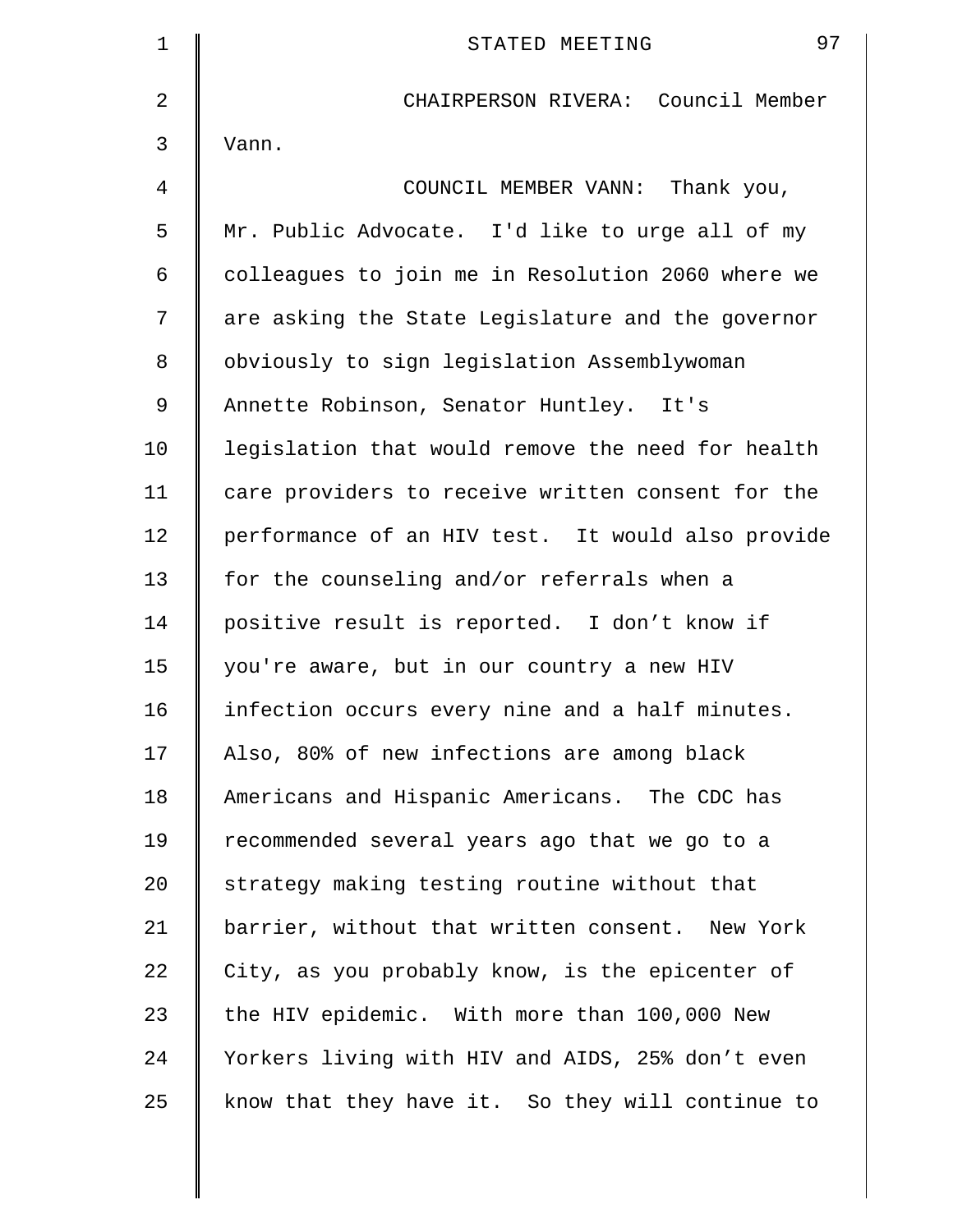| $\mathbf 1$ | 98<br>STATED MEETING                               |  |  |  |  |  |
|-------------|----------------------------------------------------|--|--|--|--|--|
| 2           | unknowingly spread that disease by giving more     |  |  |  |  |  |
| 3           | infections. This is a very, very significant       |  |  |  |  |  |
| 4           | piece of legislation. Hopefully the weight of      |  |  |  |  |  |
| 5           | this City Council advocating for that passage will |  |  |  |  |  |
| 6           | have some impact and we will provide for a         |  |  |  |  |  |
| 7           | strategy and I think we'll provide health care for |  |  |  |  |  |
| 8           | our people in New York City and a significant      |  |  |  |  |  |
| 9           | strategy in working against this epidemic. So      |  |  |  |  |  |
| 10          | please support Resolution 2060 and sign on. Thank  |  |  |  |  |  |
| 11          | you.                                               |  |  |  |  |  |
| 12          | CHAIRPERSON RIVERA: Thank you.                     |  |  |  |  |  |
| 13          | Council Member Melissa Mark-Viverito.              |  |  |  |  |  |
| 14          | COUNCIL MEMBER MARK-VIVERITO:                      |  |  |  |  |  |
| 15          | Thank you. Along with my colleagues, Council       |  |  |  |  |  |
| 16          | Member John Liu and Rosie Mendez, we ask our       |  |  |  |  |  |
| 17          | colleagues to sign on to Resolution 2056 which     |  |  |  |  |  |
| 18          | calls and urges the Puerto Rican Governor Luis     |  |  |  |  |  |
| 19          | Fortuno to meet with the labor unions representing |  |  |  |  |  |
| 20          | central government workers in Puerto Rico to       |  |  |  |  |  |
| 21          | discuss alternative solutions to the economic      |  |  |  |  |  |
| 22          | crisis and reduce the privatization of important   |  |  |  |  |  |
| 23          | government functions. Some of the laws that the    |  |  |  |  |  |
| 24          | governor is passing may be considered illegal. It  |  |  |  |  |  |
| 25          | is basically leaving thousands of people,          |  |  |  |  |  |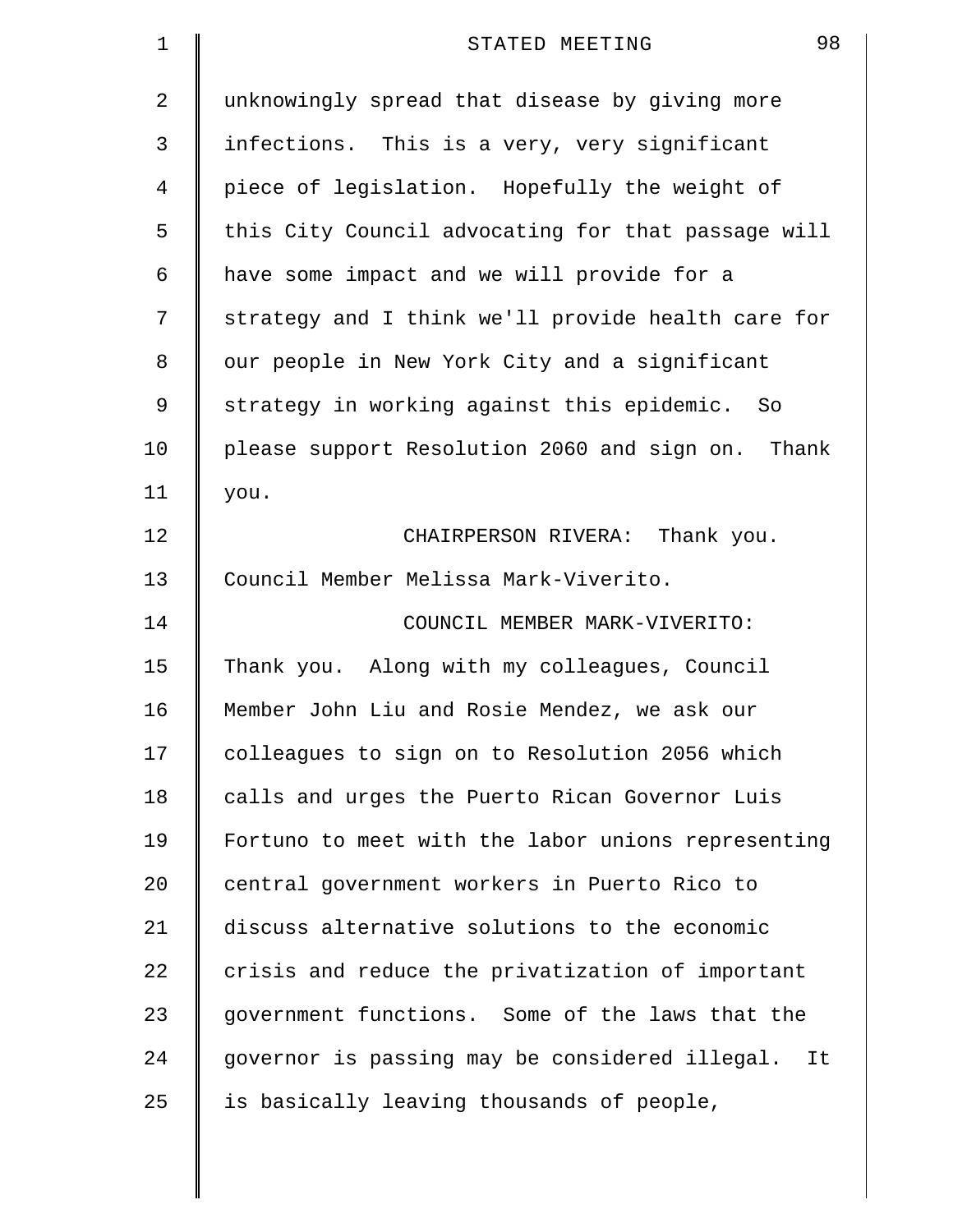| $\mathbf 1$    | 99<br>STATED MEETING                               |  |  |  |  |  |
|----------------|----------------------------------------------------|--|--|--|--|--|
| 2              | particularly union jobs out in the street. He has  |  |  |  |  |  |
| 3              | refused to sit with the unions and negotiate in    |  |  |  |  |  |
| $\overline{4}$ | good faith. This is a governor who represents a    |  |  |  |  |  |
| 5              | party that believes in deregulation and believes   |  |  |  |  |  |
| 6              | in the privatization of resources and really is    |  |  |  |  |  |
| 7              | very much about selling off the resources and the  |  |  |  |  |  |
| 8              | wealth of a nation. I believe that we stand        |  |  |  |  |  |
| 9              | really strong in saying that we ask and demand     |  |  |  |  |  |
| 10             | that Governor Fortuno in representation of a lot   |  |  |  |  |  |
| 11             | of Puerto Ricans, thousands of Puerto Ricans that  |  |  |  |  |  |
| 12             | live stateside, families that are here that are    |  |  |  |  |  |
| 13             | going to be affected and impacted that he do sit   |  |  |  |  |  |
| 14             | in good faith with the labor unions to find        |  |  |  |  |  |
| 15             | alternative solutions to the economic crisis on    |  |  |  |  |  |
| 16             | the island. Lastly, as a side note, I want to      |  |  |  |  |  |
| 17             | really commend President Obama for his words       |  |  |  |  |  |
| 18             | regarding the coup in Honduras. As people may      |  |  |  |  |  |
| 19             | have heard, Manuel Zelaya, the president who was   |  |  |  |  |  |
| 20             | democratically elected in Honduras was just        |  |  |  |  |  |
| 21             | recently deposed in a coup detat which is          |  |  |  |  |  |
| 22             | unbelievable in this day and age that that is      |  |  |  |  |  |
| 23             | still happening in Latin America. It harkens back  |  |  |  |  |  |
| 24             | to 20 years ago when that was a common occurrence. |  |  |  |  |  |
| 25             | I want to commend the President for his words and  |  |  |  |  |  |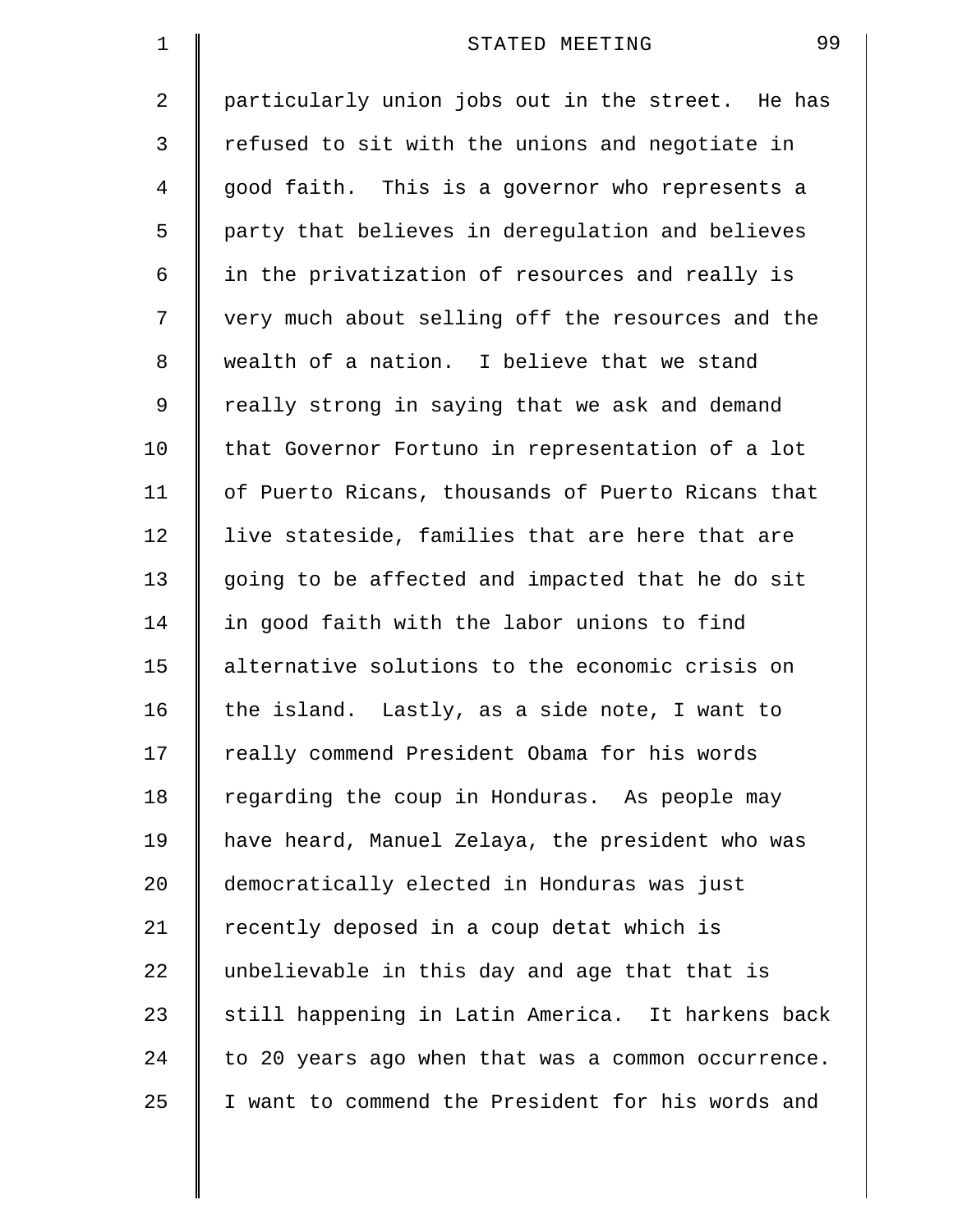| $\mathbf 1$    | 100<br>STATED MEETING                              |  |  |  |  |  |
|----------------|----------------------------------------------------|--|--|--|--|--|
| $\overline{a}$ | hope that the duly elected president is brought    |  |  |  |  |  |
| 3              | back to power peacefully. Thank you.               |  |  |  |  |  |
| 4              | CHAIRPERSON RIVERA: Council Member                 |  |  |  |  |  |
| 5              | Jackson.                                           |  |  |  |  |  |
| 6              | Thank you,<br>COUNCIL MEMBER JACKSON:              |  |  |  |  |  |
| 7              | Mr. Chair. I rise today to say that I support      |  |  |  |  |  |
| 8              | Resolution 2050, 2051 and 2052 introduced by our   |  |  |  |  |  |
| 9              | colleague Inez Dickens and also Resolution 2056    |  |  |  |  |  |
| 10             | introduced by our colleague Rosie Mendez, which    |  |  |  |  |  |
| 11             | our colleague Melissa Mark-Viverito just spoke     |  |  |  |  |  |
| 12             | about. I ask you to sign on to those resolutions.  |  |  |  |  |  |
| 13             | But I also rise today in order to ask you to sign  |  |  |  |  |  |
| 14             | on to Intro 1032 introduced by Speaker Quinn and   |  |  |  |  |  |
| 15             | myself, basically asking the Department of         |  |  |  |  |  |
| 16             | Education to really give us the true book and not  |  |  |  |  |  |
| 17             | the blue book. For far too long, way before        |  |  |  |  |  |
| 18             | Mayoral Control every tripped off of anyone's      |  |  |  |  |  |
| 19             | lips, we have had a problem with the way capacity  |  |  |  |  |  |
| 20             | in our schools is calculated. Justice Leland       |  |  |  |  |  |
| 21             | DeGrasse, the Supreme Court Justice in the CFE     |  |  |  |  |  |
| 22             | cases pended in his 2001 decision and the Campaign |  |  |  |  |  |
| 23             | for Fiscal Equity. Parents all over New York City  |  |  |  |  |  |
| 24             | have known for decades that schools are            |  |  |  |  |  |
| 25             | overcrowded. No art rooms, no science labs, no     |  |  |  |  |  |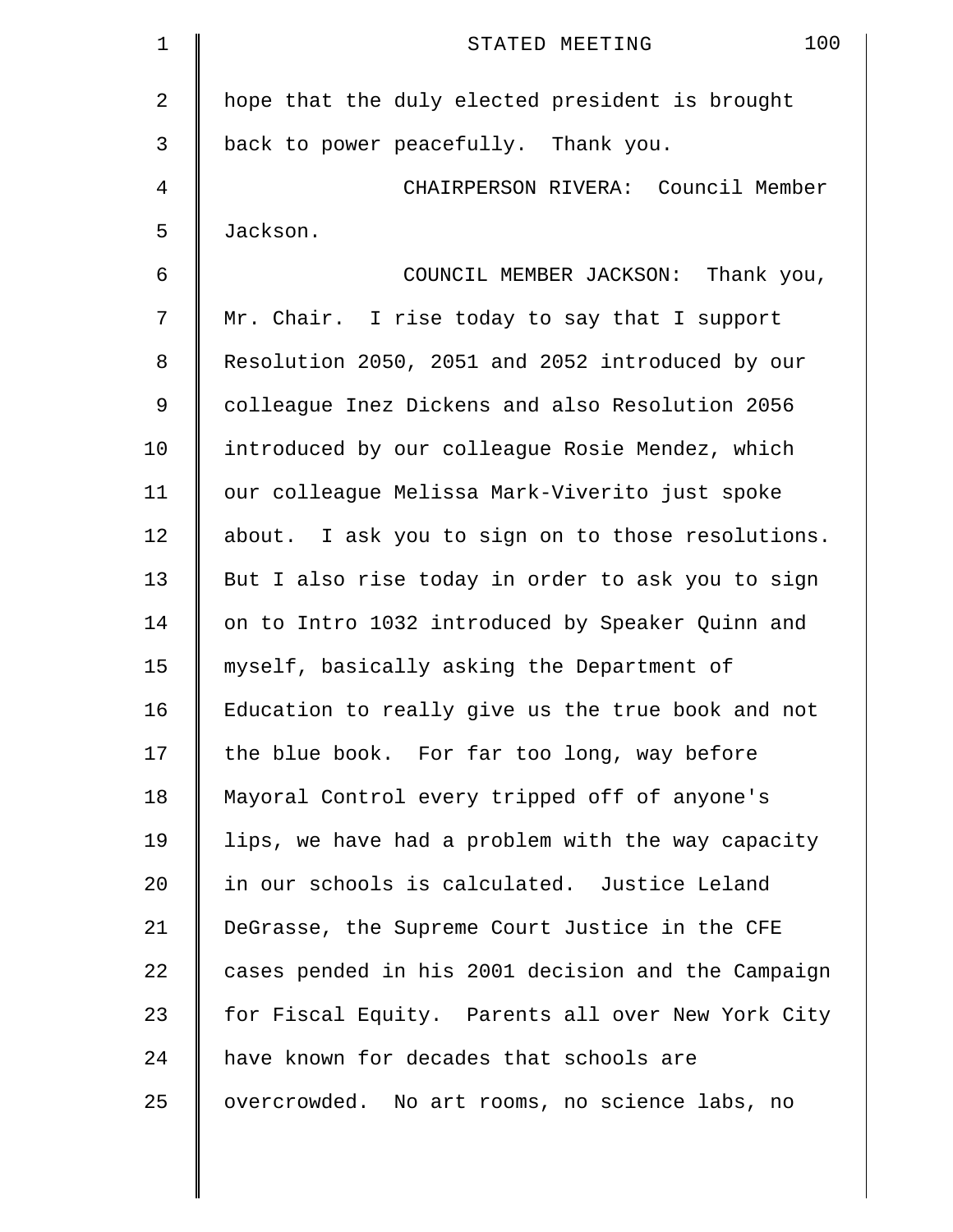| 1  | 101<br>STATED MEETING                              |  |  |  |  |  |
|----|----------------------------------------------------|--|--|--|--|--|
| 2  | gym and large class sizes. Intro 1032 compels      |  |  |  |  |  |
| 3  | accurate reporting using class sizes that meet     |  |  |  |  |  |
| 4  | state standards and this bill will take note of    |  |  |  |  |  |
| 5  | the impact of several small schools sharing space  |  |  |  |  |  |
| 6  | and of the special needs that schools with themed  |  |  |  |  |  |
| 7  | curriculums have. How can you have a school of     |  |  |  |  |  |
| 8  | music and dance without music and dance rooms? I   |  |  |  |  |  |
| 9  | ask that question. I look forward to getting this  |  |  |  |  |  |
| 10 | legislation in place at the earliest possible      |  |  |  |  |  |
| 11 | moment and hope that you will join the Speaker and |  |  |  |  |  |
| 12 | me in making the true book a reality. Thank you.   |  |  |  |  |  |
| 13 | CHAIRPERSON RIVERA: Thank you.                     |  |  |  |  |  |
| 14 | Council Member Mendez.                             |  |  |  |  |  |
| 15 | COUNCIL MEMBER MENDEZ: Thank you.                  |  |  |  |  |  |
| 16 | I'll keep my comments brief because my colleague   |  |  |  |  |  |
| 17 | Melissa Mark-Viverito spoke about this so          |  |  |  |  |  |
| 18 | eloquently. I think what's important to note and   |  |  |  |  |  |
| 19 | why we're asking for this resolution is because    |  |  |  |  |  |
| 20 | the governor of Puerto Rico with a swoop of a pen  |  |  |  |  |  |
| 21 | has essentially I think exacerbated the economic   |  |  |  |  |  |
| 22 | crisis on the island instead of trying to fix it,  |  |  |  |  |  |
| 23 | by eliminating all middle class jobs. The union    |  |  |  |  |  |
| 24 | jobs on the island are the middle class jobs. We   |  |  |  |  |  |
| 25 | urge him to go and meet with the union             |  |  |  |  |  |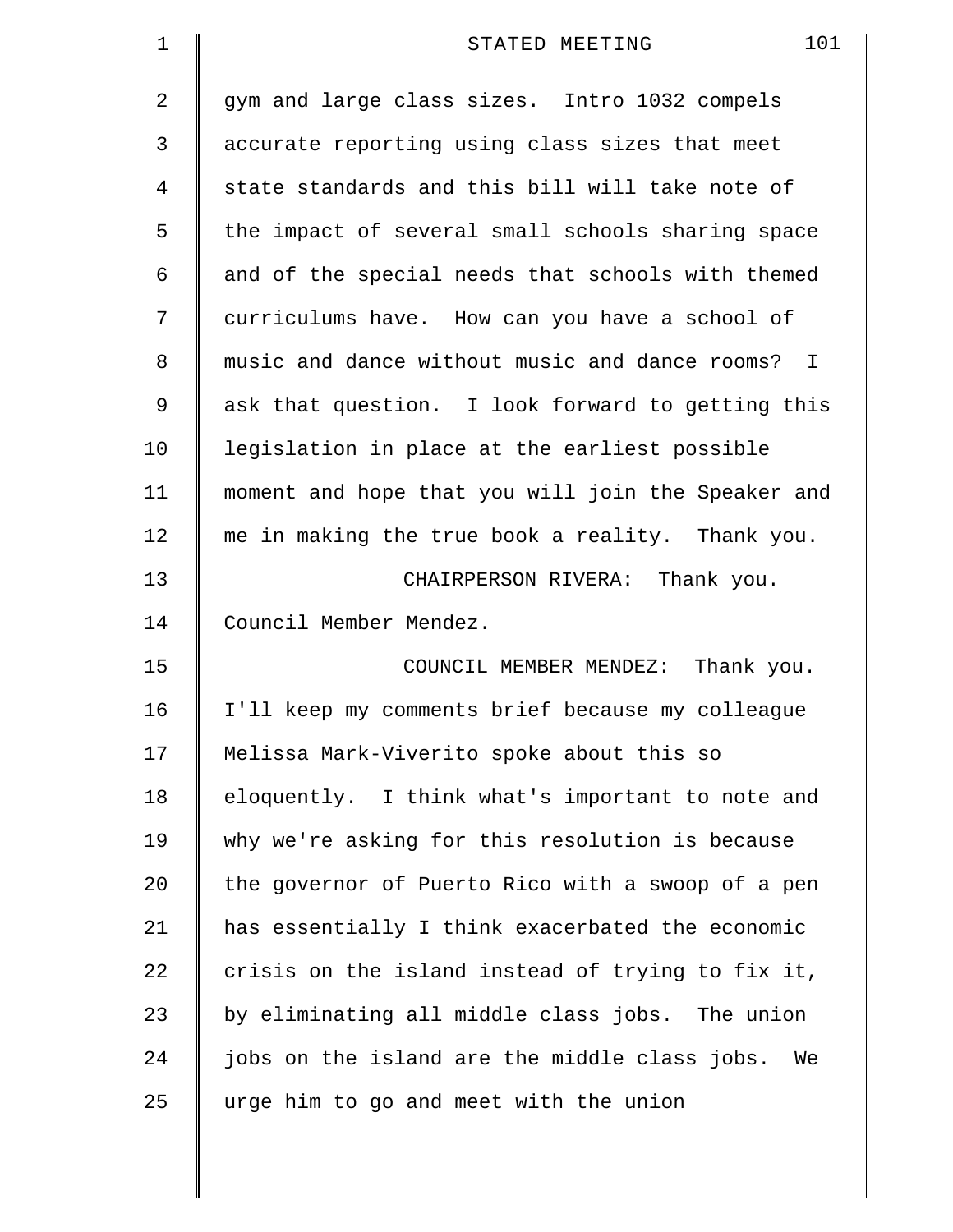| $\mathbf 1$    | 102<br>STATED MEETING                             |  |  |  |  |  |
|----------------|---------------------------------------------------|--|--|--|--|--|
| $\overline{2}$ | representatives and start discussions and         |  |  |  |  |  |
| 3              | hopefully rescind public law 7. I ask all my      |  |  |  |  |  |
| 4              | colleagues to sign on to Resolution 2056. Thank   |  |  |  |  |  |
| 5              | you.                                              |  |  |  |  |  |
| 6              | CHAIRPERSON RIVERA: Council Member                |  |  |  |  |  |
| 7              | James.                                            |  |  |  |  |  |
| 8              | COUNCIL MEMBER JAMES: Last Sunday,                |  |  |  |  |  |
| $\mathsf 9$    | on Father's Day in my district on Myrtle Avenue a |  |  |  |  |  |
| 10             | building collapsed. We averted a Father's Day     |  |  |  |  |  |
| 11             | disaster. Literally within seconds the families   |  |  |  |  |  |
| 12             | were able to get out of the building. Right       |  |  |  |  |  |
| 13             | before the firefighters were about to enter the   |  |  |  |  |  |
| 14             | building, the building came down. It was          |  |  |  |  |  |
| 15             | literally within two seconds. We were able to get |  |  |  |  |  |
| 16             | a little girl out of the rubble but the families  |  |  |  |  |  |
| 17             | were taken care of by the Red Cross and they were |  |  |  |  |  |
| 18             | housed for just two days. One family was housed   |  |  |  |  |  |
| 19             | for three days. After three days the families     |  |  |  |  |  |
| 20             | were told that they would have to go into the     |  |  |  |  |  |
| 21             | Intake Center of the Department of Homeless       |  |  |  |  |  |
| 22             | Services. These were families that were           |  |  |  |  |  |
| 23             | traumatized. These families had absolutely        |  |  |  |  |  |
| 24             | nothing. They had no identification, no money, or |  |  |  |  |  |
| 25             | anything. It is unacceptable that families who    |  |  |  |  |  |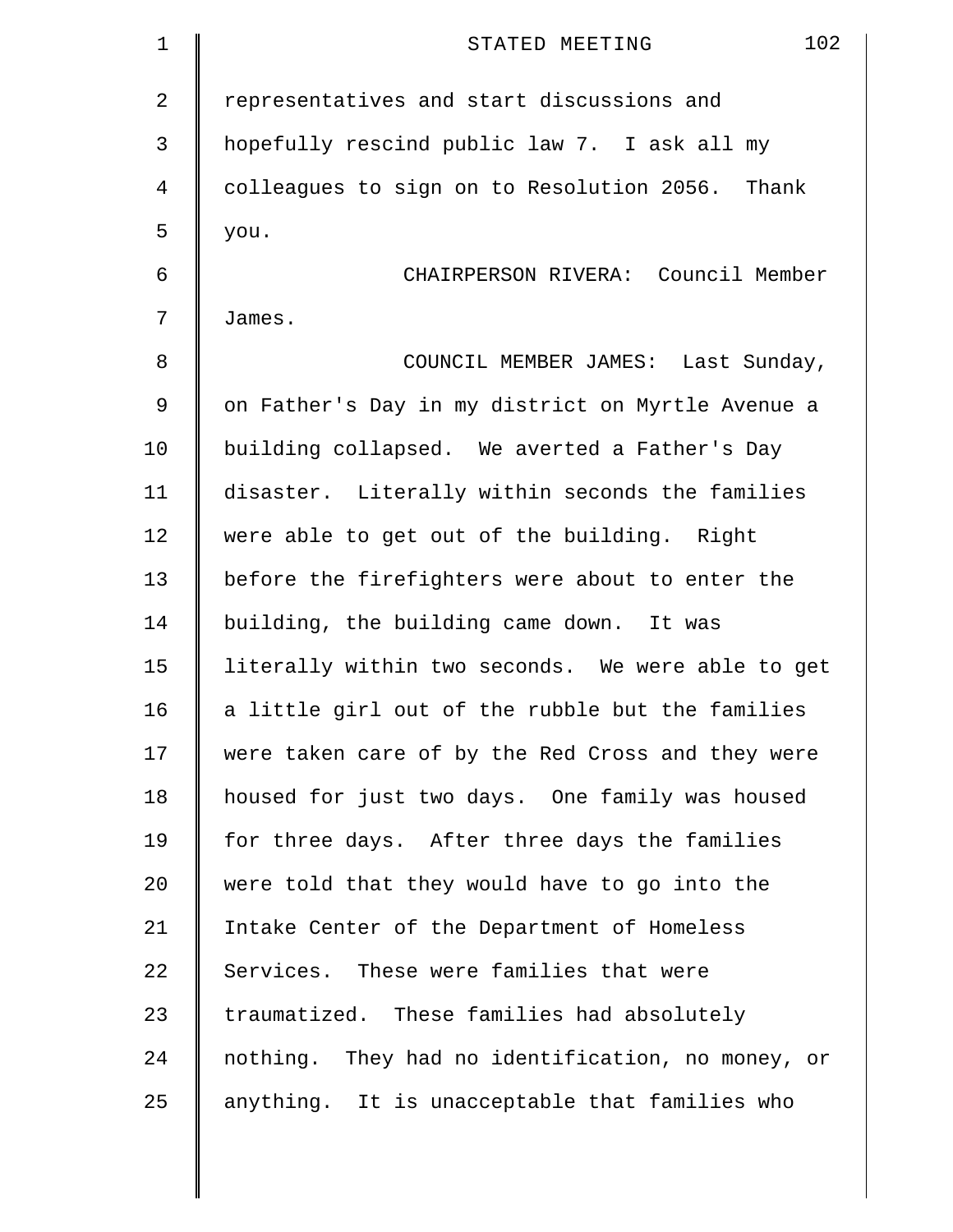| $\mathbf 1$ | 103<br>STATED MEETING                              |  |  |  |  |  |
|-------------|----------------------------------------------------|--|--|--|--|--|
| 2           | are traumatized, who suffered the same situation   |  |  |  |  |  |
| 3           | as those families after 9/11 should be treated in  |  |  |  |  |  |
| 4           | this fashion. I would urge the administration to   |  |  |  |  |  |
| 5           | take that into consideration. After my             |  |  |  |  |  |
| 6           | discussions with a number of deputy mayors and a   |  |  |  |  |  |
| 7           | number of commissioners, at this point in time we  |  |  |  |  |  |
| 8           | are treating them with more humanity and with more |  |  |  |  |  |
| 9           | compassion. The next time that we have a disaster  |  |  |  |  |  |
| 10          | I would hope that the administration would look at |  |  |  |  |  |
| 11          | these families and would treat them differently    |  |  |  |  |  |
| 12          | and would have someone who would provide them with |  |  |  |  |  |
| 13          | counseling and who would attend to their affairs   |  |  |  |  |  |
| 14          | on a daily basis. I also plan on introducing some  |  |  |  |  |  |
| 15          | legislation to create such an agency. It's been    |  |  |  |  |  |
| 16          | some time since I mentioned my favorite project    |  |  |  |  |  |
| 17          | and I know a lot of you have been worrying about   |  |  |  |  |  |
| 18          | my favorite project. And particularly, Council     |  |  |  |  |  |
| 19          | Member Fidler, I think you would find this         |  |  |  |  |  |
| 20          | interesting, particular in light of the fact that  |  |  |  |  |  |
| 21          | you down zoned your district today. The highest    |  |  |  |  |  |
| 22          | court today finally agreed to take our appeal to   |  |  |  |  |  |
| 23          | the Atlantic Yards project to question the use of  |  |  |  |  |  |
| 24          | eminent domain. After all the cases that we have   |  |  |  |  |  |
| 25          | lost, finally, finally we are getting justice in   |  |  |  |  |  |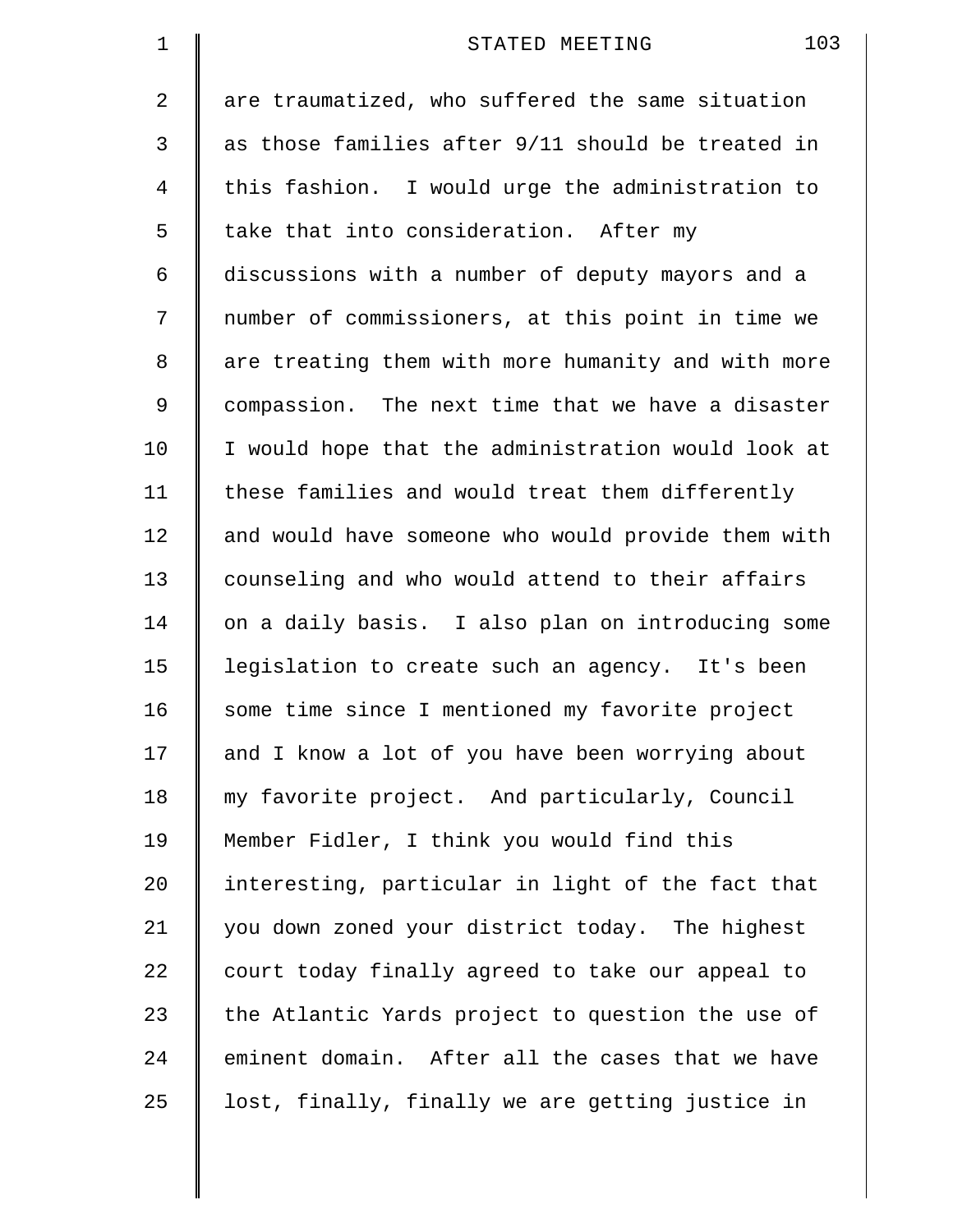| 1  | 104<br>STATED MEETING                              |  |  |  |  |  |
|----|----------------------------------------------------|--|--|--|--|--|
| 2  | the Court of Appeals. And you can bet I'm hopeful  |  |  |  |  |  |
| 3  | that we will be successful. The question of the    |  |  |  |  |  |
| 4  | abuse of eminent domain has come up in Coney       |  |  |  |  |  |
| 5  | Island and a number of other projects. But         |  |  |  |  |  |
| 6  | finally the highest court in New York State has    |  |  |  |  |  |
| 7  | decided to hear the appeals of my constituents and |  |  |  |  |  |
| 8  | elected officials who are concerned about the      |  |  |  |  |  |
| 9  | abuse of eminent domain. And last but not least,   |  |  |  |  |  |
| 10 | I congratulate all of the graduates in Fort Green, |  |  |  |  |  |
| 11 | Clinton Hill, Prospect Heights and Crown Heights,  |  |  |  |  |  |
| 12 | your dreams can come true. Just hold on and today  |  |  |  |  |  |
| 13 | is a good day. Thank you very much.                |  |  |  |  |  |
| 14 | CHAIRPERSON RIVERA: Council Member                 |  |  |  |  |  |
| 15 | Gennaro.                                           |  |  |  |  |  |
| 16 | COUNCIL MEMBER GENNARO:<br>Thank you,              |  |  |  |  |  |
| 17 | Mr. Acting Public Advocate. I wish to put on the   |  |  |  |  |  |
| 18 | record that which I've heard over the last couple  |  |  |  |  |  |
| 19 | of days from colleagues, and people who come to    |  |  |  |  |  |
| 20 | City Hall, also from the police on how silly the   |  |  |  |  |  |
| 21 | police booths have been made to look outside of    |  |  |  |  |  |
| 22 | City Hall. We've seen these police in action. We   |  |  |  |  |  |
| 23 | all remember not that long ago when we had         |  |  |  |  |  |
| 24 | violence in this chamber and the great work that   |  |  |  |  |  |
| 25 | they did to try to keep us all safe and they do    |  |  |  |  |  |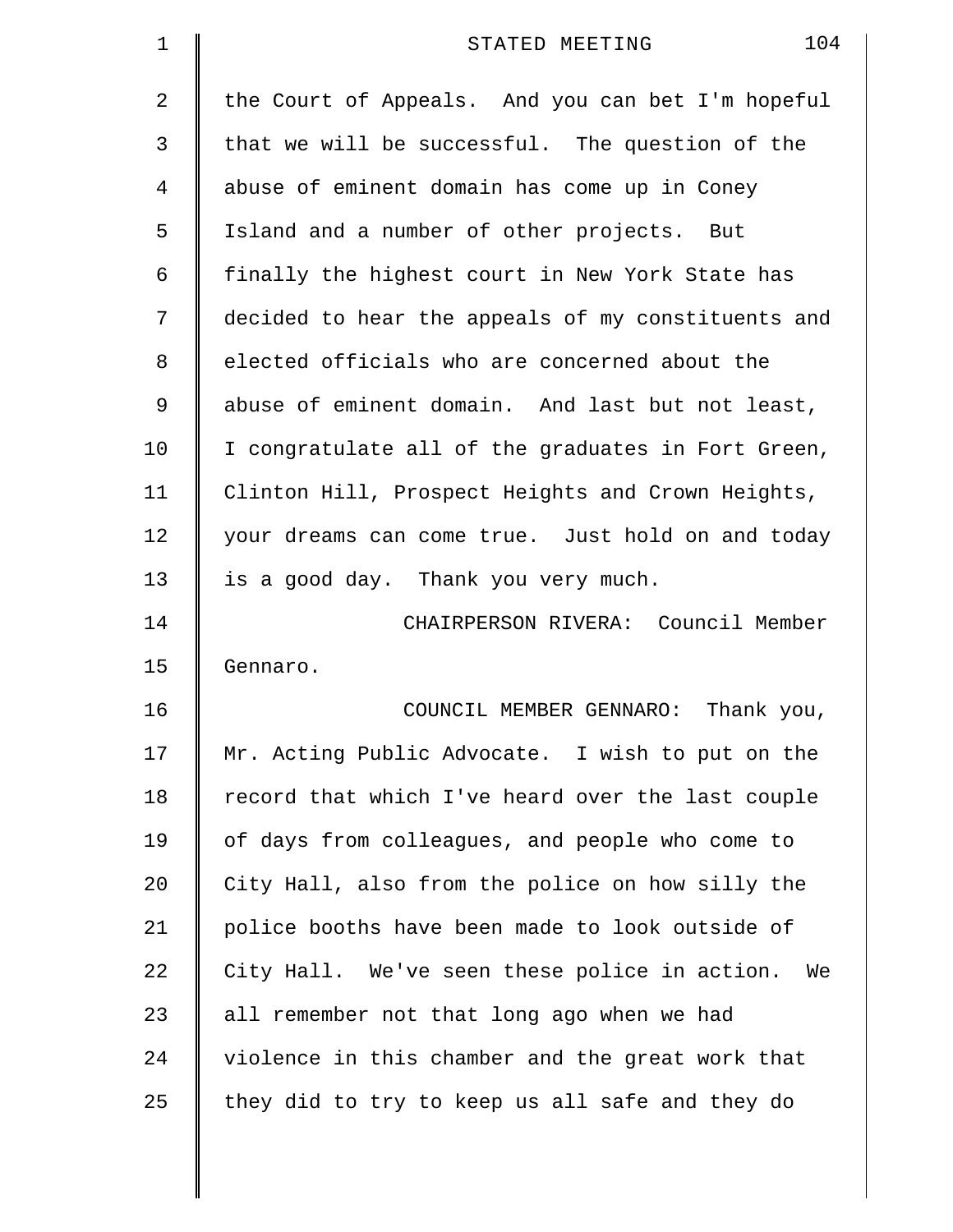| $\mathbf 1$    | 105<br>STATED MEETING                              |  |  |  |  |  |
|----------------|----------------------------------------------------|--|--|--|--|--|
| $\overline{2}$ | that each and every day. These police booths are   |  |  |  |  |  |
| 3              | very, very serious workplaces and they shouldn't   |  |  |  |  |  |
| $\overline{4}$ | be made to look silly. I think it denigrates the   |  |  |  |  |  |
| 5              | officers that work there. I think it denigrates    |  |  |  |  |  |
| 6              | their work. No one would like to have their own    |  |  |  |  |  |
| 7              | workplace made to look very silly. I don't know    |  |  |  |  |  |
| 8              | who made this decision or who was responsible for  |  |  |  |  |  |
| 9              | it. I know it's temporary. I don't know how long   |  |  |  |  |  |
| 10             | it's going to last but I think it's a bad          |  |  |  |  |  |
| 11             | decision. I think it should stop. They should      |  |  |  |  |  |
| 12             | give the officers their honor and respect and      |  |  |  |  |  |
| 13             | return those police booths to how they should look |  |  |  |  |  |
| 14             | which are very serious workplaces. Thank you.      |  |  |  |  |  |
| 15             | CHAIRPERSON RIVERA: Council Member                 |  |  |  |  |  |
| 16             | Nelson.                                            |  |  |  |  |  |
| 17             | COUNCIL MEMBER NELSON: Yes, I'd                    |  |  |  |  |  |
| 18             | like to draw my colleagues' attention to           |  |  |  |  |  |
| 19             | Resolutions 2057 and 2058. Briefly, 2057 is a      |  |  |  |  |  |
| 20             | senior citizen water rate relief. There seems to   |  |  |  |  |  |
| 21             | be an odious continual increase in payments for    |  |  |  |  |  |
| 22             | water. It's like our government's version of       |  |  |  |  |  |
| 23             | water boarding and we really need to stop this for |  |  |  |  |  |
| 24             | all people, but especially for people on fixed     |  |  |  |  |  |
| 25             | incomes. Resolution 2058 would require the New     |  |  |  |  |  |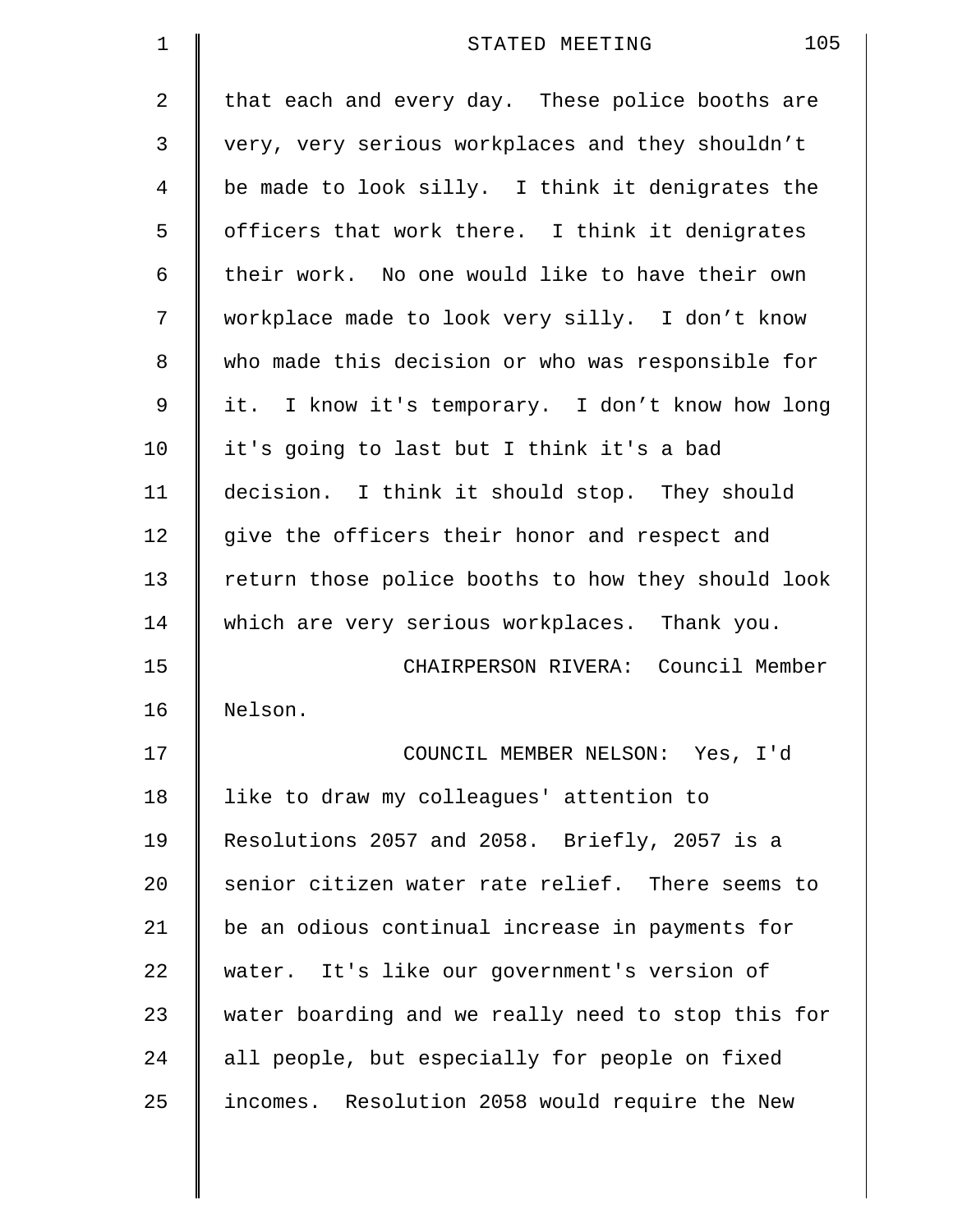| $\mathbf 1$    | 106<br>STATED MEETING                              |  |  |  |  |  |
|----------------|----------------------------------------------------|--|--|--|--|--|
| $\overline{2}$ | York City Water Board to wait at least 30 days     |  |  |  |  |  |
| 3              | after the adoption of the New York City budget     |  |  |  |  |  |
| 4              | before setting its annual rates or other charges   |  |  |  |  |  |
| 5              | for the use of the sewer system or water system or |  |  |  |  |  |
| 6              | both. We don't have to be rash and rush into       |  |  |  |  |  |
| 7              | raising rates. Let's get more data on this and     |  |  |  |  |  |
| 8              | see if it's necessary. Thank you.                  |  |  |  |  |  |
| $\mathsf 9$    | CHAIRPERSON RIVERA: I briefly                      |  |  |  |  |  |
| 10             | recognize Council Member Jackson to close off the  |  |  |  |  |  |
| 11             | discussion.                                        |  |  |  |  |  |
| 12             | COUNCIL MEMBER JACKSON: I just                     |  |  |  |  |  |
| 13             | wanted to congratulate and individual who came to  |  |  |  |  |  |
| 14             | work in my office as a volunteer. Because of the   |  |  |  |  |  |
| 15             | recession his employment was reduced from five     |  |  |  |  |  |
| 16             | days to three days and so he wanted to volunteer   |  |  |  |  |  |
| 17             | in a government office. He came to volunteer in    |  |  |  |  |  |
| 18             | my office and subsequently became a part time      |  |  |  |  |  |
| 19             | employee. I congratulate him. He's leaving and     |  |  |  |  |  |
| 20             | he's off to law school. So Andrew congratulations  |  |  |  |  |  |
| 21             | for the work that you've done on behalf of all the |  |  |  |  |  |
| 22             | constituents that we represent in New York City.   |  |  |  |  |  |
| 23             | Thank you.                                         |  |  |  |  |  |
| 24             | CHAIRPERSON RIVERA: Thank you.                     |  |  |  |  |  |
| 25             | Seeing no others, this meeting is now called into  |  |  |  |  |  |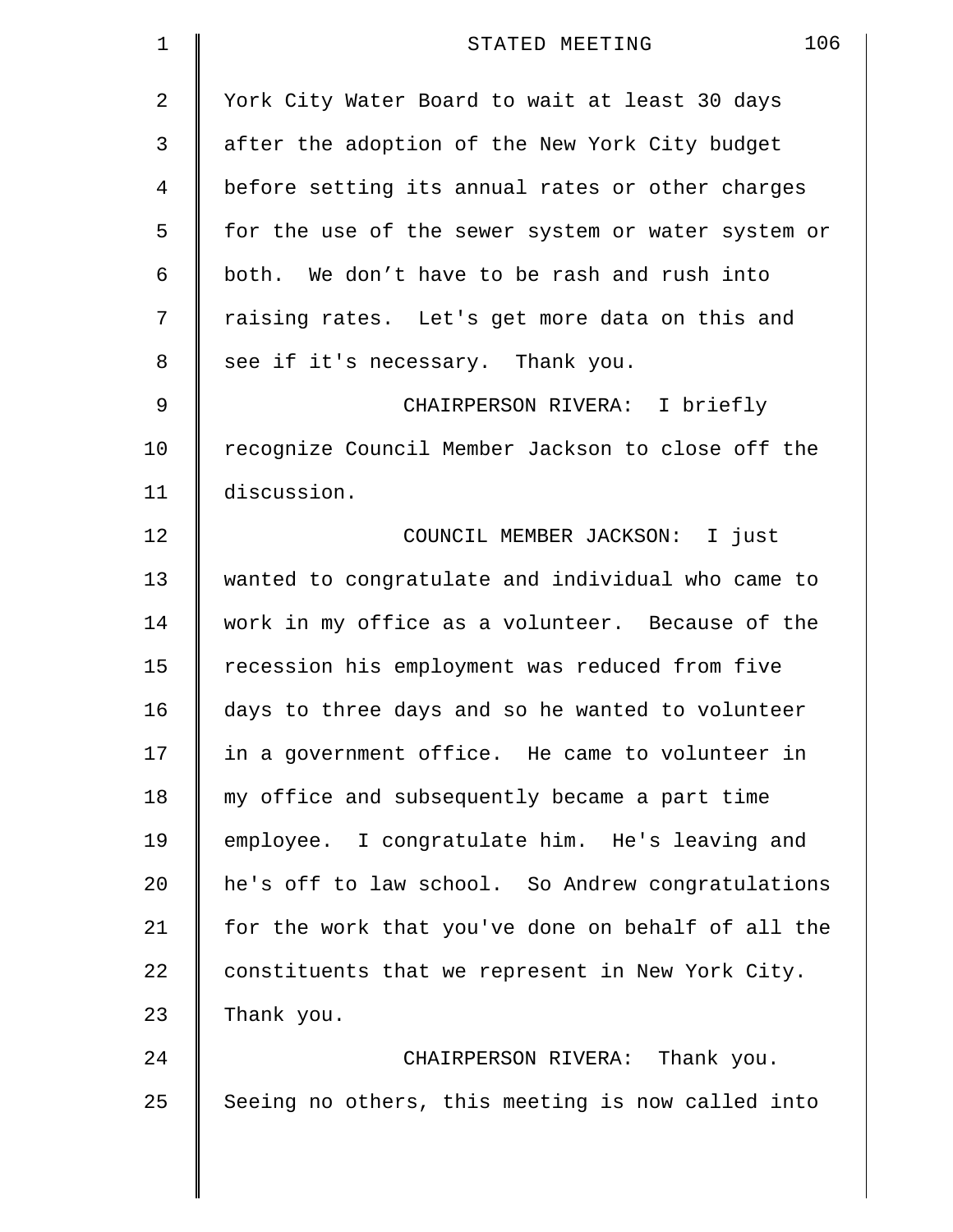| $\mathbf 1$ |         | STATED MEETING | 107 |
|-------------|---------|----------------|-----|
| $\sqrt{2}$  | recess. |                |     |
|             |         |                |     |
|             |         |                |     |
|             |         |                |     |
|             |         |                |     |
|             |         |                |     |
|             |         |                |     |
|             |         |                |     |
|             |         |                |     |
|             |         |                |     |
|             |         |                |     |
|             |         |                |     |
|             |         |                |     |
|             |         |                |     |
|             |         |                |     |
|             |         |                |     |
|             |         |                |     |
|             |         |                |     |
|             |         |                |     |
|             |         |                |     |
|             |         |                |     |
|             |         |                |     |
|             |         |                |     |
|             |         |                |     |